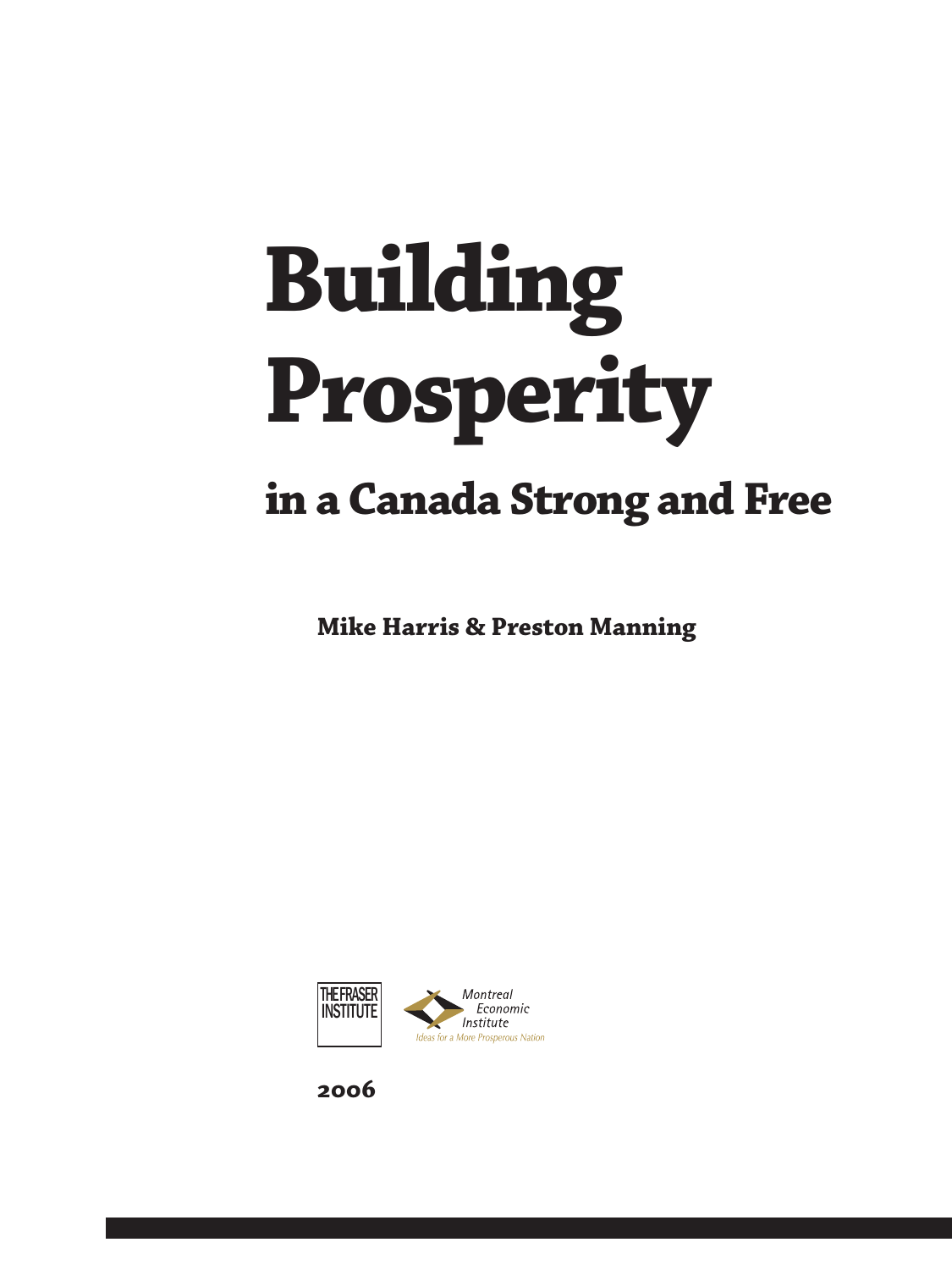Copyright ©2006 by The Fraser Institute. All rights reserved. No part of this book may be reproduced in any manner whatsoever without written permission except in the case of brief quotations embodied in critical articles and reviews.

The authors have worked independently and opinions expressed by them are, therefore, their own, and do not necessarily reflect the opinions of the supporters or the trustees of The Fraser Institute.

The opinions expressed in this document do not necessary represent those of the Montreal Economic Institute or the members of its board of directors.

This publication in no way implies that the Montreal Economic Institute or the members of its board of directors are in favour of, or oppose the passage of, any bill.

Series editor: Fred McMahon Director of Publication Production: Kristin McCahon Coordination of French publication: Martin Masse

Design and typesetting: Lindsey Thomas Martin Cover design by Brian Creswick @ GoggleBox Editorial assistance provided by White Dog Creative Inc.

Date of issue: November 2006 Printed and bound in Canada

#### **Library and Archives Canada Cataloguing in Publication Data**

Harris, Mike, 1945-

Building prosperity in a Canada strong and free / Mike Harris & Preston Manning.

Co-published by Institut économique de Montréal. Includes bibliographical references. ISBN 0–88975–238–9

1. Canada--Economic policy--21st century. 2. Canada--Politics and government--21st century. I. Manning, Preston, 1942- II. Fraser Institute (Vancouver, B.C.) III. Institut économique de Montréal IV. Title.

JL65.H35 2006 320.60971'09051 C2006-905301-4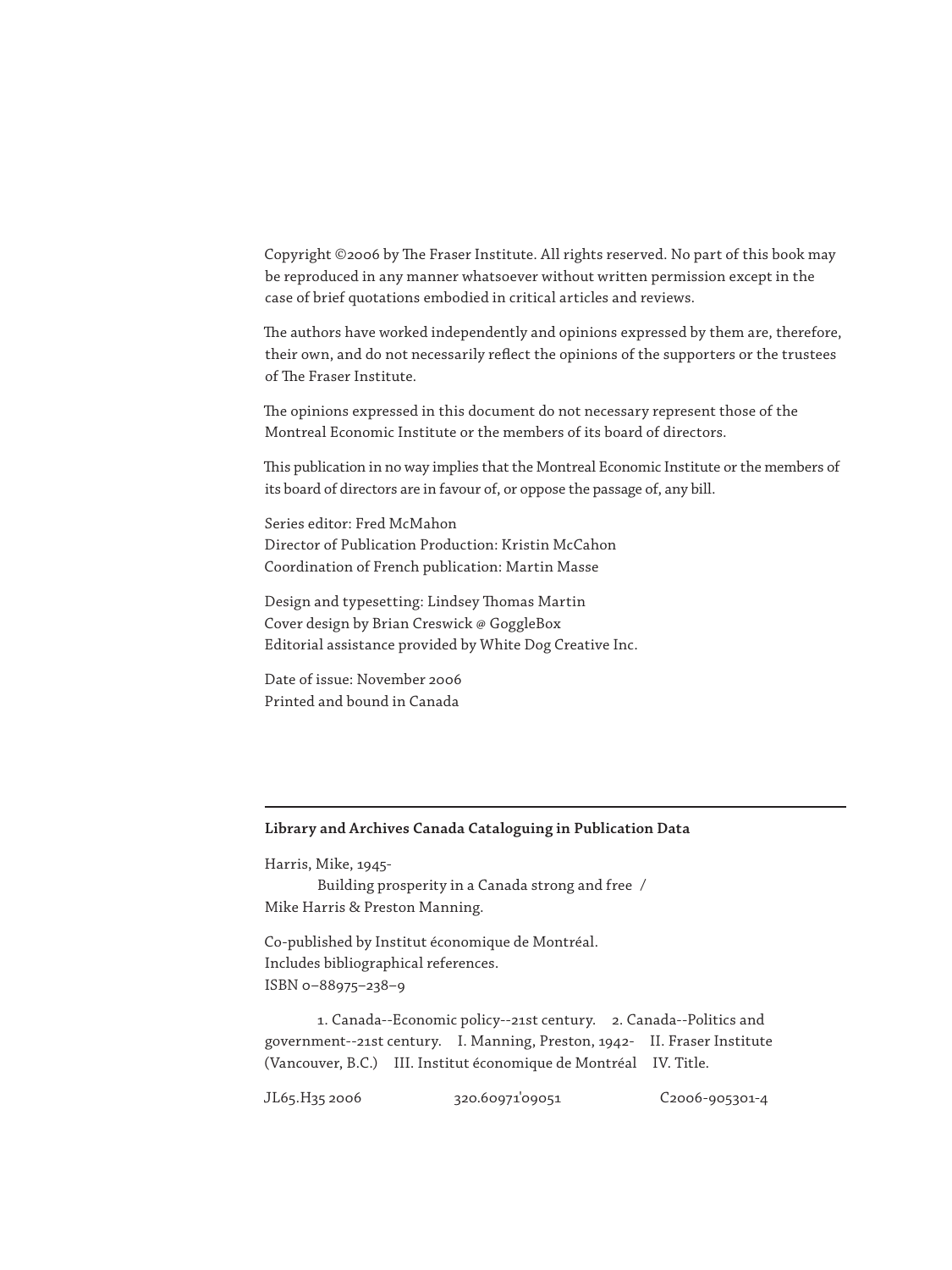## **contents**

Mike Harris / vi

Preston Manning / vii

Acknowledgments / viii

Executive Summary / 1

- 1 Introduction: Aiming for the Top / 9
- 2 Liberty to Prosper: Rebalancing Economic Freedom / 13
- 3 "Right-Sizing" Government: Rebalancing the Public and Private Sectors / 23
- 4 The 33% Solution: Rebalancing Spending and Taxation / 35
- 5 Free at Home: Striking Down Barriers to Trade in Canada / 53
- 6 Red Tape, Red Ink: Reducing Regulation to Increase Prosperity / 65
- 7 Conclusion: Economic Freedom Benefits All Canadians / 77

References / 89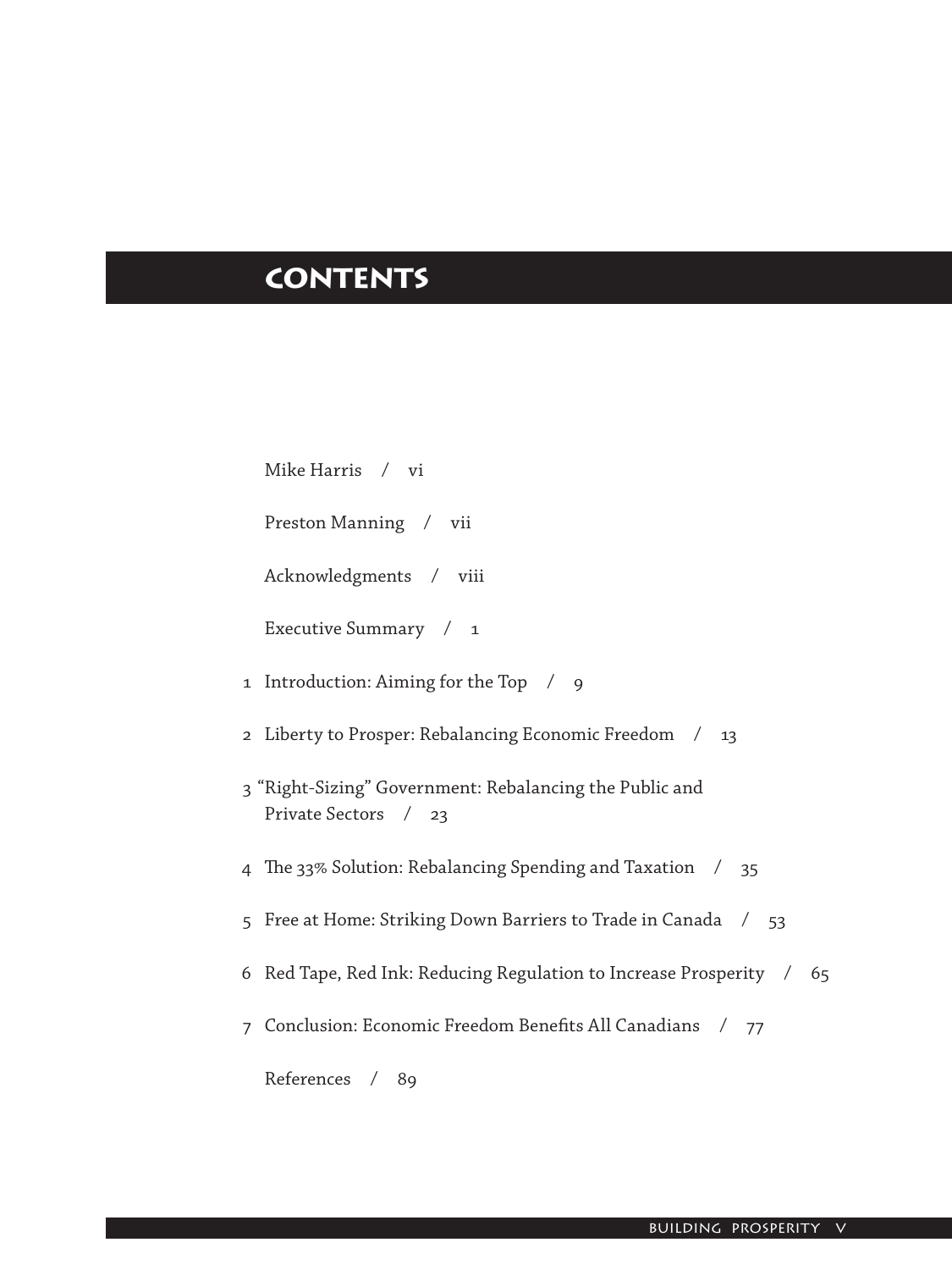## **mike harris**

Mike Harris was born in Toronto in 1945 and raised in Callander and North Bay, Ontario. Prior to his election to the Ontario Legislature in 1981, Mike Harris was a schoolteacher, a School Board Trustee and Chair, and an entrepreneur in the Nipissing area.

On June 8, 1995, Mike Harris became the twenty-second Premier of Ontario following a landslide election victory. Four years later, the voters of Ontario re-elected Mike Harris and his team, making him the first Ontario Premier in more than 30 years to form a second consecutive majority government.

After leaving office, Mr. Harris joined the law firm of Goodmans LLP as a Senior Business Advisor and acts as a consultant to various Canadian companies. Mr. Harris serves as a Director on several corporate Boards including Magna International and Canaccord Capital Inc. and is Board Chair of the Chartwell Seniors Housing REIT. He also serves on a number of corporate Advisory Boards for companies such as Aecon and Marsh Canada. Mr. Harris also serves as a Director on the Boards of the Tim Horton Children's Foundation and the St. John's Rehabilitation Hospital.

He is also a Senior Fellow of The Fraser Institute, a leading Canadian economic, social research, and education organization.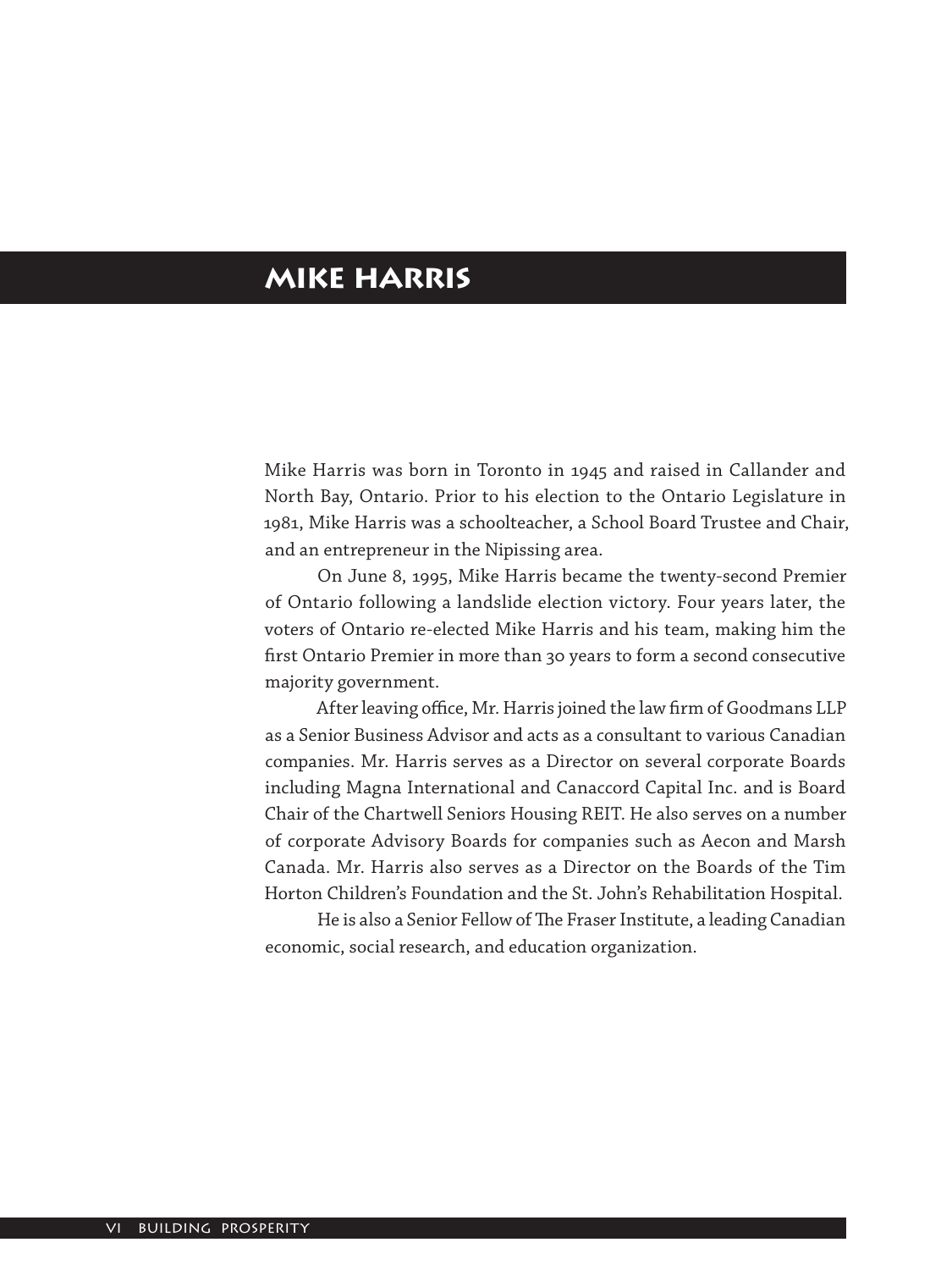## **preston manning**

Preston Manning served as a Member of the Canadian Parliament from 1993 to 2001. He founded two new political parties—the Reform Party of Canada and the Canadian Reform Conservative Alliance—both of which became the Official Opposition in the Canadian Parliament. Mr. Manning served as Leader of the Opposition from 1997 to 2000 and was also his party's critic for Science and Technology.

Since retirement from Parliament in 2002, Mr. Manning has released a book entitled *Think Big* (published by McClelland & Stewart) describing his use of the tools and institutions of democracy to change Canada's national agenda. He has also served as a Senior Fellow of the Canada West Foundation and as a Distinguished Visitor at the University of Calgary and the University of Toronto. He is currently a Senior Fellow of The Fraser Institute and President of the Manning Centre for Building Democracy.

Mr. Manning continues to write, speak, and teach on such subjects as the revitalization of democracy in the Western world, relations between Canada and the United States, strengthening relations between the scientific and political communities, the development of North American transportation infrastructure, the revitalization of Canadian federalism, the regulation of the genetic revolution, and the management of the interface between faith and politics.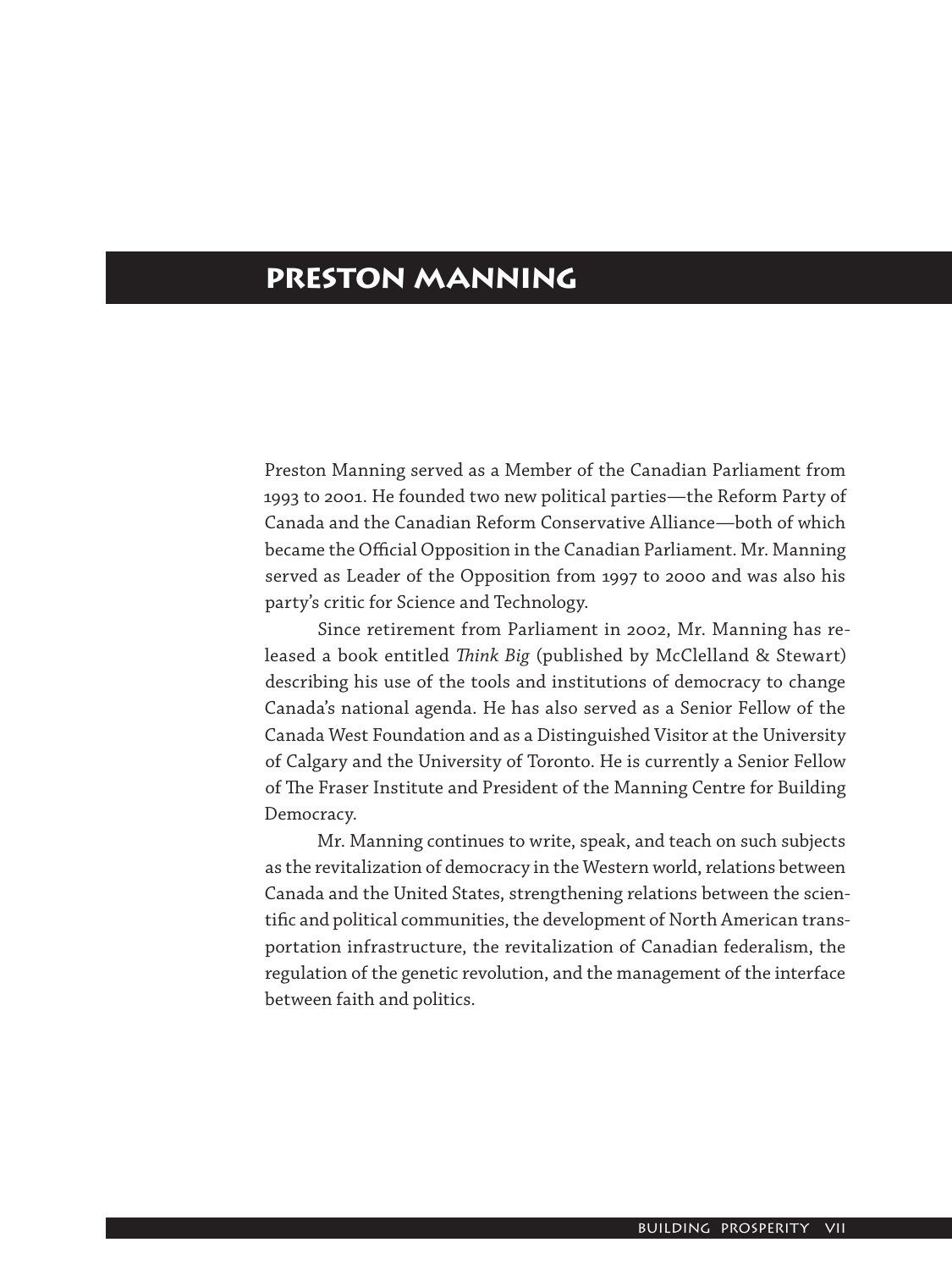# **acknowledgments**

As usual, we have a number of people to thank. Former Fraser Institute Executive Director, Michael Walker, and the current Executive Director, Mark Mullins, were instrumental in initiating this project and guiding it. Fred McMahon of The Fraser Institute once again served as series editor. Martin Masse, Director of Research and Publication, the Montreal Economic Institute, generously lent us his considerable expertise and directed the translation.

For the chapter on internal trade, we owe a special debt of gratitude to Canada's pre-eminent expert on internal trade, Robert Knox, the senior federal official responsible for internal trade policy and the federal cochair of the Federal/Provincial Committee of Officials on Interprovincial Trade (1986–92) and Executive Director of the Internal Trade Secretariat (1992–95), managing the negotiation of the Agreement on Internal Trade.

We also owe many thanks to Fraser Institute research analysts Jason Clemens, Amela Karabegović, Milagros Palacios, and Niels Veldhuis. We are grateful for Kristin McCahon's steering this project through the production process. Both Jean Marie Clemenger, Preston Manning's secretary and researcher, and Elaine Pritchard, Mike Harris's assistant, did exemplary work in keeping the project on track. White Dog Creative Inc. provided valuable editorial assistance. Suzanne Walters, Dean Pelkey, and Leah Costello of The Fraser Institute, and Phil von Finckenstein have contributed much to our work by managing communications and arranging CS&F-related events.

Of course, we take full responsibility for the ideas and interpretations presented here. While we have relied on the insights of many, we set the analysis and the policy choices this document reflects.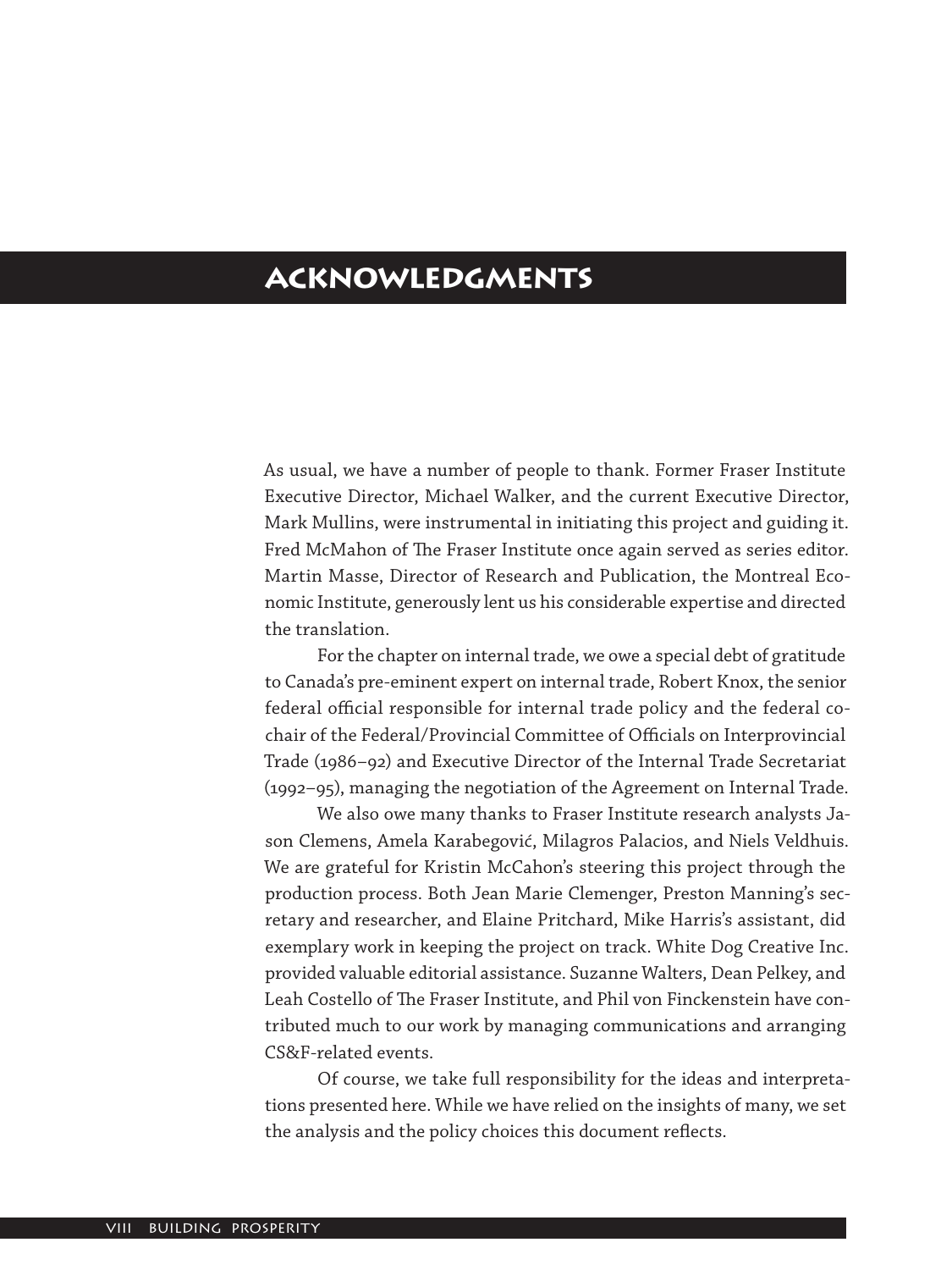# **building prosperity**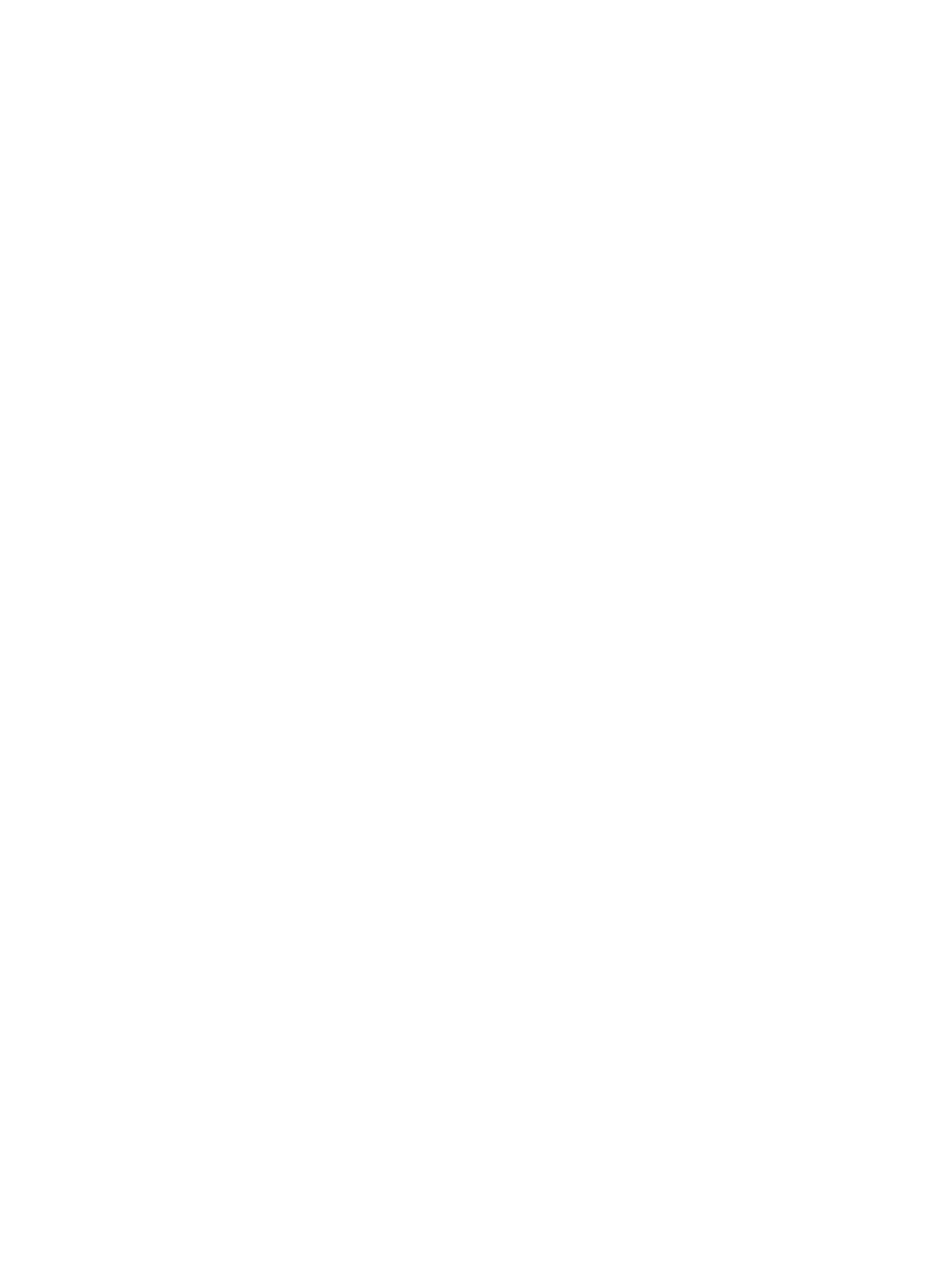## **executive summary**

- **goal** To ensure that Canadians have the highest level of economic freedom and prosperity in the world.
- **focus** Economic freedom—providing citizens with the opportunity and the means to make more of their own economic decisions—is an essential prerequisite to high levels of economic prosperity. Customs, institutions, laws, policies, and business and government practices that constrain economic freedom, also constrain economic growth and reduce the prospects for prosperity. In empirical studies in the world's top peer-reviewed academic journals, economic freedom has been shown to create investment, prosperity, competitiveness, and numerous other positive outcomes.

In this volume, we examine constraints on Canadians' economic freedom imposed by excessive levels of government spending and taxation, barriers to internal trade, and over-regulation of business. In all these areas, we find Canadians' economic freedom is unnecessarily limited and we recommend ways to reduce these limitations.

#### **government spending and taxation**

Excessive government taxation and spending limit the economic freedom of individuals and businesses by reducing their incomes and transferring economic decision-making powers into the hands of politicians and bureaucrats. Based on our examination of some of the world's best research on the optimal size of government and structure of taxation, we offer the following conclusions and recommendations.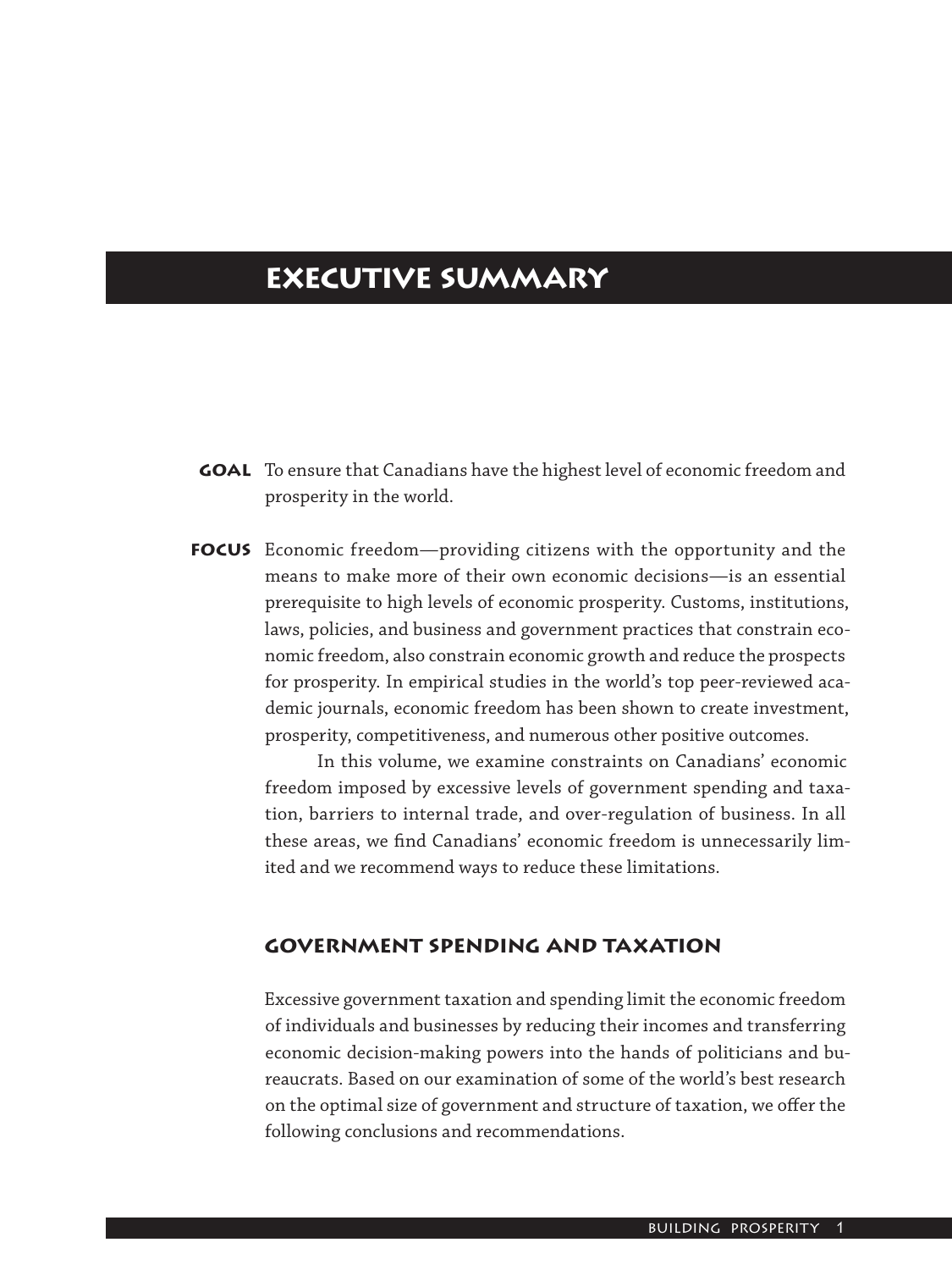#### **optimizing the size of government**

- **1** The size of government may be defined in terms of the level of government spending as compared to the size of the economy, that is, the percentage of Gross Domestic Product (GDP) consumed by the public sector. There is an "optimal" size for government that maximizes economic growth and social outcomes. At present, governments in Canada consume about 39% of GDP. However, top peer-reviewed research on the optimal size of government indicates that the optimal size for economies like Canada's lies within the range of 20% to 35% of GDP. A government sector in Canada that consumed 33% of GDP would be within this range and much closer than 39% of GDP to the optimal level required to increase both prosperity and positive social outcomes. We therefore conclude that Canada should adopt this level as a target and hereafter propose measures to achieve that target level within six years.
- **2** In particular, we recommend that governments of all levels in Canada restrain spending increases to 0.9% per year over the next five years. This will reduce the size of government in Canada to one-third of GDP in fiscal year 2011/12 and shift about \$388 billion in spending away from government and back into the hands of individuals, families, and wealth-creating, job-creating, businesses.

#### **reducing taxation**

There is a cost and a benefit associated with every form of taxation. Not all forms of taxation are equally efficient in raising revenues; not every tax reduction is equally effective in stimulating growth. Research into the efficiency of various taxes and tax-reduction measures leads us to believe that the "mix" of tax reductions recommended below would be most effective in stimulating Canada's economic growth.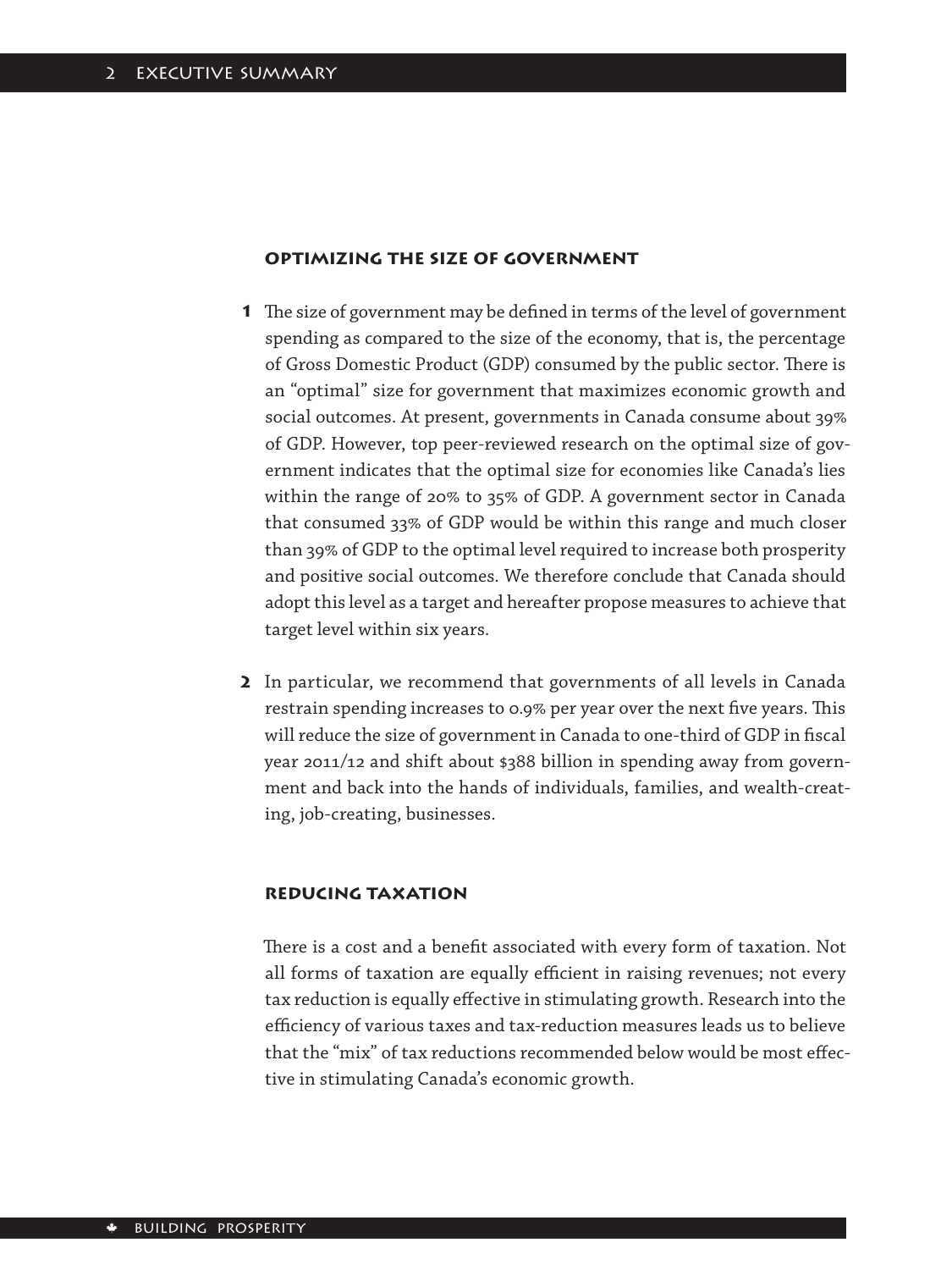#### business tax relief

- Accelerate the elimination of all corporate capital taxes in Canada.
- Reduce corporate income-tax rates. Specifically, the federal government should reduce its rate to 12.0% from 21.0% over the next five years. The provinces are encouraged to reduce their corporate income-tax rates by a minimum of 30%, with a target rate of 8%.
- $\textcolor{blue}{\bullet}$  Eliminate the federal surtax on corporate income taxes.
- The federal and provincial governments should increase the amount of income eligible for the small-business tax rate (preferential) with a view toward ultimately eliminating preferential treatment.
- $\bullet$  The five provinces that still apply their provincial sales tax to business inputs, British Columbia, Saskatchewan, Manitoba, Ontario, and Prince Edward Island, should take measures to exempt business inputs. Specifically, all provinces should harmonize their provincial sales taxes with the federal goods and services tax (GST), which already exempts business inputs.

personal income taxes

- The federal and provincial governments should move toward a single-rate personal income tax.
- $\bullet$  For those jurisdictions that retain multiple rates of personal income tax, the thresholds of income at which the additional rates apply should be increased. (One of the problems currently seen in the Canadian personal income-tax system is that middle and upper personal income-tax rates are applied at relatively low levels of income.)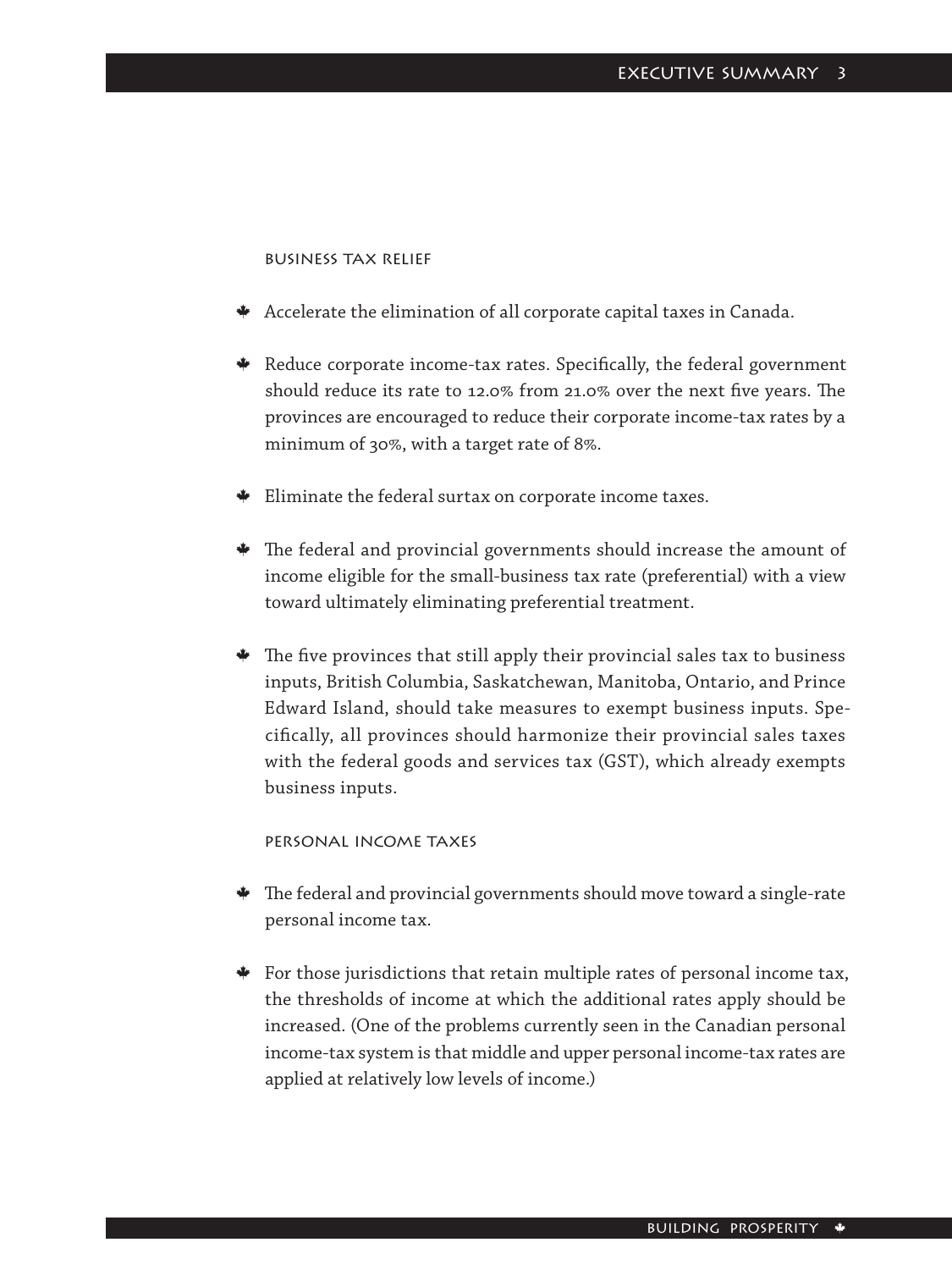#### savings and investment taxes

- Eliminate Capital Gains taxes. As a small, open economy that is experiencing difficulty in attracting business investment, it is critical that Canada as a whole implement and maintain a highly attractive investment climate.
- Retain competitive taxes for dividends and interest income. The ideal would be to move toward a single-rate, integrated, tax system.
- Eliminate contribution limits for RRSPs and RPPs. The majority of Canadians save exclusively in tax-deferred accounts such as RRSPs; thus, greater flexibility in their use would have beneficial effects.
- Introduce tax-exempt, pre-paid savings accounts. These vehicles are essentially the reverse of RRSPs in that the tax is pre-paid but the earnings are tax exempt, as are any withdrawals.

#### **eliminating interprovincial trade barriers**

Canada cannot achieve the goal of leading the world in prosperity and economic growth without greater freedom of trade and exchange *within our own country.* Despite our professed commitment to free trade, a significant number of interprovincial trade barriers remain in effect across Canada costing the Canadian economy billions per year. To ultimately remove these restrictions on economic growth and ensure free trade within Canada, we recommend the following.

**1** acceptance by all provincial and territorial governments and the federal government of the principle of an open domestic market The governments would agree to: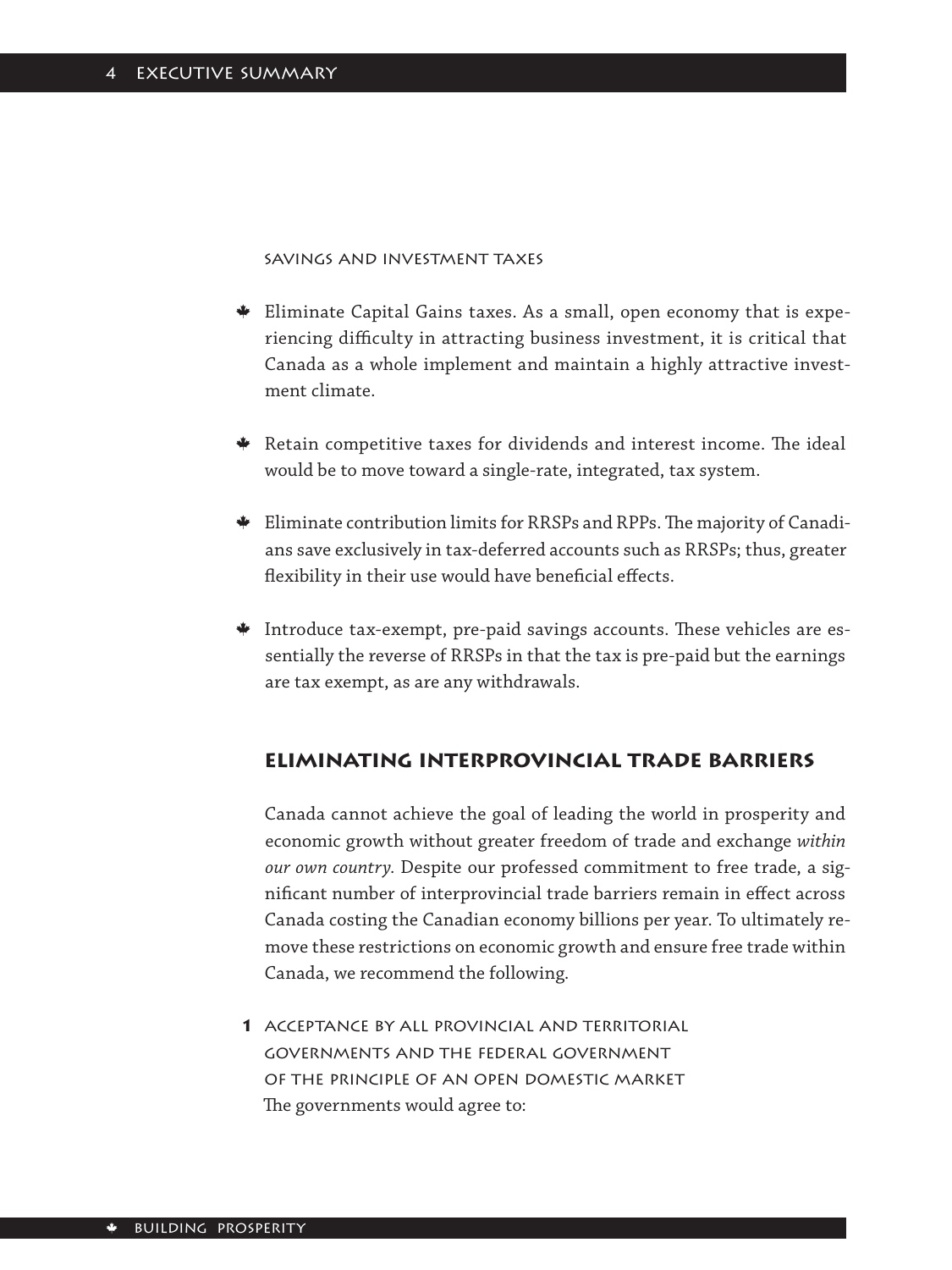- $*$  establish rules to define what would be considered a trade barrier;
- undertake to remove or change any measures, policies, or practices that create an unjustifiable barrier;
- $\bullet\quad$  support the creation of a quasi-judicial Canada Internal Trade Tribunal to enforce the trade rules;
- take the necessary legislative steps to ensure that rules can be enforced.
- **2** establishment of a canada internal trade tribunal The purpose of the Tribunal would be to enforce the trade rules established under the principle of an open domestic market. It would be a standing tribunal that would hear, and act upon, complaints from individuals, businesses, or governments concerning government measures that may be barriers to trade, investment, and worker mobility.

**3** establishment of a canada internal trade council The role of the Internal Trade Council, which should be made up of Ministerial representatives, would be to monitor the performance of Canada's internal markets, identify issues and impediments that need to be resolved, and sponsor initiatives, including the negotiation of multilateral and bilateral agreements, to resolve these issues. The Council would make annual public reports to governments and to the Council of the Federation.

#### **4** clarification of the federal power to strike down interprovincial barriers

Throughout the Canada Strong and Free series, we have vigorously argued that Ottawa should respect the division of powers in Canada's Constitution and stop interfering in areas of provincial jurisdiction. In internal trade, on the other hand, Ottawa has declined to clarify, use, or expand its own constitutional powers to remove inter-provincial trade barriers.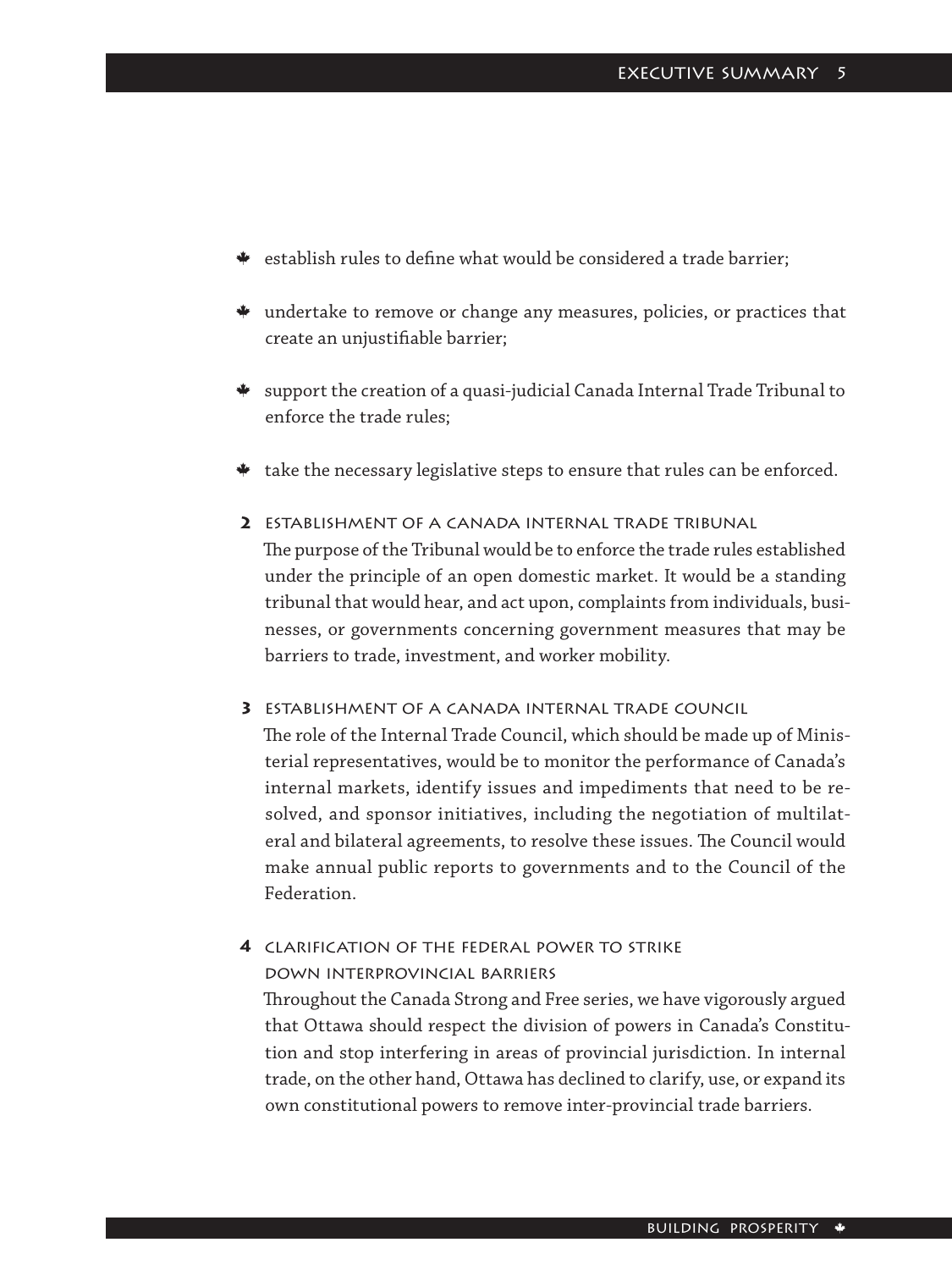We recommend a federal reference to the Supreme Court, asking it to clarify the extent of the present federal commerce power (that is, the power of the federal government under the present Constitution to strike down interprovincial barriers to trade) and what kind of amendment would be required, if necessary, to give the federal government that power.

#### **eliminating excessive regulation**

Government regulations prevent individuals and businesses from freely making decisions or entering into agreements they otherwise would in the absence of regulation. Obviously some regulation of economic activity is necessary and beneficial but over-regulation imposes heavy costs on consumers and businesses and can severely limit economic growth.

After examining research into the regulatory burden borne by Canadian business in comparison to our international competitors, we recommend a fundamental change in the way Canada introduces, manages, and reforms regulations. These changes would ultimately revolutionize the regulatory structure of Canada, eliminate unnecessary regulations, reduce the number of bad regulations put on the books, and ensure a relatively short life for ill-advised regulatory intrusion.

#### **recommendations**

 Follow up the Smart Regulation Initiative launched in 2005 by the federal government. The goal of the initiative, which involves all levels of government, is to improve the regulatory system in Canada by eliminating overlaps between different levels of government and its agencies and by updating old regulations to reflect the realities of today's fast-changing world. One of the principles of the Smart Regulation Initiative is to learn what the best practices in regulation are from both within Canada and around the world, and to make those best practices, common practices in Canada.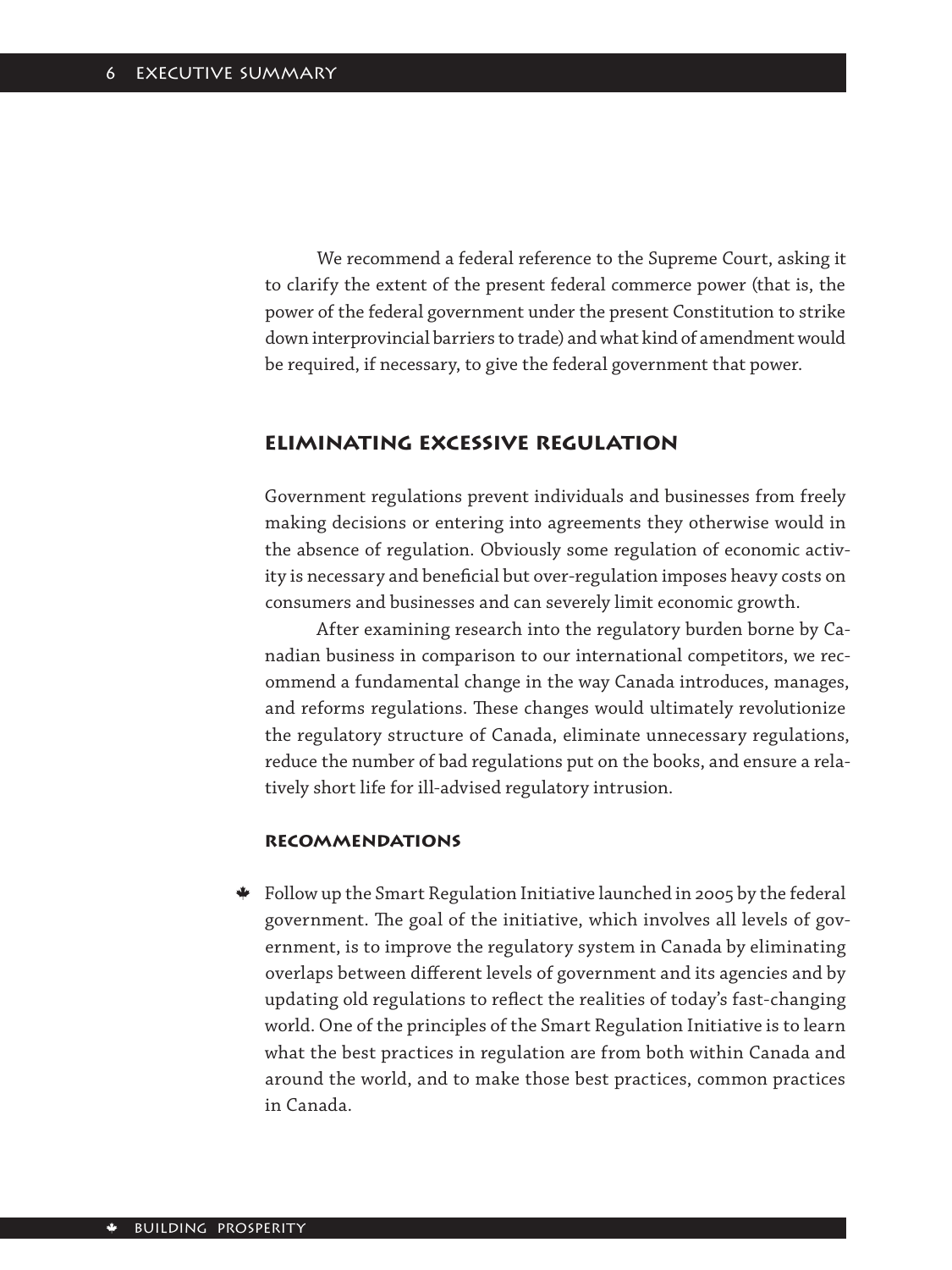- Require government officials and interest groups proposing new regulations to submit detailed benefit/cost estimates, including estimates of compliance costs as well as administrative costs.
- $\bullet\;\;$  Require Parliament and the legislatures, or their appropriate Scrutiny of Regulations Committees, to hold regular "delegislation/deregulation" sessions where the only item of business is to strike obsolete, unnecessary, and overly restrictive laws and regulations from the books.
- $\bullet$  Incorporate "sunset" clauses into all regulations and regulatory regimes. While deregulatory exercises may periodically clear the regulatory underbrush, we recommend a structure to prevent future regulatory build-ups. All newly enacted or renewed regulations should automatically expire in five years unless renewed; this would allow government to regularly re-examine its regulatory structure and determine whether regulations still serve a useful purpose. All levels of government, as well as any government bodies charged with regulatory oversight, should put in place this requirement.

#### **the benefits of economic freedom**

In the final section of this report, we cite international studies and comparisons that strongly demonstrate that the expansion of economic freedom reduces unemployment, poverty, and inequality, and facilitates economic growth, human development, and the expansion of other freedoms around the world.

But what are the benefits for Canadians? What might a tangible expansion of economic freedom in this country mean for you? Simply this: increased income and job opportunities as you participate in the best performing economy in the world; the benefits of financially sustainable social services; and a superlative quality of life for you, your family, your community, and your country.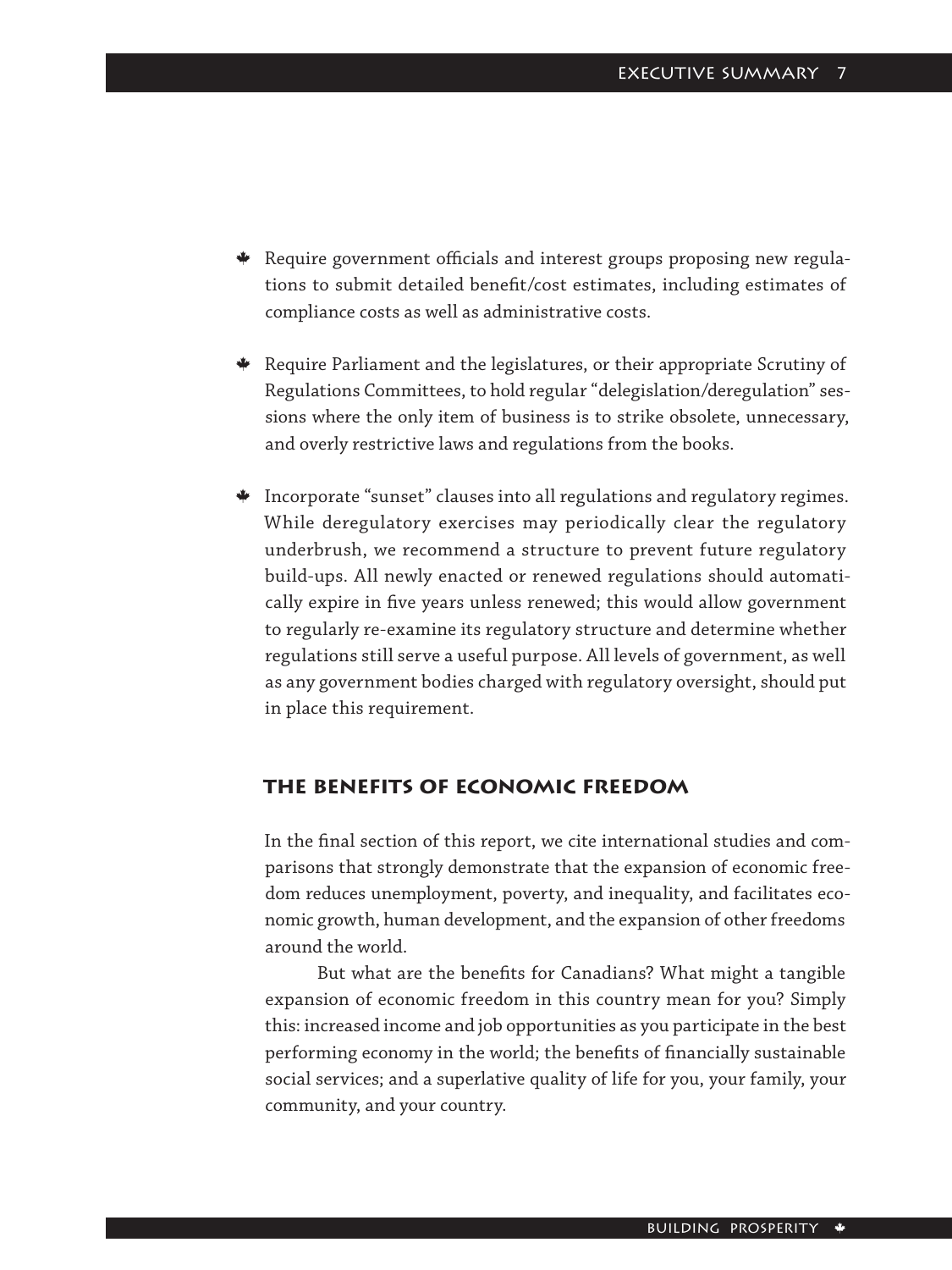Implementation of the recommendations of this report would increase your economic freedom and your family's economic freedom. That, in itself, is a valuable goal. You and your family, not bureaucrats and politicians, should be making your economic decisions. And as a result, you would see your prosperity grow. As extensive research on economic freedom shows, at the end of the day, individuals and families simply look after themselves better than governments can. The ingenuity and drive of individuals, families, and businesses, when economically free, foster innovation, create wealth, and increase prosperity.

Can and should more be done to expand economic freedom and other freedoms at home and broad, to support the exercise of freedom of scientific inquiry and the application of its results to economic progress, to increase the freedom and adaptability of labour markets as well as capital and trade markets, to ensure a broader distribution of the means of wealth creation to an increasing number of people, and to insure that economic growth is not purchased at the price of environmental degradation? Of course, and stay tuned!

But let us begin by doing something which we Canadians do very well—seriously searching for the right "balance." What balance between our public and private sectors will induce the best performance from Canada's economy? What division of effort and resources among our three levels of government will deliver the peace, order, and public services essential to our quality of life at the least cost and greatest responsiveness to our desires? What balance between "perfect" freedom and the constraints necessary in a complex society will generate the highest levels of wealth and job-creating economic performance?

In this report, we have provided our best answers to these questions along with recommendations for action based upon those answers. Depending on your values and perspective, your answers to these questions and recommendations for action may differ from ours. But let us all join in a serious national conversation about these questions in the months ahead, the objective being to achieve the best economic performance in the world in a Canada strong and free!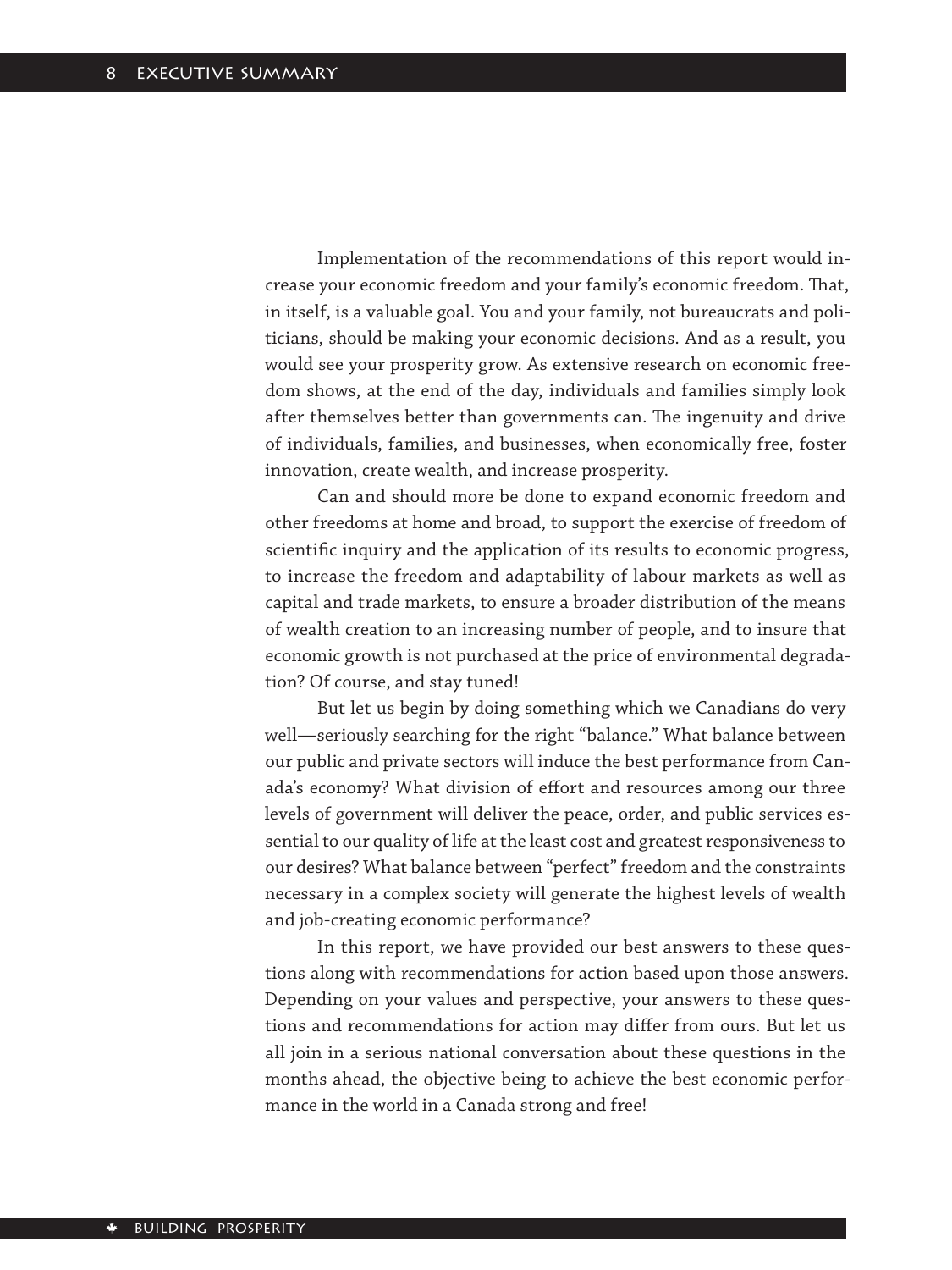# **1 introduction**

#### **aiming for the top**

Our goal is a simple one: we wish to make Canada the very best place on the planet to live. Our intent throughout the Canada Strong and Free series has been to point toward the practical way to this objective.

This goal is not overly ambitious. As Canadians, we have already accomplished much. Yet the talents of our people and bounty of our land equip us to do more, to create nothing less than the world's best governed and most prosperous nation, enjoying the highest quality of life on earth. The recent election of a new federal government provides a particularly exciting and timely opportunity to overcome the absence of policy vision that for more than a decade has limited Canada's advance.

Volume 1 of the series, *A Canada Strong and Free*, drew the outlines of a fresh vision for the future. Subsequent volumes have translated that vision into practical, proven policy approaches. Volume 2 of the series identified ways we can enhance the experience of Canadian life by improving the delivery and financing of health care, education, child-care, and social assistance. Volume 3 proposed steps to ensure that Canadians live in the best-run, most democratic and responsive federation on the planet.

This, our fourth volume, now seeks for Canadians the best economic performance in the world. It is an essential complement to our second volume: a high quality of life cannot be accomplished or sustained without high economic performance. Likewise, it is a necessary companion to our third volume: just as responsive democracy requires robust political freedoms, world-leading economic performance requires world-leading freedom of economic choice and action. Political freedom and economic freedom are indivisible.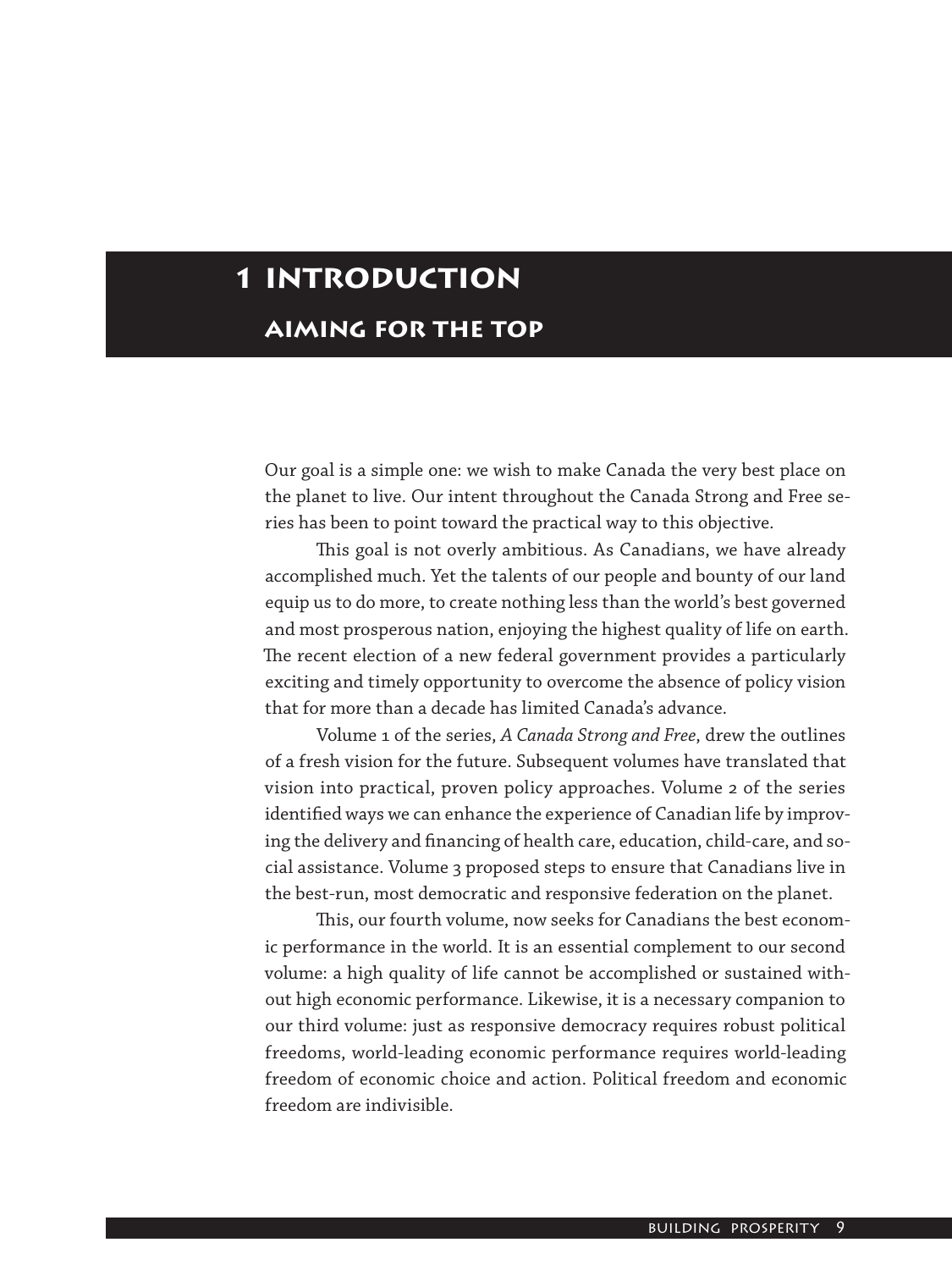#### **rebalancing: the key to prosperity**

A distinguishing element in the Canadian character is our desire for "balance"—our wish to avoid extremes and find the right equilibrium between competing goals and alternative means in all our endeavours, whether personal or collective. Yet, as our previous volumes documented, Canadian public policy and its administration have developed numerous and crippling imbalances. If our vision for a better Canada is to be realized, these must be corrected.

The earlier volume entitled *Caring for Canadians in a Canada Strong and Free* tackled the question: "What is the most efficient balance of responsibility and resources among our three levels of government—federal, provincial, and local?" If this balance is less than optimal—if Canada's public sector at any level is less productive than it could be—then obviously Canadians are getting less "bang for their tax buck" than we ought to. That, in turn, impairs the efficiency of the Canadian economy as a whole.

For example, in providing health care, a social service central to quality of life, every other industrialized country with universal health coverage (and medical outcomes superior to ours) has a "two-track system." These achieve an efficient, effective balance between public and private providers in financing and delivering health care of the highest quality. In Canada, a monopolistic *Canada Health Act* prevents us from pursuing, let alone achieving, this balance. While restricting Canadians' freedom of choice in health care, it provides medical results measurably inferior to those in countries that take a more balanced approach.

A key objective in our aspirations for Canada, therefore, must be to clear away every obstacle to attaining the best possible balance between the public and private sectors in the delivery of effective, efficient social services.

What is true for Canadians' health, we argue in this volume, is equally true for Canadians' wealth. The key to a dramatic improvement in the national economy is to strike a new balance between our individual freedom to make our own economic decisions and the limits governments place on our choices. Balance must be restored in several important di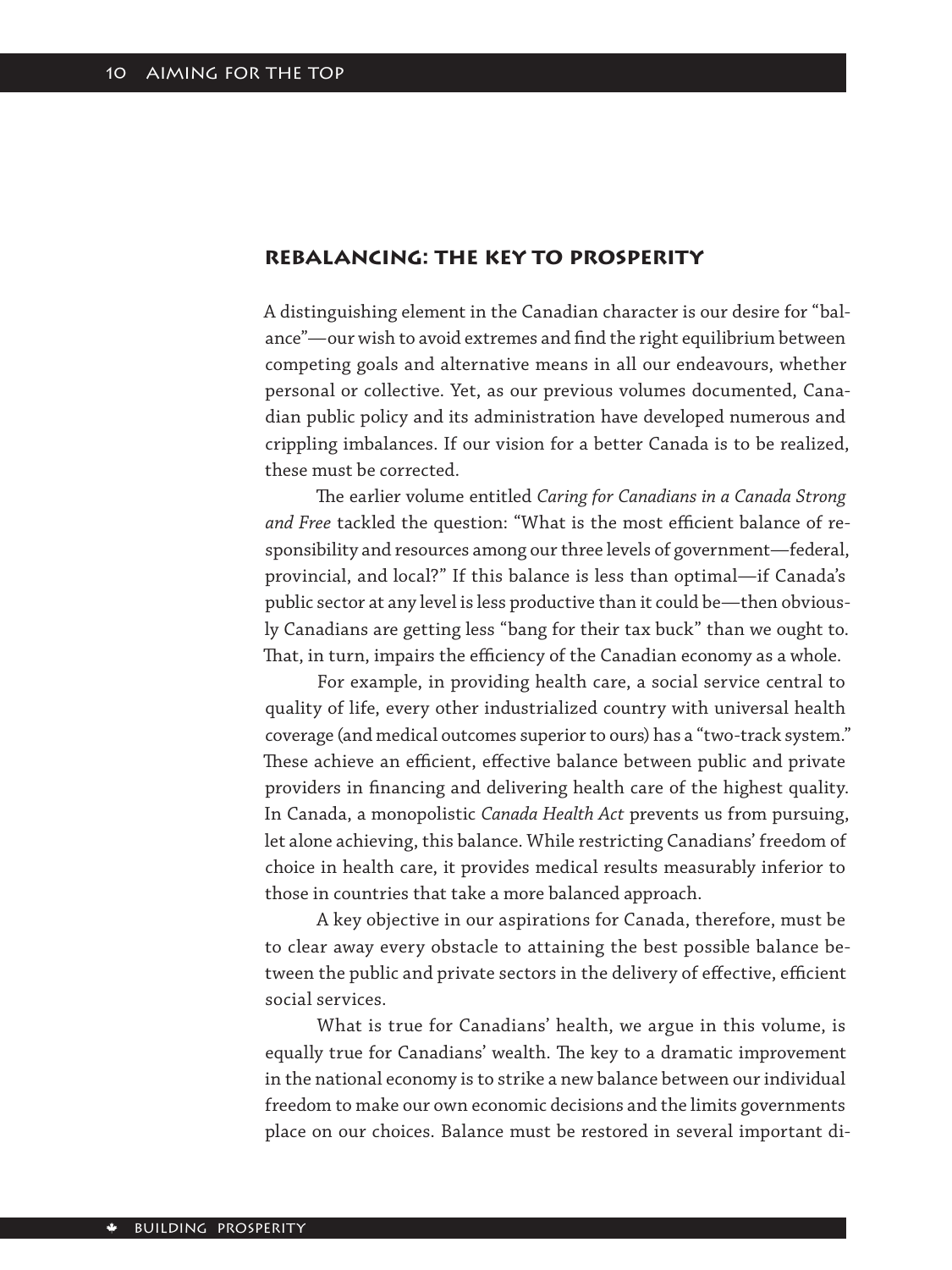mensions: between the public and private sectors' consumption and use of national wealth; in Canadians' right to trade with other Canadians; and between individual Canadians' freedom to make economic choices and governments' desire to make those decisions for them through regulation. In short, a new balance must restrain the hand of government in order to unleash what has been identified empirically as the single most significant contributor to enhanced prosperity: Canadians' economic freedom.

In Chapter 2, we examine this important concept more closely. We show how Canada ranks in economic freedom against our international peers and competitors. We marshal a large body of evidence to show how expanded economic freedom will significantly boost the prosperity and well-being of Canadians.

Freedom, of course, is relative. At one extreme, it may be indistinguishable from anarchy. At the other, an "overweight" government consumes too much national wealth, limiting both present and future prosperity. How much is "just right"? In Chapter 3, we examine the most advanced research on the optimal size of government. The results are unambiguous: Canada's public sector is too large in proportion to our wealthproducing private sector. We therefore propose a new target ratio between the size of our public and private sectors, one scaled to liberate Canadians' innate ability to enhance our prosperity.

To attain this prosperity-enhancing new balance, we propose in Chapter 4 a path that addresses not only the appropriate scale of public spending, but a major adjustment in the types of taxation that will raise the necessary funds for government with the least impairment of national prosperity. We examine the efficiency of various kinds of taxes and propose a measured program of reduction and reform designed to leave substantively more wealth in the hands of Canadians. We show how this can be done so as to increase, rather than decrease, the sustainability of essential social services that governments provide.

Having pointed to the optimal scale for government's role in attaining the greatest possible national prosperity—and identified ways to achieve that scale—the last two chapters of this volume address other critical limitations on Canadians' economic freedom.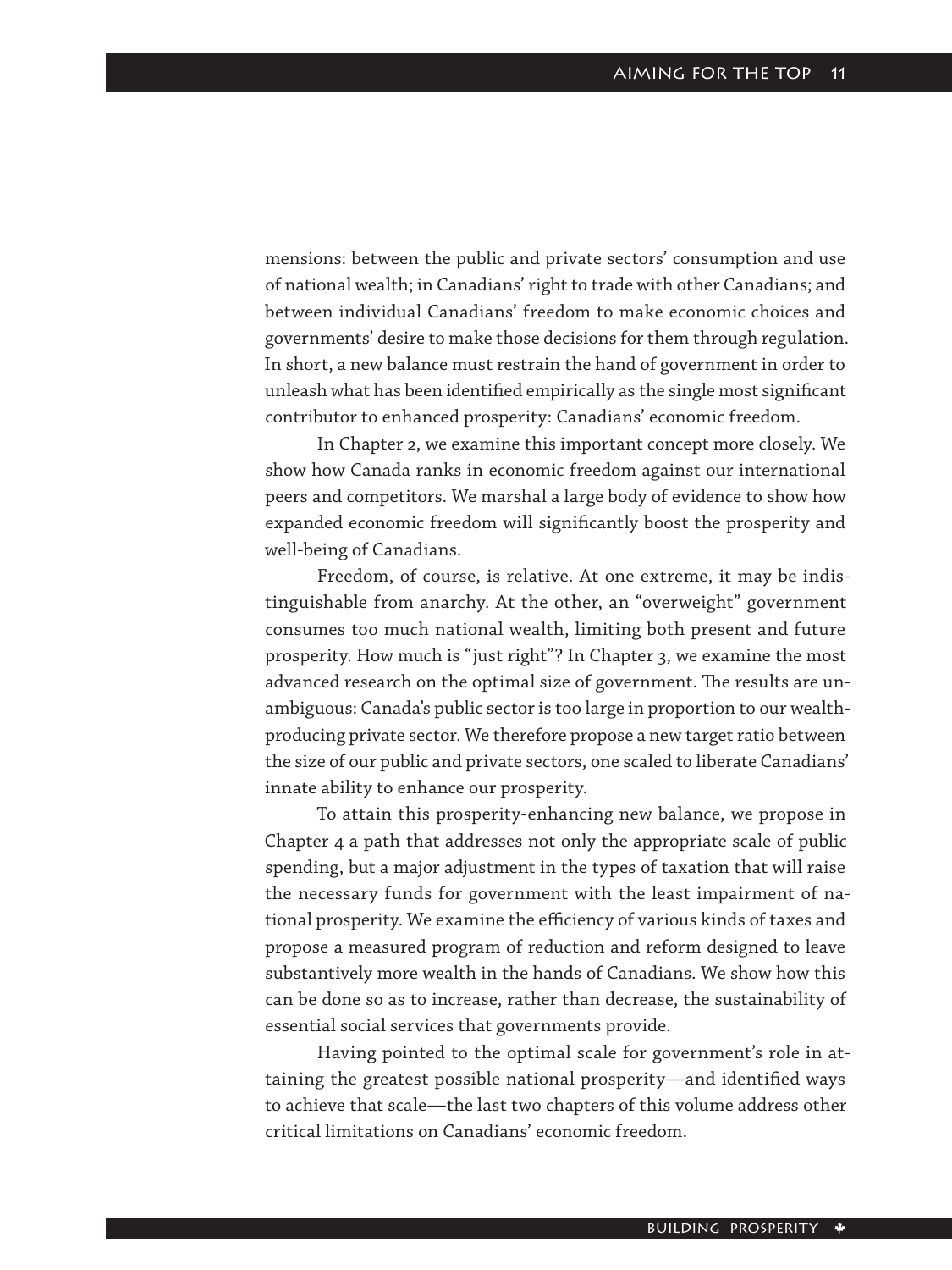In Chapter 5, we examine Canadians' freedom to trade with other Canadians. Here again, the current balance is out of whack. While the federal government has intruded into many areas of provincial jurisdiction over the years, it has also failed to act on an important responsibility of its own: protecting Canadians' rights to trade freely with each other wherever in our federation they may live. Provinces defend barriers to trade that protect powerful special interests at the expense of all Canadians—including their own citizens. This constitutes yet another imbalance in need of redress if Canadians are to achieve the prosperity to which we aspire.

Chapter 6 examines the evidence that where government preempts individual and corporate economic freedom, putting decisions in the hands of bureaucrats and politicians through excessive regulation, prosperity again suffers. Of course, just as the optimal size of government is not zero, neither is the optimal regulatory requirement zero. Once more, the right balance is needed. We show that in Canada the balance is off. We endorse measures to strike the right equilibrium between appropriate regulation and freedom of economic choice.

None of these efforts to rebalance the economic federation would be worth pursuing if their advantages were merely theoretical. We conclude by identifying both the economic and non-economic benefits that will flow from the expansion of Canadians' economic freedom as a result of implementing the recommendations in this report.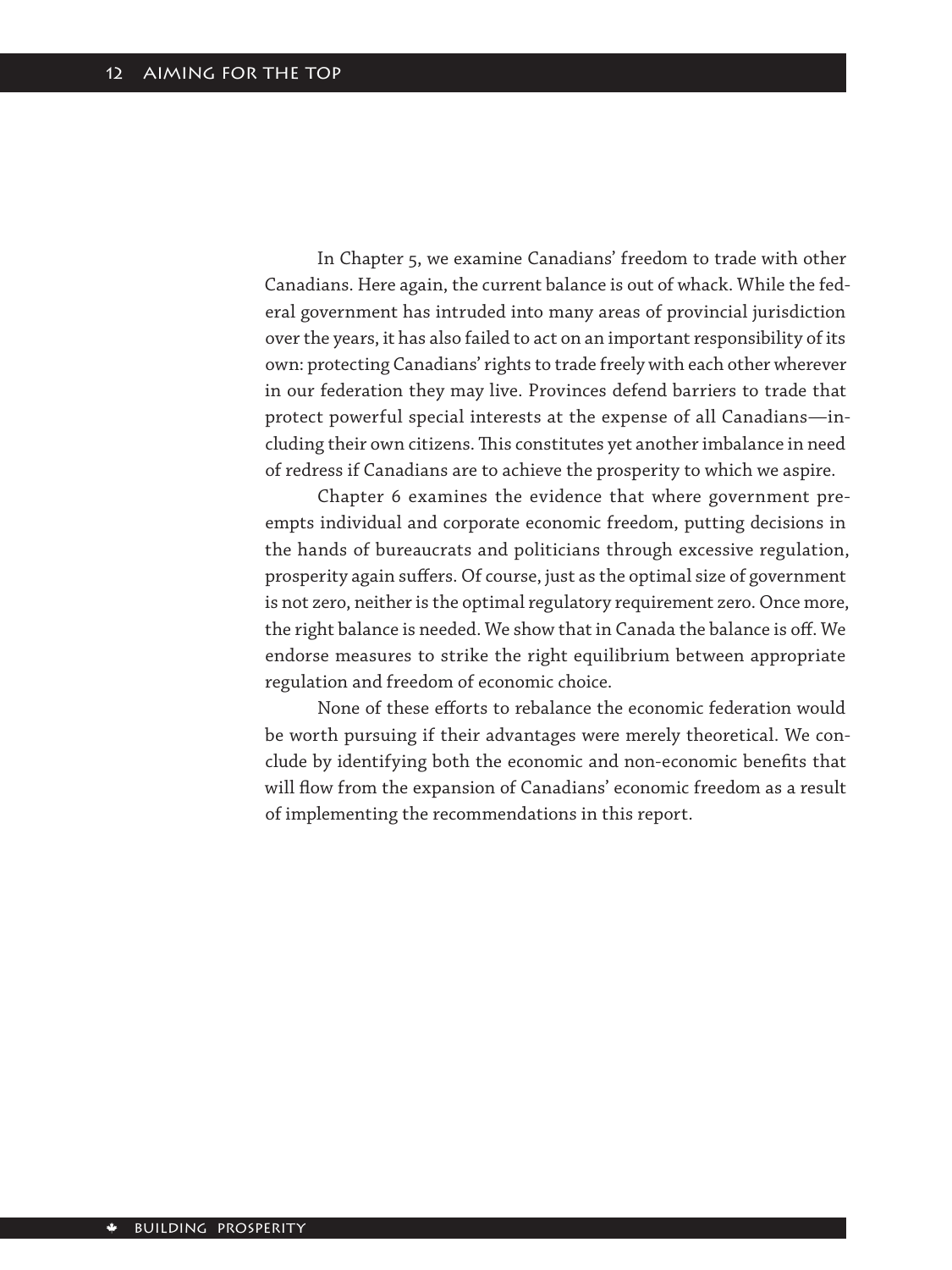## **2 liberty to prosper**

#### **rebalancing economic freedom**

#### **economic freedom**

Economic freedom is the key to prosperity. In empirical studies in the world's top peer-reviewed academic journals, economic freedom has consistently been shown to create investment, increase prosperity, enhance competitiveness, and advance numerous other positive social outcomes. In contrast, customs, institutions, laws, policies, and practices in business and government that constrain economic freedom also constrain growth and reduce the prospect of prosperity.<sup>1</sup>

No nation that lacks economic freedom has ever consistently improved the material lives of its citizens. Nor, for that matter, has any such nation ever established a stable democracy that respected other freedoms. Freedom is not easily subdivided.

Canada owes much to a generally high degree of economic freedom—including our stable democracy and enviable prosperity. Canada is consistently in the top 10 of the world's economically freest nations, as measured by The Fraser Institute's annual report, *Economic Freedom of the World* (see sidebar, the fraser institute's economic freedom index and report, pages 14–15). But "good" is a long way from "the best." Indeed, Canada ranks in the bottom half of the top 10 in the measure of the economic freedom we provide to people and enterprises. We can do better.

 <sup>1</sup> See, for example, Easton and Walker, 1997; Farr, Lord, and Wolfenbarger, 1998; Grubel, 1998; and Gartzke, 2005. For a summary of the literature, see Doucouliagos and Ulubasoglu, 2006.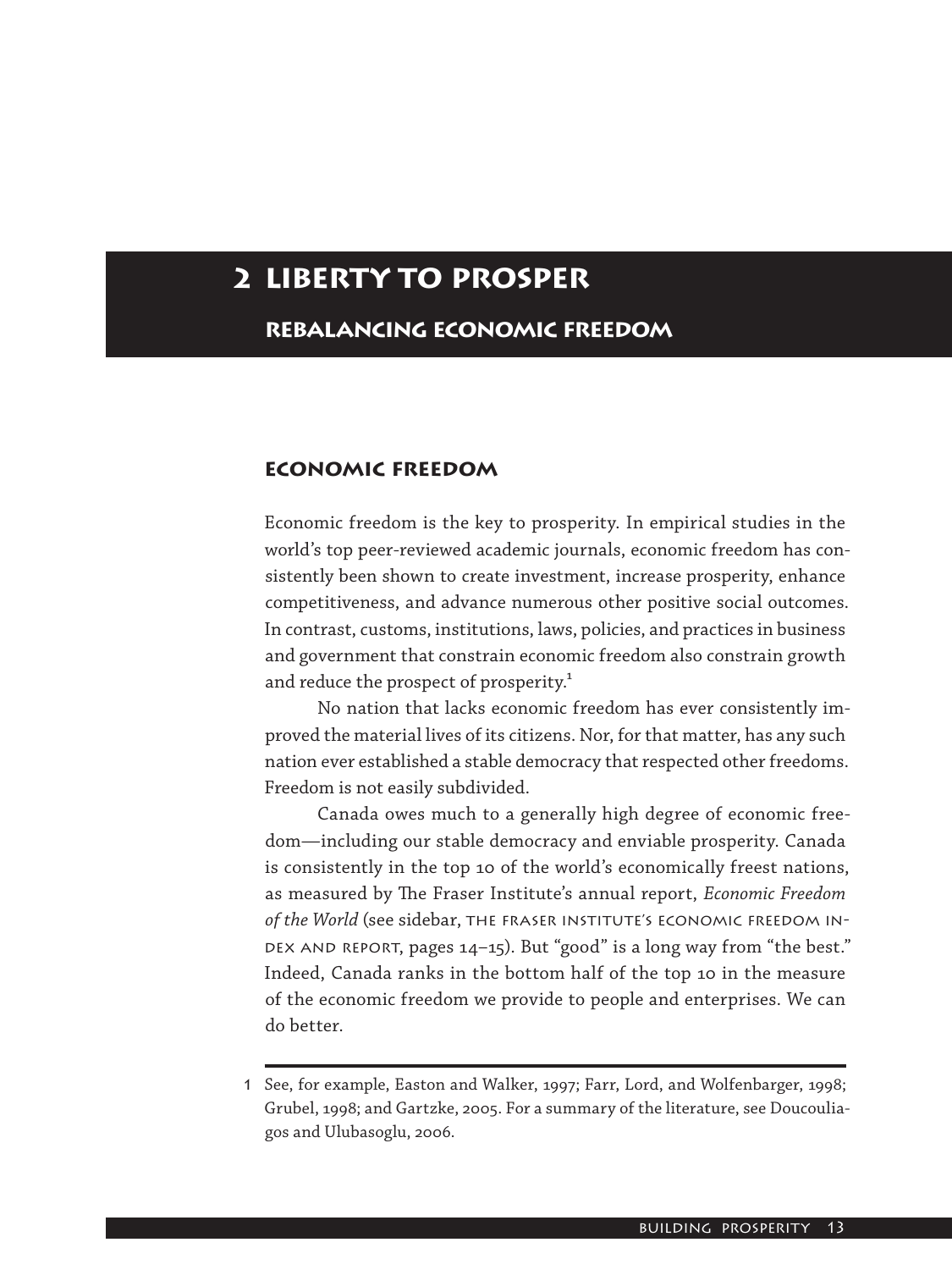Canada can and must strive to give its citizens the greatest degree of economic freedom in the world. That measure of freedom is an essential prerequisite to achieving both the world's highest levels of economic performance and its most democratic governance.

#### **what does economic freedom require and how is it constrained?**

Economic freedom means liberating citizens to make more of their own economic decisions. The idea necessarily implies a limited government: over-sized governments, those that over-tax or substitute their decisionmaking for individual initiative and choice, are a major constraint on economic freedom.

#### the fraser institute's economic freedom index and report

Economic freedom unleashes the drive and ingenuity of individuals and has positive dynamic consequences throughout the economy. The Economic Freedom Index, pioneered and developed by The Fraser Institute and published in the annual report, *Economic Freedom of the World*, was designed to create an objective test for how free individuals, families, and business enterprises are to make their own economic decisions.

The Economic Freedom Index measures economic freedom using 38 data points in the following five key areas:

- Size of government (expenditures, taxes, and enterprise)
- Legal structure and security of property rights
- Access to sound money
- Freedom to trade internationally
- \* Regulation of credit, labour, and business.

The Index thereby provides both a description of an economy and, when individual variables are compared to those of competitors, a prescription for policy improvement. Nobel Laureate Douglass North has called the Economic Freedom Index the best available description of "efficient markets."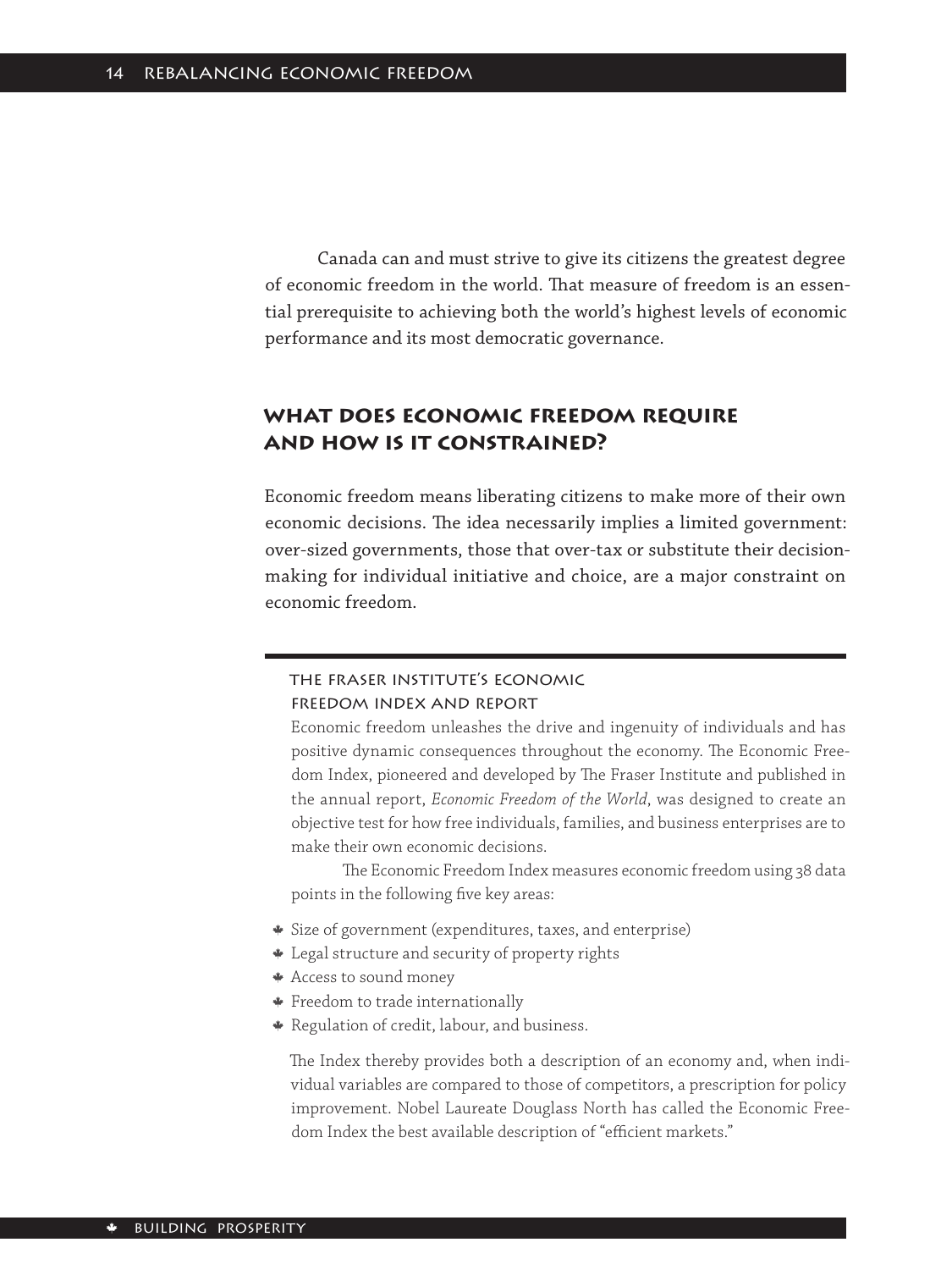Economic freedom requires an incorruptible rule of law, one that protects both persons and rightfully acquired property and applies equally to the powerful and the weak. More exactly: "Individuals have economic freedom when property they acquire without the use of force, fraud, or theft is protected from physical invasions by others and they are free to use, exchange, or give their property as long as their actions do not violate the identical rights of others" (Gwartney, Lawson, and Block, 1996). Where rule of law is weak or corrupted, where property rights are weak or denied, economic freedom is not only constrained—it can scarcely exist.

Economic freedom requires sound money. Inflation is a form of silent expropriation, eroding the value of wages, savings, and property. When inflation is not only high but also volatile and unpredictable, individuals and enterprises cannot plan for the future; they are thus effectively denied the exercise of economic freedom. An unsound money

The genesis of the Index can be traced back to 1984. Michael Walker, then executive director of The Fraser Institute, in conjunction with Milton and Rose Friedman, started the Economic Freedom Project to enhance understanding of the concept of economic freedom, its linkages to political and civil liberties, and their role in influencing economic performance. Initial research involved 60 of the world's top thinkers, including several Nobel Laureates. In the intervening 22 years, top economists, political scientists, philosophers, and sociologists have refined both the understanding of economic freedom and our ability to identify when it exists in a place and when it does not. The Economic Freedom Project remains on the cutting edge of today's research into the factors of prosperity and has a broad, worldwide audience.

Following the project's research phase, *Economic Freedom of the World: 1975–1995* was published in 1996. Since then, the annually published index has been the subject of over 200 academic and policy articles. The International Monetary Fund (IMF) concluded in its most recent annual report, *World Economic Outlook: Building Institutions* (September, 2005), that the most important determinant of economic advancement is the quality of institutions in a country. As one of its measures of institutional development, the IMF selected the Index published by The Fraser Institute in *Economic Freedom of the World*.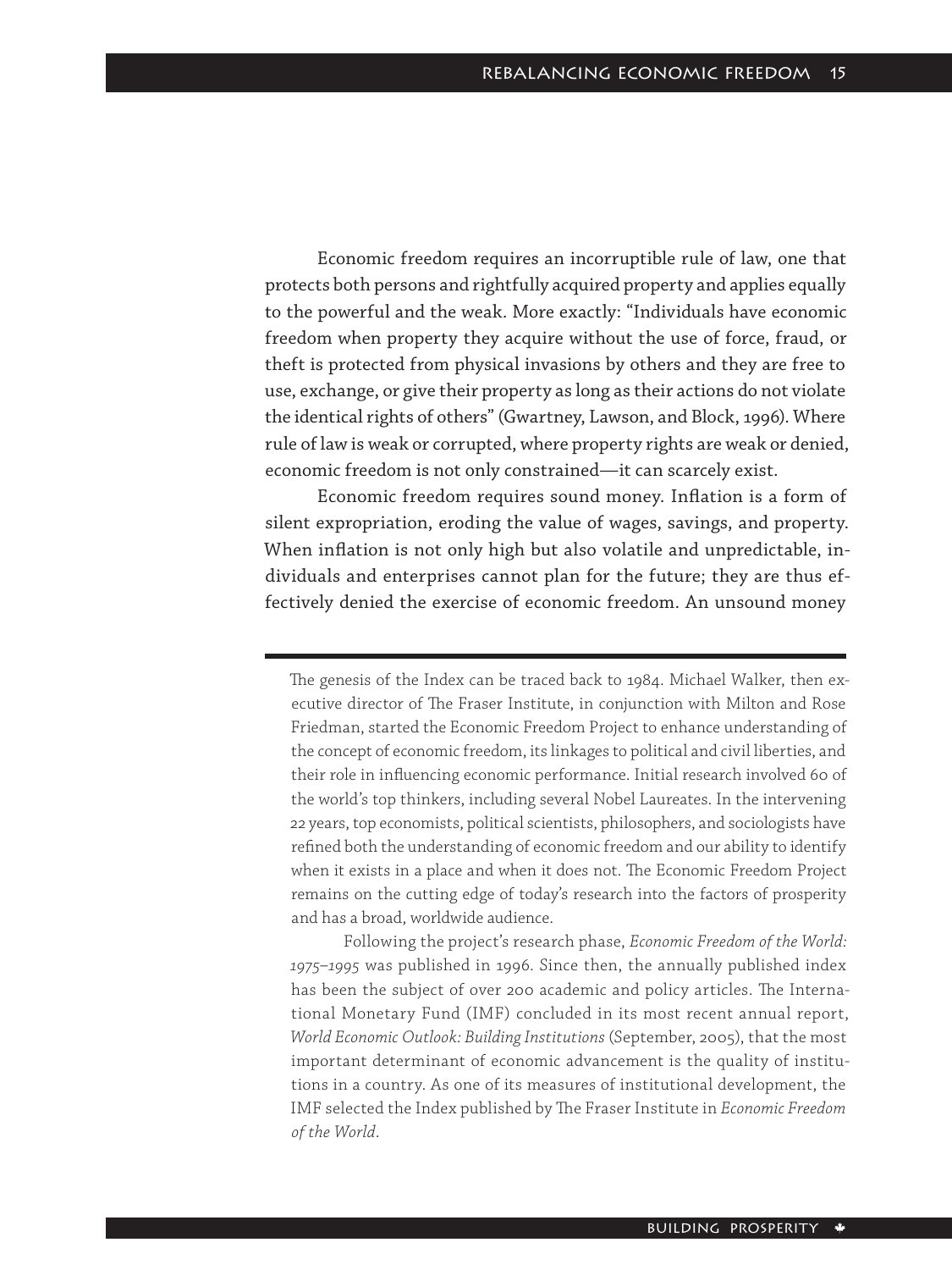supply or erratic and confiscatory monetary policy are therefore another major constraint on economic freedom.

Economic freedom is expressed in the freedom to trade, in its broadest sense: to buy, sell, exchange, and transport resources, goods, services, and information freely across domestic and international borders, and to make contracts concerning these transactions. Limits on trade, whether domestic or international, are a further serious constraint on the exercise of economic freedom.

Economic freedom requires that government regulation of credit, labour, and business be minimized rather than maximized. Governments not only limit domestic and international exchange, they may also develop onerous regulations that limit the right to gain credit, to hire or work for whom you wish, or to freely operate commercial enterprises. Excessive regulation of this kind once again constrains economic freedom.

Most importantly, economic freedom is not readily divisible. Nations that respect economic freedom in just one area, while constraining it in others, do not enjoy its great advantages. Conditions and policies that enhance economic freedom must be considered *in toto*, as an overall package. To attain the full prosperity of which we are capable, Canadians require the greatest possible degree of economic freedom across the board.

#### **measuring the economic freedom of canadians**

Canadians are justly proud of our political freedoms. But what is our record when it comes to economic freedom? The Fraser Institute's annual report, *Economic Freedom of the World*, measures this equally important quality across 38 distinct variables in five different areas. Table 2.1 (pages 18–19) provides a summary of the latest outcomes of these measurements, revealing Canada's over-all rank compared to other OECD nations as well as the non-OECD economies of Hong Kong and Singapore. The result is unequivocal: on a scale where first place should be the goal, Canada's performance should be improved for the benefit of all Canadians.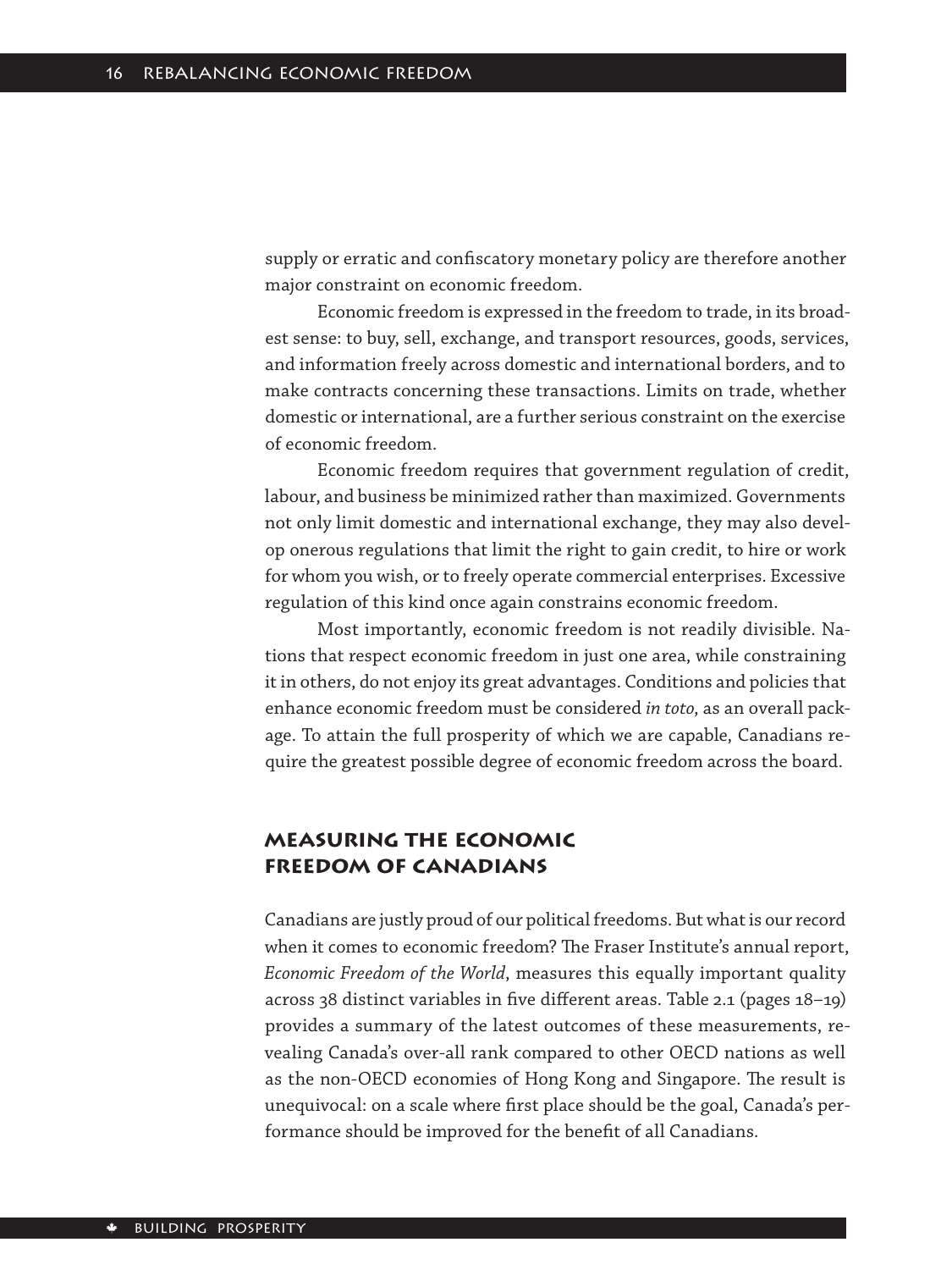#### **1 size of government**

Overall, out of 32 economies considered, Canada comes in at tenth place in size of government. We have the eleventh highest marginal income-tax rate, and the share of our economy consumed by government is closer to the bottom of the stack than the top: in  $22<sup>nd</sup>$  place out of 32 jurisdictions. In other words, Canada is far from the top of the class. In fact, we are relatively heavy taxers compared to other developed nations. This unnecessarily decreases Canadians' economic freedom, reducing our ability to make our own decisions with our own money and putting those decisions in the hands of politicians and bureaucrats.

This over-sized governmental sector, compared to our leading competitors and trading partners, constitutes a major constraint on our ability to achieve superior economic performance. If we are to attain the quality of life we aspire to, we must liberate more of our economy to create prosperity. This will require striking a better balance between the public and private sectors without damaging social services. The analysis and recommendations of Chapters 3 and 4 describe steps we can take to achieve this critical goal.

#### **2 legal structure and security of property rights**

An impartial legal system and secure property rights are essential to economic freedom. But Canada's ranking in this crucial area shows alarming decline. As recently as 2000, Canada ranked fifth best internationally on legal institutions and secure property rights, tied with Austria, Switzerland, and the United Kingdom with a score of 9.3 out of 10. By 2004, our ranking had plummeted to fourteenth and our score to 8.4.

For lack of military interference in politics, and for law and order, Canada received perfect scores in both years; as did many other developed nations. However, Canada ranked sixteenth in protection of intellectual property, down from twelfth in 2004. Canada's score fell from 8.0 in 2000 to 7.5 in 2004.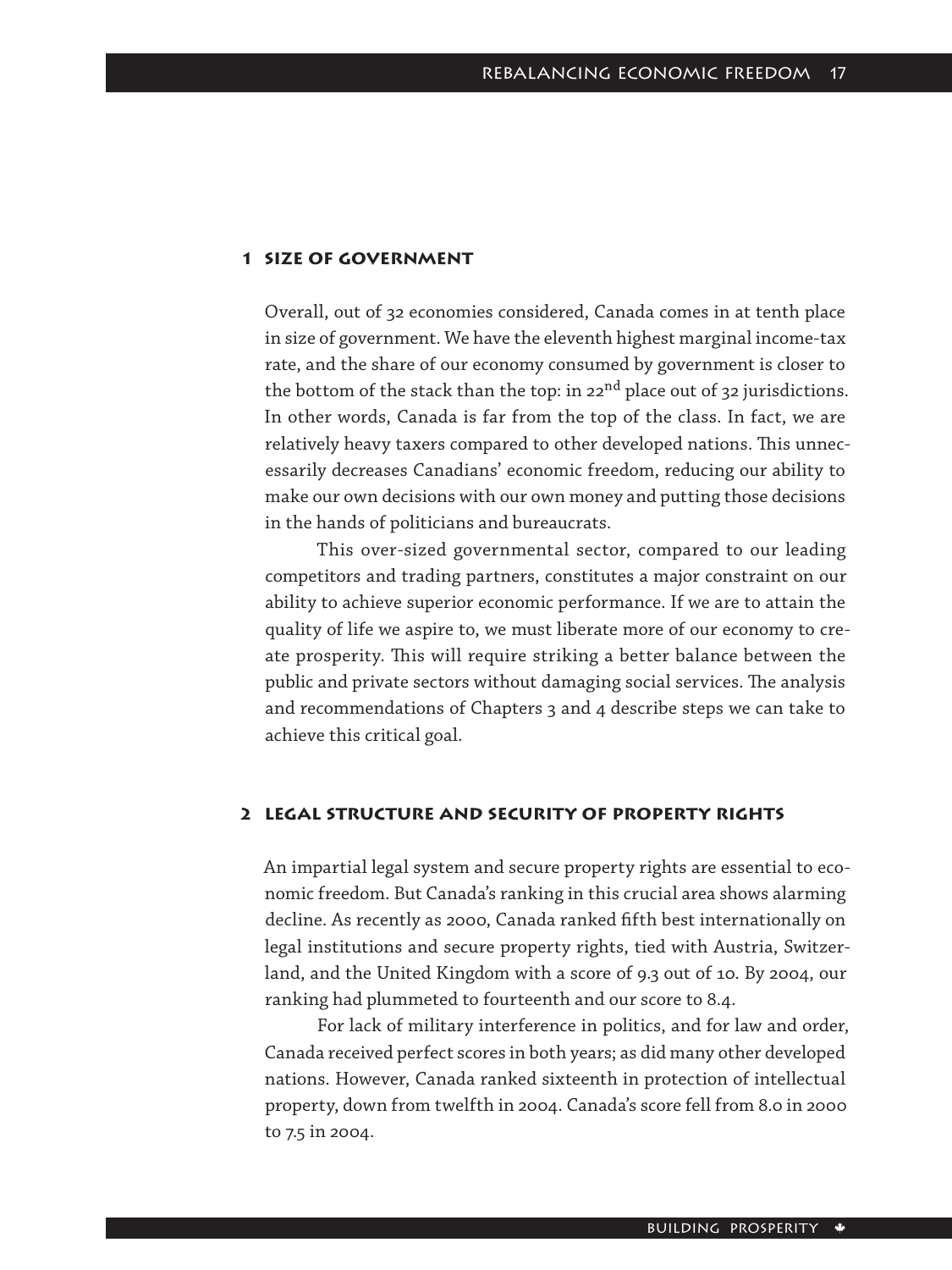#### **table 2.1: canada's over-all rank for economic freedom compared to that of other oecd nations, hong kong, and singapore**

| 1 Size of Government |                |                      | 2 Legal System &<br><b>Property Rights</b> |    |                       | 3 Sound Money |                |                      |
|----------------------|----------------|----------------------|--------------------------------------------|----|-----------------------|---------------|----------------|----------------------|
| Score Rank           |                |                      | Score Rank                                 |    |                       | Score Rank    |                |                      |
| 9.1                  | $\mathbf 1$    | Hong Kong            | 9.2                                        |    | 1 Denmark             | 9.8           | $\mathbf{1}$   | Sweden               |
| 8.2                  | $\overline{2}$ | Singapore            | 9.0                                        |    | 2 Netherlands         | 9.7           | $\overline{2}$ | <b>United States</b> |
| 8.1                  | 3              | Mexico               | 8.9                                        | 3  | New Zealand           | 9.7           | $\overline{2}$ | Ireland              |
| 7.6                  | 4              | <b>United States</b> | 8.9                                        | 3  | Iceland               | 9.7           | $\overline{2}$ | Finland              |
| 7.4                  | 5              | Switzerland          | 8.9                                        | 3  | <b>United Kingdom</b> | 9.7           | $\overline{2}$ | Greece               |
| 7.3                  | 6              | Turkey               | 8.8                                        | 6  | Finland               | 9.7           | 2              | Switzerland          |
| 6.7                  | 7              | Iceland              | 8.8                                        | 6  | Germany               | 9.6           | 7              | Denmark              |
| 6.7                  | 7              | New Zealand          | 8.8                                        | 6  | Ireland               | 9.6           | 7              | Spain                |
| 6.7                  | 7              | United Kingdom       | 8.8                                        | 6  | Australia             | 9.6           | 7              | Austria              |
| 6.6                  | 10             | Canada               | 8.7                                        | 10 | Switzerland           | 9.6           | 7              | Luxembourg           |
| 6.6                  | 10             | Japan                | 8.7                                        | 10 | Austria               | 9.6           | $\overline{7}$ | Belgium              |
| 6.5                  | 12             | South Korea          | 8.7                                        | 10 | Norway                | 9.6           | $\overline{7}$ | France               |
| 6.4                  | 13             | Ireland              | 8.7                                        | 10 | Luxembourg            | 9.6           | 7              | Singapore            |
| 6.1                  | 14             | Australia            | 8.4                                        | 14 | Canada                | 9.6           | $\mathbf 7$    | Canada               |
| 6.0                  | 15             | Greece               | 8.1                                        | 15 | Singapore             | 9.6           | $\overline{7}$ | Italy                |
| 6.0                  | 15             | Portugal             | 8.1                                        | 15 | Sweden                | 9.6           | 7              | Japan                |
| 5.8                  | 17             | Poland               | 7.8                                        | 17 | <b>United States</b>  | 9.6           | 7              | Netherlands          |
| 5.8                  | 17             | Germany              | 7.7                                        | 18 | France                | 9.6           | 7              | New Zealand          |
| 5.6                  | 19             | Italy                | 7.6                                        | 19 | Belgium               | 9.6           | $\overline{7}$ | Germany              |
| 5.3                  | 20             | Hungary              | 7.6                                        | 19 | Portugal              | 9.5           | 20             | Portugal             |
| 5.2                  | 21             | Spain                | 7.5                                        | 21 | Japan                 | 9.5           | 20             | South Korea          |
| 5.2                  | 21             | Austria              | 7.5                                        | 21 | Hong Kong             | 9.5           | 20             | Hungary              |
| 5.0                  | 23             | Luxembourg           | 6.6                                        | 23 | Czech Rep.            | 9.4           | 23             | United Kingdom       |
| 4.9                  | 24             | Finland              | 6.4                                        | 24 | Hungary               | 9.3           | 24             | Australia            |
| 4.9                  | 24             | Slovak Rep           | 6.4                                        | 24 | Spain                 | 9.2           | 25             | Hong Kong            |
| 4.8                  | 26             | Netherlands          | 6.3                                        | 26 | South Korea           | 9.2           | 25             | Poland               |
| 4.7                  | 27             | France               | 5.8                                        | 27 | Italy                 | 9.0           | 27             | Norway               |
| 4.6                  | 28             | Norway               | 5.8                                        | 27 | Slovak Rep            | 9.0           | 27             | Czech Rep.           |
| 4.4                  | 29             | Czech Rep.           | 5.8                                        | 27 | Poland                | 9.0           | 27             | Iceland              |
| 4.3                  | 30             | Belgium              | 5.6                                        |    | 30 Greece             | 8.8           |                | 30 Slovak Rep        |
| 4.2                  | 31             | Denmark              | 5.2                                        |    | 31 Turkey             | 7.9           | 31             | Mexico               |
|                      |                |                      |                                            |    |                       |               |                |                      |
| 4.0                  |                | 32 Sweden            | 4.5                                        |    | 32 Mexico             | 5.1           |                | 32 Turkey            |

Source: Gwartney and Lawson, 2006. Note that data is for 2004.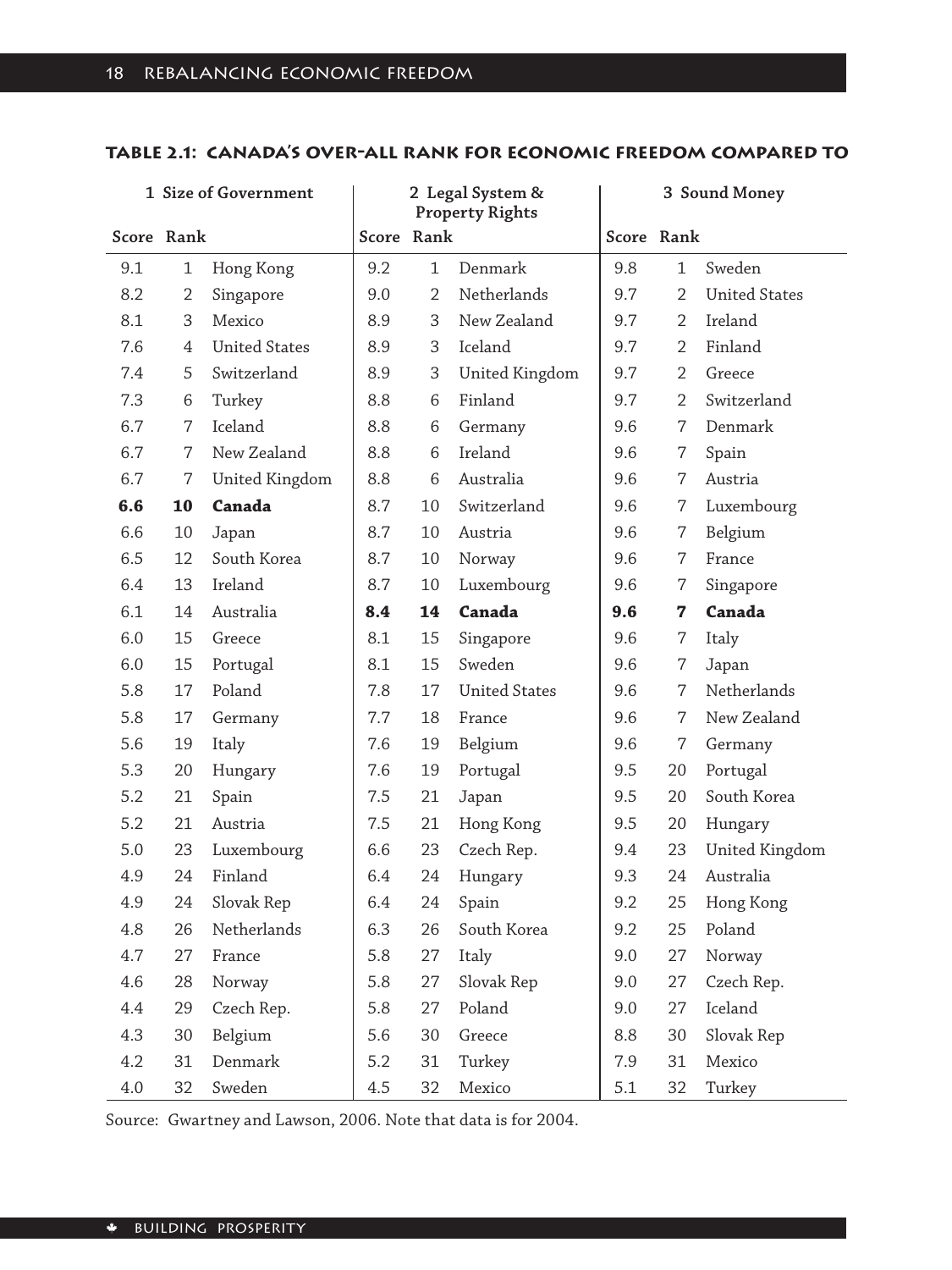| 4 Freedom to Trade<br>Internationally |                |                      |            | 5 Regulation    | <b>Summary Index</b> |            |              |                       |
|---------------------------------------|----------------|----------------------|------------|-----------------|----------------------|------------|--------------|-----------------------|
| Score Rank                            |                |                      | Score Rank |                 |                      | Score Rank |              |                       |
| 9.5                                   | $\mathbf{1}$   | Hong Kong            | 8.5        |                 | 1 Iceland            | 8.7        | $\mathbf{1}$ | Hong Kong             |
| 9.3                                   | 2              | Singapore            | 8.3        | $2^{\circ}$     | Hong Kong            | 8.5        | 2            | Singapore             |
| 8.8                                   | 3              | Luxembourg           | 8.0        | 3               | <b>United States</b> | 8.2        | 3            | New Zealand           |
| 8.6                                   | $\overline{4}$ | Ireland              | 7.9        | 4               | New Zealand          | 8.2        | 3            | Switzerland           |
| 8.5                                   | 5              | Belgium              | 7.8        | 5               | Canada               | 8.2        | 3            | <b>United States</b>  |
| 8.4                                   | 6              | Slovak Rep           | 7.7        | 6               | Switzerland          | 8.1        | 6            | Ireland               |
| 8.4                                   | 6              | Netherlands          | 7.7        | 6               | Australia            | 8.1        | 6            | <b>United Kingdom</b> |
| 8.3                                   | 8              | Hungary              | 7.6        | 8               | United Kingdom       | 8.0        | 8            | Canada                |
| 8.3                                   | 8              | Austria              | 7.6        | 8               | Singapore            | 7.9        | 9            | Iceland               |
| 8.3                                   | 8              | Czech Rep.           | 7.3        | 10 <sup>°</sup> | Hungary              | 7.9        | 9            | Luxembourg            |
| 8.2                                   | 11             | Germany              | 7.3        | 10              | Luxembourg           | 7.8        | 11           | Australia             |
| 8.0                                   | 12             | New Zealand          | 7.2        | 12              | Denmark              | 7.7        | 12           | Austria               |
| 8.0                                   | 12             | Sweden               | 7.2        | 12              | Finland              | 7.7        | 12           | Finland               |
| 8.0                                   | 12             | Spain                | 7.0        | 14              | Ireland              | 7.7        | 12           | Netherlands           |
| 7.9                                   | 15             | Denmark              | 7.0        | 14              | Netherlands          | 7.6        | 15           | Denmark               |
| 7.9                                   | 15             | Finland              | 7.0        | 14              | Japan                | 7.6        | 15           | Germany               |
| 7.9                                   | 15             | United Kingdom       | 6.8        | 17              | Slovak Rep           | 7.5        | 17           | Japan                 |
| 7.8                                   | 18             | Canada               | 6.7        | 18              | Norway               | 7.4        | 18           | Hungary               |
| 7.8                                   | 18             | France               | 6.7        | 18              | Spain                | 7.4        | 18           | Portugal              |
| 7.7                                   | 20             | Switzerland          | 6.7        | 18              | France               | 7.3        | 20           | Belgium               |
| 7.7                                   | 20             | Portugal             | 6.7        | 18              | Austria              | 7.3        | 20           | France                |
| 7.6                                   | 22             | <b>United States</b> | 6.7        | 18              | Sweden               | 7.3        | 20           | Sweden                |
| 7.5                                   | 23             | Italy                | 6.5        | 23              | Portugal             | 7.2        | 23           | Norway                |
| 7.3                                   | 24             | Australia            | 6.5        | 23              | Belgium              | 7.2        | 23           | Spain                 |
| 7.2                                   | 25             | Mexico               | 6.4        | 25              | Czech Rep.           | 7.1        | 25           | South Korea           |
| 7.2                                   | 25             | South Korea          | 6.2        | 26              | Italy                | 6.9        | 26           | Czech Rep.            |
| 7.2                                   | 25             | Greece               | 5.9        | 27              | Poland               | 6.9        | 26           | Italy                 |
|                                       |                |                      |            |                 |                      |            |              |                       |
| 7.1                                   | 28             | Norway               | 5.8        | 28              | South Korea          | 6.9        | 26           | Slovak Rep            |

4.3 30 Belgium 5.6 30 Greece 8.8 30 Slovak Rep 7.0 29 Turkey 5.7 30 Greece 6.7 30 Poland 4.2 31 Denmark 5.2 31 Turkey 7.9 31 Mexico 6.7 31 Japan 5.5 31 Mexico 6.6 31 Mexico 4.0 32 Sweden 4.5 32 Mexico 5.1 32 Turkey 6.4 32 Iceland 5.3 32 Turkey 6.0 32 Turkey

#### **THAT OF OTHER OECD NATIONS, HONG KONG, AND SINGAPORE**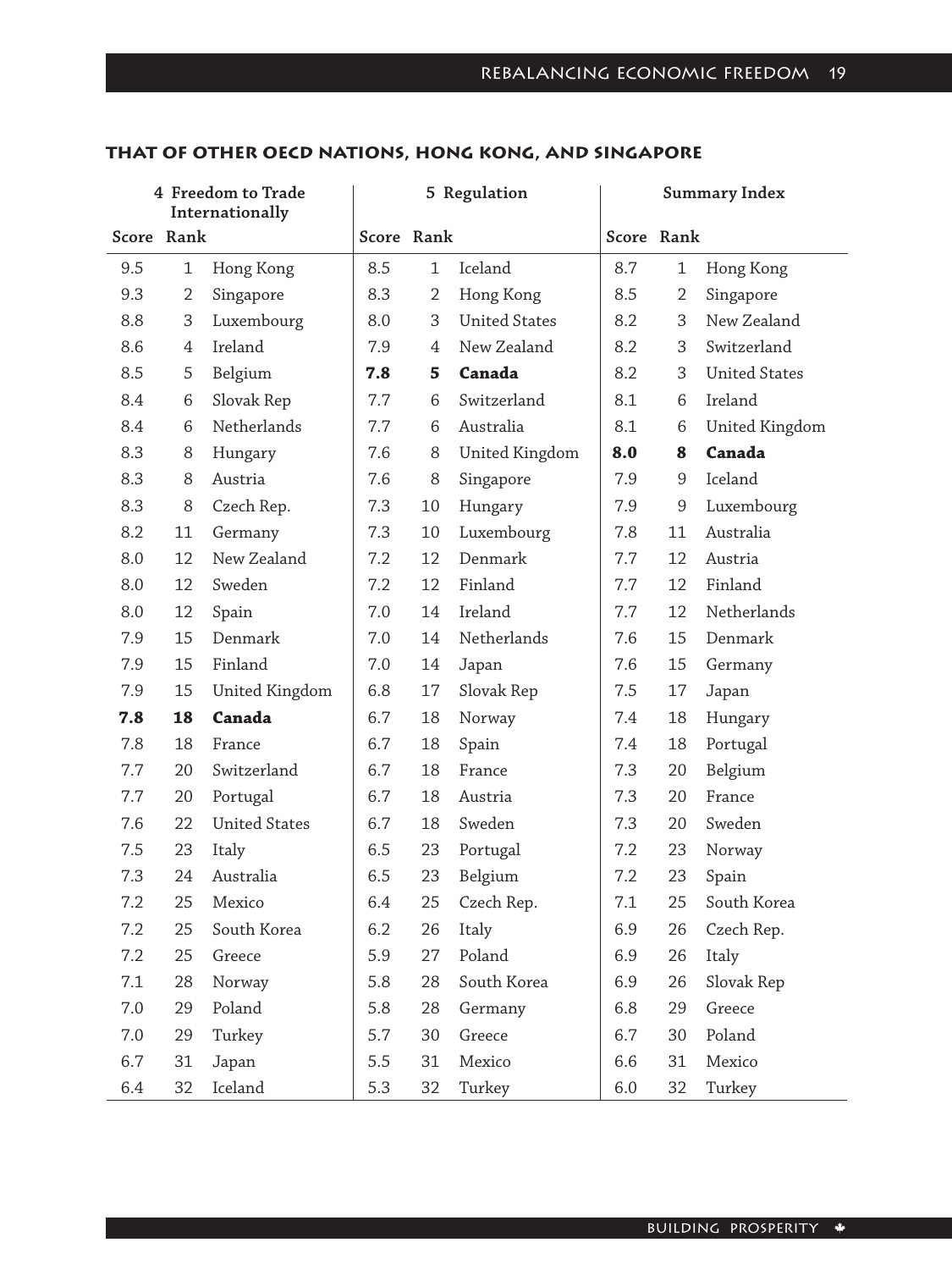In two other subindexes, our nation suffered serious declines in both score and ranking. In 2000, the independence of Canada's judiciary scored 9.2 out of ten, earning a rank of sixth, tied with New Zealand; four years later, our score had fallen to 7.6 and our ranking to fifteenth place. For impartial courts, we had a score of 9.2 in 2000, placing Canada in a four-way tie for fourth spot with Germany, Ireland, and New Zealand. By 2004, our score had declined to 6.9—tying us for eighteenth spot with France. Both these falls are extremely troubling.

This document focuses on economic policy. A full discussion of our legal system would require a separate study. Nonetheless, the integrity and overall effectiveness of our legal system are essential not only to our economic well-being but also to many other aspects of our lives. Canada's decline in this area should raise a national alarm. We call for a thorough investigation into why the reputation of Canada's legal system is slipping.

#### **3 access to sound money**

Canada has solved (at least for the time being) what was once a dangerous problem that threatened our economic security: the erosion of sound money through inflation. Canada is in a multi-way tie for seventh spot on sound money, with a score of 9.6 out of 10. This is our highest score in any area of the Index by more than a full point. Moreover, the 0.2 point by which we trail world leader, Sweden, is the closest we come to top spot in any area of economic freedom.

We approve of, and support, the overall monetary course Canada is following to preserve its sound currency and, thus, will make no recommendations in this area. It must be noted, however, that our good performance on sound money is hardly superlative: virtually all other developed nations have scores about as good as Canada's. In short, Canada's competence in this area, while important, confers no special advantage against the nations that are our main competitors.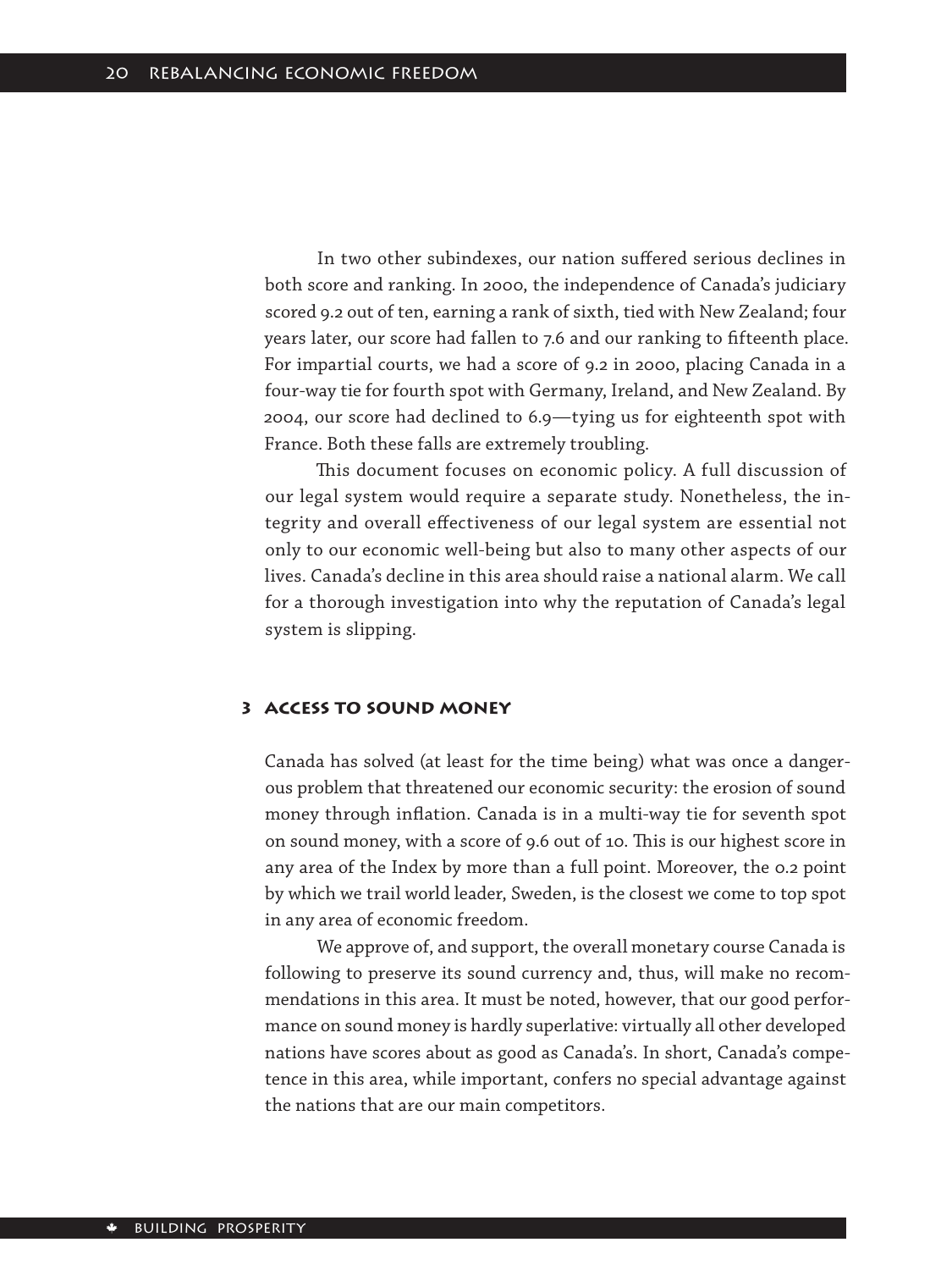#### **4 freedom to trade internationally**

As a trading nation whose economic prosperity is strongly linked to international commerce, Canada's score in this area is especially disappointing. We have persistently ranked down near twentieth spot among OECD nations plus Hong Kong and Singapore. This is not impressive in a field of 32 jurisdictions.

This year, Canada is in a tie with France for eighteenth place in freedom to trade, with a score of 7.8 out of 10. That is a drop of 0.5 points—and six places—since 2000, when Canada was in a three-way tie with Denmark, Spain, and Sweden for twelfth spot, scoring 8.3.

Canada's opportunity to trade is immense. In an era of relatively inexpensive global transportation, we sit between the great markets of Europe and Asia. We share an open border with the world's largest economy, that of the United States. Canadians should lead the world in our freedom to trade internationally. Instead, our ranking over the last four years is dismal—and declining.

Canada's first problem in this area, despite our professed commitment to trade liberalization, is our high and variable tariff wall. Overall, Canada's tariff barriers rank us nineteenth internationally, tied with New Zealand. Our regulatory barriers to trade are also relatively high, placing us in a four-way tie for fifteenth spot with the United States, Slovak Republic, and Hungary.

A future volume of the Canada Strong and Free series will offer concrete ideas for improving Canada's international trade significantly as part of a program to give our nation a stronger leadership role on the world stage. In this volume, we will discuss a dimension of trade not directly measured by the Economic Freedom Index but significant nonetheless to a large federation like ours, with distinctive regional economies and numerous provincial boundaries. That is: restrictions on internal trade. Canada cannot achieve the world's best economic growth unless it first accomplishes greater freedom of exchange within our own country.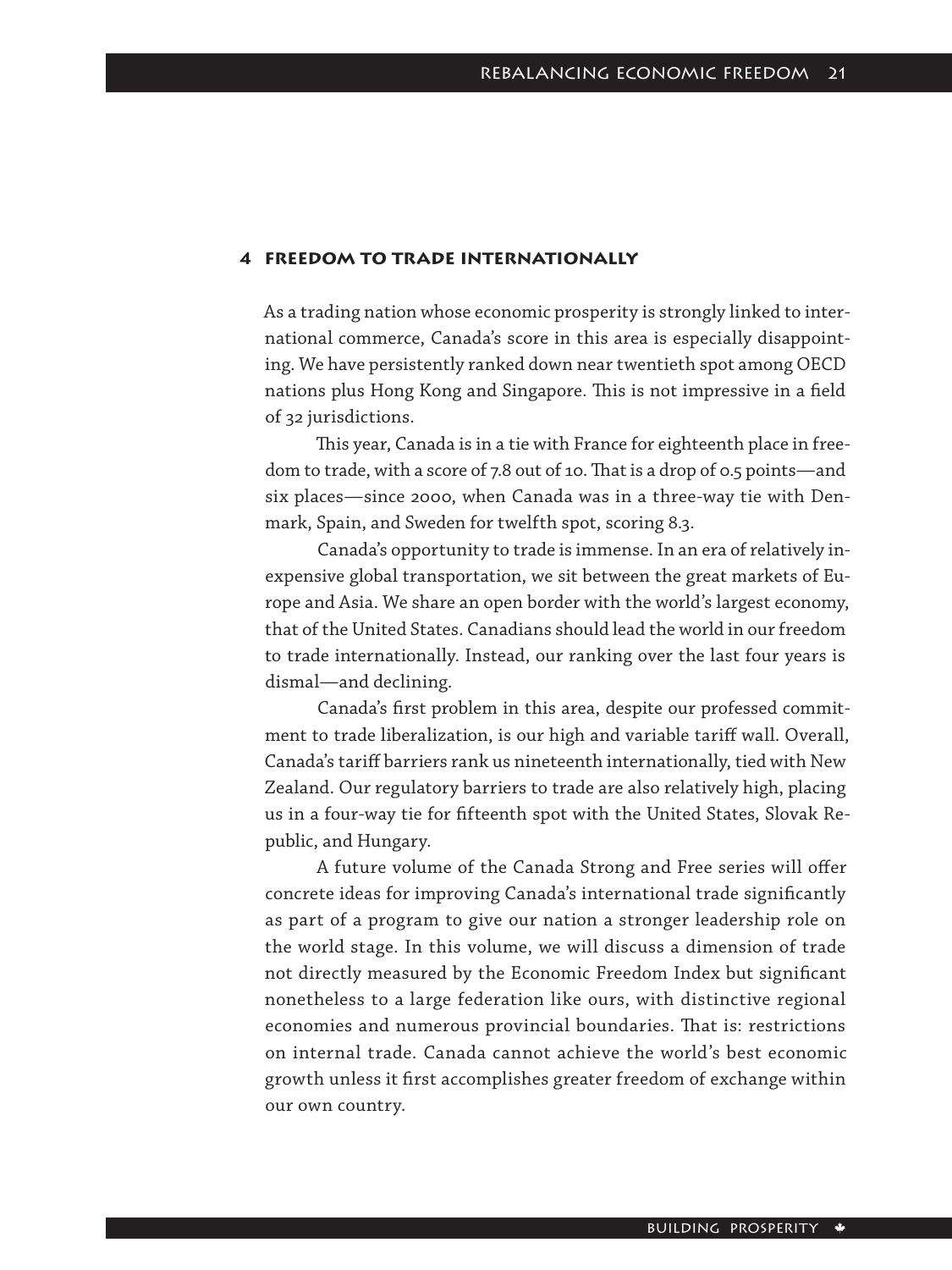#### **5 regulation of credit, labour, and business**

Excessive government regulation of economic activity represents yet another serious constraint on economic performance. Again Canada's rank, as measured by the Economic Freedom Index, is decidedly B-team. Among OECD nations plus Singapore and Hong Kong, Canada ranks fifteenth behind Sweden, Belgium, and Italy in the amount of time business people must spend with bureaucrats to navigate regulatory hurdles. This is time they cannot spend building their enterprise and creating jobs.

More shocking is Canada's poor score in "irregular payments" required to secure regulatory approvals—in other words, corruption. In this sub-index, Canada ties for eighteenth place, in the bottom half of nations compared. This is the worst performance among nations with an "Anglo-Saxon" economic heritage.

Given that the data on irregular payments is based on a survey, information on the details of this problem is lacking. A full inquiry into the international perception of the need for "irregular payments" in Canada is beyond the scope of this report. But once again, the evidence of our low standing raises a flag. We note that further investigation is required.

#### **conclusion**

In this chapter, we have laid out the importance of economic freedom and measured its extent in Canada by international comparison. In the league of developed countries with whom we compete most directly, our performance is only middling.

We believe Canadians deserve to be as economically free as the top jurisdictions. In the following chapters, we examine our key deficiencies in more detail, and identify steps Canada can take to attain the economic freedom necessary to achieve a world-leading standard of prosperity.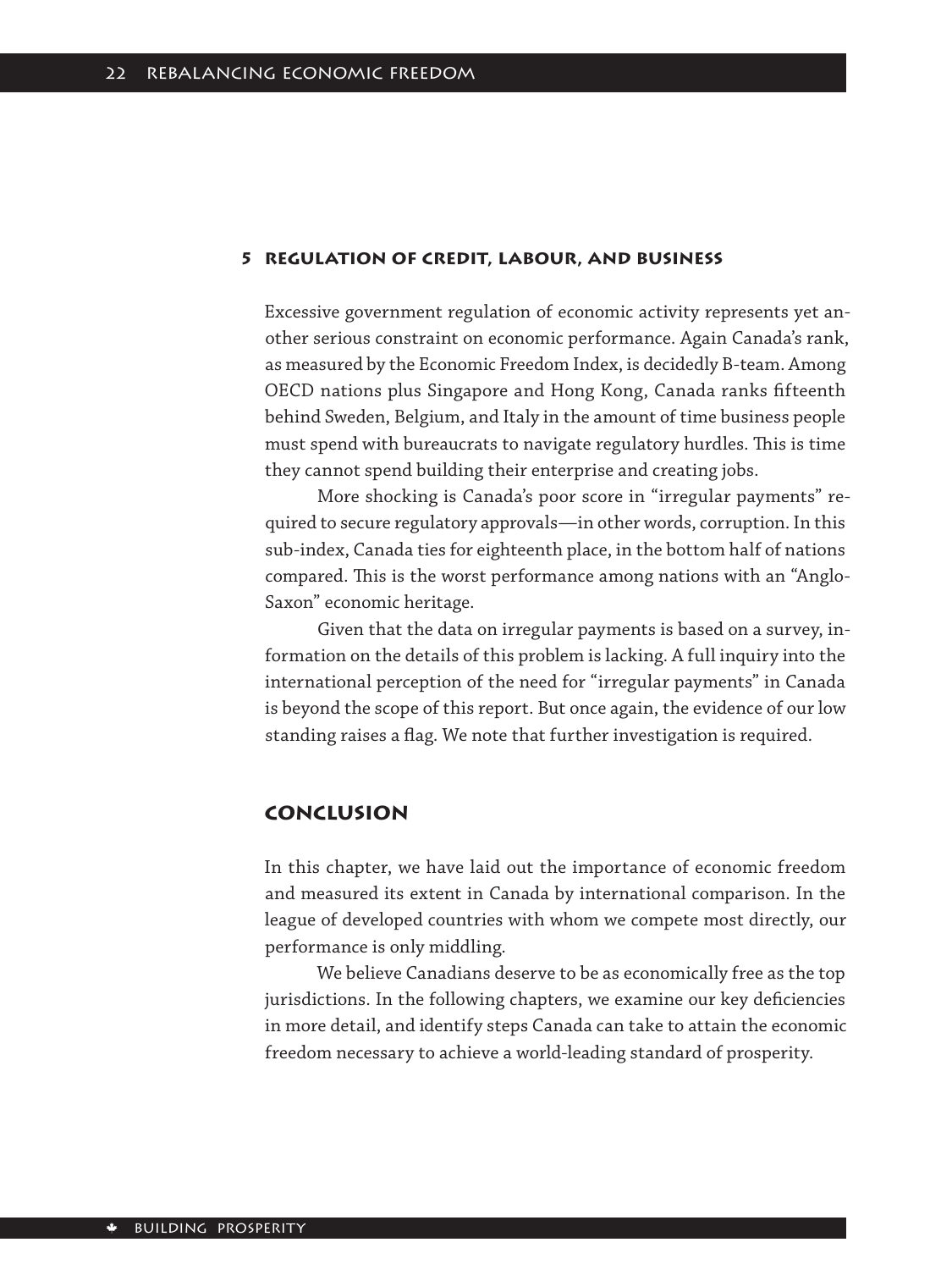# **3"right-sizing" government**

**rebalancing the public and private sectors** 

#### **government spending: size matters**

The size of government, defined as the level of government spending compared to the size of the economy, has an impact on Canada's ability to achieve high rates of economic growth and social progress.

Most Canadians correctly view government as a positive force in the economy. Very few would argue for zero government involvement. On the other hand, most Canadians would also agree that governments can become too big. Indeed, history has proven that a completely governmentcontrolled economy is not conducive to economic and social well-being. Somewhere between the two extremes of zero government involvement and a completely government-controlled economy exists a point at which economic growth and prosperity are maximized; this is what economists refer to as the optimal size of government.

The notion of an optimal size of government raises several questions: How can we know what size of government is optimal or "just right" for a country, in terms of maximizing economic growth and social progress? How big is government in Canada—and is its spending at the optimal level? If not, how should we go about reaching the optimal level? We attempt to answer all of these questions below.

How much a government spends in any country is, of course, a political compromise. Most countries are made up of citizens with different preferences. Some voters will want to keep government spending to a minimum while others favour more government involvement. Regardless of differences over the degree of government involvement, however, we believe most Canadians agree in desiring the highest level of economic and social progress attainable.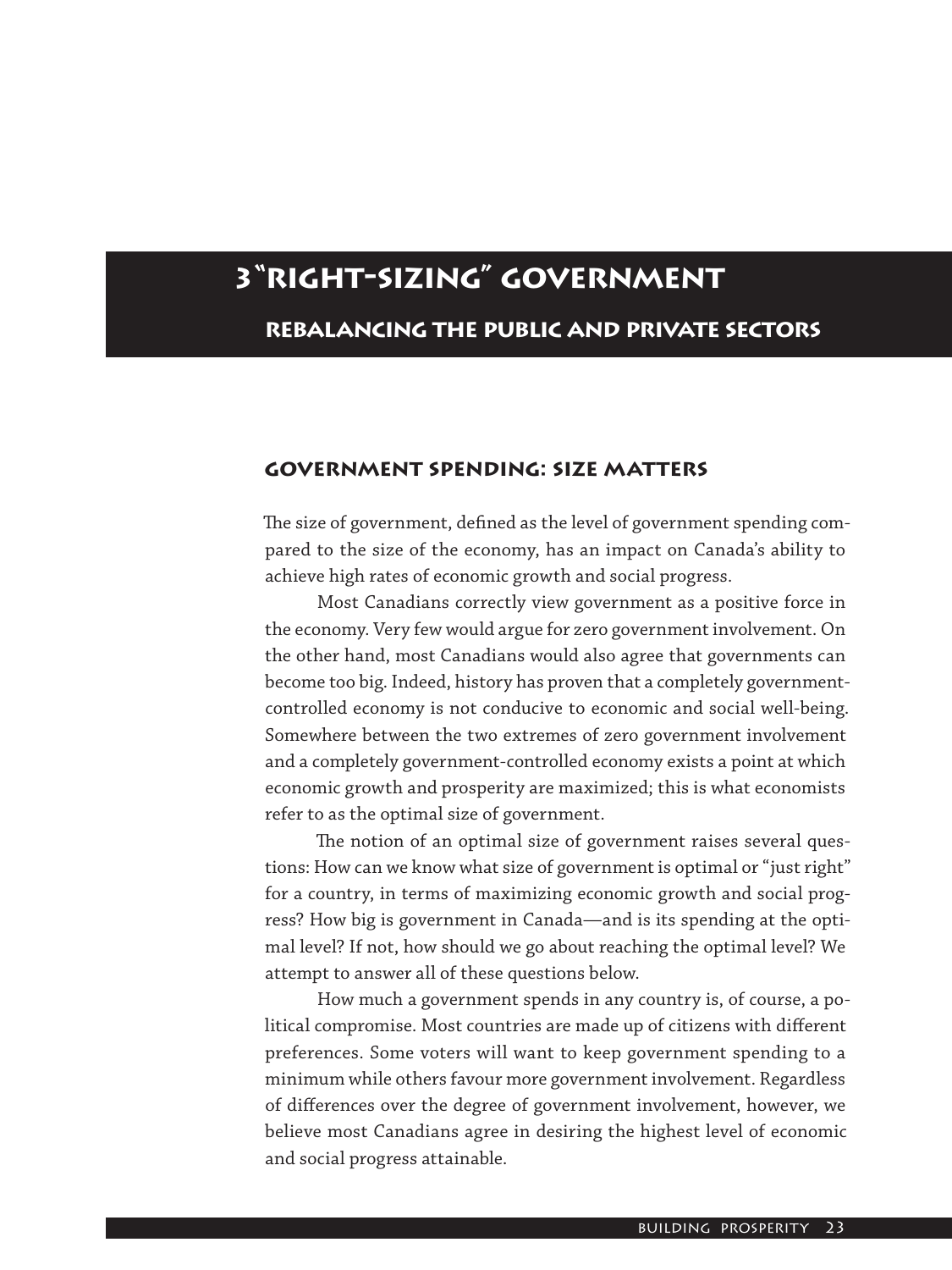To that end, we reiterate our observation in the first volume of this series, *A Canada Strong and Free*: Canada needs an open, honest, and vigorous debate about the optimal size of government (Harris and Manning, 2005). That debate, moreover, should be conducted on the basis of sound empirical research.

#### **1 the optimal size of government**

Economists often use an upside down "U" curve to explain the notion of the optimal size of government. In Figure 3.1, the vertical axis measures the rate of economic growth or any other socio-economic value we wish to maximize. The horizontal axis measures the level of government spending as a percentage of gross domestic product (GDP), the value of all the goods and services produced by an economy.

#### **figure 3.1: the optimal size of government**



**GOVERNMENT SPENDING AS A PERCENT OF GDP**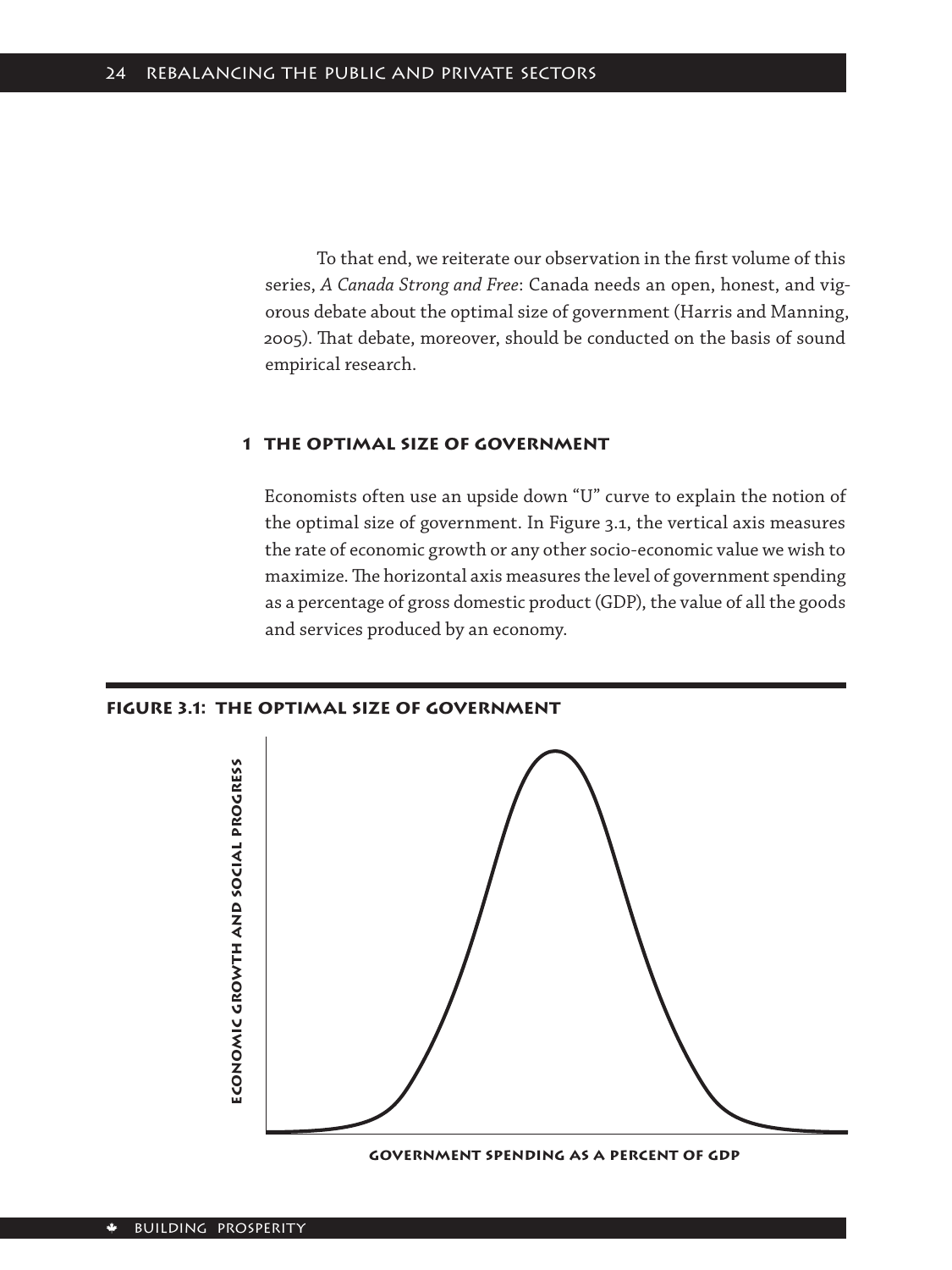The shape of the curve can best be explained using a simple analogy (Walker, 1997). Think of government spending as a factor of production, like the use of fertilizer in agriculture. The initial use of fertilizer on a piece of land increases its agricultural output. As more fertilizer is added, agricultural output continues to increase but at a decreasing rate. At some point, the amount of fertilizer applied is optimal: any increase or decrease will lower agricultural output. Eventually, if enough fertilizer is applied, the excess will poison the field and nothing will grow.

Likewise, with zero government involvement in the economy, the level of basic public services is insufficient to sustain prosperity: economic growth and social progress are low. Initial government spending tends to finance services that promote economic freedoms: the maintenance of a legal system, protection of persons and property, a sound currency, essential transportation infrastructure, and basic education. These lead to greater economic growth and social progress. As the size of government continues to increase, rates of growth and progress also rise, albeit more slowly. At the top of the inverted "U" curve, government spending is optimal: beyond this point, more government spending will actually reduce the rate of economic growth and may impede rather than impel social progress. The tax revenues being collected to support that excess government spending would be more productive if the money were left in the hands of individuals and business to spend or invest as they see fit.<sup>1</sup>

#### **2 size of government and economic growth**

That is the theory. But where, exactly, is the top of the "U" curve? A growing body of empirical research into the impact of government spending on economic growth is illuminating the answer.

 <sup>1</sup> The composition of government spending is also important: for example, spending to ensure access and efficiency in the judiciary and the proper protection of people and property is highly effective. Spending on business subsidies and other grants to business may not be efficient.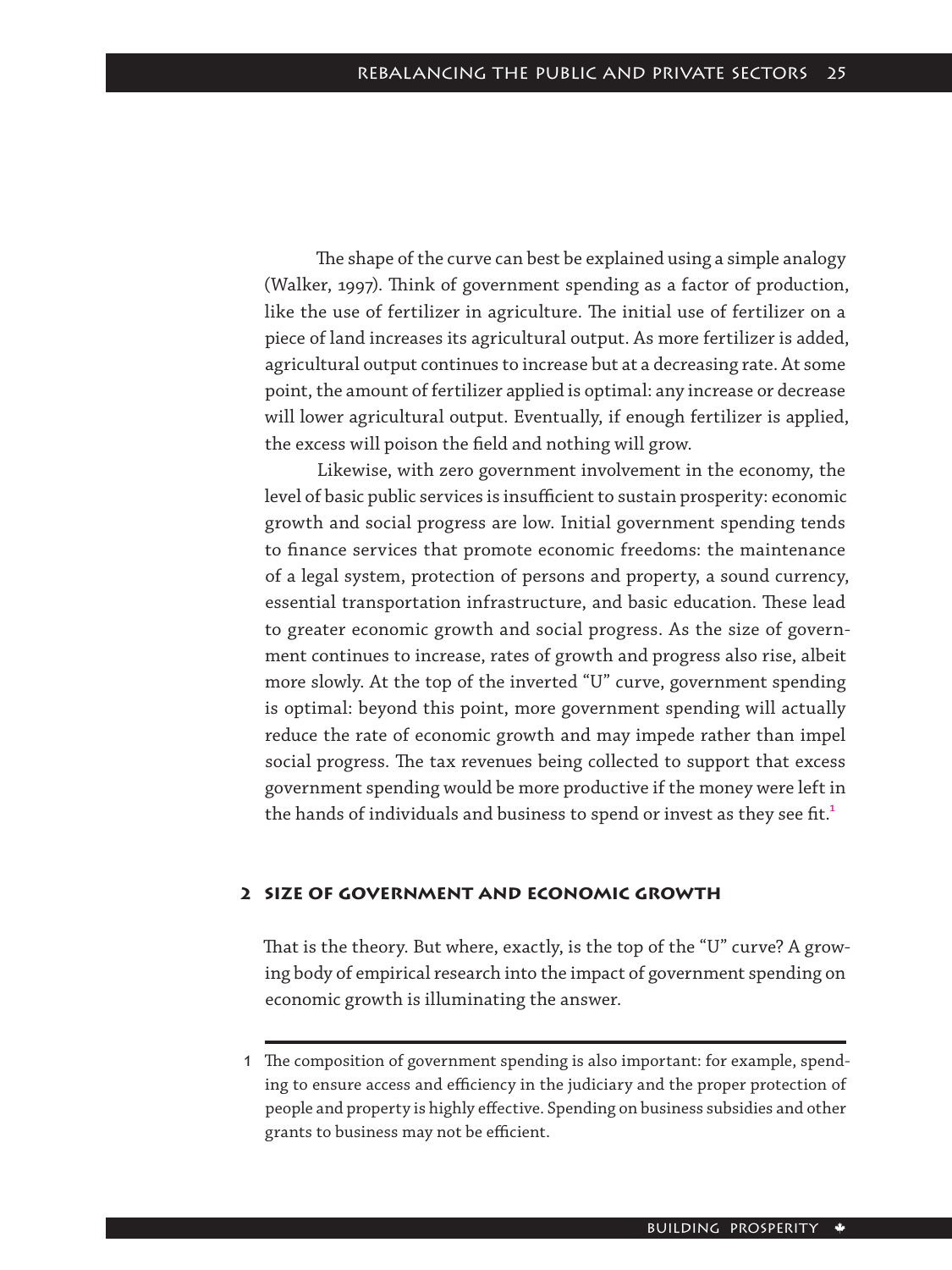Studies tend to focus primarily on the United States. For example, Richard Vedder and Lowell Gallaway (1998) investigated the size of the US government and its effect on economic growth for the Joint Economic Committee of the US Congress. Among their many findings was that moderate down-sizing of the federal government between 1991 and 1997 increased economic growth. They concluded that down-sizing government further still would also be growth-enhancing (Vedder and Gallaway, 1998). In the view of these researchers, cutting the size of the US government to 17.45% of GDP would produce sizable and permanent increases in GDP.

Gerald Scully of the University of Texas (Dallas) reviewed six decades of historical data to investigate what level of aggregate tax burden maximized the rate of economic growth in the United States. Using data for the years from 1929 to 1989, Scully concluded that the growth-maximizing tax rate was between 21.5% and 22.9% of gross national product (Scully, 1995).

Two studies have examined the size of government in Canada. Economists Herbert Grubel and Johnny C.P. Chao compared the size of government in Canada to economic growth rates between 1929 and 1996. They concluded that economic growth was maximized when governments consumed approximately 34% of GDP (Chao and Grubel, 1998). Using a different methodology, William Mackness examined spending and growth between 1926 and 1996; he concluded that economic growth was greatest when total government spending was in the area of 20% to 30% of GDP (Mackness, 1999).

In addition to these single-nation studies, a number of scholars have analyzed data for multiple countries. For example, Harvard economist Robert Barro investigated a wide range of variables in an attempt to determine their effect on economic growth in different jurisdictions. When investment in such services as education and defence was excluded from government spending, he found a "significantly negative association" between the share of a nation's economy represented by government consumption and GDP growth (Barro 1991: 430).

Gerald Scully explored the relationship between tax rates, tax revenues, and economic growth for 103 countries. He found, in general, that economic growth was maximized when governments took no more than 19.3% of GDP (Scully, 1991).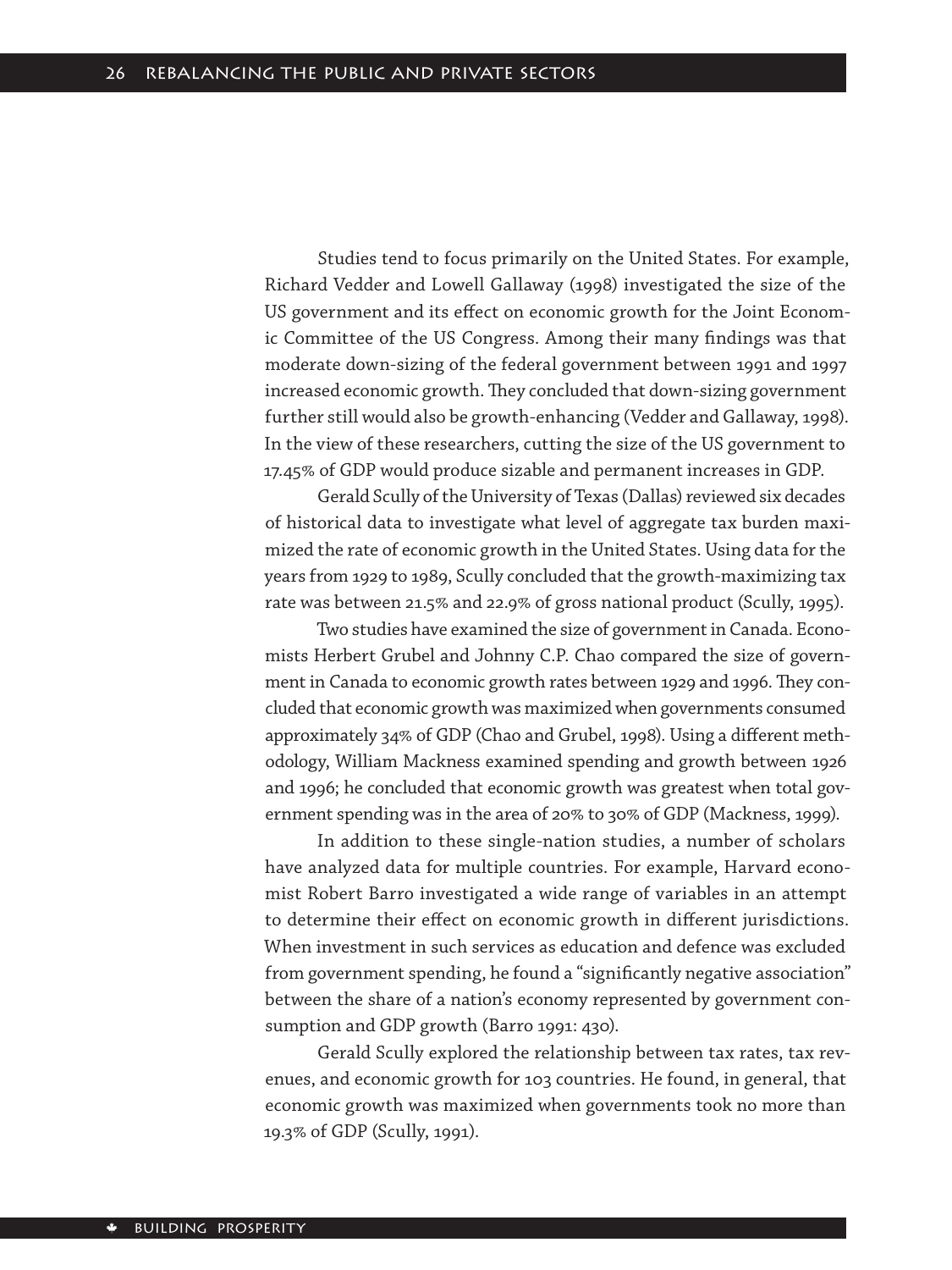Stefan Folster and Magnus Henrekson (2001) examined the growth effects of taxation and government spending in "rich" countries and again found a strongly negative relationship. In fact, they found that for every 10% increase in government's consumption of GDP, economic growth fell by 0.7 to 0.8 percentage points (Folster and Henrekson, 2001).

Most recently, Afonso, Schucknecht, and Tanzi (2005) analyzed the performance and efficiency of the public sectors in 23 industrialized countries. They found that "countries with small public sectors report the 'best' economic performance." When government spending exceeds 30% of GDP, economic growth declines. Strikingly, the researchers also concluded that "spending by big governments could be, on average, about 35% lower to attain the same [public sector performance]" (Afonso, Schucknecht, and Tanzi, 2005: 337).

#### **3 size of government and social progress**

The foregoing studies confirm that more government spending does not necessarily lead to greater economic growth. In fact, spending beyond the optimal level lowers economic growth. Many people argue, however, that societies trade off a small amount of economic growth in order to achieve greater social progress. But empirical studies do not confirm this relationship.

"Social progress" may, of course, mean different things to different people. But one important study by Gerald Scully attempted to aggregate many views by examining 16 different indicators from 112 countries including literacy, infant mortality, life expectancy, caloric consumption, access to health care, infrastructure, political freedom, civil liberties, and economic freedom. Using data for 1995, Scully compared countries whose governments spent less than 40% of GDP to those whose governments spent more than 50% of GDP; he found little or no difference in social outcomes (Scully, 2000). Indeed, for advanced countries on average, Scully could find no meaningful progress on these 16 social indicators for government spending that rose above 18.6% of GDP (Scully, 2000). There is some variance among countries. For instance, the rate at which government spending ceases to provide any marginal benefits in Canada is 19.5% of GDP.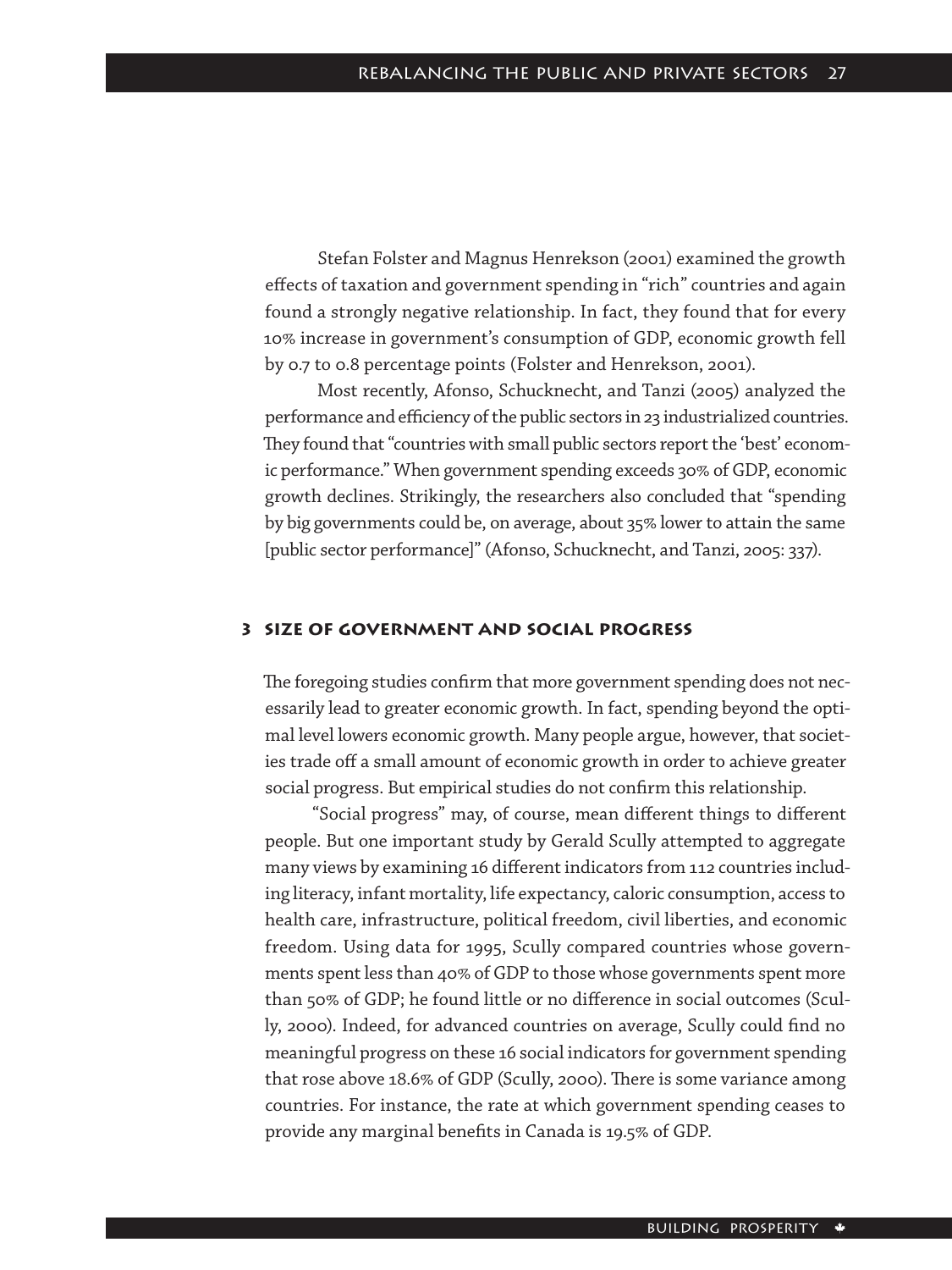Likewise, Vito Tanzi and Ludger Schuknecht studied social progress in 17 industrialized nations. They also found that governments spending more than 50% of GDP did not significantly outperform those spending less than 40%. In fact, not only did "large government" countries fail to progress faster than "small government" countries, but countries with "medium" sized governments (spending between 40% and 50% of GDP) also did no better (Tanzi, 1995; Tanzi and Schuknecht, 1997a, 1997b, 1998a, 1998b).

#### **4 the "right size" of government for canada**

On the basis of these independent studies, we conclude that there is in fact such a thing as an "optimal" size for government, beyond which any increase or decrease in spending reduces economic growth. In addition, there is considerable evidence that this "optimal" point is at the smaller end of the scale of government size rather than the larger. That is, "small" governments that still provide critical public services achieve the same or greater social progress as "large" or even "medium"-sized governments.

The foregoing studies suggest that the optimal range for government spending is likely between 20% and 35% of GDP. While this "right size" will vary from country to country and even vary over time, the estimates suggest that the optimal scale for government in Canada is at the upper end of this range.

#### government spending in canada relative to competitor countries

The OECD estimates that Canada's governments spent 39.3% of our GDP in 2005. Figure 3.2 ranks this percentage with that of 27 other industrialized countries. The comparison reveals that Canada maintained the ninth smallest government, spending slightly below the OECD average of 40.7% of GDP.

However, Canada spends more on government than its chief trading partner, the United States, where governments consume only 36.6 % of GDP. Likewise, Canada's government sector is substantially larger than that of Australia (34.9%), an economy that shares many characteristics with Canada's. Other notable comparisons include Ireland (34.6%) and Japan (36.9%).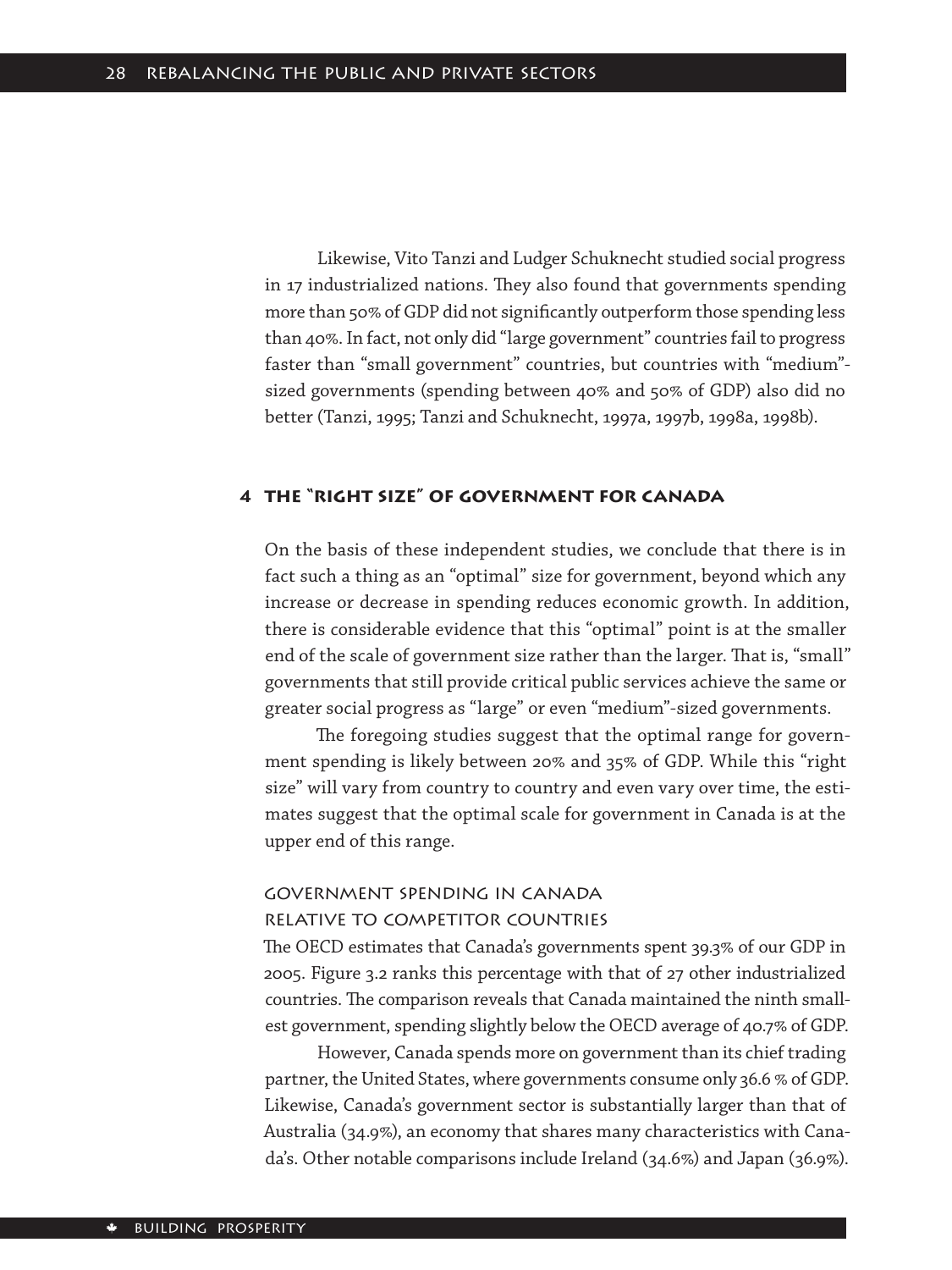

#### **figure 3.2: government spending as a percentage of gdp, 2005**

Source: Organisation for Economic Co-operation and Development, 2006.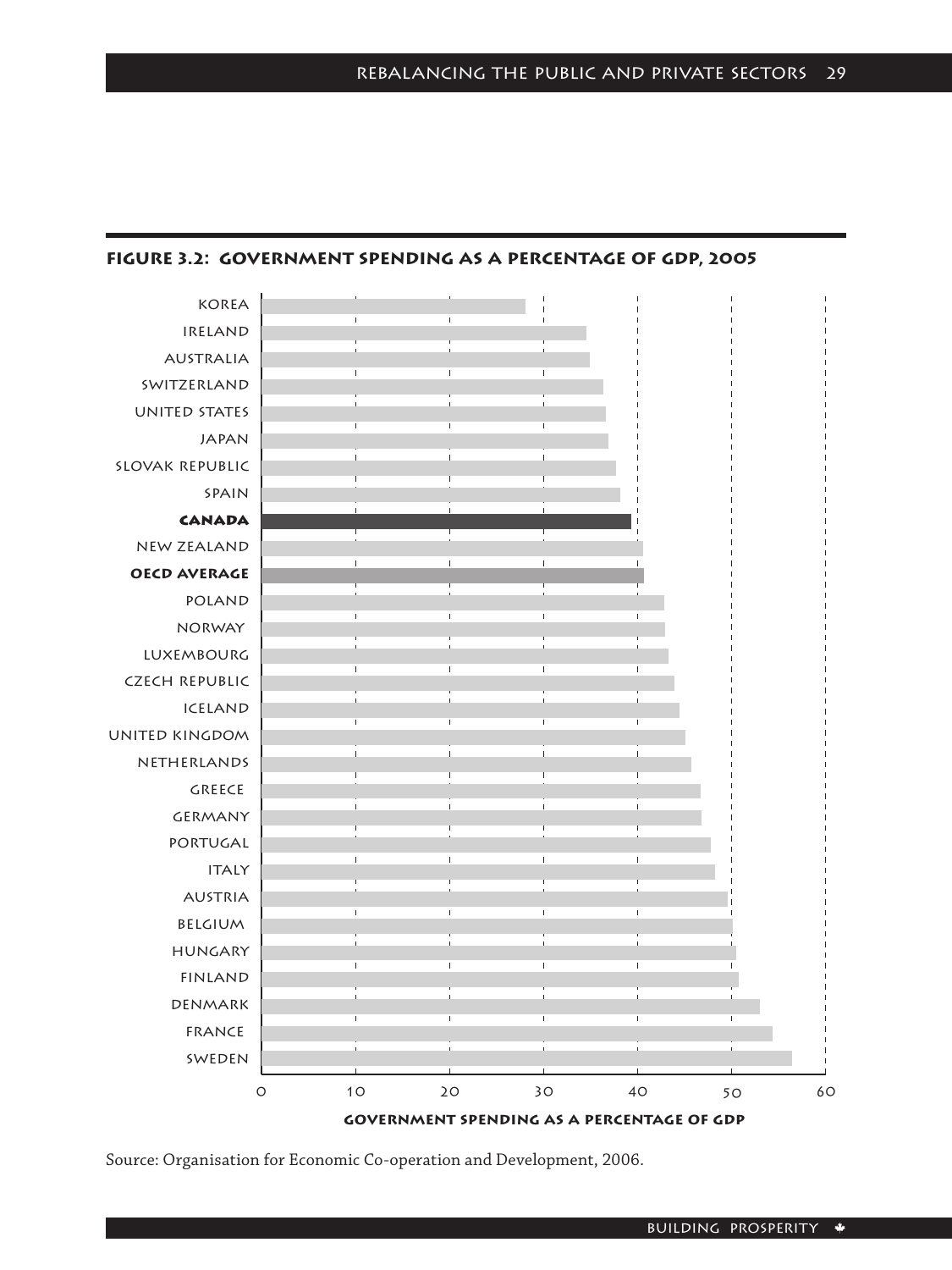Figure 3.3 presents an historical perspective on government spending relative to the economy in both Canada and the United States. It reveals that government in Canada has historically been much smaller than it is today. From 1930 to 1965, apart from the period of the Second World War, our government spending fell within 20% to 30% of GDP. Interestingly, Canadian and American governments during this period were roughly the same size, in percentage-of-GDP terms.

Beginning in 1965, however, Canada experienced a dramatic growth in government that continued for the next 27 years, opening up a significant gap relative to the United States. By 1992, that gap had reached 14.8 percentage points and Canada's government sector was consuming 38.5% more of our GDP than the US government did of America's. Since then, Canada has reduced the size of its government from 53.3% to 39.3% of GDP; the gap with the United States has narrowed but not closed.

### **figure 3.3: government spending as a percentage of gdp in canada and united states, 1929–2005**



Sources: Organisation for Economic Co-operation and Development, 2006; US Department of Commerce, Bureau of Economic Analysis, 2006.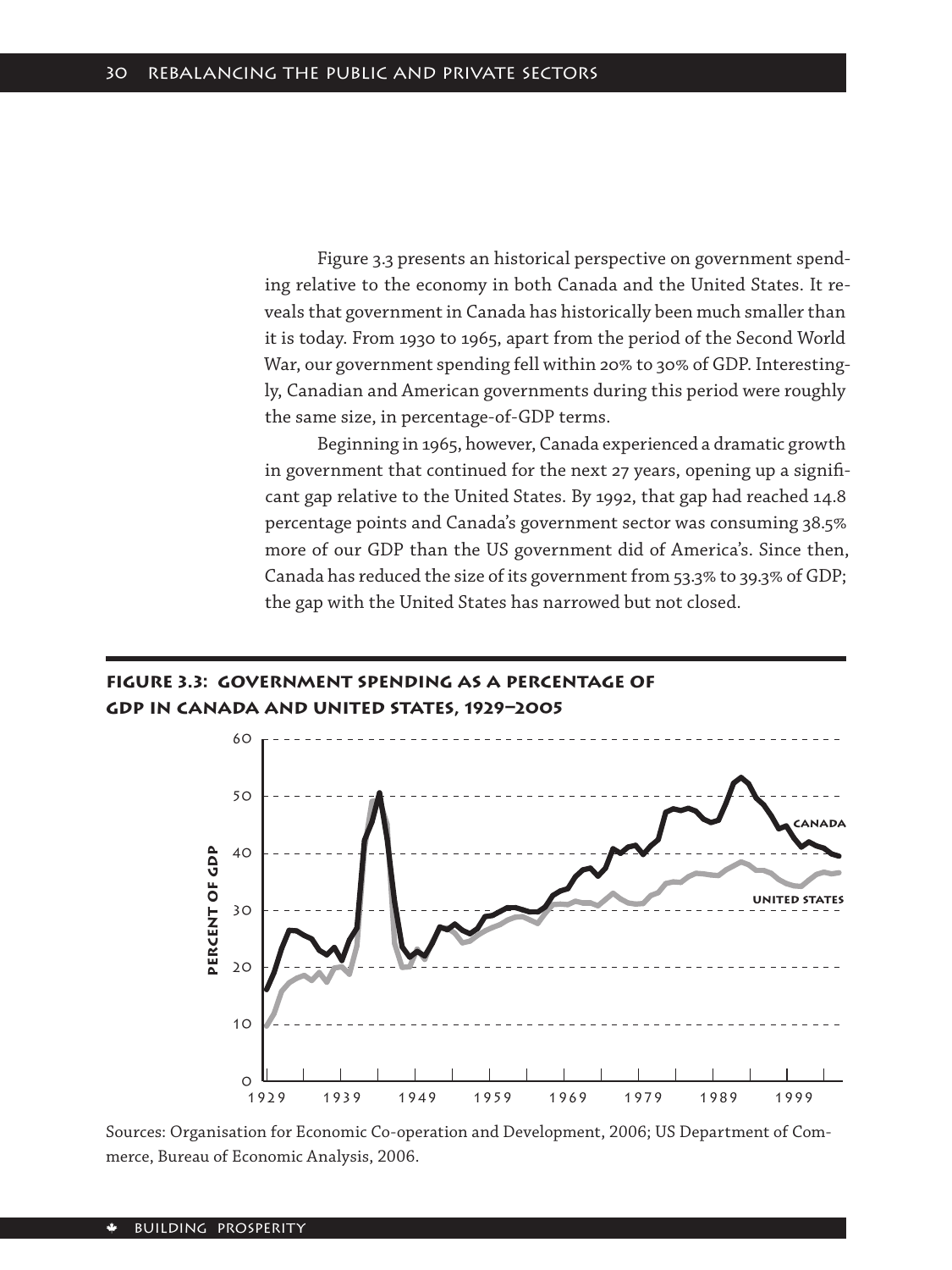The most important comparison however, is not the size of government in Canada relative to other countries, or even over time, but rather to empirical estimates of what an optimal scale of government might be for us. The studies referred to above put this scale in the range of 20% to 35% of GDP. Taking the upper end of this range as a fairly conservative optimal figure, government in Canada today is at least 13% larger than it need be to maximize economic growth and social progress.

### **benefits of reducing the size of government**

The trend in the size of Canada's government from the 1960s onward is not unique. Indeed, from 1960 to the mid-1980s, government spending as a percent of GDP increased dramatically in most industrialized countries (Tanzi, 2005). In fact, most countries' governments continued to grow well into the 1990s, albeit more slowly. However, a recent study published by the International Monetary Fund (Schuknecht and Tanzi, 2005) found that the governments of most industrialized countries stopped growing sometime between 1982 and 2002. Many then began to shrink quite dramatically. This study, in particular, provides us with good evidence of what happens to economies and societies when governments retrench.

Schuknecht and Tanzi determined that most OECD nations had reduced the size of their governments between 1982 and 2002. For instance, government spending as a percentage of GDP in Ireland decreased by 16.4 percentage points from its 1982 peak to 2002. The GDP share of Canada's governments dropped from a high of 52.8% in 1992 to 41.4% ten years later—a decline of 11.4 percentage points. All told, six countries cut their government spending by more than 10% of GDP. Six more cut spending by 5% to 10% of GDP (Schuknecht and Tanzi, 2005).

Tanzi and Sckuknecht sorted these countries into two general groups: "ambitious" reformers and "timid" reformers. Countries were considered "ambitious" if the reduction in their government spending exceeded 5% of GDP. Reformers were also split into "early" actors (countries whose spending peaked by the early to mid-1980s) and "late" actors (those whose spending continued to rise into the early to mid-1990s).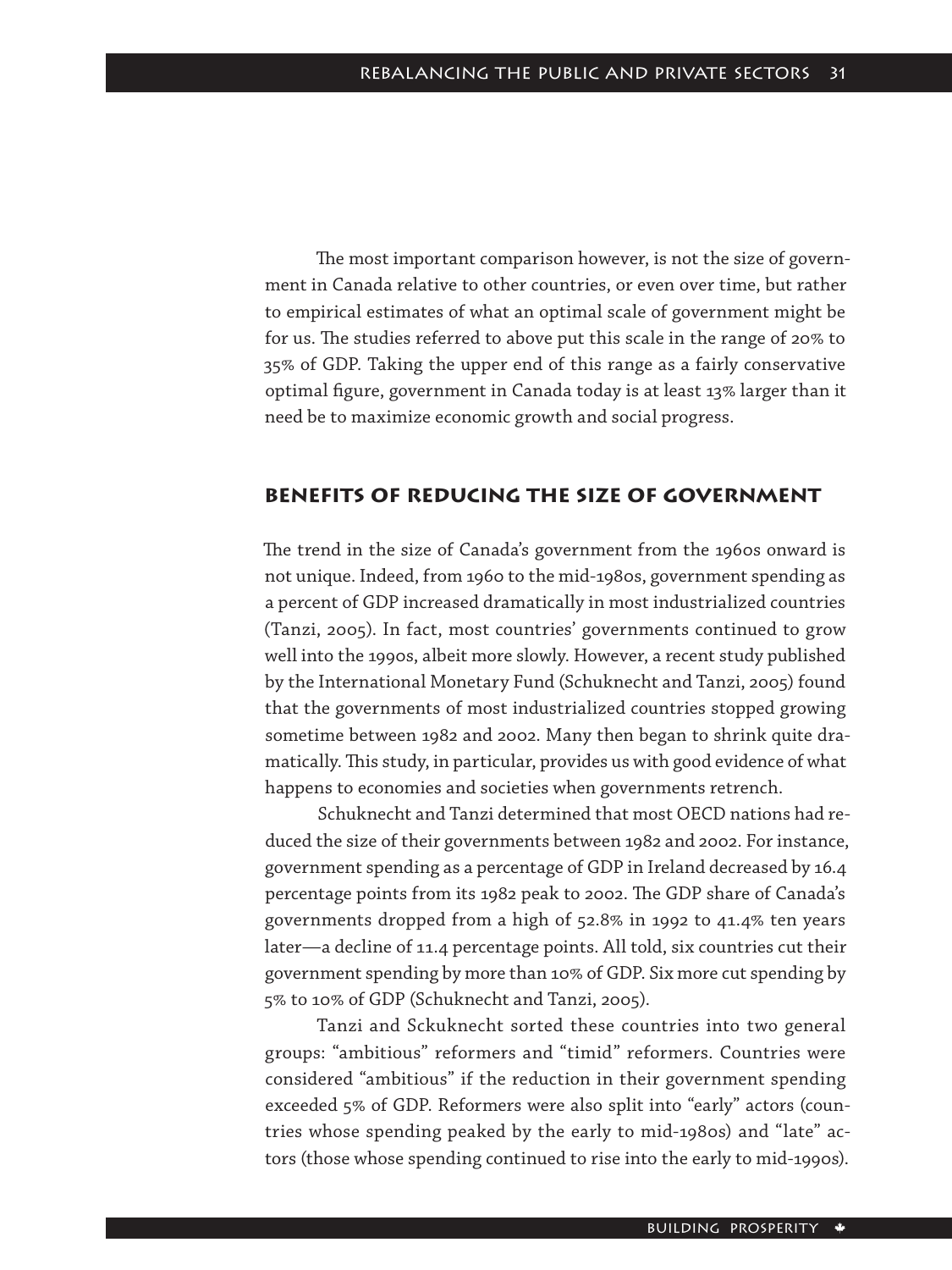Canada was classified as an "ambitious" but "late" reformer; our government spending reached a maximum of 52.8% of GDP in 1992, decreasing to 41.4% by 2002.

Sckuknecht and Tanzi then examined the impact of reduced government spending on a host of indicators. Contrary to the fears of many, these did not include declines in economic growth. To the contrary, in most cases economic growth actually improved after reforms. In addition, economic growth rose twice as fast among ambitious reformers as it did among timid ones. Employment displayed similar results, with ambitious reformers again enjoying greater improvement than timid nations. Examining socio-economic indicators, the authors found that the negative effect on income distribution from reduced government spending was small and, in fact, was largely mitigated by higher rates of economic growth and more targeted public spending.

Another important study, "Public Sector Efficiency: An International Comparison" (Afonso, Schuknecht, and Tanzi, 2005), measured the performance and efficiency of the public sectors in 23 industrialized countries in 1990 and 2000. The authors calculated indexes for two indicators: Public Sector Performance (PSP) and Public Sector Efficiency (PSE). For the first of these, the authors used seven sub-indicators, covering administrative, educational, health, and public infrastructure outcomes, as well as income distribution, an indicator of economic stability and another for economic performance. They found "notable but not extremely large differences in PSP across countries" (Afonso, Schuknecht, and Tanzi, 2005: 326). In general, "small" governments (spending less than 40% of GDP) performed better on the index than either "medium" (40% to 50% of GDP) or "large" governments (those consuming more than half their nations' GDP).

Canada's Public Service Performance rating for 2000 was the same as the United States'—a tie for twelfth place among the 23 countries studied. Both nations scored slightly above the group average.

The authors next used government spending as a percentage of GDP to calculate different countries' cost of achieving their measured Public Sector Performance. Using both total spending and spending for specific purposes (goods and services, education, health, public investment)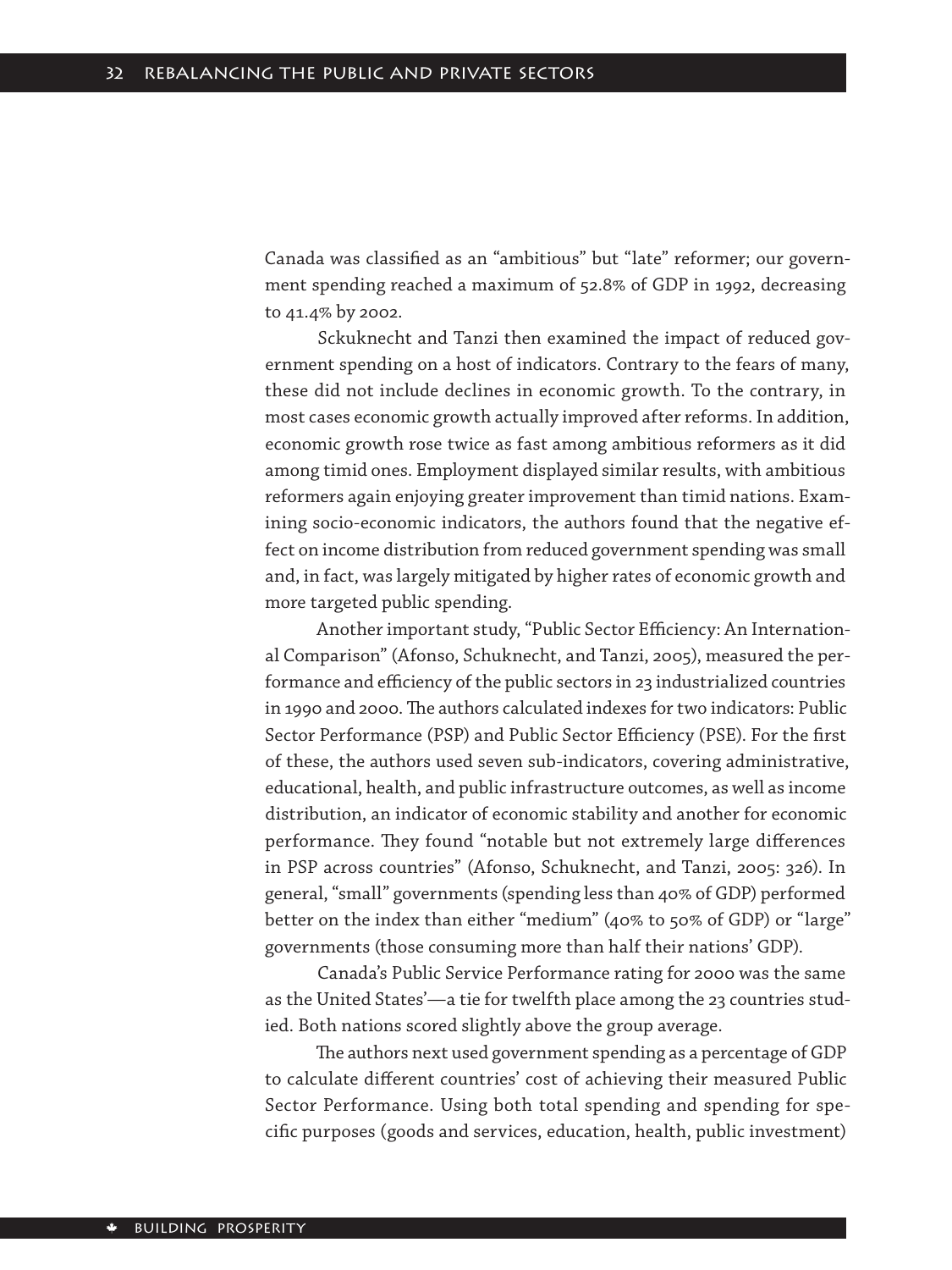as a basis, this produced their second index—Public Sector Efficiency. Here, the authors find more significant differences. Canada, for instance, ranked tenth among the 23 countries for its Public Sector Efficiency, just above the average but much lower than the United States (fifth). Once more, "small" governments scored higher in Public Sector Efficiency than "large" or "medium" ones did.

Finally, the authors measured "wastefulness" in public spending. In keeping with the other findings, small governments were much less wasteful than larger ones. Canada ranked twelfth in this calculation, with an input efficiency score of 0.75—meaning that Canada could attain the same public sector performance using only 75% of its current government spending.

### **conclusion**

Smaller public sectors, Tanzi and Sckuknecht have found, generally perform better than medium-sized or big governments. Their evidence indicates that Canada could attain the same public service performance it does today with significantly less government.

In 2005, Canada's federal, provincial, and local governments consumed 39.3% of our national income, according to OECD estimates. While this is the ninth-smallest government among 28 industrialized countries, it remains proportionately larger than those of the United States, Australia, Ireland, and Japan. More importantly, it is well beyond the level that maximizes economic growth and social progress.

Marked reductions in government spending as a share of GDP in many OECD countries have significantly improved fiscal, economic, human-development, and institutional performance indicators. We conclude that Canadians would benefit economically and socially from rebalancing the size of our government sector to an optimal level. In the next chapter, we recommend changes in public spending and taxation designed to increase Canadians' prosperity by optimizing the size of its government sector.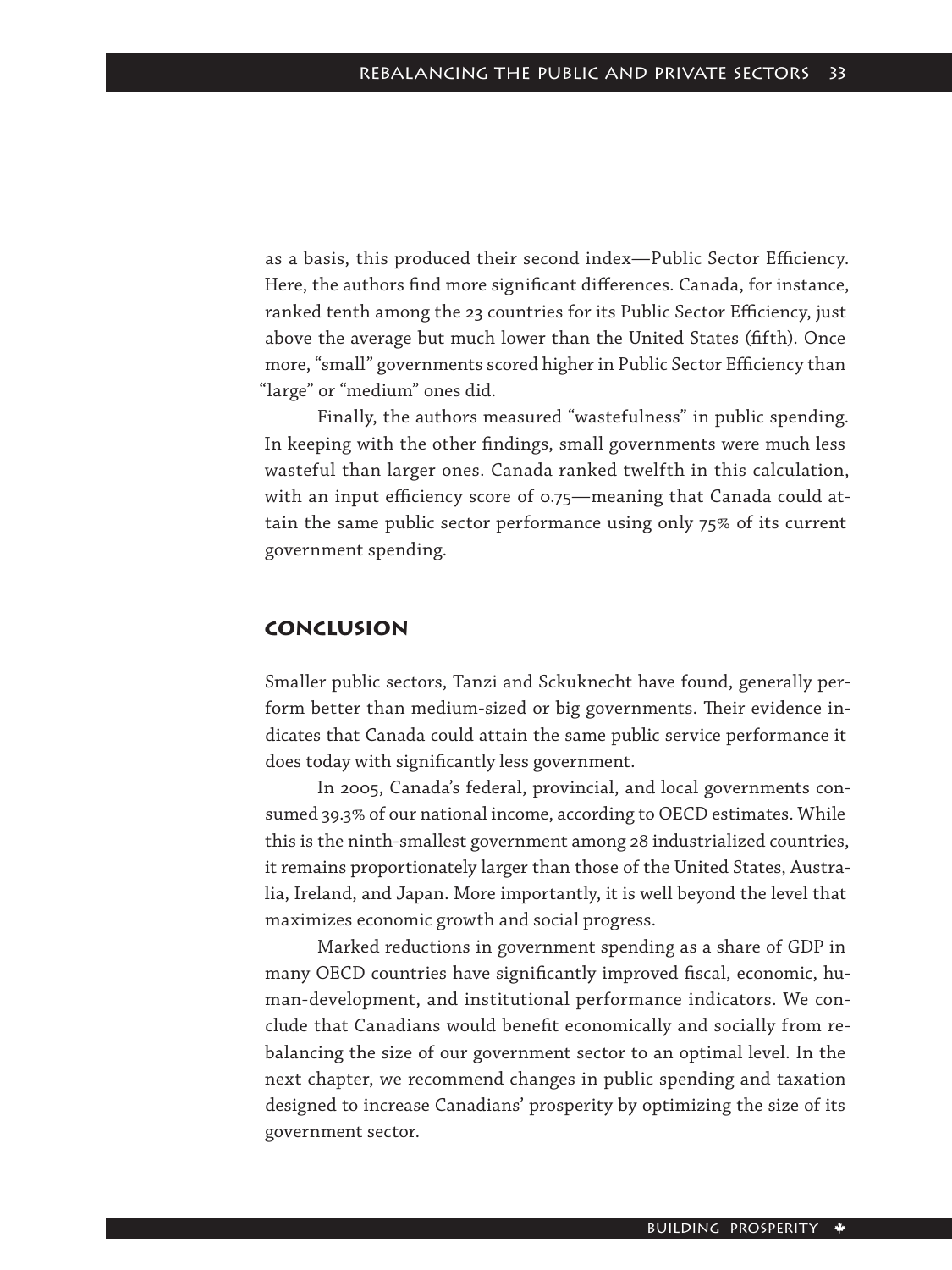## data used to estimate government spending in chapters 3 and 4

To avoid confusion, it is important to note an important distinction between the source of data referenced in Chapters 3 and 4. In Chapter 3, we used data derived primarily from the OECD in order to provide international comparisons. Chapter 4 deals primarily with Canada alone. Hence, we use data drawn from Statistics Canada's Financial Management System to estimate spending from 2006/07 to 2011/12 more accurately .

This results in a slightly different estimate of the size of government than previously appeared. In 2005/06, the latest year for which Statistics Canada data is available, Canadian federal, provincial, and local governments spent a combined \$546.9 billion. This amounted to 40.0% of GDP (compared to the figure of 39.3% that appeared in the Chapter 3).

As a basis for our analysis in Chapter 4, we also estimate a "status quo" level of growth in government spending from 2006/07 to 2011/12. We base this estimate on Statistics Canada's data for 2005/06 and assume that no major changes in spending are enacted. Specifically, we grow federal spending going forward by the average rate of growth from 2005/06 to 2007/08, as provided by the Federal Department of Finance (Canada, Department of Finance,2006). Growth in provincial and local government spending to 2011/12 is estimated using the average growth rate experienced over the past five years.

Our baseline calculations estimate consolidated federal, provincial, and local government spending at \$575.0 billion in 2006/07, growing to \$734.5 billion by 2011/12. Using this estimate, the size of government is expected to be 40.4% of GDP at the end of the five-year period (2011/12).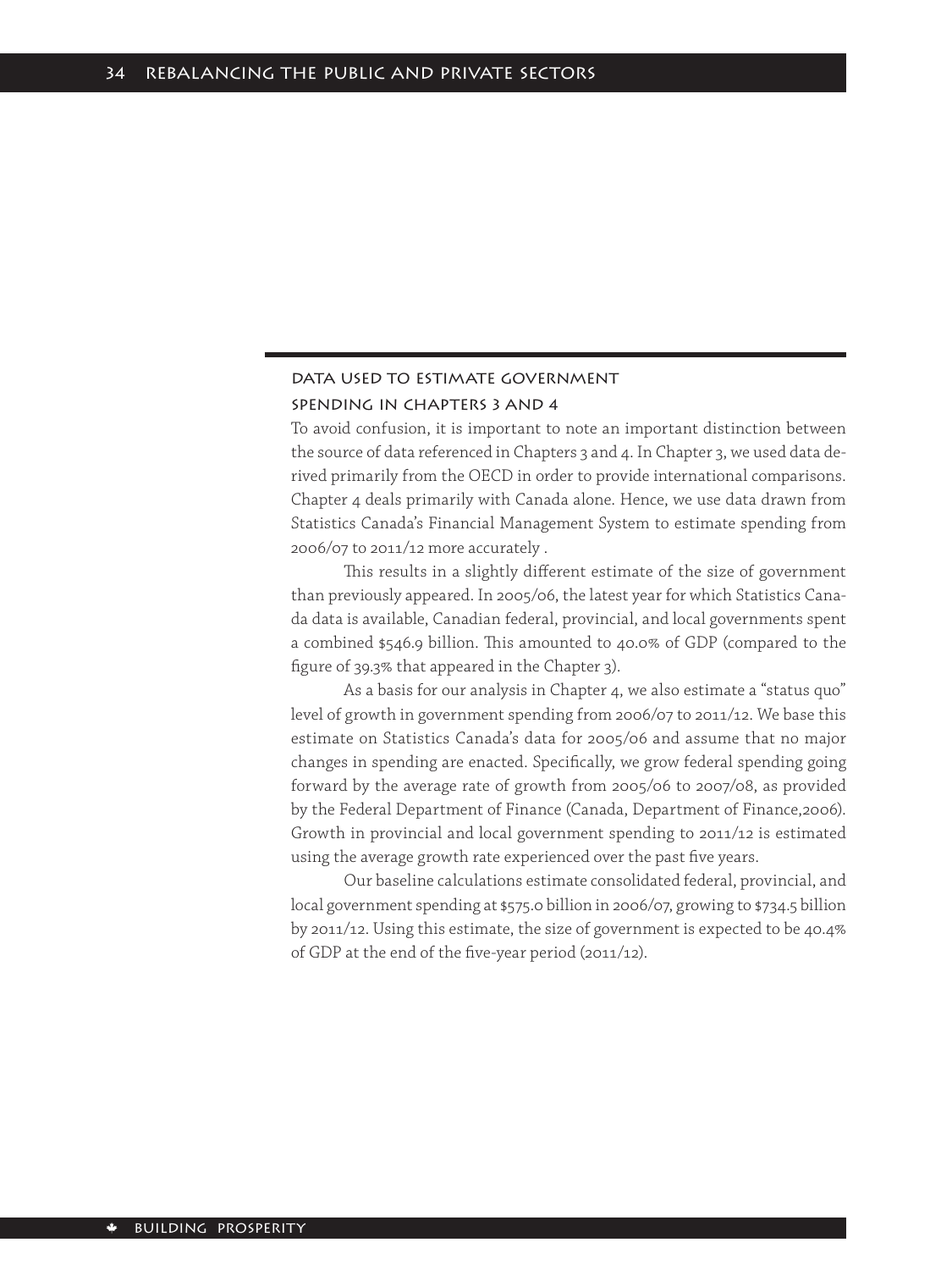# **4 the 33% solution**

## **rebalancing spending and taxation**

# **how to optimize the size of government in canada**

It is evident that government in Canada consumes considerably more of our GDP than is needed to maximize economic growth and social progress. Estimates for Canada put the optimum somewhere between 20% and 35% of GDP. At present, our governments actually consume over 39% of GDP (see sidebar, data used to estimate government spending in chapters 3 and 4). In the first volume of the Canada Strong and Free series, we recommended that Canada move toward a government share of approximately 33% of GDP—one-third of the economy and roughly in line with the optimal size as estimated by Herbert Grubel and Johnny C.P. Chao (Chao and Grubel, 1998).

This will require adjustment. But change need not be wrenching. And it must be borne constantly in mind that the main objective of this adjustment is to attain for Canadians the highest standard of living and quality of life in the world.

We now wish to outline the shape and content of policies that would move us toward this goal. The changes we recommend apply to both sides of the fiscal ledger, to spending as well as taxation. Our target for achieving the necessary adjustment is the 2011/12 budget year—a five-year time horizon. We recommend that the restraint required to meet this objective be exercised at all levels of government.

We also note that the overall *rate* of taxation, as reflected in government's share of the national economy, is only part of the picture. The type of taxes employed to capture that share also matters. Therefore, we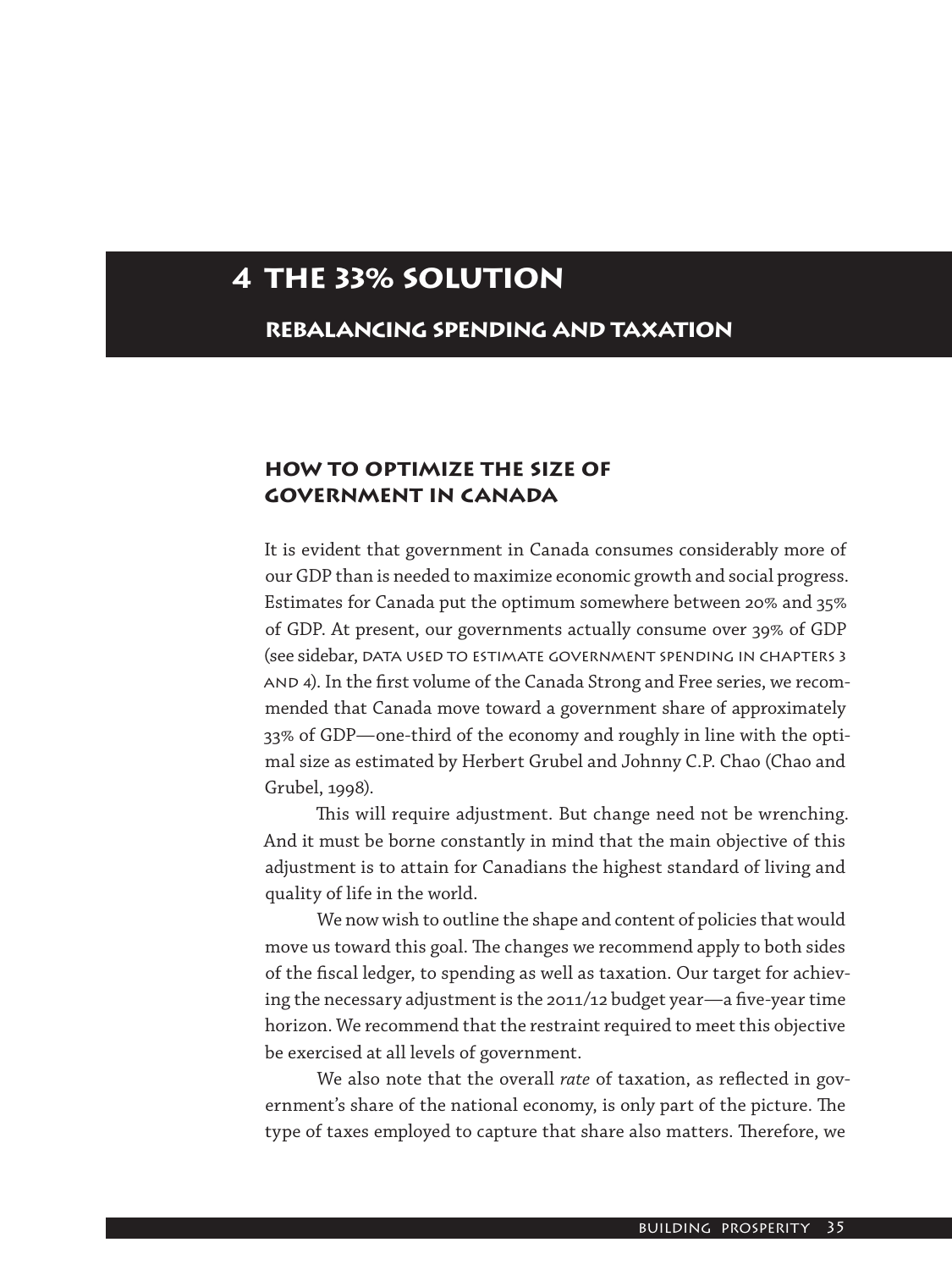examine the current structure of government revenues in Canada and propose that reductions coincide with a rebalancing of taxation toward revenue sources that we believe would be most efficient.

# **constraining public spending and reducing taxes**

The goal outlined above is to rebalance the division of the Canadian economy so that more resources are left to private companies and individuals to spend or invest productively as they choose. This objective stands against a recent record in which government revenues at all levels have continued to increase, despite a number of important tax-rate reductions. Total government revenues in Canada have never been higher and are now over one-half trillion dollars. Happily, a relatively strong economy over the last decade has meant that these revenues represent a declining share of GDP. Much more is needed, however, to reduce the total size of government permanently and thus increase the share of the economy held in private hands.

Specifically, our objective requires a real reduction in the growth of government spending coupled with continued economic growth. Government spending need not be reduced in absolute terms but its growth needs to be slowed.

There are many ways governments might reduce their overall spending to 33% of GDP but all demand some measurable restraint in public spending. For instance, governments could aggressively reduce spending in the first year of our five-year horizon (2007/08) to immediately reach the 33% target. Alternatively, they might gradually achieve the same reduction over the full five-year period.

We recommend the latter strategy. Specifically, we propose that growth in consolidated federal, provincial, and local government spending be constrained to 0.9% per year for the next five years.<sup>1</sup> Under this

 <sup>1</sup> In the first volume of this series, *A Canada Strong and Free*, we estimated that government spending would have to be constrained to 1.6% increases. The reduced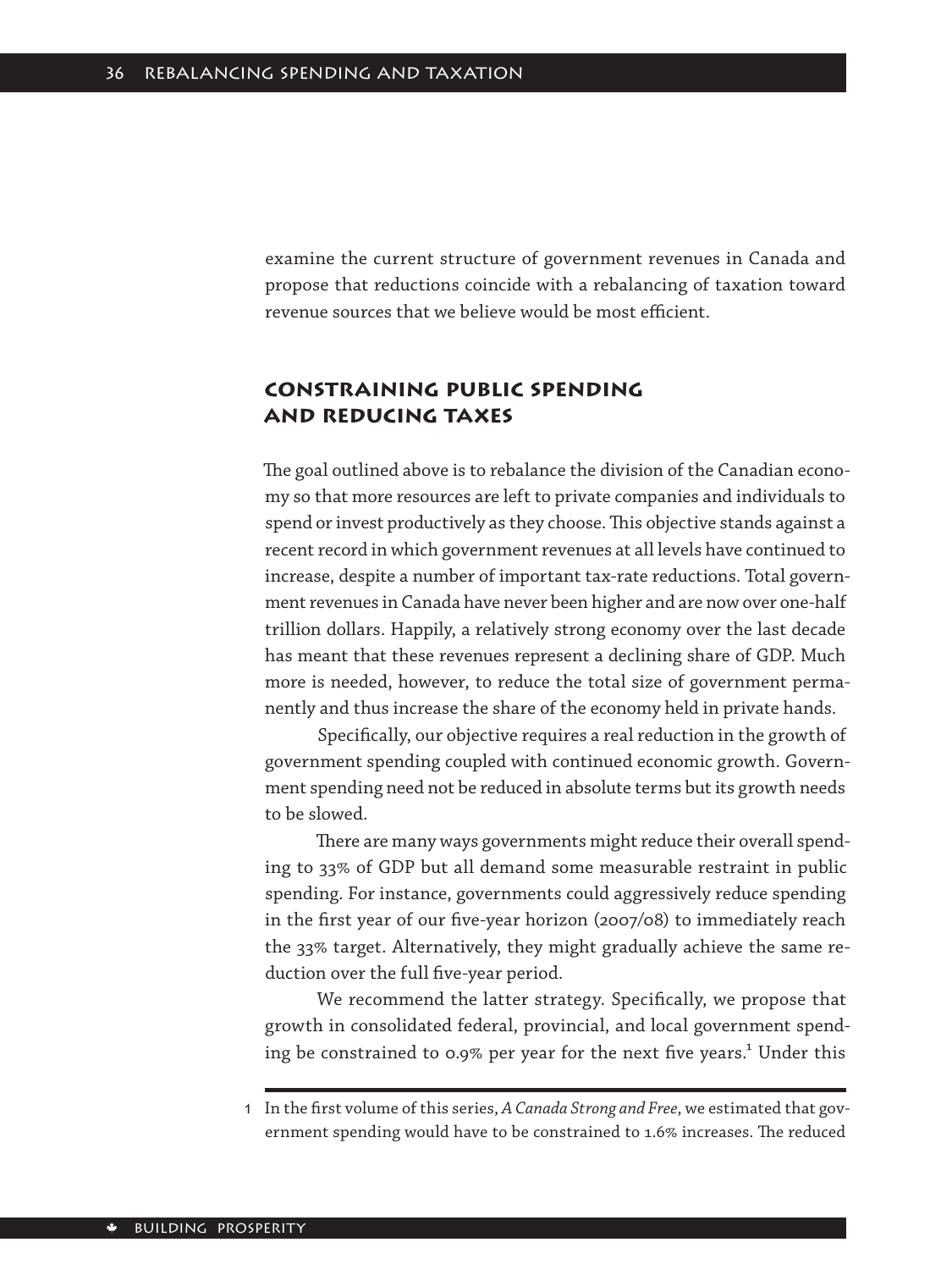scenario, government spending would grow from \$575.0 billion in 2006/07 to \$599.9 billion by 2011/12.

Table 4.1 presents the size of government from 2006/07 to 2011/12 under two different scenarios: growing spending using the "status quo" assumptions, and growing spending at 0.9% per year. An interesting calculation is the cumulative difference between the "status quo" level of government spending and the "constrained" level. This difference increases from \$23.9 billion in 2007/08 to \$134.7 billion in 2011/12. Over the five-year period, the cumulative difference amounts to \$388.2 billion. In other words, reducing the size of government to 33% of GDP by 2011/12 would shift \$388 billion in spending away from government and back into the hands of individuals, families, and wealth-creating, job-creating businesses.

# **examining the structure of government revenues**

The adjustments we propose could shift more than one-third of a trillion dollars from the hands of bureaucrats and politicians to the private sector over five years. How that shift is accomplished is also significant. A reduction in the size of government on this scale provides an extraordinary opportunity not only to reduce taxation levels but also to reform the tax system.

In order to identify the most efficient mix of tax changes, we first examine how government revenues are presently structured across federal, provincial, and local levels—both in absolute terms and relative to national income. Next, we discuss the nature of taxation in Canada and review the literature on which types of taxes are least damaging to economic growth. We also compare the tax mix in Canada to that employed by our chief competitor nations. This analysis will set the context for the recommendations that follow.

level of increase reflected in the new estimate is due to recent and significant spending increases by the federal government and several provinces.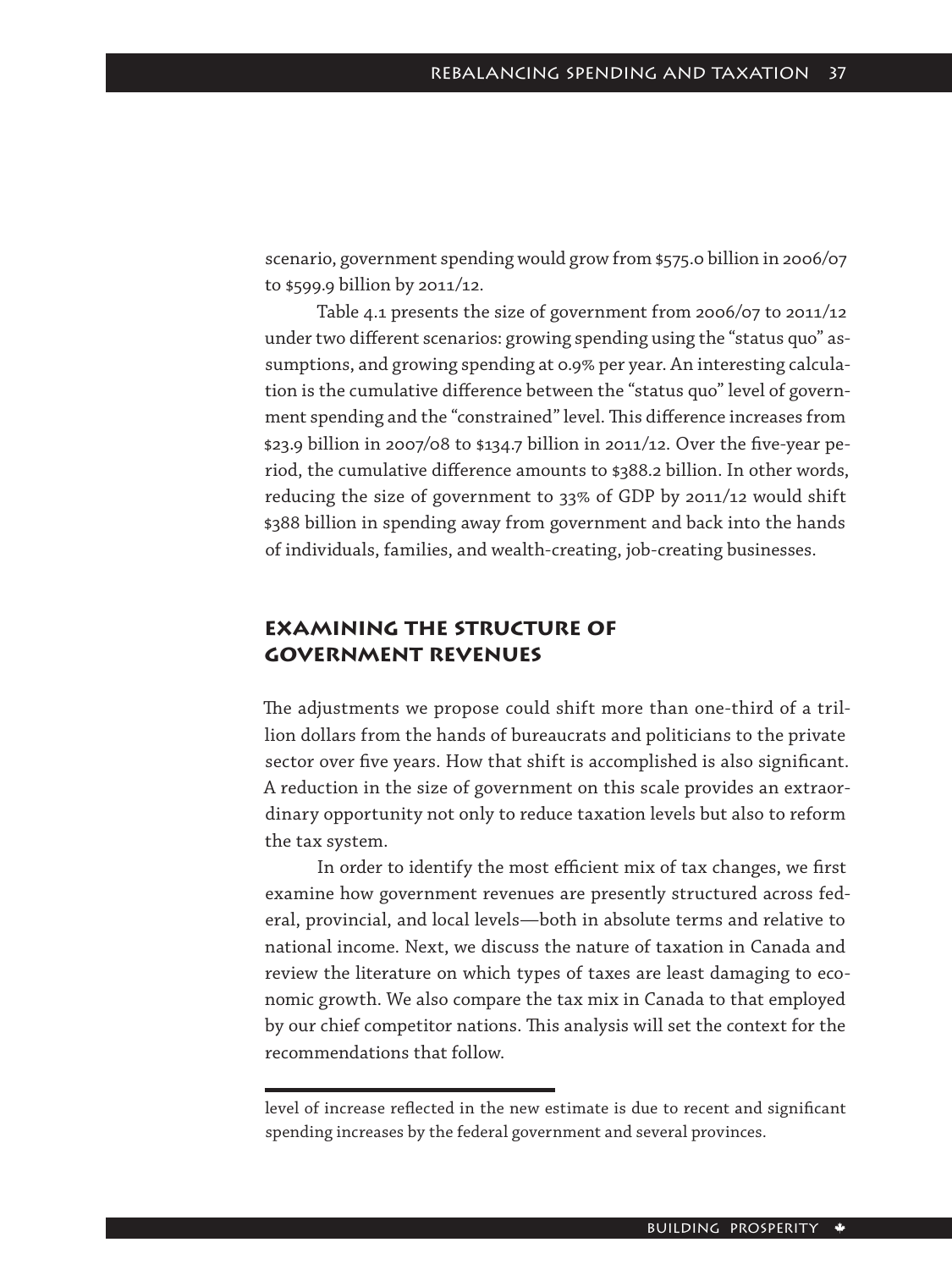### **1 rates versus revenue: the stillrising cost of government**

**table 4.1: restraining the size of government in canada**

Tax cuts have been much discussed and widely promised in Canada over the last few years. Certainly, the previous federal government's professed commitment to a \$100-billion tax cut, combined with major tax rate reductions in Ontario, Alberta, and British Columbia, have led to a popular impression that taxes have been reduced in Canada. In absolute terms,

|                                                   |         | 2006/07 2007/08 2008/09 2009/10 2010/11 2011/12 |         |         |         |         | Totals    |  |  |
|---------------------------------------------------|---------|-------------------------------------------------|---------|---------|---------|---------|-----------|--|--|
| (1) Size of government: "status quo" growth rates |         |                                                 |         |         |         |         |           |  |  |
| <b>Total Spending</b><br>(millions of dollars)    | 575,012 | 603.759                                         | 634,020 | 665,845 | 699.311 | 734.524 | 3,912,471 |  |  |
| Percent of GDP                                    | 39.6%   | 39.8%                                           | 39.9%   | 40.1%   | 40.3%   | 40.4%   |           |  |  |
| (2) Size of government: constrained growth rates  |         |                                                 |         |         |         |         |           |  |  |
| <b>Total Spending</b><br>(millions of dollars)    |         | 579,900                                         | 584.829 | 589,800 | 594.813 | 599.869 | 2,949,212 |  |  |
| Percent of GDP                                    |         | 38.2%                                           | 36.8%   | 35.5%   | 34.2%   | 33.0%   |           |  |  |
| Difference in spending: $(1) - (2)$               |         |                                                 |         |         |         |         |           |  |  |
|                                                   |         | 23,859                                          | 49.191  | 76,045  | 104.497 | 134.654 | 388,246   |  |  |

Sources: Statistics Canada, Public Institutions Division, 2006; Canada, Department of Finance, 2006. Note: To calculate a baseline for overall federal, provincial, and local spending from 2006/07 to 2011/12 we use "status quo" growth rates. That is, federal spending is estimated using growth rates provided by the federal Department of Finance (2006 Budget) and provincial and local government spending is estimated using the average growth rate of spending from 2000/01 to 2005/06. In other words, the basis for our analysis assumes that federal spending grows in line with the federal government's own estimates and that provincial and local governments increase spending at the average rate experienced over the past five years.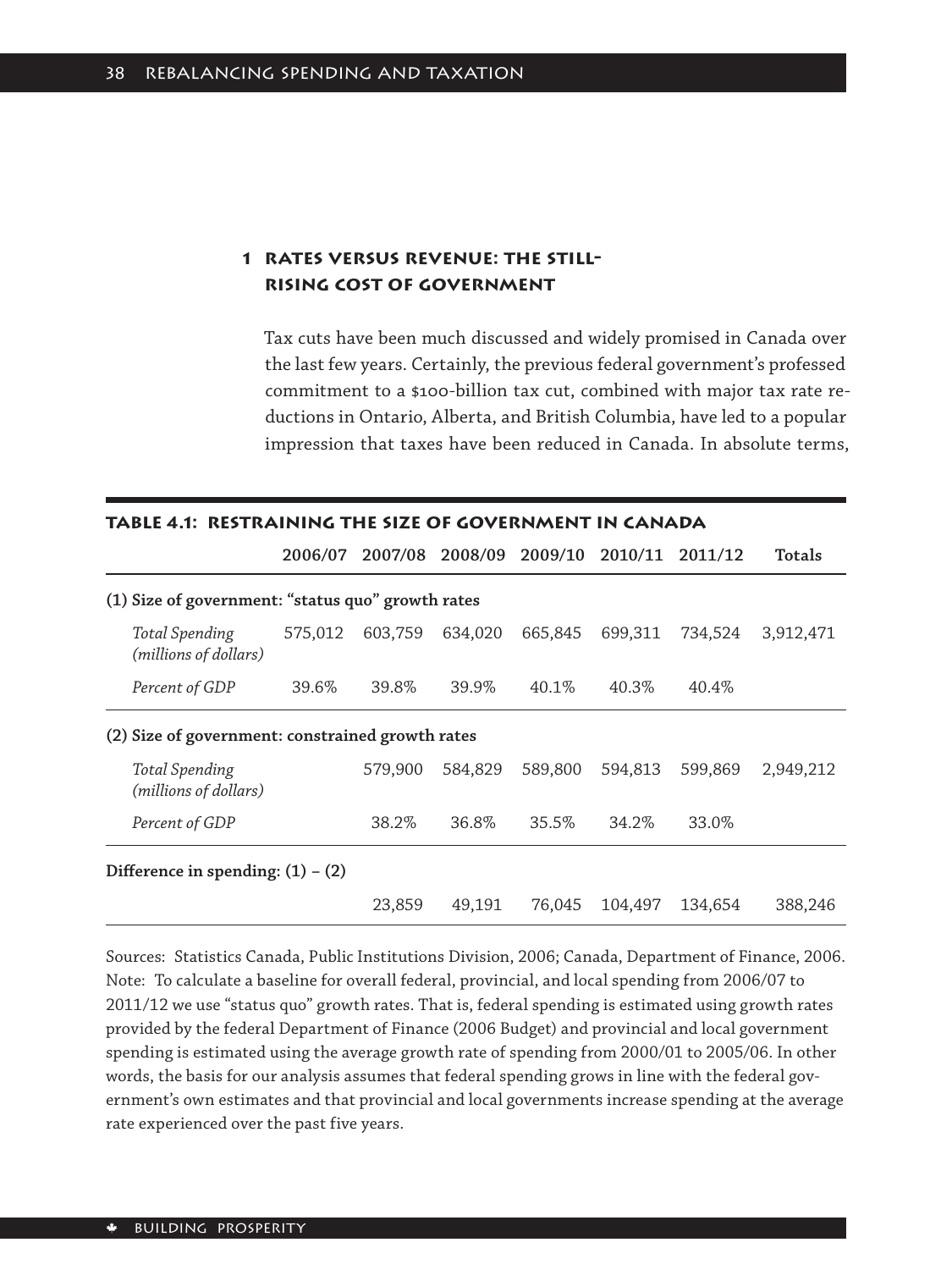this impression is wrong. While there have been important reductions in tax *rates* at both the federal and provincial levels, the amount of revenue collected has reached record highs.

Figure 4.1 illustrates the growth of total revenues at all levels of government in Canada combined, since the 1990/91 fiscal year.<sup>2</sup> Revenues are depicted in both nominal and inflation-adjusted (real) terms. Clearly, despite tax-relief measures enacted at various levels of government, revenues have continued their upward trend. Total government revenues increased at an average rate of 4.4% a year on a nominal basis, reaching \$572.9 billion in 2005/06. When inflation is accounted for, the real growth rate is only somewhat less: still an average of 2.3% a year.

Figure 4.2 breaks down this overall growth in government revenue over the same period by level of government: federal, provincial, and local. Canada Pension Plan revenues, which consist primarily of compulsory contributions, are displayed separately. Plainly, very little has changed. In 1990/91, the federal government collected 42.0% of total tax revenues (47.2% including CPP/QPP revenues). Provincial governments collected 41.3%. Local governments collected only 11.5%. By 2005/06, the federal government collected a slightly smaller share directly, 39.9%, while still collecting 47.2% if CPP/QPP payments are included. Provincial governments collected slightly more, 42.7%, mostly at the expense of local governments, whose share dropped to 10.1%.

More significant than dollar increases, however, is the share of the economy (GDP) drawn off by governments. Figure 4.3 shows total government revenue as a percentage of nominal GDP between 1990 and 2007. Even though revenues increased in both nominal and inflation-adjusted terms over this period, consistent growth<sup>3</sup> meant that by the end, government consumed a smaller share of the economy. Specifically, total government

Revenue figures are consolidated and include the Canada Pension Plan (CPP) and Quebec Pension Plan (QPP).

Between 1990 and 2005, real GDP grew at an average annual rate of 2.6%. Since 2000, real GDP has experienced an annual growth rate of 3.0%.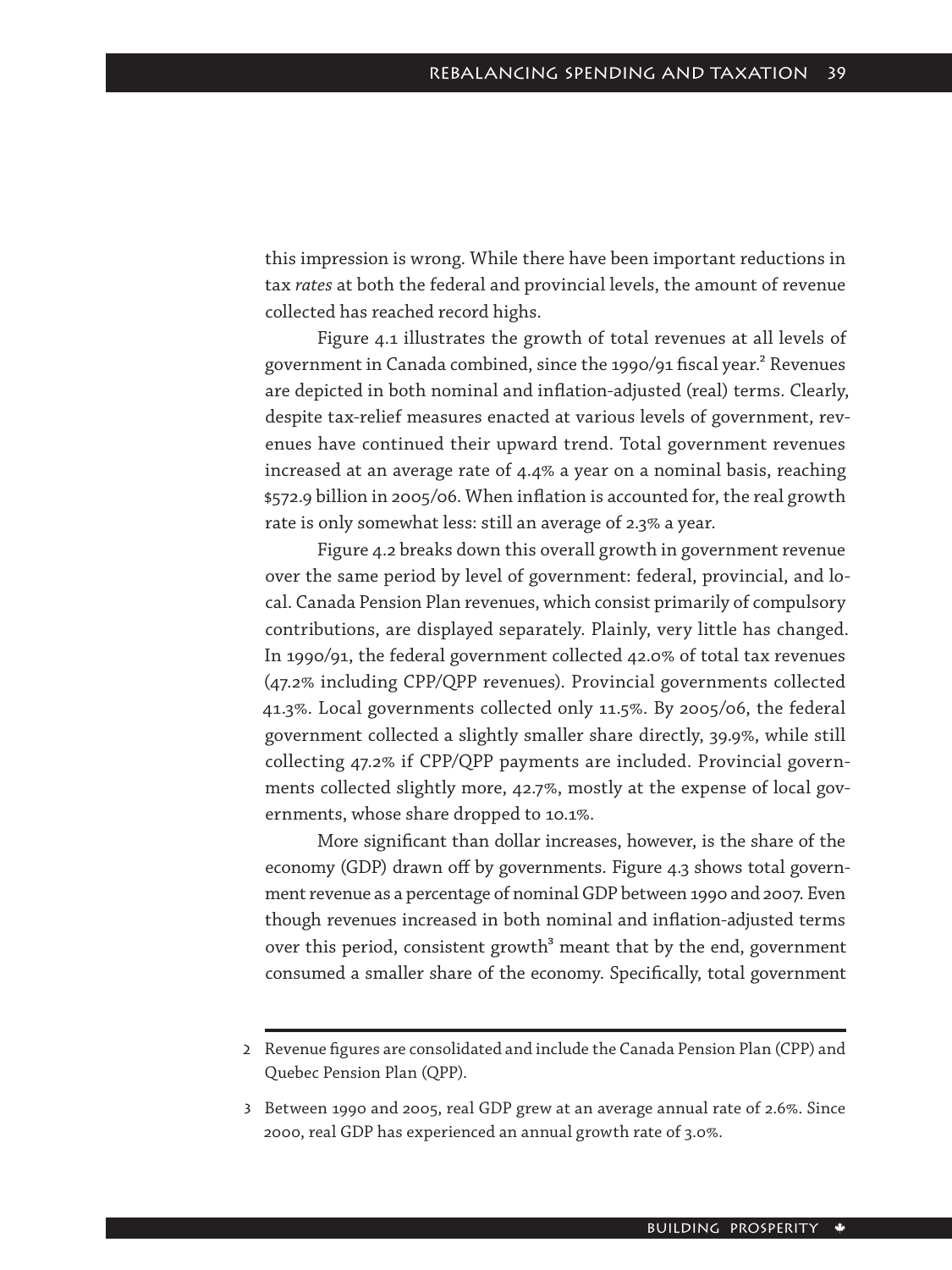

**figure 4.1: total federal, provincial, and local revenues (nominal and adjusted for inflation), 1990/91–2005/06**

Sources: Statistics Canada, Public Institutions Division, 2003, 2004, 2005, 2006; The Fraser Institute.

**figure 4.2: nominal revenues by level of government, 1990/91–2005/06**



Sources: Statistics Canada, Public Institutions Division, 2003, 2004, 2005, 2006; The Fraser Institute.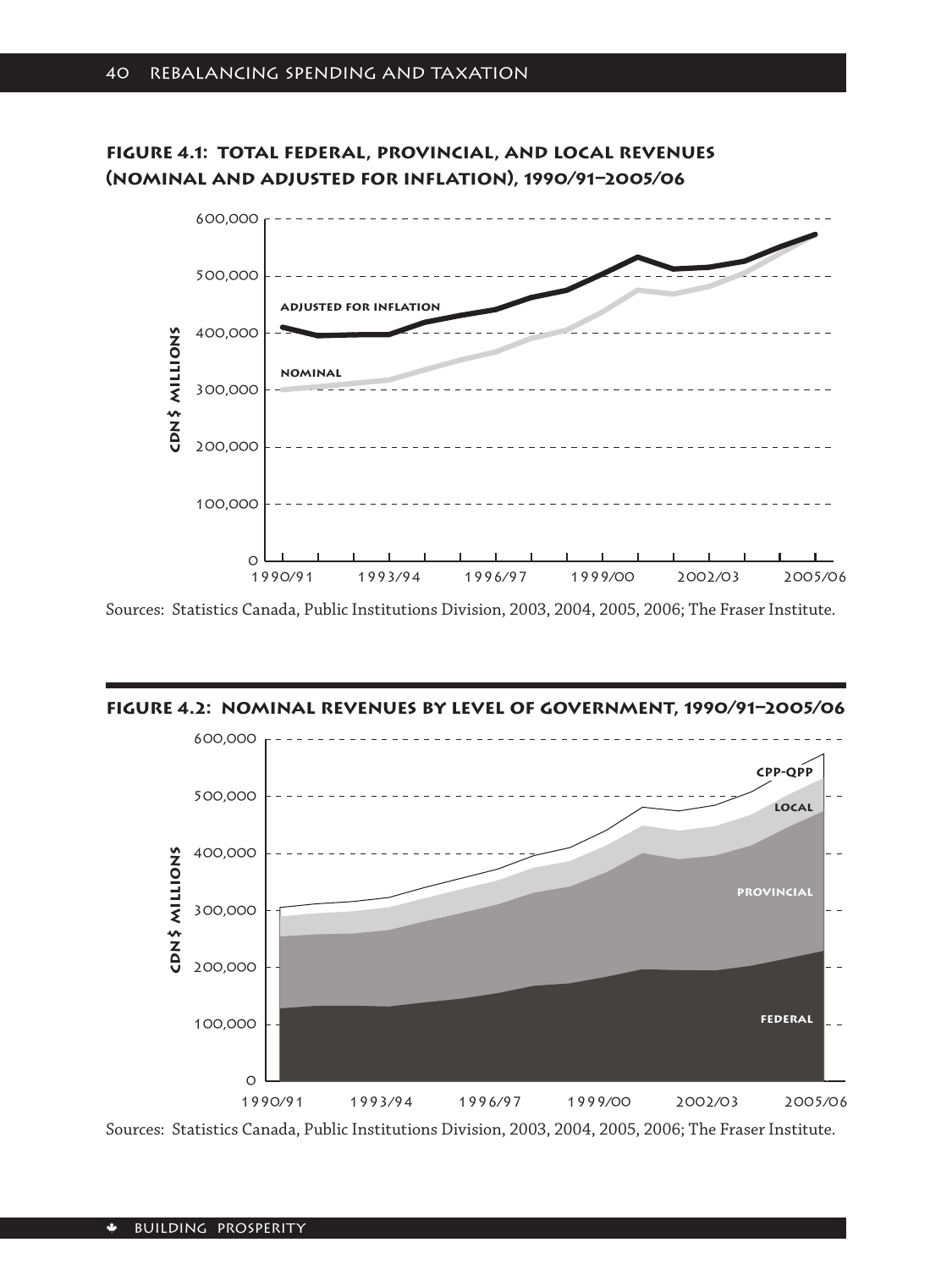

**figure 4.3: total government revenues (tax and non-tax receipts) as a percentage of nominal gdp, 1990–2007**

Note: Values for 2006 and 2007 are forecasts.

revenues as a share of GDP peaked in 1998 at 44.9%. They have since declined to an estimated 41.0% of GDP in 2005, a decrease of 3.9 percentage points. Once again, however, this decrease reflected strong economic growth rather than any actual decline in government revenues.

### **2 not every dollar alike: how taxes differ**

It is not only the overall burden of taxation that may constrain Canada's prosperity. Equally important is the structure of the tax burden, often called the "tax mix." Not all forms of taxation are equally efficient; similarly, not every tax reduction may be equally effective at stimulating growth.

Represents an 8.7% decrease in total government revenues as a share of GDP. It is important to note that Canada as a whole has moved from a marked position of deficit in 1990 of 5.8% of GDP to a surplus of 1.7% of GDP in 2005 (OECD, 2006).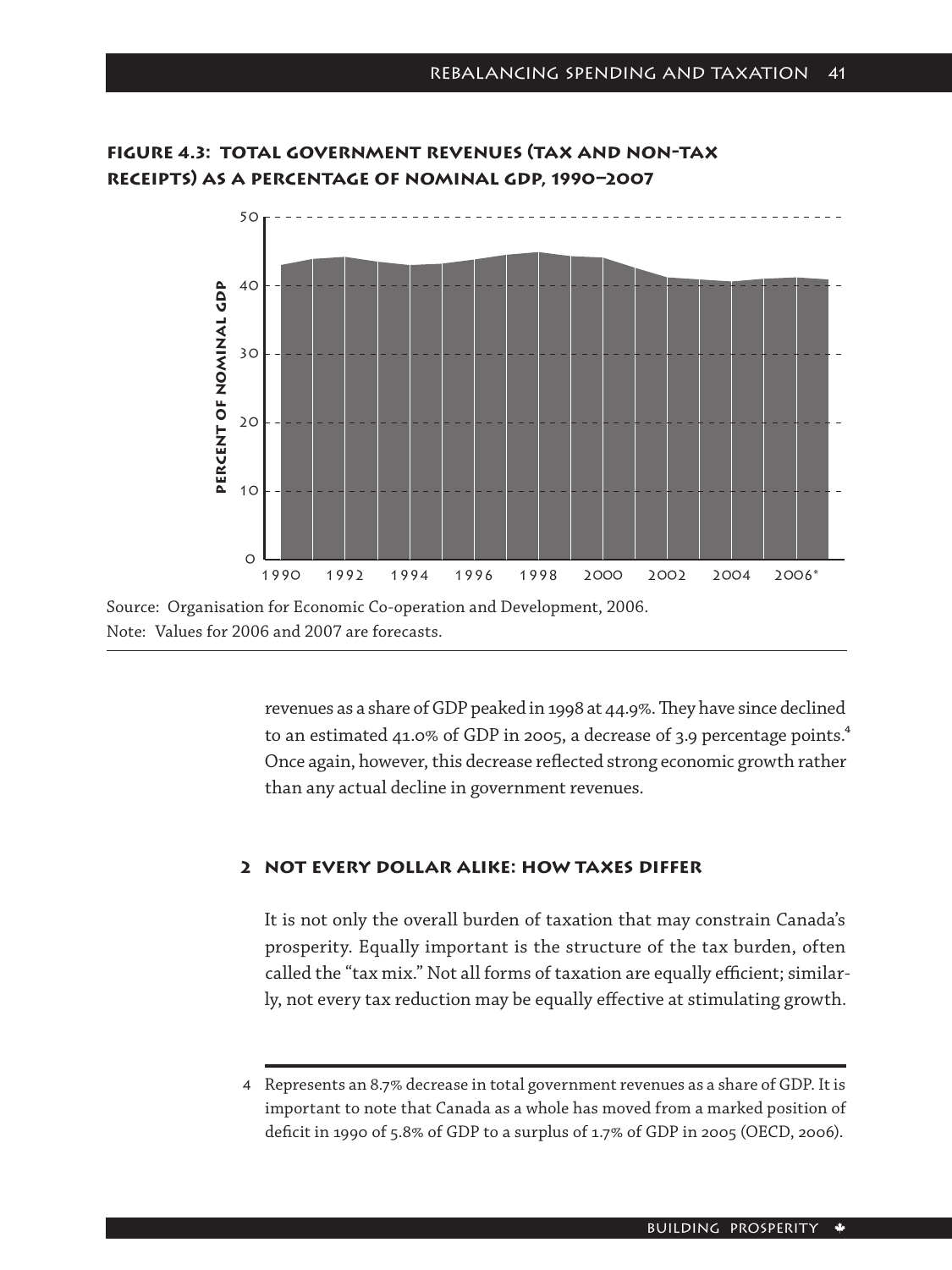Every tax imposes some economic cost, distorting the behaviour of individuals and businesses. Taxes on investment income (interest, dividends, and capital gains) for instance, decrease the after-tax rate of return; this leads to less saving and investment than would otherwise occur. Likewise, taxes on capital (corporate income and capital taxes) reduce the rate of capital accumulation so that, again, fewer resources are available for investment. Sales taxes distort consumption decisions. Taxes on labour incomes reduce take-home wages, discouraging effort and diminishing the number of hours worked. Research has consistently found that business or capital-based taxes impose significantly higher costs on an economy than do sales, payroll, or personal income taxes.<sup>5</sup>

These differences mean that reductions in various types of taxes also produce uneven effects. The federal Department of Finance, for instance, recently calculated the "welfare gain"—the increase in economic well-being—that would result from each dollar of reduction in various taxes (Baylor and Beausejour, 2004).<sup>6</sup> Differences were dramatic, as can be seen in Table 4.2. Each \$1 cut from personal income taxes on capital (dividends, capital gains, and interest income), offset by a \$1 increase in lump-sum tax revenues, led to a welfare gain of \$1.30. At the other end of the scale, \$1 cut from consumption taxes, similarly offset, produced the smallest benefit, a mere 10¢.

Similarly, the economic cost of raising a dollar of revenue from one kind of tax may be different from that of raising a dollar from another.

- For further information on the effects and costs of capital-based taxes, please see: Auerbach, 1983 and 1996; Beaulieu et al., 2004; Chirinko and Meyer, 1997; Chirinko et al., 1999; Cummins et al., 1996; Fazzari et al., 1988; Goolsbee, 1998, 2004a, 2004b; Razin and Yuen, 1996.
- Benefits of different types of tax cuts were calculated by assuming that any revenue loss was offset by a non-distortionary "lump-sum" tax increase.
- A number of other studies examine the economic or welfare costs of specific taxes in the United States: Feldstein, 1999; Gravelle, 2004, 1989; Gravellle and Kotlikoff, 1993; Cai and Gokhale, 1997; Lui and Rettenmaier, 2004; and Holtz-Eakin and Marples, 2001a, 2001b. For a summary of these studies, see US GAO, 2005.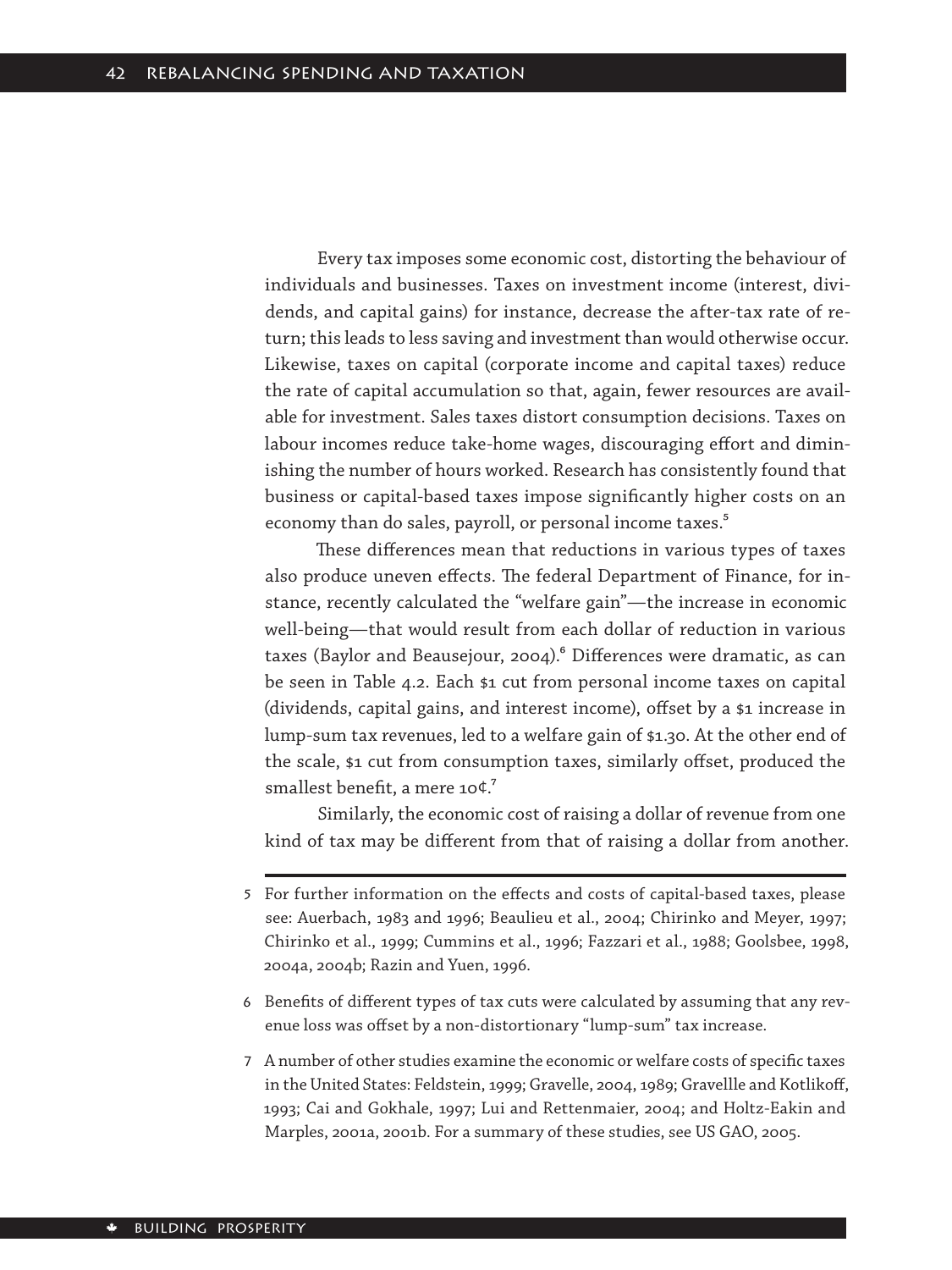| <b>Capital Cost Allowance</b> | $$1.40^2$ |
|-------------------------------|-----------|
| Sales Tax on Capital Goods    | \$1.30    |
| Personal Capital Income Tax   | \$1.30    |
| Capital Tax                   | \$0.90    |
| Corporate Income Tax          | \$0.40    |
| Average Personal Income Tax   | \$0.30    |
| Wage Tax                      | \$0.20    |
| <b>Consumption Tax</b>        | \$0.10    |

#### **table 4.2: welfare gains from tax reductions**1

Source: Baylor and Beausejour, 2004.

Note 1: Revenue loss is assumed to be recovered through "lump-sum" taxation. Welfare gains are calculated as the gain in economic well-being per dollar of tax reduction.

Note 2: The estimate for an increase in capital cost allowances (CCA) is for new capital only. Increasing CCA is not a tax reduction per se but rather an increase in a deduction against corporate income taxes.

Most studies on the subject quantify this difference as the "marginal efficiency cost" (MEC) of a particular tax. Estimates of the MEC for Canadian taxes, based on another study from the Finance Department, are shown in Table 4.3.<sup>8</sup> Corporate income taxes are found to carry a much higher MEC (\$1.55) than more efficient types, such as sales (\$0.17) and payroll (\$0.27) taxes. Both these studies concluded that consumption and payroll (wage) taxes impose lower economic costs than do capital-based taxes.

 Among the most widely cited calculations of marginal efficiency costs are those completed by Harvard professor Dale Jorgensen and his colleague Kun-Young Yun (1991). Jorgensen and Yun's estimates of the MEC of select US taxes indicate a significant difference in the economic costs of different taxes. Specifically, corporate income taxes (\$0.84) were shown to impose much higher costs than other more efficient types of taxes such as sales (\$0.26). In other words, it costs the economy \$0.26 to raise an additional dollar of revenue using consumption taxes and \$0.84 to raise an additional dollar of tax revenue using corporate income taxes.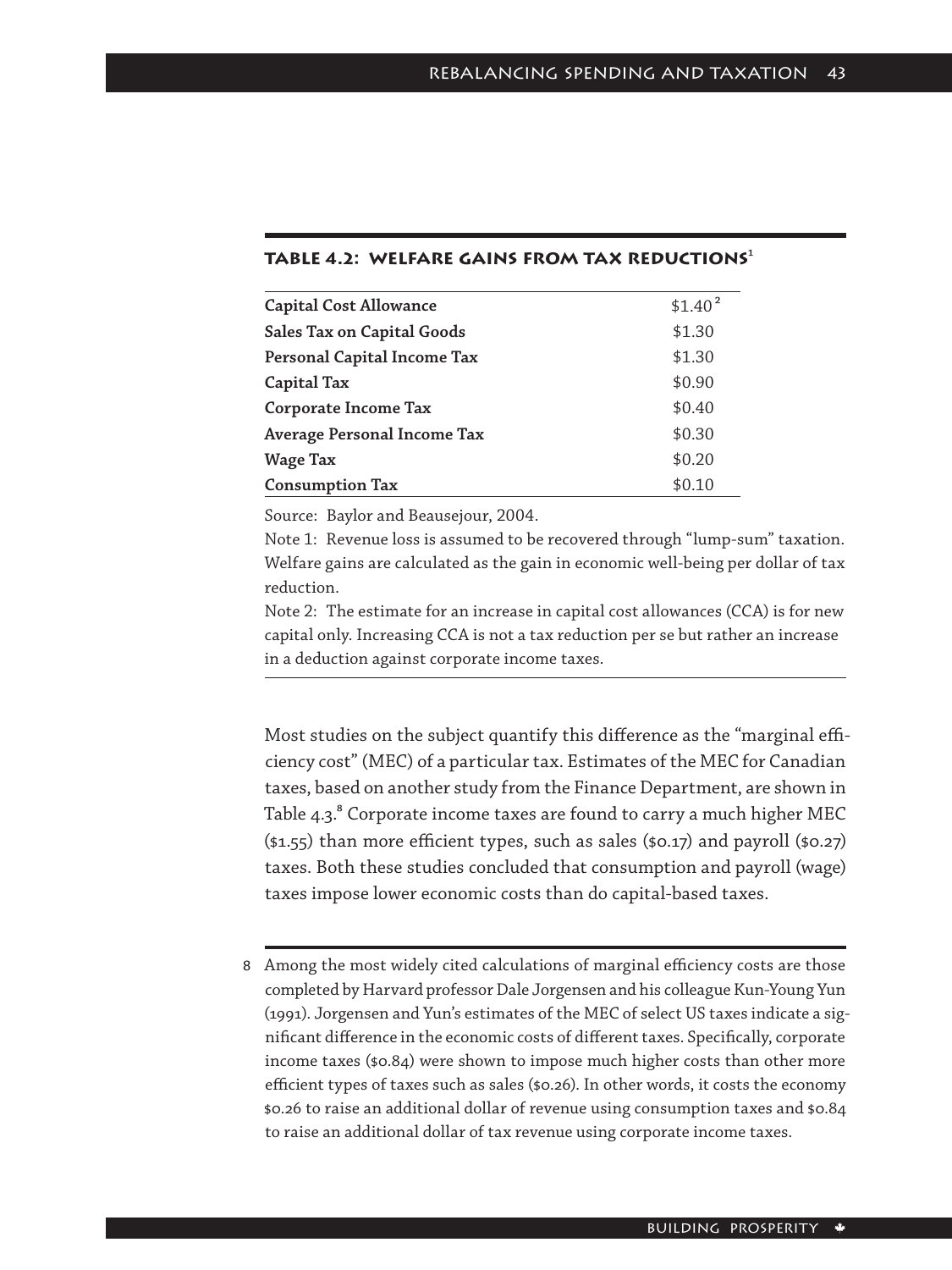|                      | MEC (\$CDN) |
|----------------------|-------------|
| Corporate Income Tax | \$1.55      |
| Personal Income Tax  | \$0.56      |
| Payroll Tax          | \$0.27      |
| Sales Tax            | \$0.17      |
| Source: OECD, 1997.  |             |

# **table 4.3: estimates of marginal efficiency costs (mecs) for select canadian taxes**

### **3 canada's tax mix compared to that of our chief competitors**

According to the most recent OECD dataset, the share of Canada's economy taken up by government ranks in the low mid-range of OECD countries: tenth out of 28 (Figure 4.4). At 41% of GDP, however, Canada's government revenue is higher than the average of 38% among OECD members, which include most of the world's industrial nations.<sup>9</sup> It is also higher than that of our biggest trading partner by far, the United States (32.8%).

In addition to collecting more than the OECD average in taxes overall, Canada is among the most reliant on the most economically damaging types of taxes. Table 4.4 breaks down how much revenue, as a percentage of the total, various industrialized countries collect from five different groups of taxes: income and profit, social security, payroll, property, goods and services, and other taxes. The comparison reveals that Canada is the fourth-highest user of the most damaging type of taxes, those on income and profit. Canadian governments collected 46.0% of their total revenue from those damaging tax types in 2003, fully one-third more than the OECD average of 34.4%.

At the same time, Canada makes relatively light use of more efficient revenue sources such as consumption taxes (referred to in Table 4.4 as "taxes on goods and services"). Governments in Canada collected only 26.1% of their revenues from efficient consumption taxes in 2003, compared to an OECD average of 32.1%.

 <sup>9</sup> Although Canadian governments spend 39.3% of GDP, government revenue equals 41% of GDP.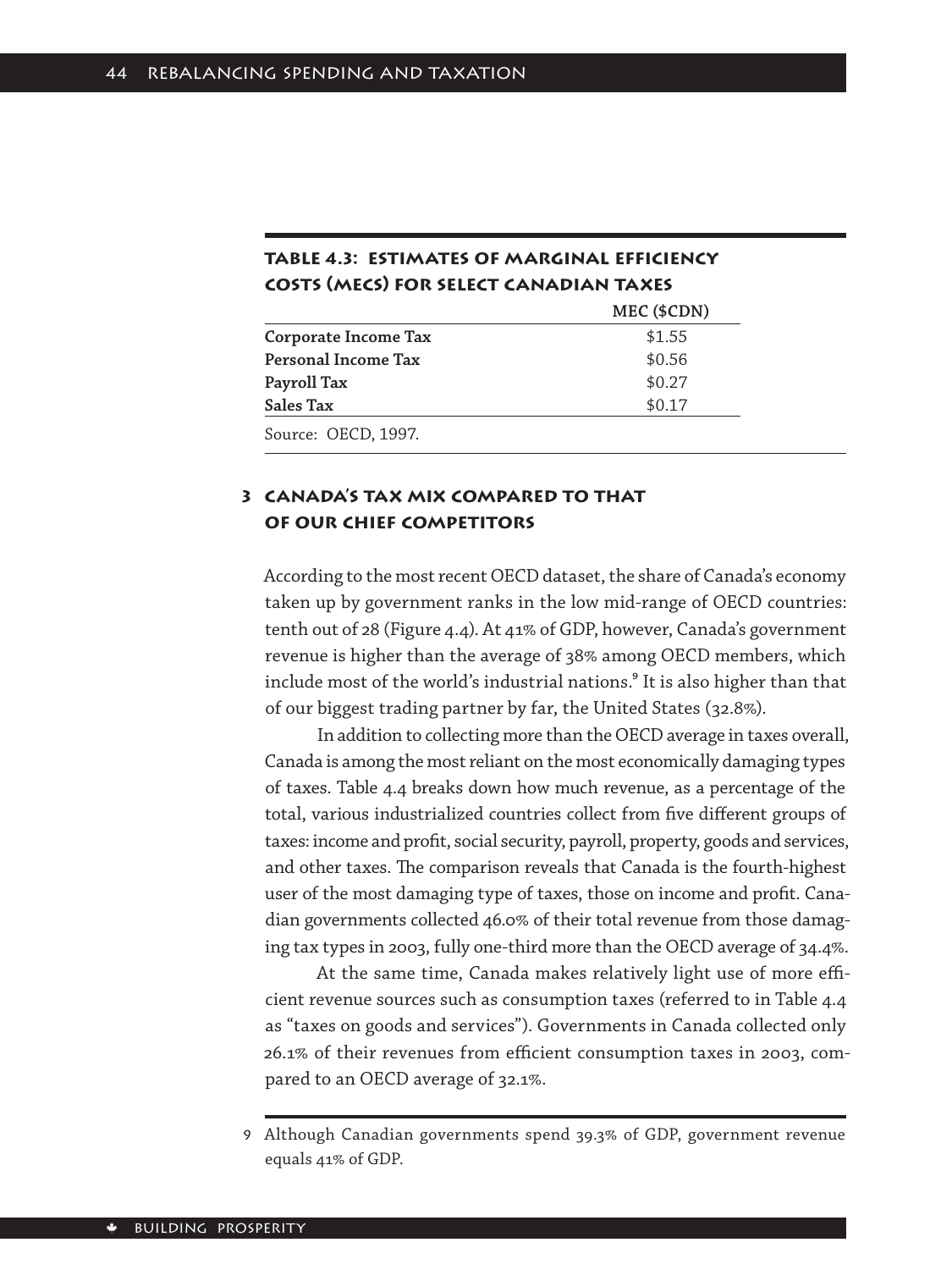

### **figure 4.4: general government revenues as share of nominal gdp, 2006**

Source: Organisation for Economic Co-operation and Development, 2006.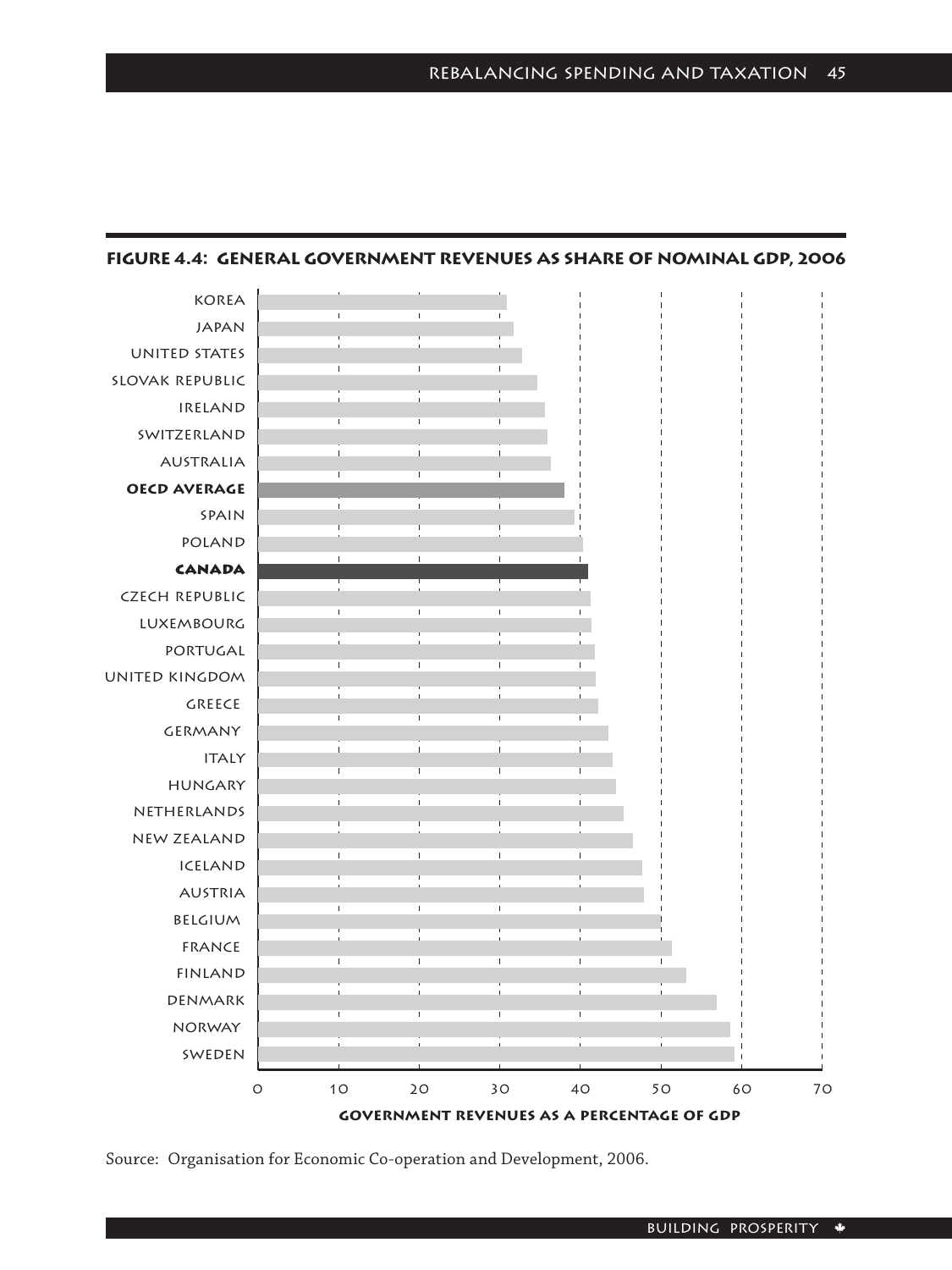|                       | Income<br>and profit | Social<br>security | Payroll                  | Property         | Goods<br>and services | Other |
|-----------------------|----------------------|--------------------|--------------------------|------------------|-----------------------|-------|
| Poland                | 18.2                 | 41.4               | 0.6                      | 4.0              | 35.8                  |       |
| Slovak Republic       | 22.3                 | 39.6               | $\overline{\phantom{0}}$ | 1.8              | 36.2                  | 0.0   |
| France                | 23.2                 | 37.7               | 2.5                      | 7.3              | 25.5                  | 3.6   |
| Greece                | 23.3                 | 36.1               |                          | 4.5              | 35.8                  | 0.0   |
| Turkey                | 23.7                 | 20.8               |                          | 3.2              | 49.5                  | 2.9   |
| Portugal              | 24.5                 | 31.7               |                          | 4.1              | 36.7                  | 2.8   |
| Hungary               | 24.8                 | 30.5               | 2.5                      | $2.2\phantom{0}$ | 39.4                  | 0.7   |
| <b>Czech Republic</b> | 25.3                 | 43.6               |                          | 1.4              | 29.7                  | 0.0   |
| <b>Netherlands</b>    | 25.5                 | 36.3               |                          | 5.2              | 31.8                  | 0.5   |
| Mexico                | 26.5                 | 16.9               | 1.8                      | 1.6              | 52.5                  | 0.7   |
| Germany               | 27.4                 | 40.5               |                          | 2.4              | 29.4                  | 0.0   |
| Korea                 | 28.0                 | 19.5               | 0.2                      | 11.8             | 37.1                  | 3.3   |
| Spain                 | 28.2                 | 35.3               |                          | 7.5              | 28.2                  | 0.5   |
| Austria               | 29.7                 | 33.7               | 6.2                      | 1.3              | 28.2                  | 0.7   |
| Japan                 | 30.6                 | 38.5               |                          | 10.3             | 20.3                  | 0.3   |
| Italy                 | 30.9                 | 29.5               |                          | 8.0              | 25.7                  | 6.0   |
| OECD average          | 34.4                 | 26.1               | 0.9                      | 5.6              | 32.1                  | 0.8   |
| Luxembourg            | 36.3                 | 27.9               |                          | 7.5              | 28.1                  | 0.1   |
| Sweden                | 36.3                 | 29.1               | 4.9                      | 3.1              | 26.3                  | 0.3   |
| <b>United Kingdom</b> | 36.5                 | 18.5               |                          | 11.8             | 32.7                  |       |
| Finland               | 38.7                 | 26.7               |                          | 2.3              | 32.0                  | 0.1   |
| Belgium               | 39.0                 | 31.8               |                          | 3.3              | 24.6                  | 0.1   |
| Ireland               | 39.3                 | 14.8               | 0.6                      | 6.5              | 38.4                  |       |
| Switzerland           | 42.9                 | 25.5               |                          | 8.3              | 23.3                  |       |
| <b>United States</b>  | 43.3                 | 26.4               |                          | 12.1             | 18.2                  |       |
| Norway                | 43.3                 | 22.9               |                          | 2.5              | 31.2                  |       |
| Iceland               | 44.3                 | 8.6                |                          | 5.9              | 41.0                  | 0.2   |
| Canada                | 46.0                 | 15.4               | 2.1                      | 10.0             | 26.1                  | 0.4   |
| Australia             | 55.2                 |                    | 5.6                      | 9.5              | 29.7                  |       |
| New Zealand           | 59.6                 |                    |                          | 5.2              | 35.2                  |       |
| Denmark               | 59.9                 | 2.5                | 0.4                      | 3.8              | 33.0                  | 0.0   |

# **table 4.4: revenue, as a percentage of the total, collected from different taxes (2003)**

Source: Organisation for Economic Co-operation and Development, 2005.

Note: Categories may not add to 100.0 due to rounding.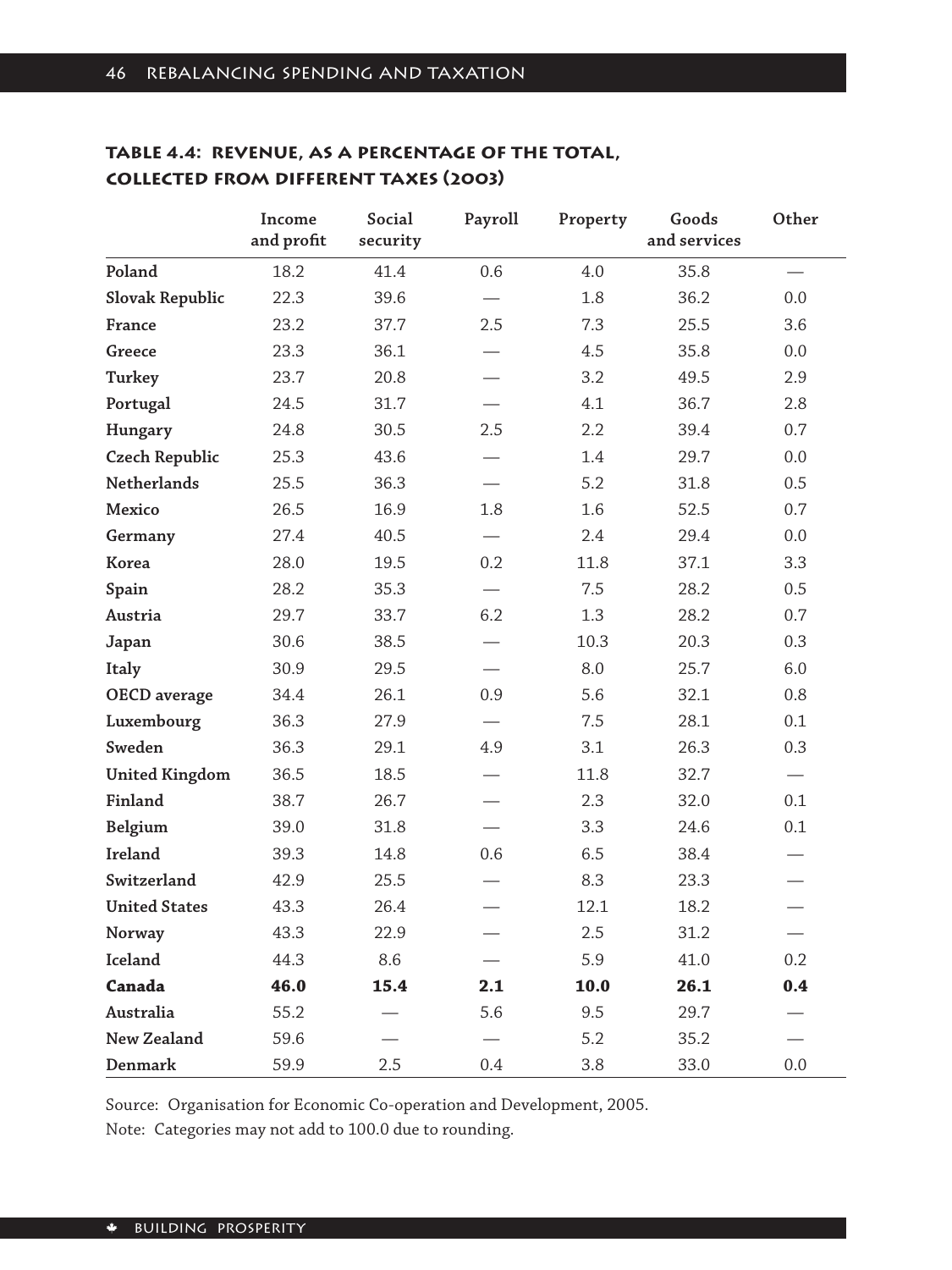### **recommendations**

The foregoing evidence is unequivocal. The difference in the economic impact of different types of taxes is striking: as much as \$1.20 in economic welfare gained or foregone for each \$1 tax cut, depending on which type of tax is reduced. At the same time, Canada stands dramatically apart from its OECD peers in relying disproportionately on the least efficient tax types.

Clearly, Canadians can choose to do better. As we observed at the outset of this chapter, Canada has an opportunity to improve its economic performance dramatically by changing its tax system in two ways. The first is to capture the increased prosperity that would flow from rebalancing our economy toward a more optimal size of government involvement through substantive reductions in the overall level of taxation. The second is to accomplish that reduction by cutting first and most those taxes that are most damaging to economic growth. Therefore, we make the following recommendations.

#### size of government

We propose that growth in consolidated federal, provincial, and local government spending be constrained to 0.9% per year for the next five years. Under this scenario, government spending would grow from \$575.0 billion in 2006/07 to \$599.9 billion by 2011/12.

### business tax relief

There is no category of taxes in Canada in greater need of reduction than business taxes, broadly defined.<sup>10</sup> These levies, more than any other, prevent Canadians from achieving our full economic potential.<sup>11</sup> Remedies include the following.

- 10 For a thorough discussion of business taxes and the rationale for their reduction, please see Veldhuis and Clemens, 2006.
- 11 Jack Mintz, the eminent Canadian tax economist who headed up the influential federal Technical Committee on Business Taxation, has calculated that Canada has the second highest effective tax rate on capital investment among industrial countries (Mintz et al., 2005).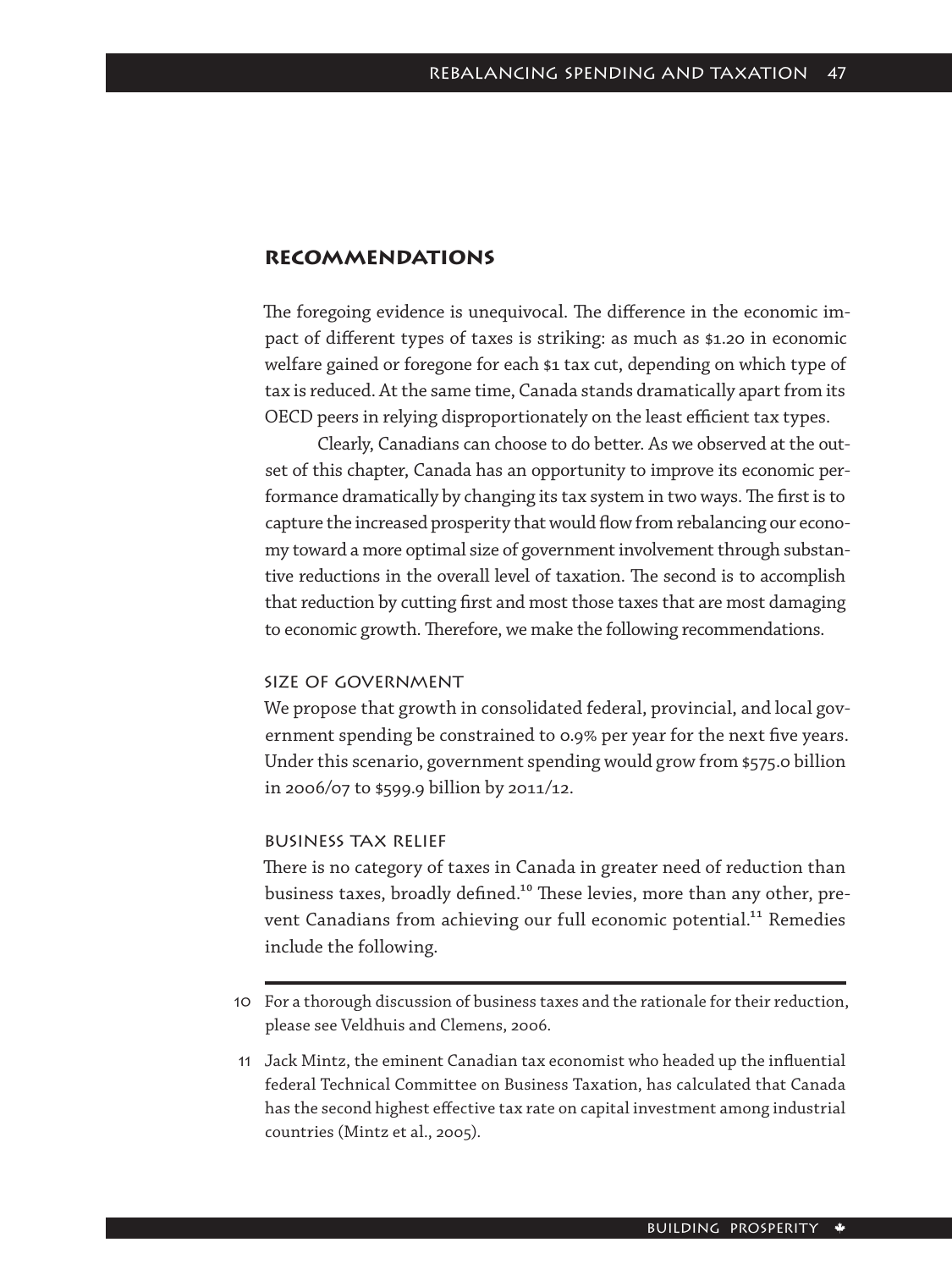- **1** Accelerate the complete elimination of all corporate capital taxes.<sup>12</sup> This is largely a provincial issue, as the federal government has already committed itself to rapidly eliminate capital taxes.
- **2** Reduce corporate income tax rates. Specifically, the federal government should reduce its rate to 12.0% from 21.0% over the next five years.<sup>13</sup> The provinces are encouraged to reduce their corporate income-tax rates by a minimum of 30%, with a target rate of 8%. The cost of these reductions will vary dramatically by province since some (notably British Columbia, Alberta, and Saskatchewan) are already approaching the target rate.
- **3** Eliminate immediately the federal surtax on corporate income taxes.<sup>14</sup> This remnant of the deficit era of the 1980s and 1990s no longer serves a productive purpose. To the contrary, by increasing overall capital-based taxation, the surtax is extraordinarily costly and inefficient.
- **4** The federal and provincial governments should aggressively increase the amount of income eligible for the "preferential" small-business tax rate. Over time, this "preference" should be eliminated entirely, not by
- 12 A recent study (Veldhuis and Clemens, 2006) estimated that all governments in Canada would collect a total of \$3.9 billion in corporate capital taxes in 2006/07. The total cost of eliminating corporate capital taxes over the five-year period was estimated at \$12.0 billion.
- 13 The federal corporate income-tax reduction was estimated to cost \$28.8 billion over five years (Veldhuis and Clemens, 2006). The provincial reductions were calculated to cost roughly \$18.3 billion over the same five-year period (Veldhuis and Clemens, 2006). Veldhuis and Clemens (2006) provide a number of suggestions (such as closing preferential tax loopholes) to reduce the *net* cost of the suggested tax relief. The annual savings from these suggestions was estimated to be \$6.2 billion in 2005/06 alone.
- 14 The 2006 federal Budget proposed eliminating the corporate surtax completely by 2008.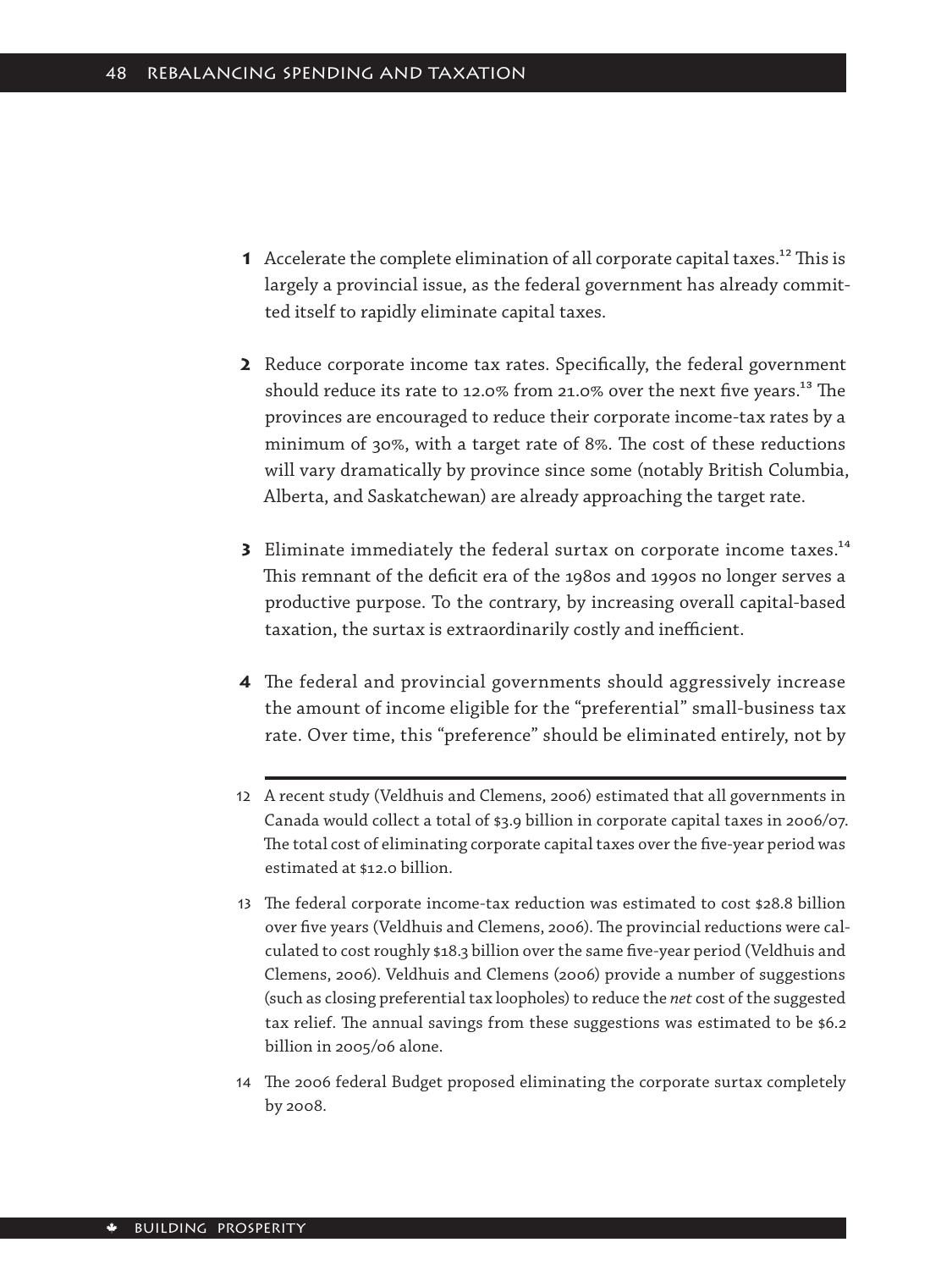raising the small-business tax rate but rather by reducing the general corporate income-tax rate.<sup>15</sup>

**5** The five provinces that still apply sales tax to business inputs, namely British Columbia, Saskatchewan, Manitoba, Ontario, and Prince Edward Island, should immediately end this practice. These provinces are further encouraged to harmonize their provincial sales taxes with the federal goods and services tax (GST), which already exempts business inputs. This would provide a double benefit by also reducing by one-half the paperwork required for businesses to collect and remit sales taxes. Provinces that implement exemptions without harmonization will not benefit from reduced administration and compliance costs, and could actually increase these costs.<sup>16</sup>

### personal income tax relief

After business, the revenue base next most in need of marked tax reduction is personal income. Personal income-tax rates in Canada are generally high and the incomes at which they are applied are relatively low. Substantial cuts in middle- and upper-bracket personal income-tax rates would harness the productive energies of workers, business owners, and entrepreneurs across the country. We suggest the following measures.

**1** The federal and provincial governments should follow the lead of Alberta by moving toward a single-rate personal income tax. Removing the disincentives for work, saving, investment, and entrepreneurship inherent in increasing tax rates as incomes rise, will encourage productive activity and make the Canadian economy more efficient.

16 For an excellent discussion of this problem, please see Veldhuis, 2006.

<sup>15</sup> For further information on the small-business income-tax rate and the problems associated with large marginal increases as firms lose their eligibility for the lower rate, please see Hendricks et al., 1997 and Clemens and Veldhuis, 2005.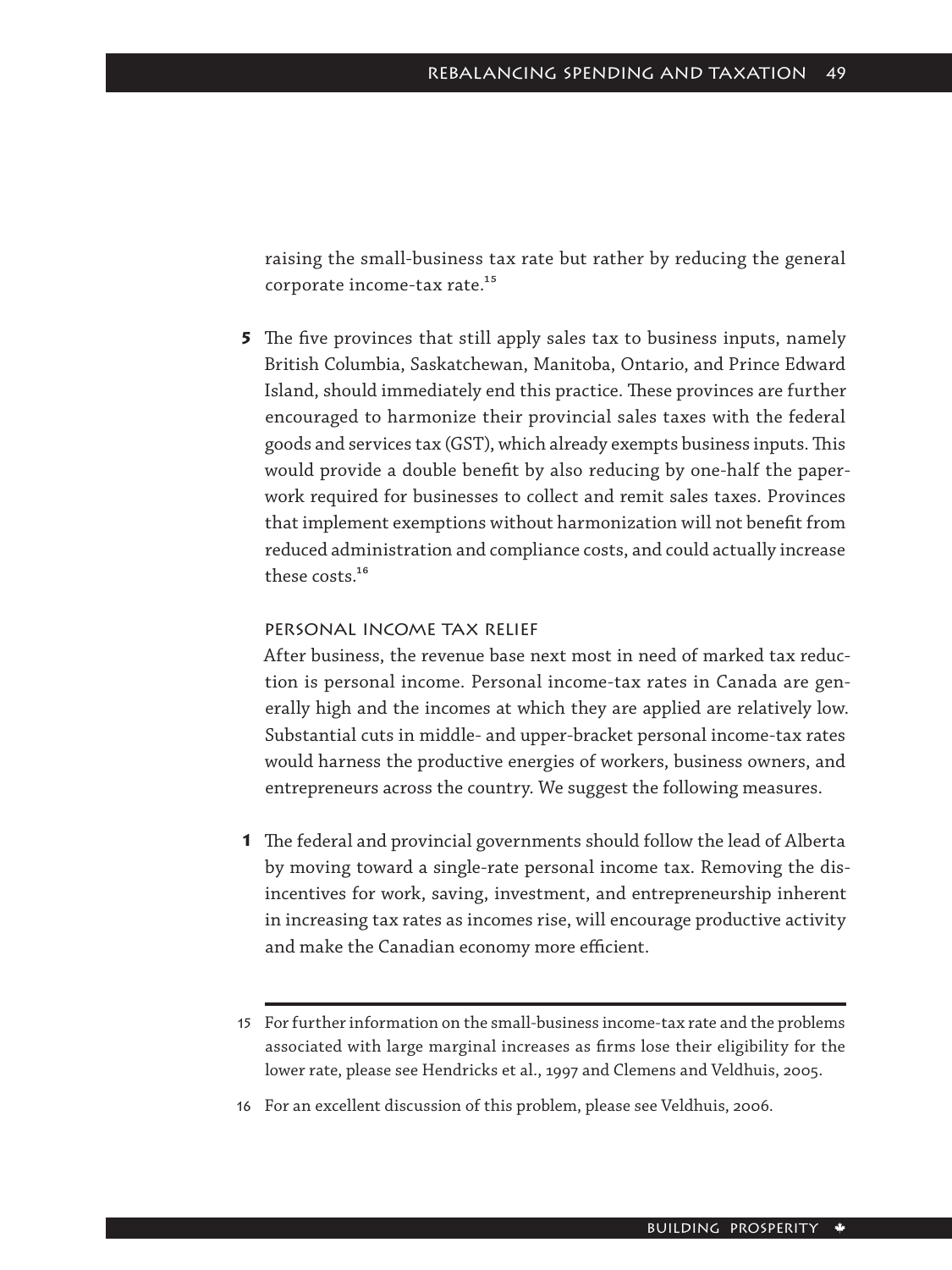**2** For jurisdictions that retain multiple tax rates, it is critical that the thresholds at which higher rates apply be raised. One of the problems in the current Canadian personal income-tax system is that "middle" and "upper" income-tax rates are applied at relatively low levels of real income.

### savings and investment tax relief

A number of changes could be made to the taxes levied on savings and investment that would yield sizeable benefits to the Canadian economy without sacrificing substantial amounts of government revenue. These include the following.

- **1** Eliminate capital gains taxes.<sup>17</sup> As a small, open economy struggling to compete for business capital, it is critical that Canada create and maintain a strongly attractive investment climate. Eliminating levies on capital gains would not only remove one of the most economically costly of tax types but also send a strong pro-development and investment signal to potential investors.
- **2** Retain taxes on investment income at competitive rates. The ideal would be to move toward a single-rate, integrated, tax system.<sup>18</sup> Failing that more fundamental reform, however, it is critical that Canada and its provinces ensure that our treatment of savings, dividend, and interest income remains strongly competitive internationally, especially with the United States.
- **3** Eliminate contribution limits for RRSPs and RPPs. The majority of Canadians save exclusively in tax-deferred accounts such as RRSPs. Greater flexibility in their use would have beneficial economic effects.

18 For further information on integrated flat tax systems, please see Emes and Clemens, 2001 and Hall and Rabushka, 1995.

<sup>17</sup> For further information on the benefits of eliminating capital gains taxes, please see Grubel, 2000, 2001, 2003.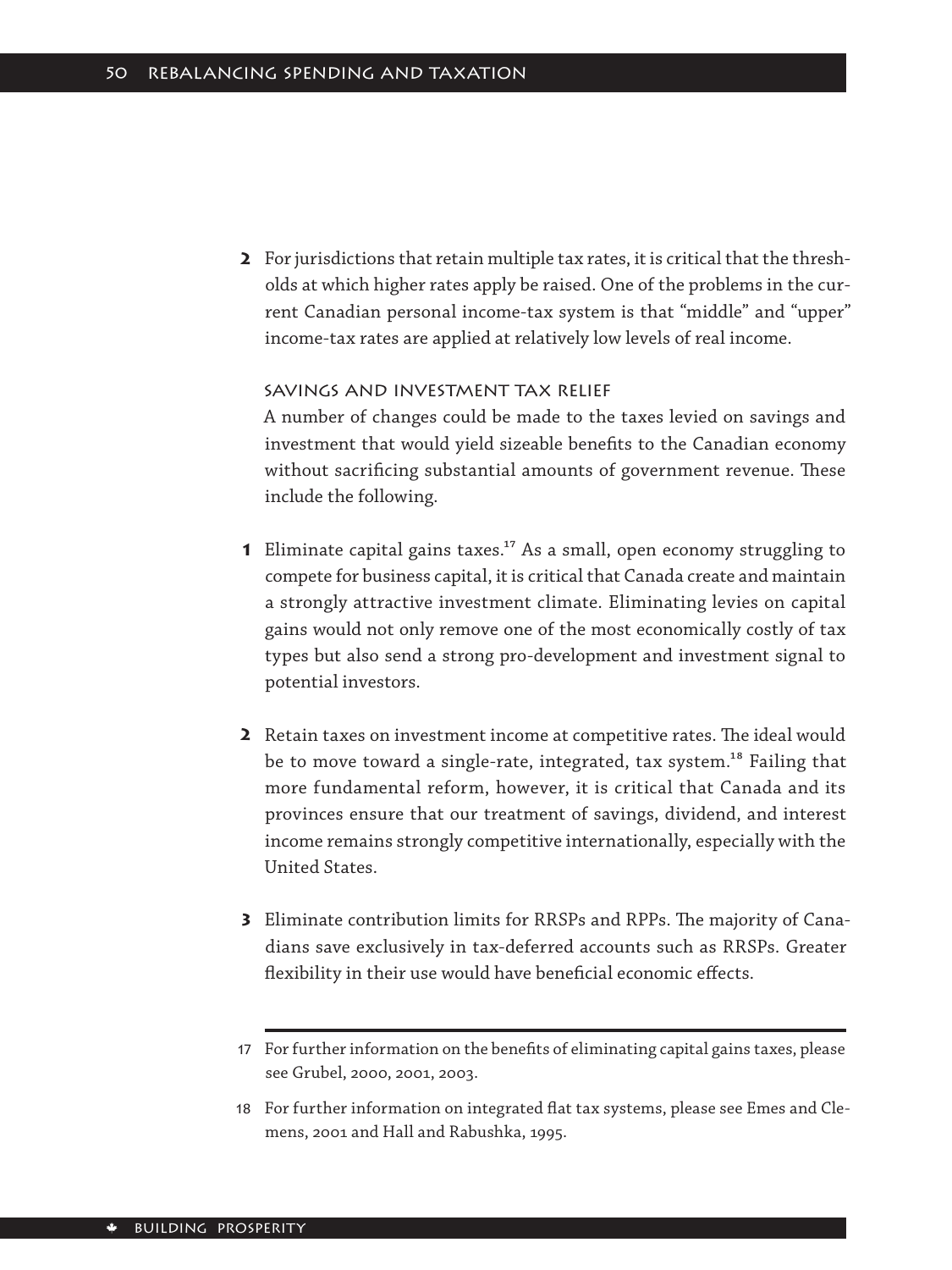**4** Introduce tax-pre-paid savings accounts. These are essentially the reverse of RRSPs, in that the tax is pre-paid but earnings are tax-exempt, as are any withdrawals.<sup>19</sup>

### **conclusion**

The size of Canada's government sector is clearly greater than the optimal point, identified in Chapter 3, that would maximize our nation's future economic performance and social progress. In this chapter, we have identified a practical target for rebalancing government closer to this optimal point of roughly one-third of the Canadian GDP.

The policies we have recommended are designed to reach this target in a practical and progressive way, restraining the growth of government spending to less than 0.9% per year over five years. This can and should be accomplished by reducing those taxes that most heavily penalize work, savings, investment, and entrepreneurship. The effect would be to transfer more than a third of a trillion dollars of economic decision-making power from the hands of bureaucrats and politicians to Canadian families, workers, consumers, and businesses.

What might this mean to the average Canadian? Simply this: increased income and job opportunities as you participate in the best performing economy in the world; the benefits of financially sustainable social services; and a higher quality of life for you and your family.

<sup>19</sup> For further information, please see Kesselman and Poschmann, 2001.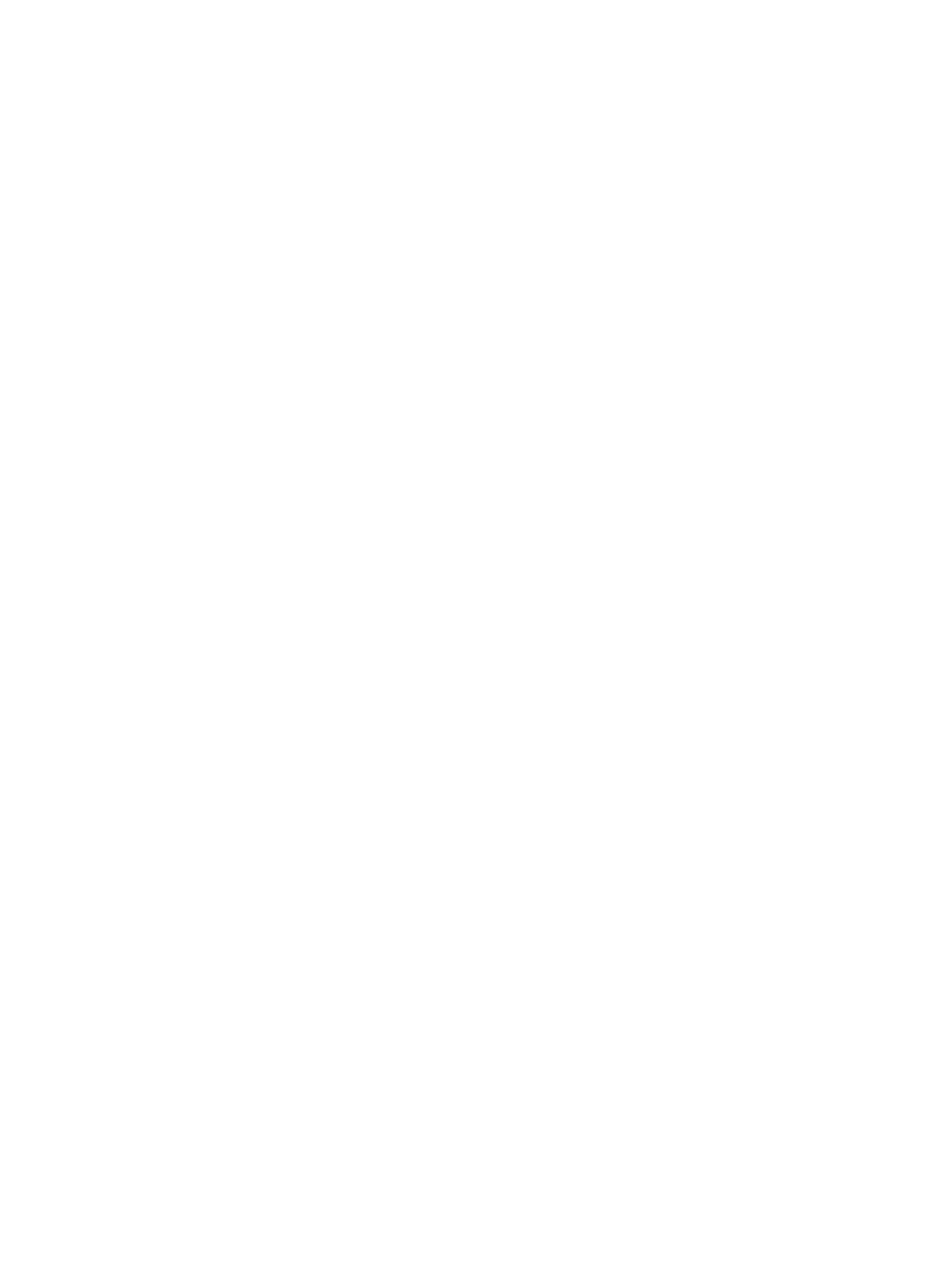# **5 free at home**

# **striking down barriers to trade in canada**

Liberty to work, trade, and do business with whom we prefer is a central component of economic freedom. It is essential to our goal of attaining for Canadians the greatest possible prosperity and quality of life.

In an upcoming volume of the Canada Strong and Free series dealing with ways that Canada can give stronger leadership on the world stage, we will offer concrete suggestions for improving our nation's position in international trade. Here, however, we draw attention to a type of restriction on trade that is not explicitly measured by the index published in *Economic Freedom of the World* but which nonetheless imposes very real costs upon a large federation like Canada, with our distinctive regional economies and numerous provincial boundaries. That is: restrictions on internal trade.

Canada cannot achieve the goal of leading the world in prosperity and economic growth without greater freedom of trade and exchange within our own country. In other words, Canada needs an open, efficient, and predictable domestic market in order also to improve its productivity and competitiveness in an increasingly globalized world. There would be ancillary benefits: more open trade at home would strongly reinforce the integrity of our federation as a true economic union.

The sadly balkanized state of Canada's domestic market, fragmented by persistent inter-provincial barriers to trade, is analyzed below. That discussion leads to recommendations for removing those barriers and achieving a freer domestic market.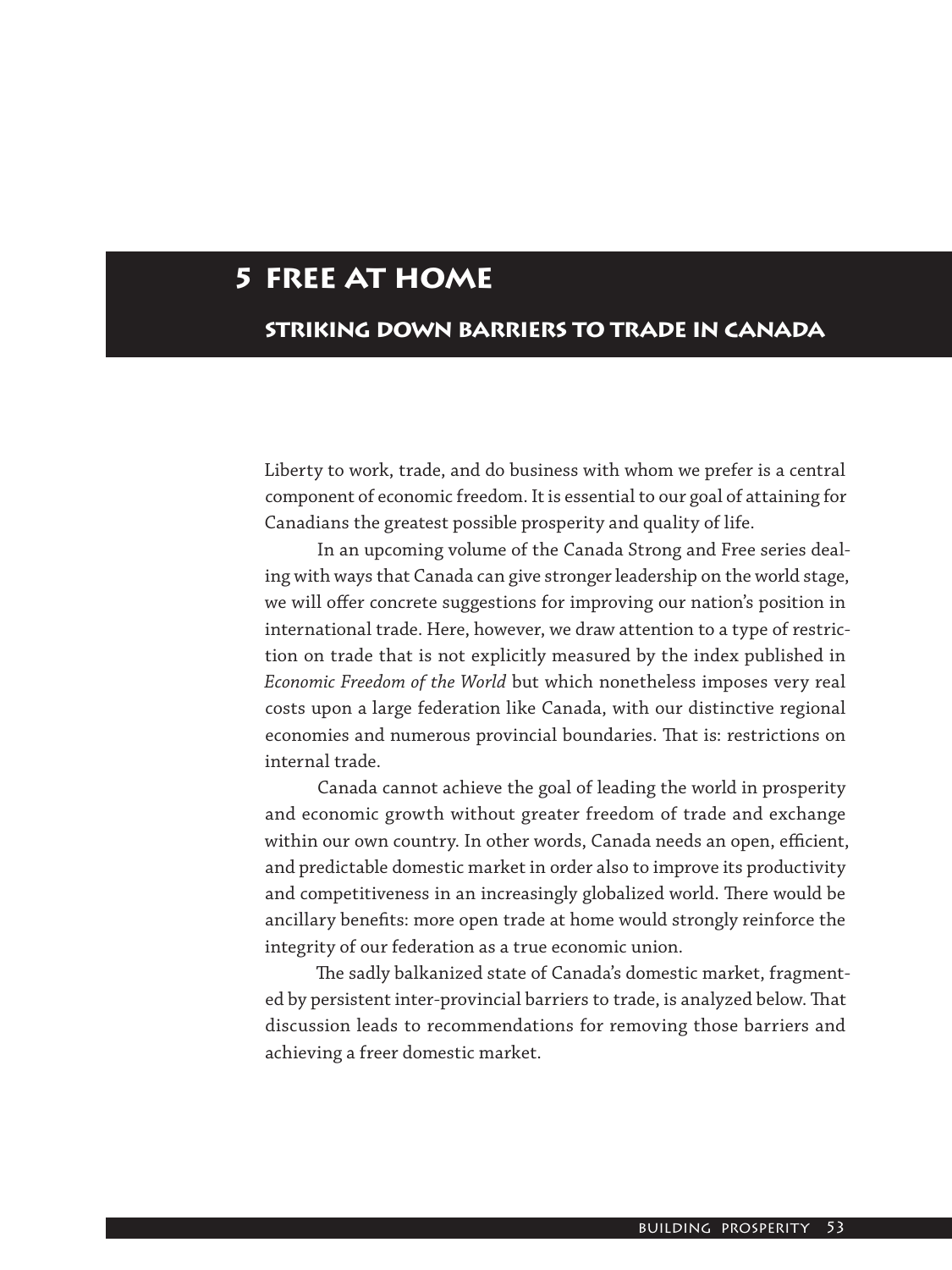### **background: a legacy of restriction**

Sir John A. Macdonald's "National Policy" created an economic environment that, in one form or another, dominated Canada for 80 years—until after the Second World War. This policy allowed Canadian business to develop behind high tariff walls. The immediate result was a high-cost manufacturing sector based almost exclusively in central Canada.

But the same policy had other negative consequences. It acted to discourage processing of natural resources in Canada, since products made by inefficient, tariff-protected manufacturers were seldom able to compete with foreign products. It protected certain farmers with "supply management" programs; these erected barriers to domestic trade and left a legacy of inefficient production that still demands protection. For Canadians, these policies have ultimately meant higher prices, lower wages, less consumer choice, and severely constrained productivity.

Canada was not alone in following this protectionist strategy. Other countries did the same, including the United States. But it was a strategy that allowed our governments to ignore the impact their policy choices were having on the efficiency of Canada's domestic market and our overall competitiveness (Hart, 2004: 8; Statistics Canada, 2002: Introduction, p.3).

Happily, federal governments in more recent years have stepped away from this nineteenth-century strategic thinking—albeit only partially. But among the provinces it remains disturbingly robust. This is despite the clear intent of Confederation's founders. Section 121 of Canada's Constitution in effect prohibits the erection of tariff-based barriers to trade within Canada. In a crucial oversight, however, it does not provide a mechanism to eliminate non-tariff barriers.<sup>1</sup> Moreover, this section does not cover trade in services or intellectual property.

The federal government has constitutional authority to regulate some key aspects of inter-provincial trade. It uses this authority in rela-

 <sup>1</sup> "All articles of the Growth, Produce, or Manufacture of any one of the Provinces shall, from and after the Union, be admitted free into each of the other Provinces" (*The Constitution Act*, 1867, Article 121).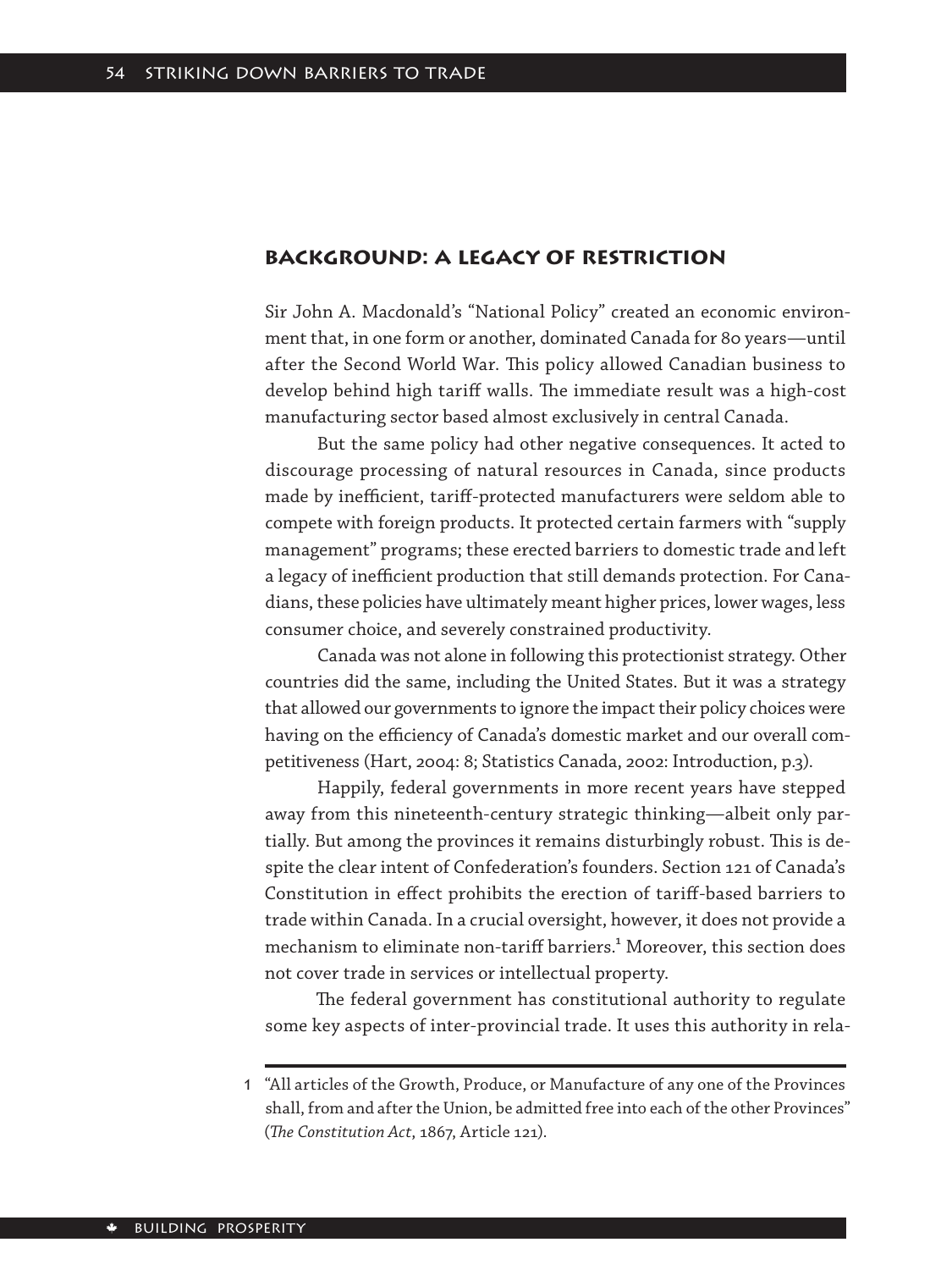tion to drugs, some aspects of trade in agricultural and food products, and the labeling of goods traded inter-provincially. But this federal authority cannot interfere with the right of provinces to regulate within their own areas of constitutional authority. Provincial governments, for example, have constitutional authority (sometimes shared with the federal government) to regulate workers, building standards, the environment, agricultural and food products sold within their borders, transportation, businesses, finance and securities, education, and alcoholic beverages.

For nearly 130 years, provincial governments have exercised these powers to maintain barriers to inter-provincial trade, investment, and labour mobility—all in the name of protecting local and provincial interests. The result is a mishmash of measures and standards that create resilient but virtually invisible non-tariff barriers in Canada's domestic market, with no effective incentive or mechanism to remove them. As one observer has said: "inter-provincial barriers to trade create an interlocking, tangled and expensive web of vested interests. Together they slowly and steadily choke Canada's economic arteries, losing output, incomes and jobs for Canadians" (Parsons, 1994: 2).

Three practices in particular create most of these internal barriers to trade: **1.** discriminatory rules, such as preferences based on provincial residency; **2.** differential standards or regulations that, for example, require different qualifications for identical occupations; and **3.** inequitable administrative practices, such as local worker requirements.

These barriers harm both consumers and producers. The additional costs are mostly borne by consumers while producers sell less due to higher prices. They reduce the ability of Canadian firms to trade in other provincial markets and limit their international competitiveness. The result is a less efficient economy than we could have. The costs to the Canadian economy are difficult to estimate. Whatever the real cost to Canadians, it is measured in billions of dollars per year.<sup>2</sup>

<sup>2</sup> See Beaulieu, Gaisford, and Higginson, 2003, which provides a review of the literature on costs.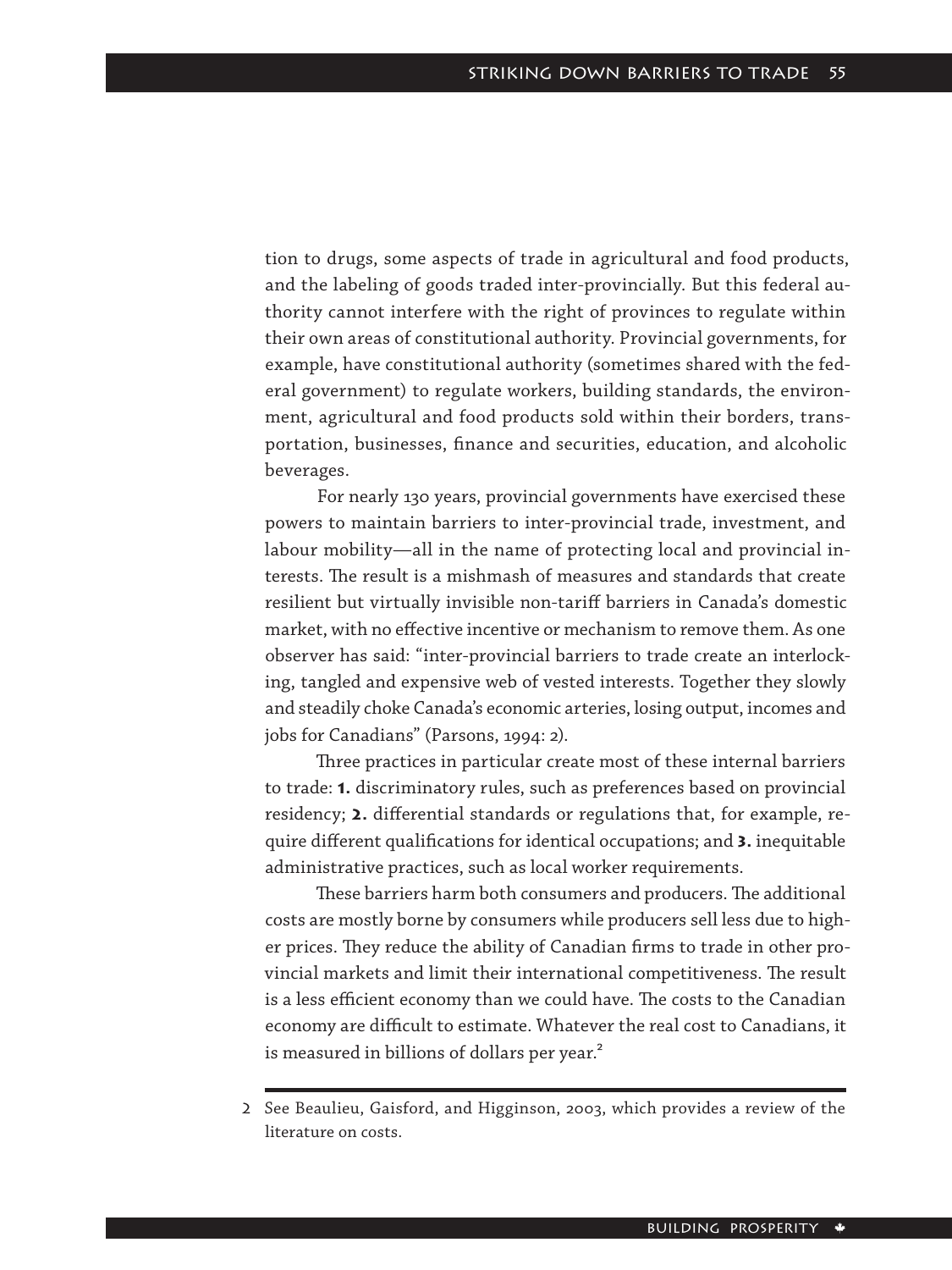# **looking abroad: changing patterns of international and domestic trade**

Numerous studies and commissions over the years have identified barriers to interprovincial trade as a major impediment to the Canadian economy. The Rowell Sirois Commission identified them as an issue in 1940.<sup>3</sup> So did the Macdonald Commission in  $1985$ <sup>4</sup>. In constitutional negotiations in 1980 and again in 1990, Canadian governments tried without success to agree on steps to free the domestic market.

By 1990 however, the pattern of Canada's overall trade began to change significantly. The tariffs that had protected Canada's domestic market for years, the residue of the old National Policy, were disappearing. This was particularly true for trade within North America, as a result of the Canada-US Trade Agreement (CUSTA) and the North American Free Trade Agreement (NAFTA). But it also followed from the introduction of the World Trade Organization (WTO). As the external tariff wall fell, internal barriers that reduce the productivity and the competitiveness of the domestic economy became correspondingly more important.

The change in trade that ensued was significant. In 1990, Canada's interprovincial and international exports were almost identical in volume. By 1995, interprovincial exports were only 62% of international exports, and had fallen still further to 44% by 2000. The balance swung somewhat back by 2005, when interprovincial exports amounted to 53% of international exports.

 "Federalism justifies variation among provinces in response to local preferences … the need to accommodate diversity … must be balanced against the objective of gains from trade" (Canada, Royal Commission on the Economic Union and Development Prospects for Canada [Macdonald Commission], 1985: vol. 3, pp. 135–40).

"The heart of the problem lies in the fact that the simplest requirements of provincial autonomy … involve the use of powers which are capable of abuse … The problem is to preclude or restrict abuses without interfering with legitimate and even necessary powers" (Canada, Royal Commission on Dominion-Provincial Relations, 1940).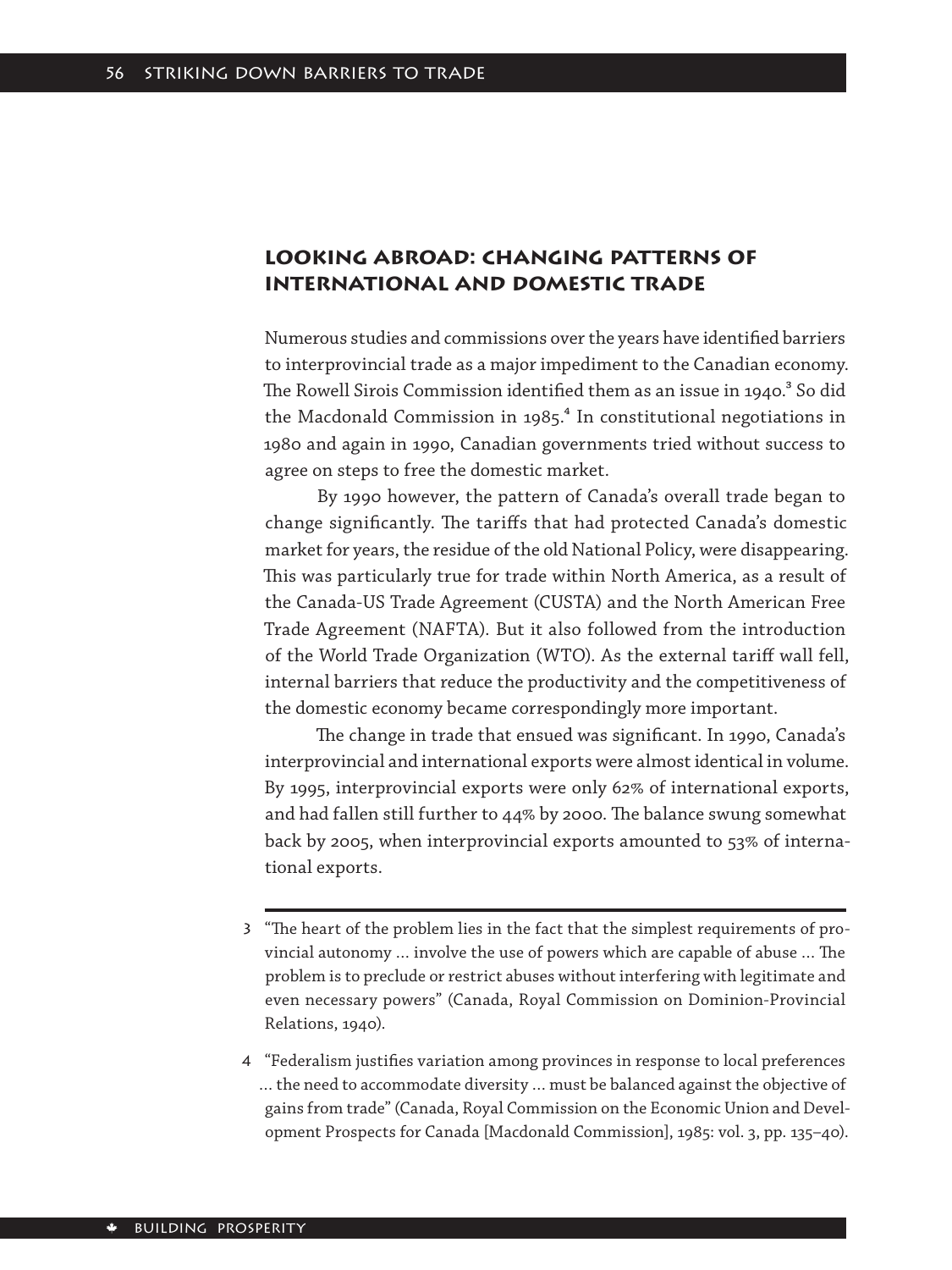Viewed another way, international exports were 26.1% of GDP in 1989 and interprovincial exports, 22.1%. By 1997, international exports were 40.2% of GDP and interprovincial exports, 19.7%. By 2005, the levels were 37% and 20%, respectively.

The increase in international exports has been driven by improved Canadian labour costs relative to the United States, reduced US tariffs, and the American appetite for imports (Grady and Macmillan, 1998: 26). The declining share of interprovincial exports in GDP is the result of lower Canadian tariffs (encouraging more international imports), slower growth in Canada than in the US market, and relatively small increases in the prices of goods traded interprovincially.

Interprovincial trade remains more regional than national in Canada. Trade is concentrated within four regions: the Atlantic provinces including Newfoundland and Labrador; central Canada, which is Québec and Ontario; the western provinces; and the North (Statistics Canada, 2002: 10). Domestically, the provinces and territories in these groupings trade mainly among themselves. Distance makes a difference; that is, the Atlantic region has the smallest trade with the western provinces and vice versa.

Despite the great distances of our geography and persistent internal non-tariff barriers, interprovincial trade remains a significant part of the Canadian economy. Studies in the 1990s determined that borders reduce trade between nations by more than would be expected on the basis of official barriers alone. This is because it is more expensive and difficult to trade internationally, where potential business partners may not be well-known to each other, than it is to trade at home, where partners are more likely to share common values, understandings, and circumstances (Helliwell and McCallum, 1995; Helliwell, 2002; McCallum, 1995). International trade contributes more to Canada's economy than ever. It could be more important still, if our domestic economy were more productive and efficient.

Comparative analysis of international and domestic trade data can be found in several studies from Statistics Canada including: Statistics Canada, 1998; 2000; 2002; 2004.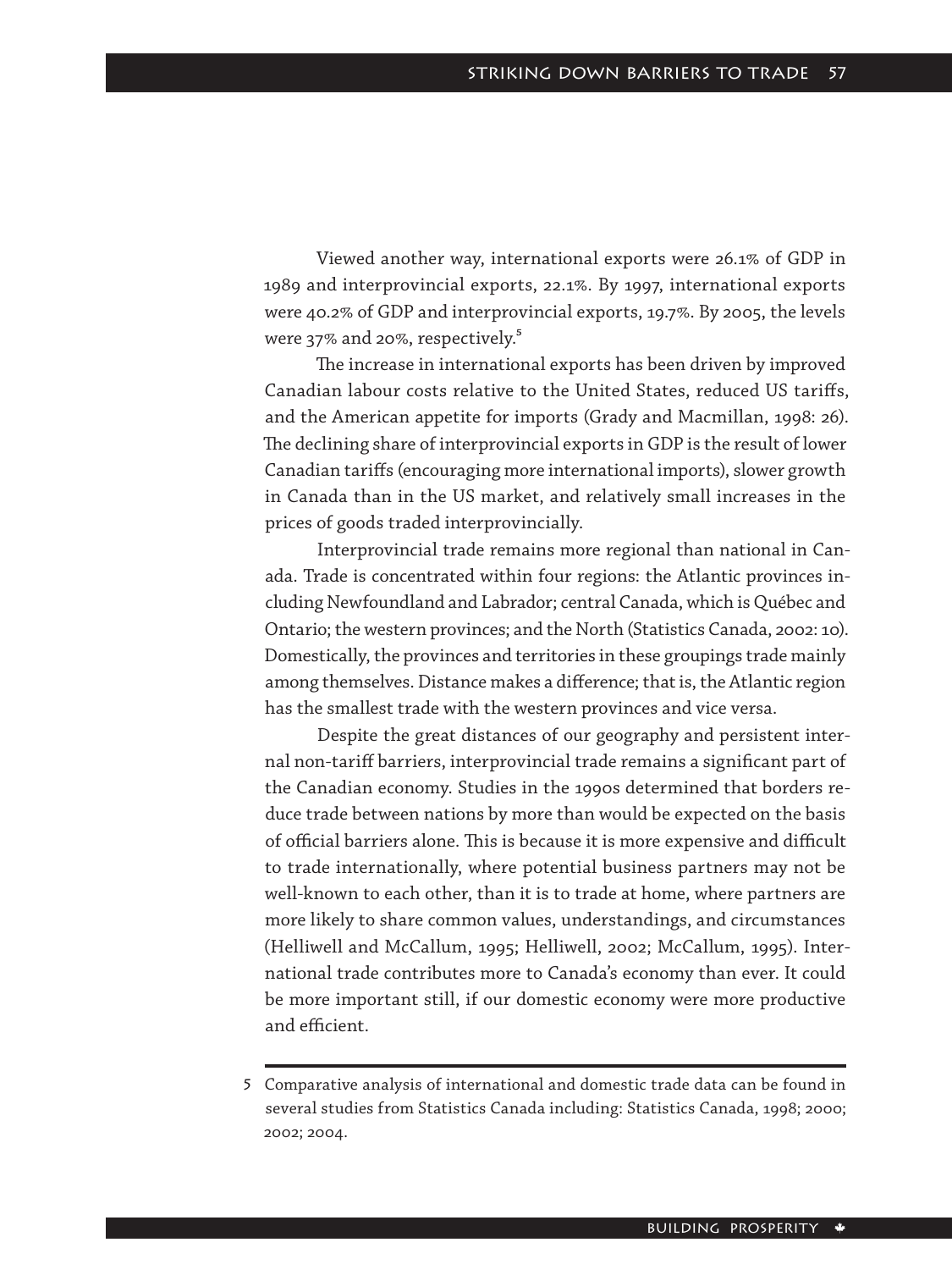# **dashed hopes: efforts to free canada's domestic market**

The Charlottetown Accord to amend the Constitution, which was accepted unanimously by Canadian governments on August 28, 1992, committed legislatures to remove barriers to the movement of persons, goods, services, and capital.<sup>6</sup> The Accord was defeated by a referendum on October 26, 1992.

Having failed to resolve the issue through constitutional change, Canadian governments turned to non-constitutional means (Knox, 1998). In December 1992, federal, provincial, and territorial trade ministers agreed to negotiate a comprehensive agreement to "promote an open, efficient and stable domestic market for long-term job creation, economic growth and stability." This was to be accomplished by reducing and eliminating "to the extent possible, barriers to the free movement of persons, goods, services and investments within Canada" ([Committee on Internal Trade], 1995): "Preamble," p. 1). First ministers signed the Agreement on Internal Trade (AIT) on July 18, 1994. It came into force on July 1, 1995.

The AIT includes general rules that establish reasonable principles for an open domestic market. Unfortunately, these apply only to specific sectors in a manner laced with qualifications, exclusions, and exceptions. Disputes under the agreement can only be directed to a complicated, timeconsuming, and ultimately unenforceable resolution process. The AIT has changed some things. But governments have ignored many of its obliga-

"*Reducing Internal Trade Barriers.* Forging an economic union today means moving beyond a simple prohibition against interprovincial tariffs on goods towards free internal movement of persons, goods, services and capital. A new provision would reflect the commitment of governments to this objective. First Ministers have agreed to discuss how best to implement the principles of a stronger internal common market" (Canada, Intergovernmental Affairs, Privy Council Office, 2001).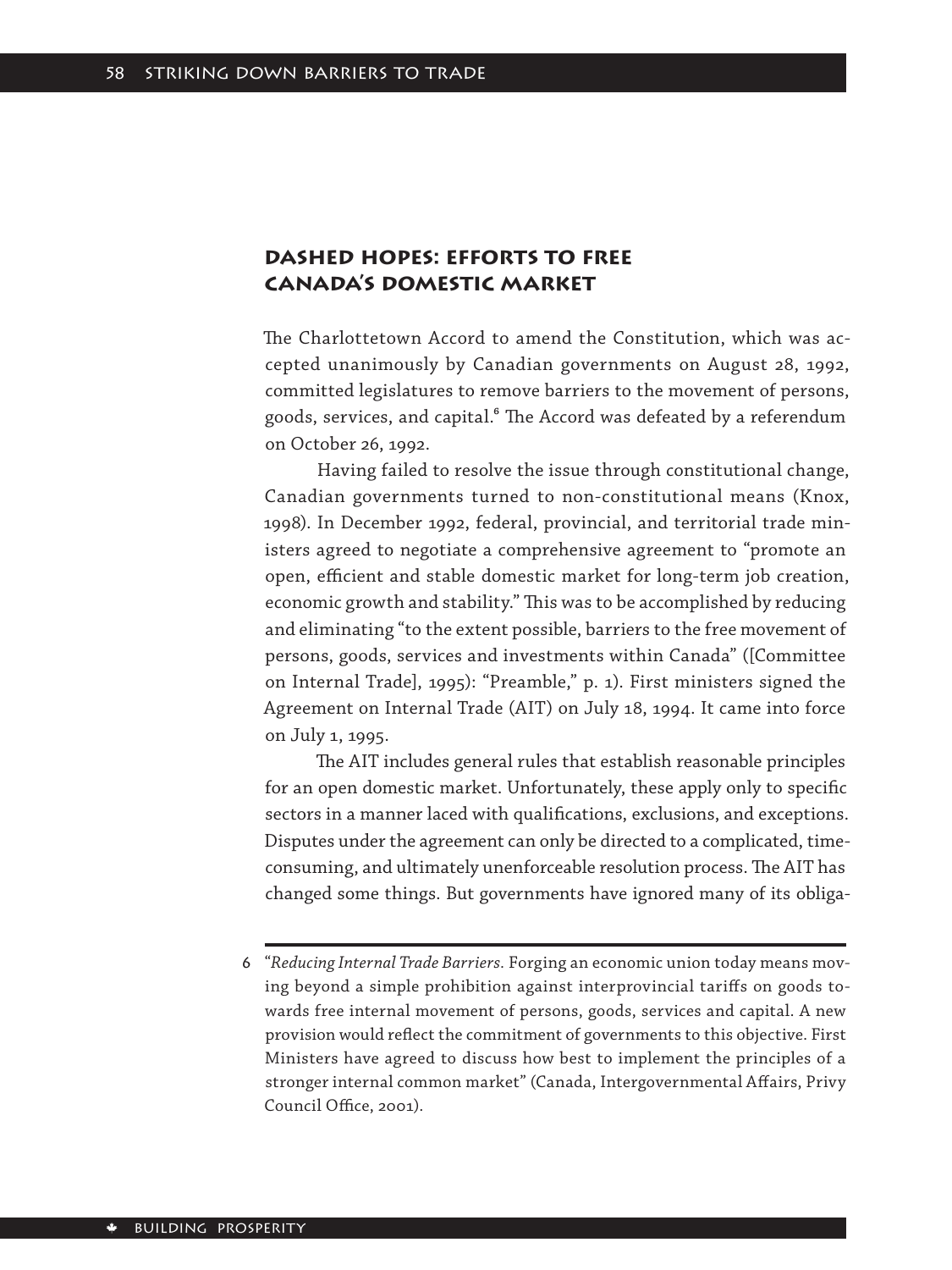tions, particularly those intended to extend its coverage. Ten years after it came into force, the agreement has proven to be ineffective. It is now being reviewed and revised by governments under the leadership of the Council of the Federation (CoF).

Several provinces are also attempting to remove internal barriers to trade on bilateral terms through bilateral agreements. On April 28, 2006, for example, the Premiers of British Columbia and Alberta ratified a Trade, Investment and Labour Mobility Agreement, or TILMA (British Columbia, Ministry of Economic Development, 2006). This pact marks a significant improvement over the AIT. It is inclusive; that is, everything is covered unless specifically identified as an exception. It has one set of general rules and principles that apply to all government measures that relate to trade, investment, or labour mobility. It is comparatively simple and accessible. And, it has a single, shorter, and more accessible dispute-resolution process than the AIT, with consequences if a judgment is ignored.

While the Alberta/BC TILMA is an improvement on the AIT, it is not yet perfect. Both provinces identified numerous exclusions, even though many are temporary and all subject to regular review. Although its dispute-resolution process is simpler than that of the AIT, it will not necessarily be easier for a person or business harmed by a non-tariff barrier to use; the maximum penalty of \$5 million for non-compliance is too low to deter the erection of every non-tariff barrier.

Barriers to internal trade, investment, and labour mobility continue to limit the productivity and competitiveness of Canada's domestic market. The initiatives just described and a number of recent studies (see sidebar, studies in sclerosis: reports on internal trade in canada, page 64, for a partial list) have served to clarify the problem. They also point the way to a number of conclusions and possible remedial measures.

The Council was established in December 2003 and is made up of the leaders of all of Canada's provincial and territorial governments.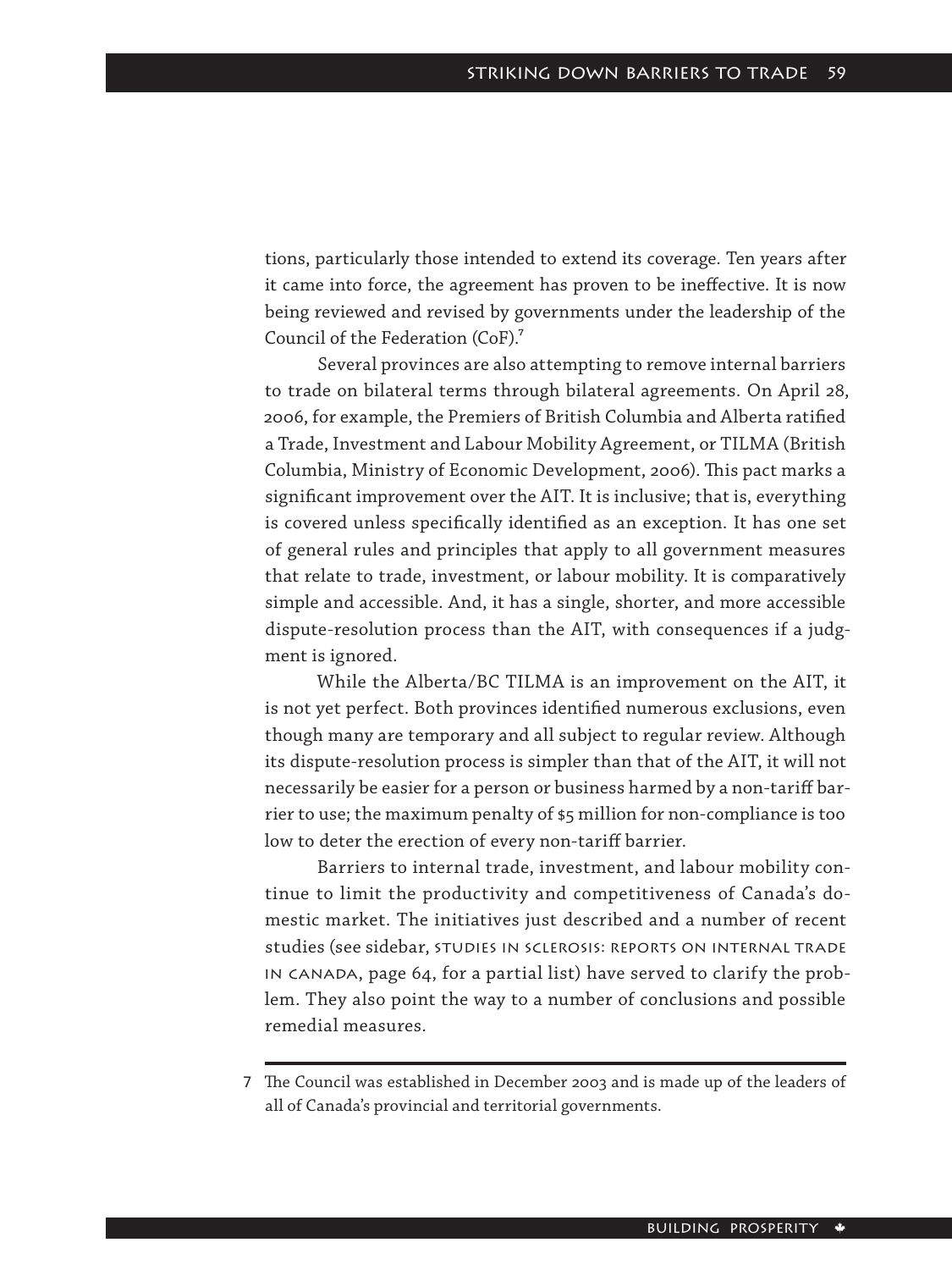### **conclusions**

Past and present efforts to liberalize internal trade in Canada, and the studies referred to above, suggest the following conclusions.

- $\bullet\;\;$  Canada has an open and healthy domestic market that operates reasonably well, given our relatively small economy and large physical size.
- Although our domestic market is open and healthy, it is neither as open nor as flexible as it ought and needs to be. This is because of significant and complex non-tariff trade barriers between provinces that are a function of Canada's federal structure and the legacy of more than 100 years of protective trade policy.
- These barriers are not uniform but rather a mix of measures. Some are intended to protect local or special interests. Some result from differences among jurisdictions in standards and regulations. Still others arise from duplicative and protective administrative practices, at both the federal and provincial levels.
- $\bullet \quad$  Some barriers are obvious; others are almost invisible, embedded in longstanding and accepted interprovincial practice. Many of these seem intractable, protected by a culture of entitlement and a tradition of applying constitutional authority unilaterally rather than cooperatively. These attitudes may be rooted in historic regional differences and mistrust.
- These barriers, whatever their characteristics, continue to limit Canada's economic productivity and competitiveness. They reduce the ability of our businesses to adapt creatively and quickly to changes in world economic conditions, and to the needs of our main trading partners, particularly the United States.
- $\bullet$  Canada lacks effective constitutional means to strike down barriers to trade in our domestic market. There is no constitutional obligation for Canadian governments to apply their authority in a way that does not cre-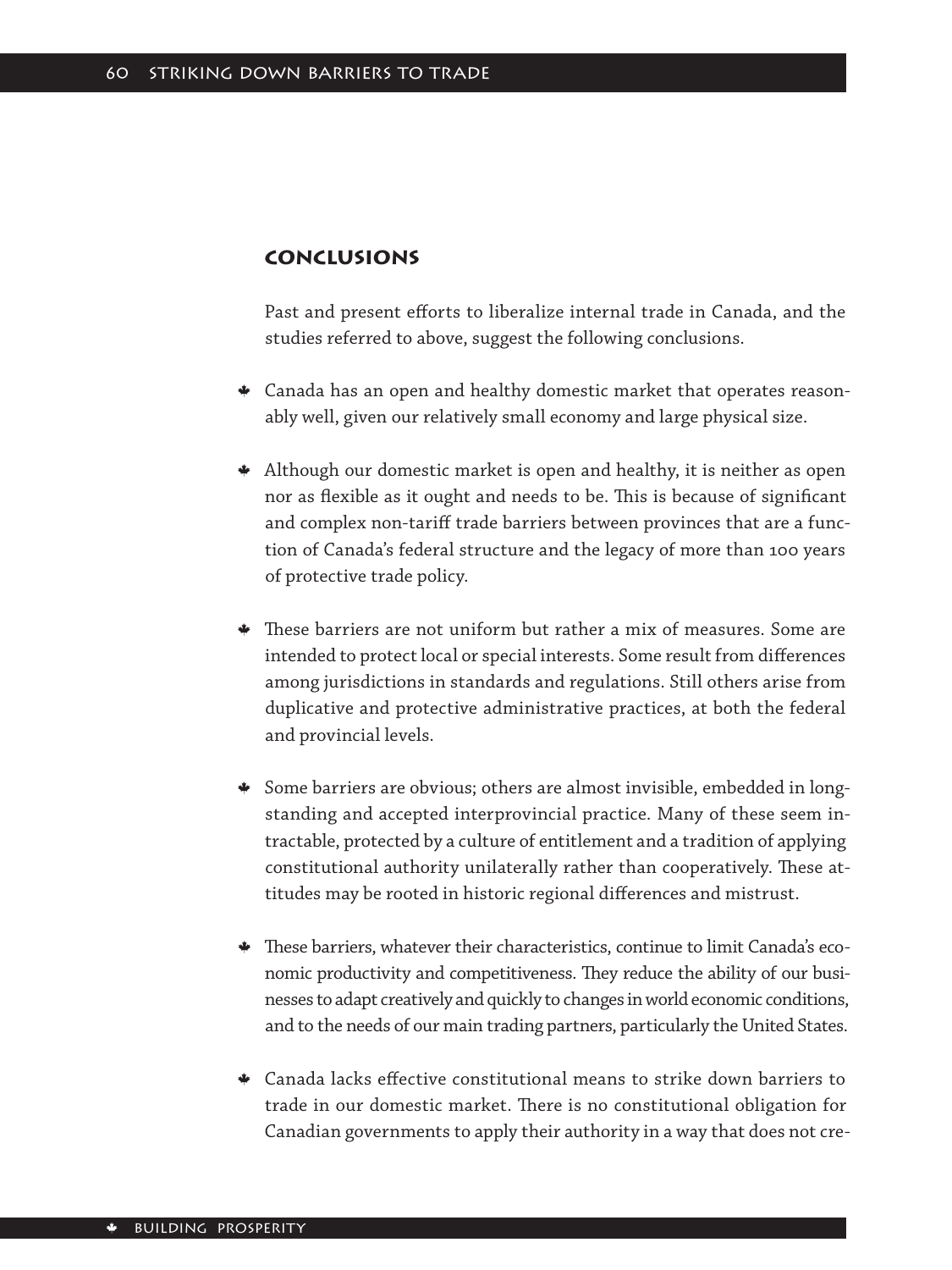ate such barriers or to avoid compromising the integrity and productivity of the national economy. Two attempts to strengthen the economic union and deal with non-tariff barriers, in 1980 and 1990, failed.

- Non-constitutional initiatives to eliminate domestic trade barriers, notably the 1995 Agreement on Internal Trade and ongoing efforts to establish some form of national regulation of financial securities, have met with very limited success.
- The Alberta/BC Trade, Investment and Labour Mobility Agreement (TILMA) is a step in the right direction. But, in the future negotiation of such agreements:
	- no measure that can operate as a barrier to domestic trade should be excluded;
	- any measure that constitutes such a barrier should be changed or removed unless it can be demonstrated that it is necessary to an essential public policy, and that it accomplishes this purpose in the least trade-restrictive way possible; and
	- penalties for maintaining proscribed barriers, as assessed by any tribunal established under such agreements, should not be limited and should apply until the barrier is removed.

### **recommendations**

The abolition of costly and unproductive barriers to internal trade would significantly enhance the performance of the Canadian economy, both at home and in its international competitiveness. To that end, we recommend the following measures.

**1** *Formal acceptance by all provincial and territorial governments and the federal government of the principle of an open domestic market* The purpose of such acceptance would be to establish that all Canadian governments accept that measures they undertake must not operate as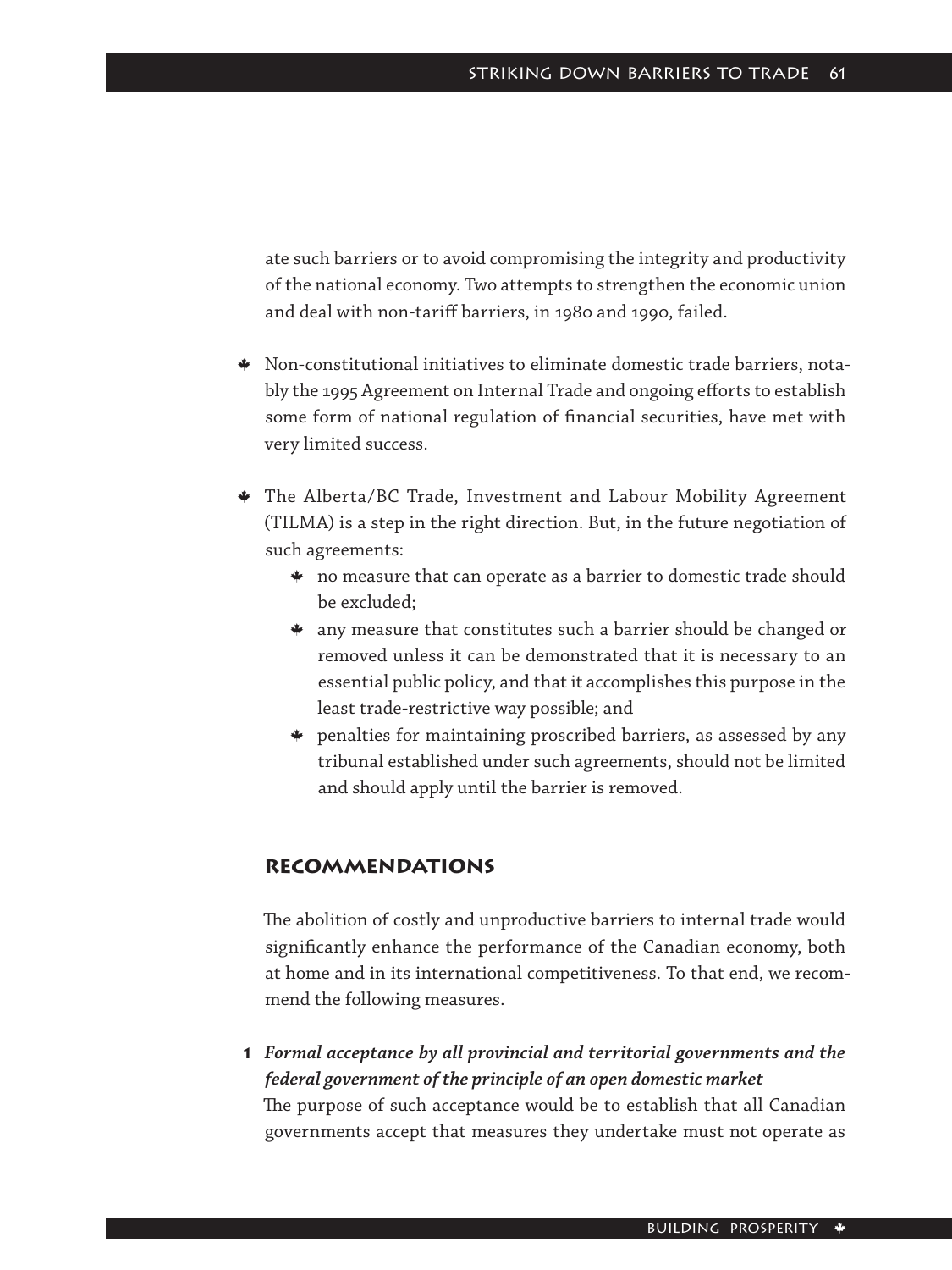barriers to trade, investment, and worker mobility. The governments would agree to:

- establish rules to define what would be considered a barrier; these might be similar to those in the current AIT;
- $\bullet$  define under what circumstances a measure presenting a barrier to trade might be permitted; this could be based on the "legitimate objective" provision in the AIT;
- $\bullet$  remove or change any measures, policies, or practices that create an unjustifiable barrier;
- support the creation of a quasi-judicial Canada Internal Trade Tribunal to enforce the foregoing trade rules;
- commit themselves to taking the necessary legislative steps to ensure that these rules can be enforced in relation to measures in their jurisdiction.

#### **2** *The establishment of a Canada Internal Trade Tribunal*

The purpose of the Tribunal would be to enforce the trade rules established under the principle of an open domestic market. It would be a standing tribunal that would hear complaints from individuals, businesses, or governments against measures that may be barriers to trade, investment, and worker mobility.

It is assumed that governments will continue to enter into multilateral and bilateral agreements on matters such as public-sector procurement. The Tribunal could also provide an enforceable dispute-resolution mechanism for these agreements.

Ideally an existing body, such as the Canadian International Trade Tribunal, could serve as the Internal Trade Tribunal. A legal basis for the Tribunal we propose might be found under the federal power to legislate in relation to interprovincial trade. If not, it should be established by interprovincial agreement under the auspices of the Council of the Federation.

### **3** *The establishment of a Canada Internal Trade Council*

The purpose of the Internal Trade Council would be to provide an advisory and political forum for issues not covered by the general agreement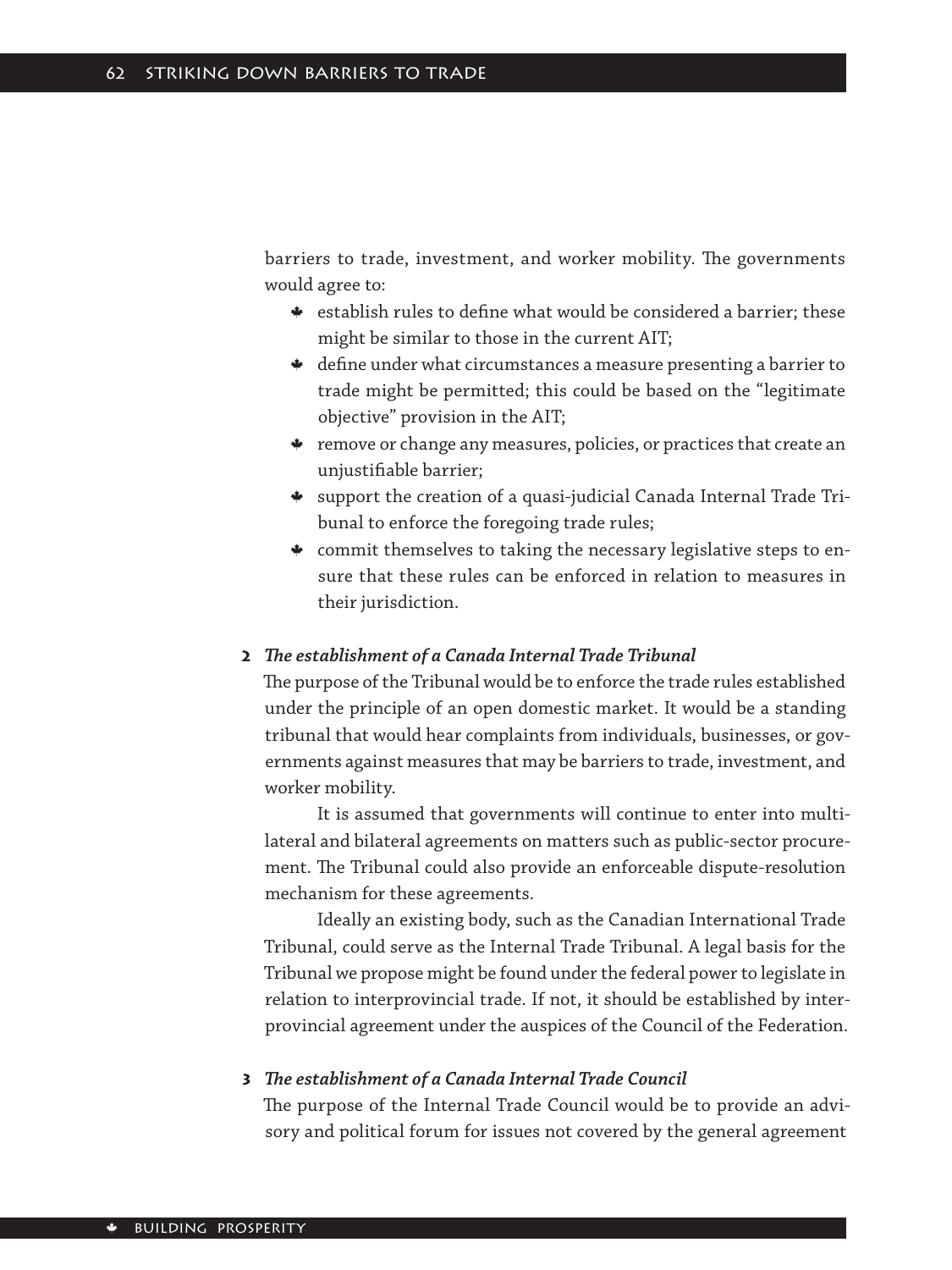referred to in Recommendation 1 above. As such, it should be made up of ministerial representatives from all governments.

Not all impediments to trade will be susceptible to challenge before the Internal Trade Tribunal. Issues such as public-sector procurement, business registration, and disclosure requirements affect the domestic market but will require a separate specific agreement to resolve. The same applies to many regulatory regimes that are better reconciled by agreement than through challenge before a panel.

The role of the Internal Trade Council would be to monitor the performance of Canada's internal market, identify issues and impediments that need to be resolved, sponsor initiatives including multilateral and bilateral agreements, and resolve these issues. The Council would issue annual public reports to governments and to the Council of the Federation.

#### **4** *Investigation of federal constitutional powers in internal trade*

Throughout the Canada Strong and Free series, we have vigorously argued that Ottawa should respect the division of powers in Canada's Constitution and stop interfering in areas of provincial jurisdiction. In internal trade, on the other hand, Ottawa has declined to use its own constitutional powers, which are admittedly unclear, to remove interprovincial trade barriers.

Unfortunately, the use of this power involves a more difficult question than may first appear. Few trade barriers are erected specifically as "trade barriers," even if that is their intent. Instead, they are typically enacted under the guise of consumer protection or some other provincial power. Removing such barriers could thus be interpreted as an intrusion on provincial responsibility.

We recommend a federal reference to the Supreme Court asking it to clarify, first, the extent of the present federal commerce power (i.e., the power of the federal government under the present Constitution to strike down interprovincial barriers to trade) and, second, what kind of amendment would be required, if necessary, to give the federal government that power.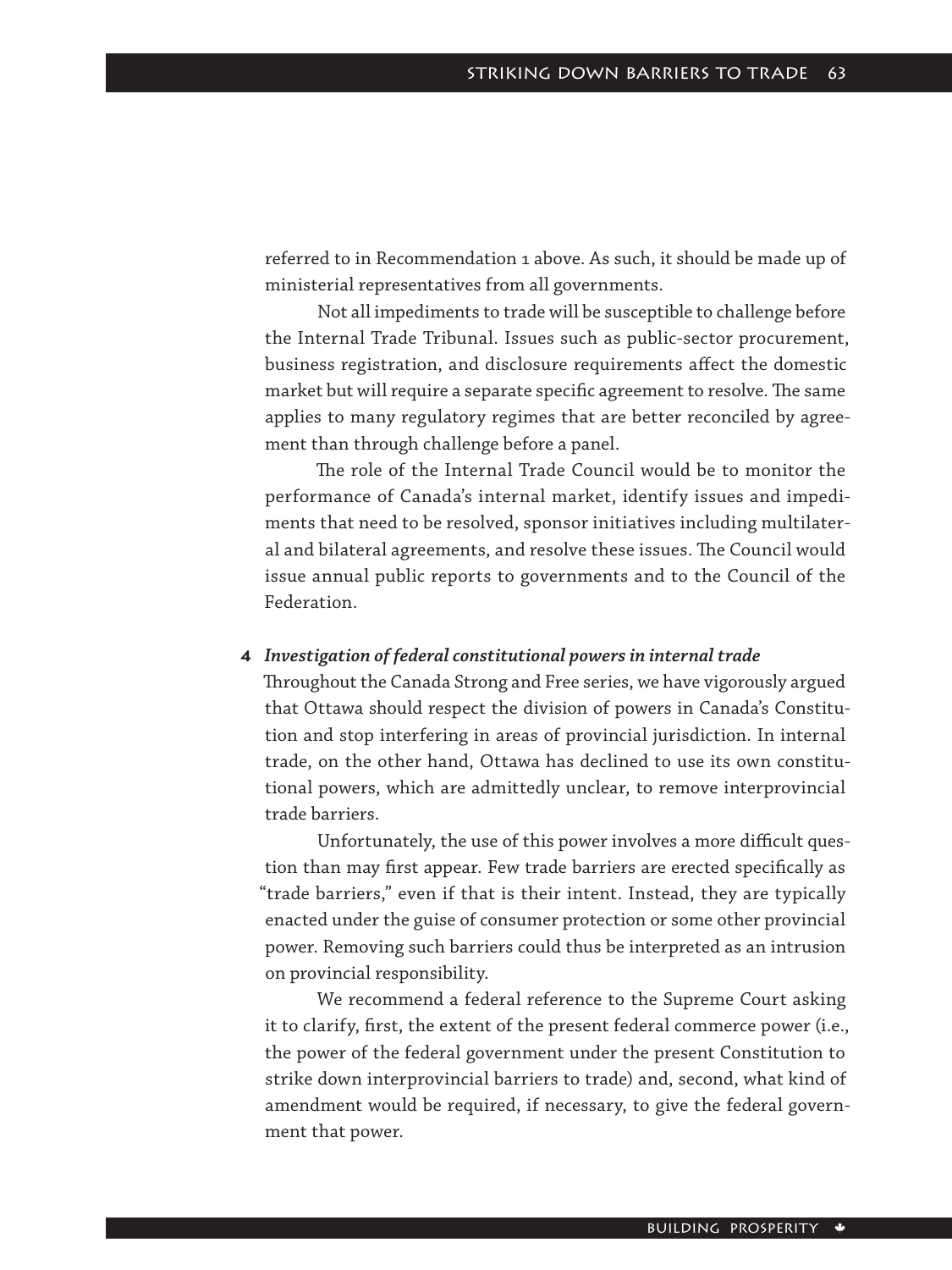### studies in sclerosis reports on internal trade in canada

 Beaulieu, Eugene, Jim Gaisford, and Jim Higginson (2003). *Interprovincial Trade Barriers In Canada: How Far Have We Come? Where Should We Go?* The Van Horne Institute.

 COMPAS (2004). *Inter-Provincial Trade Barriers: Seriously Damaging to the Economy and Standard of Living and Almost as Harmful as Canada-U.S. Trade Barriers*. BDO Dunwoody/Chamber Weekly CEO/Business Leader Poll in the *Financial Post*, for Publication September 13, 2004. COMPAS Inc.

 Canadian Chamber of Commerce (2004). *Obstacles to Free Trade in Canada: A Study on Internal Trade Barriers* (November).

 Darby, Paul, Kip Beckman, Yves St-Maurice, and Dan Lemaire (2006). *Death by a Thousand Paper Cuts: The Effect of Barriers to Competition on Canadian Productivity*. The Conference Board of Canada.

 Organisation for Economic Co-operation and Development [OECD] (2006). *Economic Survey of Canada, 2006*. Policy Brief (June). OECD.

 Certified General Accountants Association of Canada (2006). *Making Trade Dispute Resolution in Canada Work: Certified General Accountants' Experience with Canada's Agreement on Internal Trade* (April). <www.cga-online.org/servlet/portal/serve/Library/News+and+Media/\_Product/ca\_rep\_2006-05\_ait.pdf>.

 Dodge, David (2006). "Global Economic Forces and the Need for Adjustment." Remarks by David Dodge, Governor of the Bank of Canada, to the Chambre de commerce du Montréal métropolitain and the Fédération des chambres de commerce du Québec, Montréal, QC (June 21).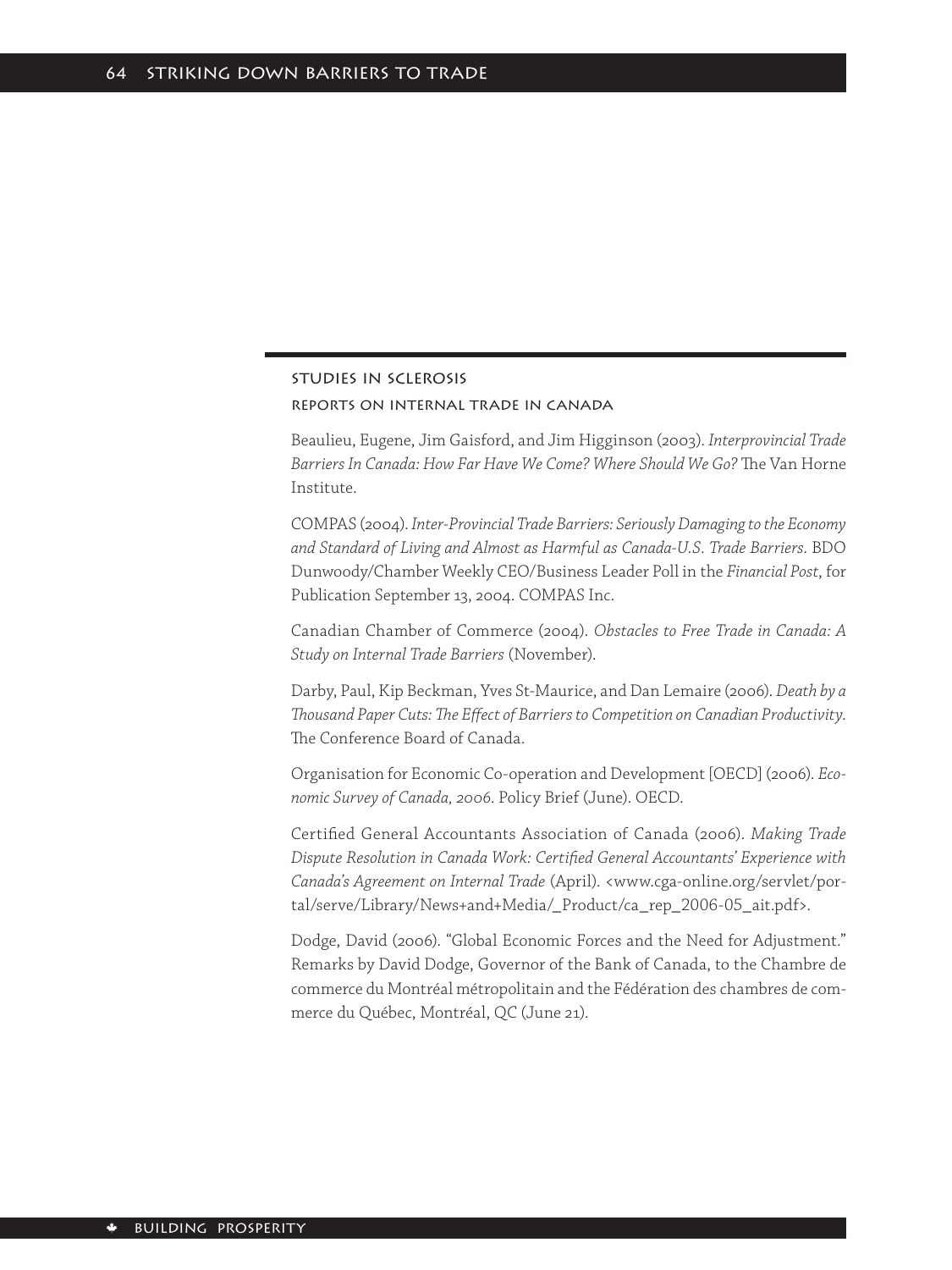# **6 red tape, red ink**

# **reducing regulation to increase prosperity**

A fundamental message in this volume of the Canada Strong and Free series has been that economic freedom is the most potent driver of prosperity that we know. Where economic freedom is constrained, so too are prosperity, social progress, and quality of life. As we established in chapter 2, excessive government regulation constitutes a critical constraint on economic freedom and, hence, on Canada's economic performance. If we are to achieve the best-performing economy in the world, we must address and relieve this burden.

Regulation is defined as the imposition by government of rules intended to modify economic behaviour (Jones and Graf, 2001: 7). These rules may be imposed on individuals, business and labour entities, activities, or markets. They are enforced by the threat or imposition of penalties. In addition to their goal of modifying behaviour, such regulations inevitably also create costs for those affected, costs that are ultimately borne by consumers and taxpayers.

The impact of regulation on business competitiveness cannot be emphasized enough. Regulations shape the environment in which firms operate at every turn. They affect an entrepreneur's decision to start a business, the size of the business, and how it operates. Regulations also condition the speed at which businesses are able to respond to market changes and new opportunities. In short, they decisively affect a firm's ability to innovate and compete in the constantly evolving global marketplace.

Measuring the impact of regulation on economic activity is quite different from—and harder than—determining the impacts of taxation and public spending (Jones and Graf, 2001: 3). These latter activities are highly visible, typically recorded in public accounts, and subject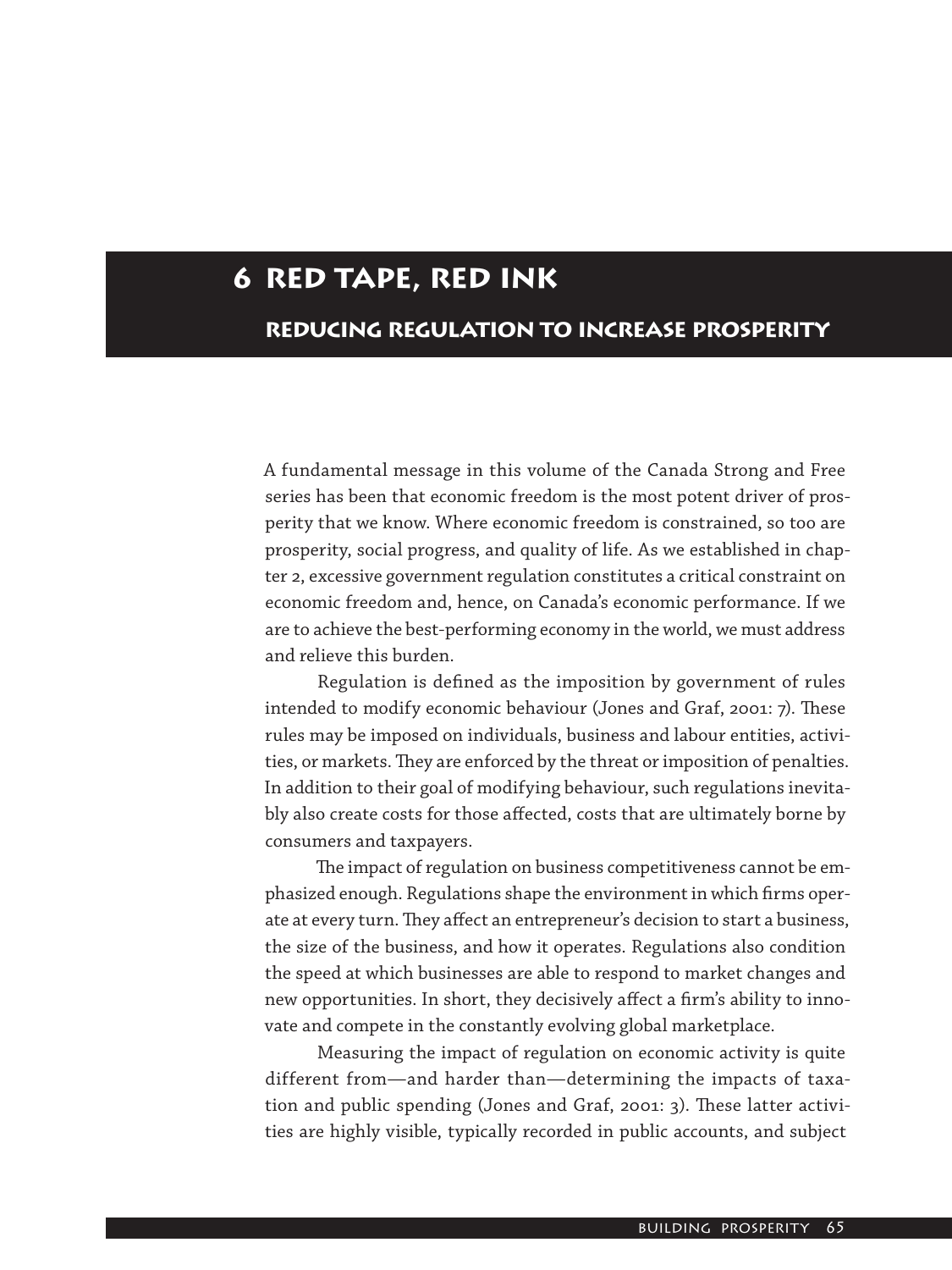to intense scrutiny by political opponents, media, and citizens at large (Jones, 2002: 9). Regulation is less visible; it is generally far less subject to scrutiny and accountability. The economic impact of regulatory activity is also much more difficult to determine; the only fraction readily accessible is the impact of the administrative cost of enforcement (Jones and Graf, 2001: 3). Nonetheless, it is important to make the effort. As the following section shows, the results are illuminating.

## **the costs of regulation**

Regulations impose two kinds of costs on business and society: direct and indirect (Jones and Graf, 2001: 3–4).

### **direct costs**

Direct regulatory costs can be broken down further into administrative and compliance costs. Administrative costs are those that government agencies incur in the course of overseeing and enforcing regulations. These costs appear in government budgets and are the only part of the regulatory footprint that is visible and easily measured (Jones and Graf, 2001: 3).

The second, and more significant, direct cost of regulation lies in compliance. These are costs that firms and individuals incur in order to abide by regulations. Unfortunately, governments are required neither to estimate nor to report these costs. Some call these kinds of costs "hidden taxation" (Jones and Graf, 2001: 3), since they act as an additional tax on doing business.

The Fraser Institute has attempted to measure both components of regulatory cost in Canada. Jones and Graf (2001: 4) estimated that Canadians spend about \$103 billion a year, or about \$13,700 per family of four, on regulatory compliance. This represents a burden of "hidden" taxation equivalent to 43% of what such an average family already pays in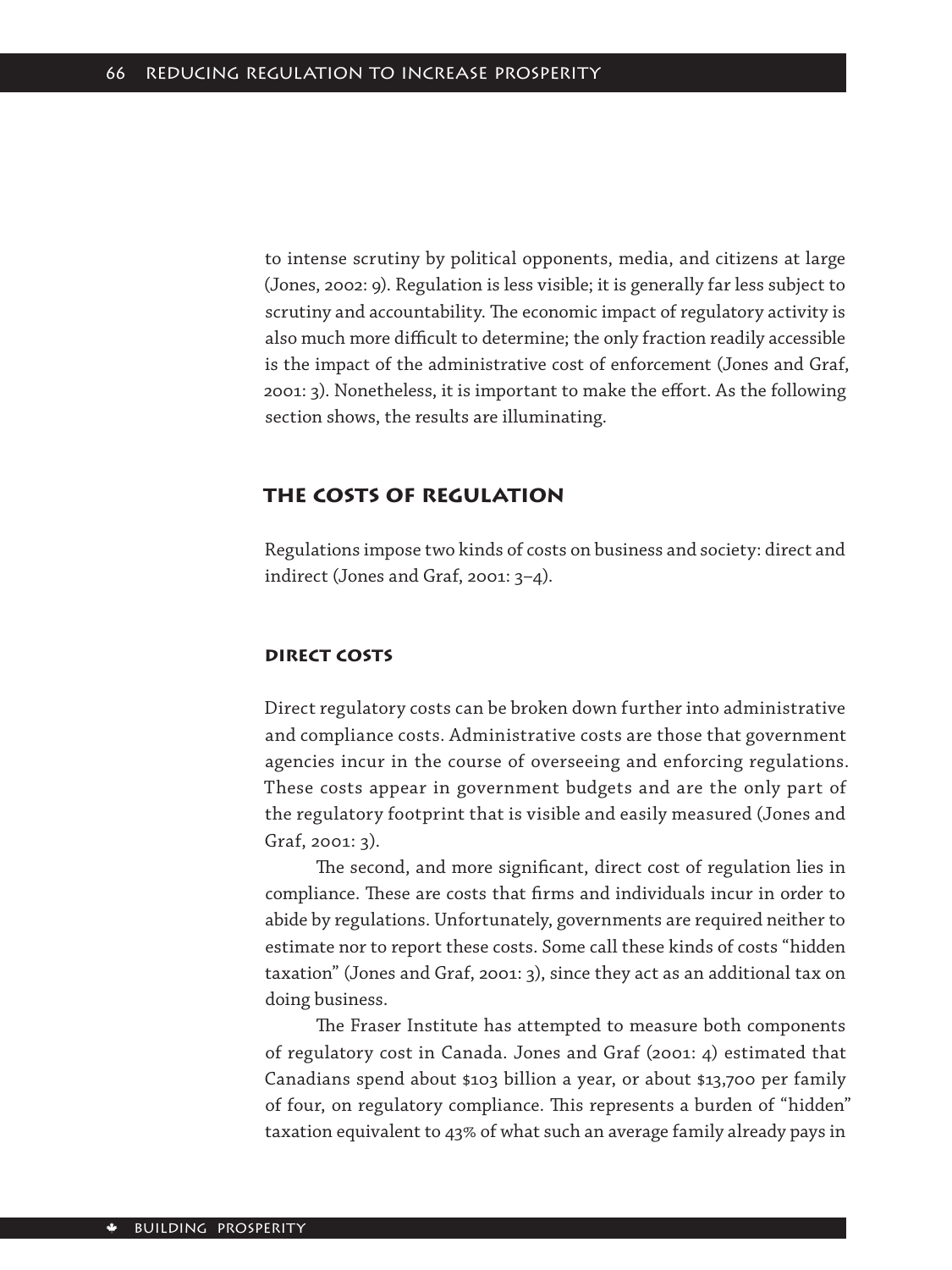recognized taxes. In other words, due to government regulation, an average family's real tax burden is actually  $43\%$  higher than it appears to be.<sup>1</sup> The estimate of compliance costs by Jones and Graf (2001) was based on previous research by Weidenbaum and DeFina (1976), which found that for every dollar government spends to administer regulation, the private sector spends \$17 to \$20 to comply with it.

### **indirect costs**

Indirect costs refer to the price paid by individuals and businesses as they amend the choices they would otherwise freely make, in order to accommodate regulatory requirements. Indirect costs include profits foregone when regulations force a business to postpone getting a product to market (for example, to secure government approval for a drug). They include the cost of changing a product to respond to a regulatory mandate (as when labelling requirements are changed). Regulations impose additional unquantifiable costs when they prevent individuals from acting freely on their own preferences in choosing certain products or services (Jones and Graf, 2001: 4). These indirect costs multiply when excessive requirements for permits, licences, and regulatory approvals hinder innovation, delay development, and reduce both productivity and competitive flexibility.

Of course, the optimal level of regulation is not zero. Some regulations, such as those that directly protect persons, property, and the sanctity of contracts, provide important benefits. Distinguishing between "good" and "bad" regulation—determining which regulations yield a positive benefit-to-cost ratio and which do not—is at the heart of effective regulatory reform.

The challenge is the same we encountered earlier when considering the size of government: to strike the right balance between free economic

 <sup>1</sup> Figures in this section from Jones and Graf, 2001 supplemented with unpublished data from The Fraser Institute for Tax Freedom Day, 1997.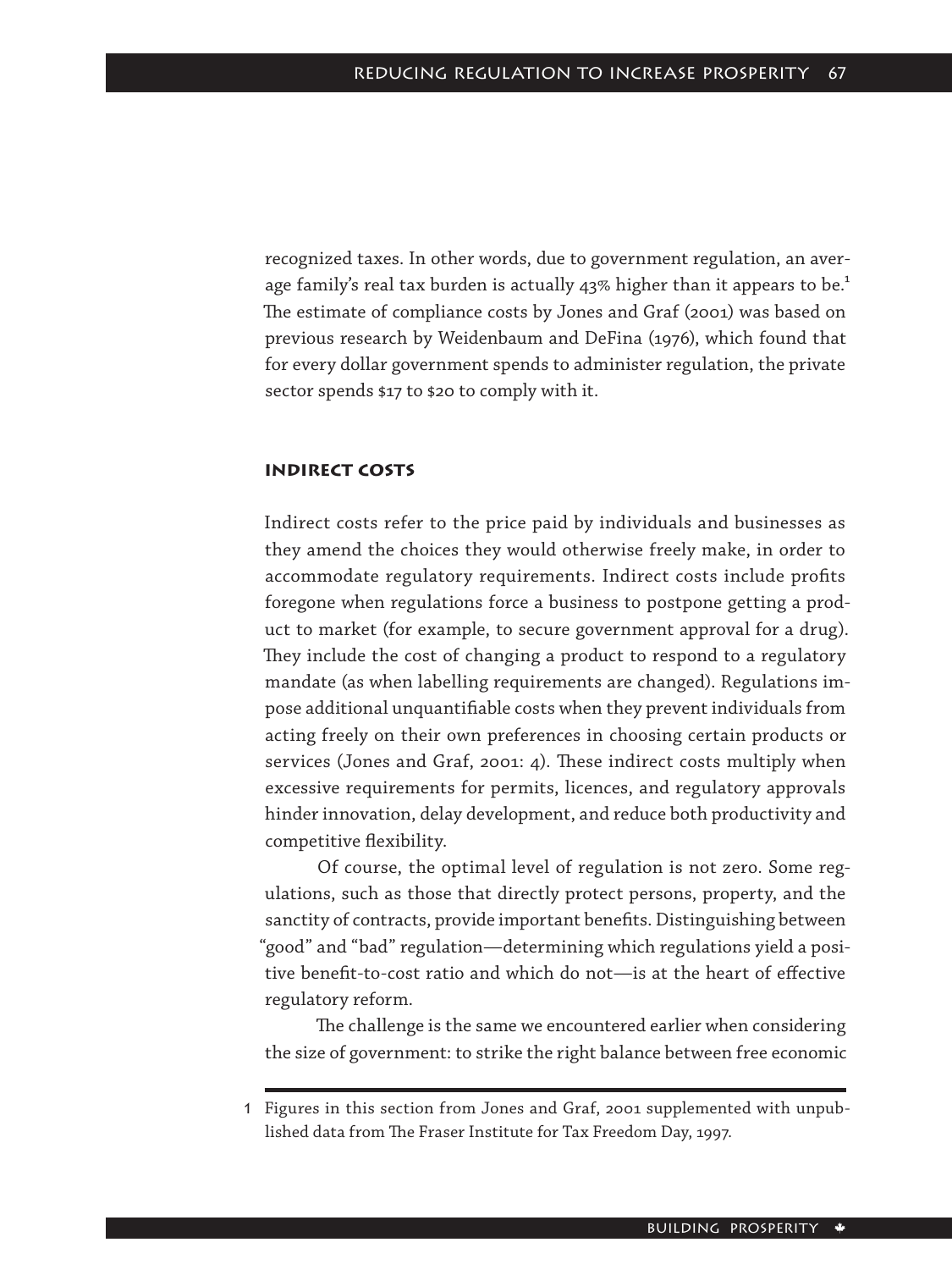choice and regulation that truly carries a net benefit. As with the "optimal" size of government, that balance is critical to achieving for Canadians the best economic performance and quality of life.

It is beyond the scope of this study to determine the benefit/cost ratio of every category of regulation, let alone of the host of specific rules in force in Canada. What we propose instead is to examine the overall regulatory burden on Canada's citizens and their businesses in comparison with that imposed on their competitors in other OECD countries, Singapore, and Hong Kong. As proxies for this purpose, we will examine regulations that affect the start-up, operation, and termination of a business, and the property rights that are the foundations of all business.

### **where we stand: international comparisons**

Our data for this inquiry come from two sources:

- The *Global Competitiveness Report*, published annually by the World Economic Forum.<sup>2</sup> These data are based on a survey of business decisionmakers in each country.
- The World Bank's recently created database, *Doingbusiness: Benchmarking Business Regulations* (2005), which measures the actual requirements placed on businesses in various countries and their associated costs.

#### **global competitiveness report**

The *Global Competitiveness Report* ranks the countries it surveys on a number of indicators, including the following three aspects of business regulation.

Note that the data from the World Economic Forum used in this section were taken from Gwartney and Lawson, 2006.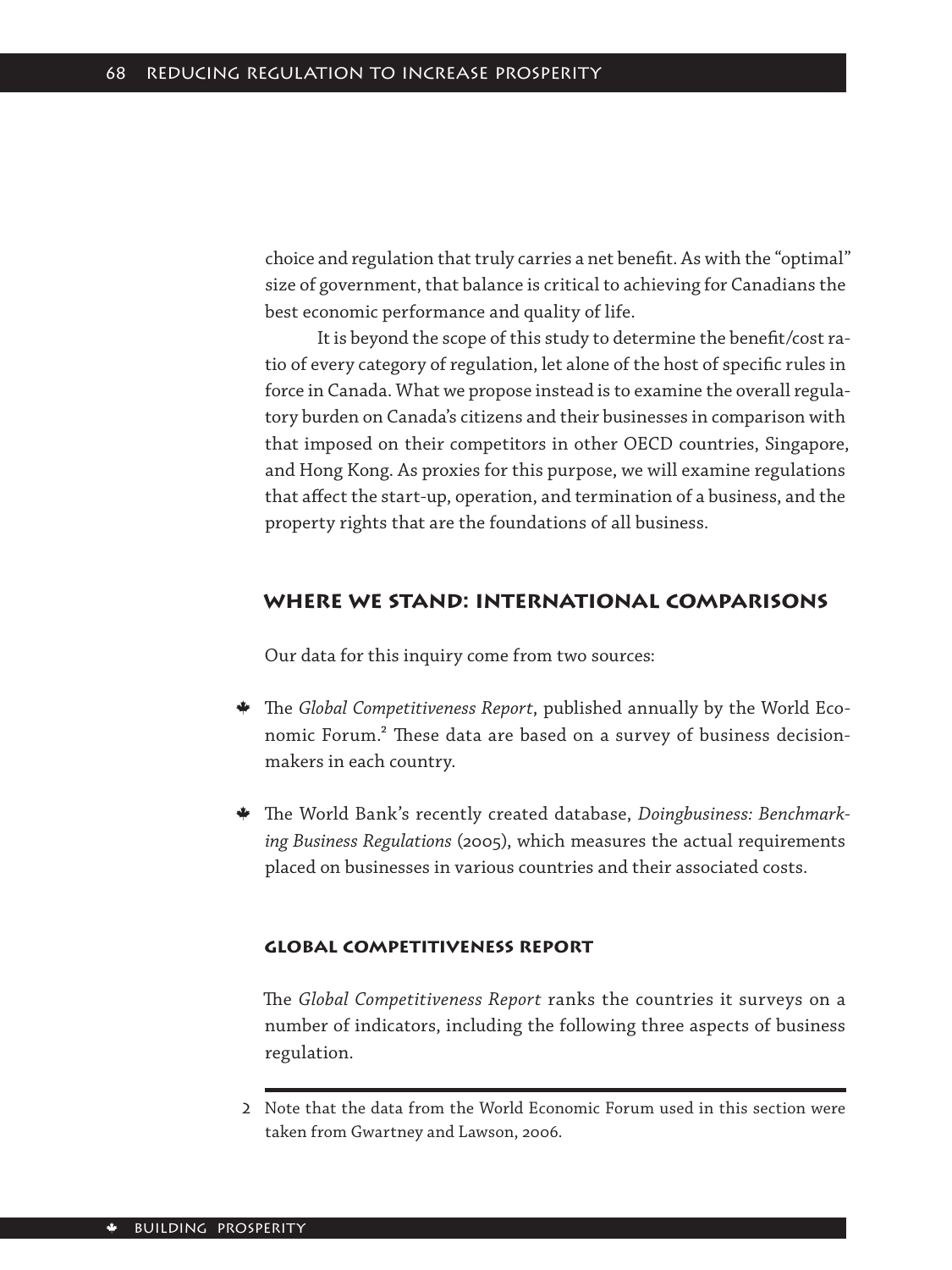- **1** *Burden of Regulations:* the burden imposed by such requirements as business permits, regulations, and reporting.
- **2** *Time with Government Bureaucracy*: an indication by senior managers who rate, on a scale of 1 to 7, whether they have to spend a substantial amount of time dealing with government bureaucracy.
- **3** *Irregular Payments:* an impression of the extent to which irregular payments must be made to secure such normal business requirements as import and export permits, business licences, currency exchange, tax assessments, police protection, or loan approvals.

As can be seen from Table 6.1:

- **1** Twelve countries impose a lighter administrative burden on business enterprises than Canada. Canada ranks thirteenth (tied with Japan and Portugal) on this scale, out of 32 countries (30 OECD plus Hong Kong and Singapore).
- **2** In 14 countries, senior managers spend less time with bureaucracy than they do in Canada.
- **3** With respect to demands for irregular payments as conditions of regulatory approvals—an arbitrary practice that generates uncertainty and opens the door to corruption—Canada ranked seventeenth (tied with Netherlands and Portugal) in 2004. In other words, irregular payments were viewed as less frequent in 16 other countries.

### **doingbusiness: benchmarking business regulations**

The data from *Doingbusiness: Benchmarking Business Regulations* focuses on three specific areas of regulation: the requirements to start a business, to close a business, and licences. Each of these is broken down further into components (Table 6.2, pages 72–73).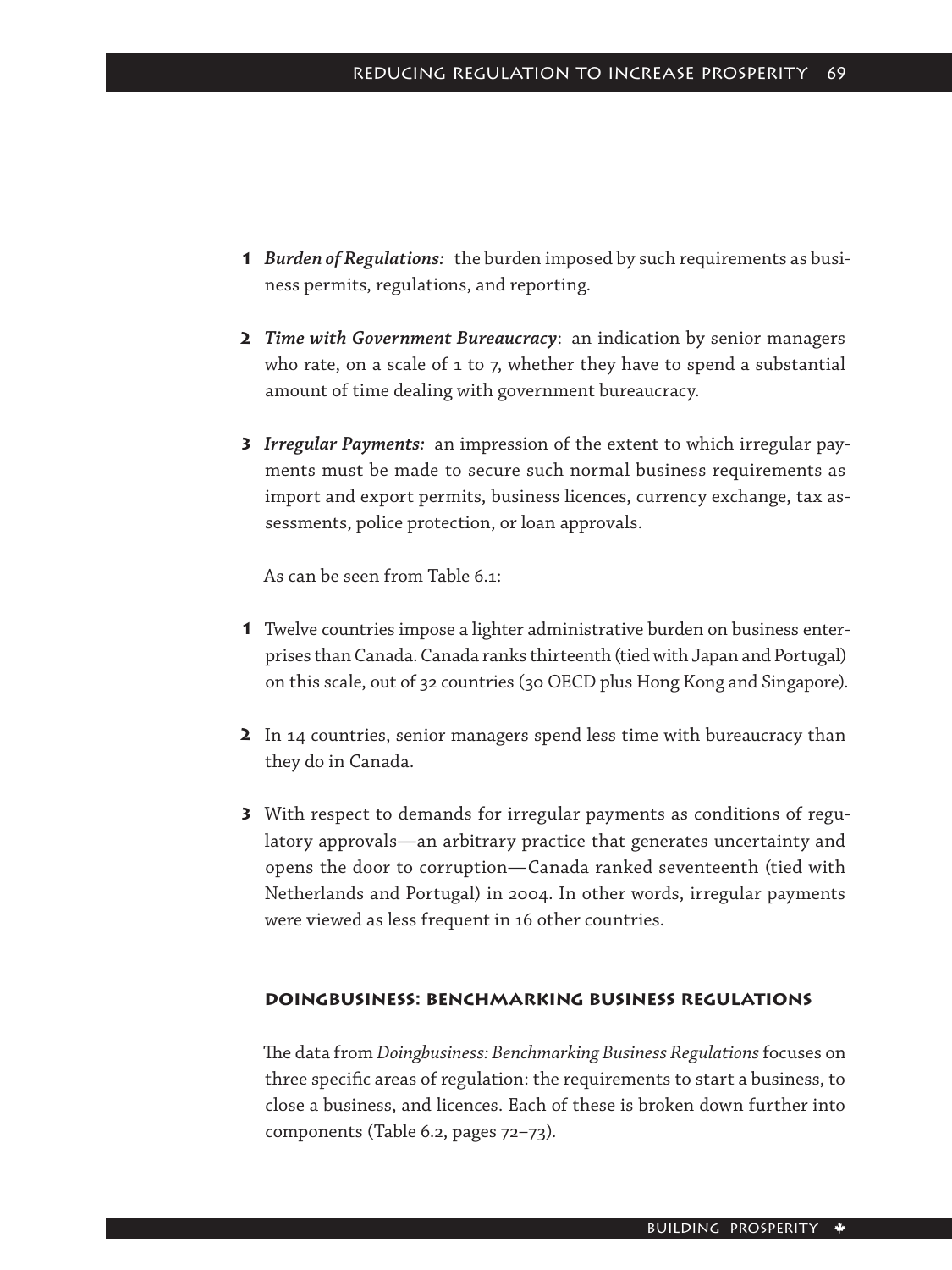|                       |       | <b>Burden</b><br>of Regulations |       | <b>Time with Government</b><br>Bureaucracy | Irregular<br>Payments |                |  |
|-----------------------|-------|---------------------------------|-------|--------------------------------------------|-----------------------|----------------|--|
|                       | Score | Rank                            | Score | Rank                                       | Score                 | Rank           |  |
| Australia             | 3.0   | 20                              | 5.3   | 21                                         | 6.3                   | $\overline{7}$ |  |
| Austria               | 3.3   | 16                              | 5.9   | 9                                          | 6.2                   | 10             |  |
| Belgium               | 2.2   | 31                              | 5.9   | $\boldsymbol{9}$                           | 5.4                   | 24             |  |
| Canada                | 3.4   | 13                              | 5.6   | 15                                         | 6.0                   | 17             |  |
| Czech Rep.            | 2.8   | 23                              | 6.3   | 6                                          | 4.8                   | 27             |  |
| Denmark               | 4.0   | 5                               | 5.2   | 22                                         | 6.4                   | 5              |  |
| Finland               | 4.5   | 3                               | 6.8   | $\mathbf{1}$                               | 6.5                   | 3              |  |
| France                | 2.8   | 23                              | 5.4   | 18                                         | 5.9                   | 20             |  |
| Germany               | 2.7   | 28                              | 5.0   | 25                                         | 6.1                   | 13             |  |
| Greece                | 2.8   | 23                              | 4.9   | 27                                         | 4.7                   | 29             |  |
| Hong Kong, China      | 4.8   | $\overline{2}$                  | 4.3   | 29                                         | 5.9                   | 20             |  |
| Hungary               | 2.9   | 22                              | 6.8   | $\mathbf{1}$                               | 5.4                   | 24             |  |
| Iceland               | 4.4   | $\overline{4}$                  | 6.4   | $\overline{4}$                             | 6.7                   | $\mathbf{1}$   |  |
| Ireland               | 3.8   | 6                               | 6.0   | 8                                          | 6.1                   | 13             |  |
| Italy                 | 2.1   | 32                              | 5.8   | 13                                         | 5.5                   | 23             |  |
| Japan                 | 3.4   | 13                              | 6.4   | $\overline{4}$                             | 6.2                   | 10             |  |
| Luxembourg            | 3.3   | 16                              | 6.2   | $\overline{7}$                             | 6.3                   | $\overline{7}$ |  |
| Mexico                | 2.5   | 30                              | 2.8   | 32                                         | 4.4                   | 30             |  |
| Netherlands           | 3.1   | 19                              | 4.5   | 28                                         | 6.0                   | 17             |  |
| New Zealand           | 3.2   | 18                              | 5.5   | 17                                         | 6.7                   | $\mathbf{1}$   |  |
| Norway                | 3.5   | 10                              | 5.6   | 16                                         | 6.4                   | 5              |  |
| Poland                | 2.7   | 28                              | 5.2   | 22                                         | 4.3                   | 31             |  |
| Portugal              | 3.4   | 13                              | 3.8   | 31                                         | 6.0                   | 17             |  |
| Singapore             | 5.4   | $\mathbf{1}$                    | 5.9   | $\boldsymbol{9}$                           | 6.5                   | $\mathbf{3}$   |  |
| Slovak Rep            | 2.8   | 23                              | 5.4   | 18                                         | 4.8                   | 27             |  |
| South Korea           | 3.8   | 6                               | 5.0   | 25                                         | 4.9                   | 26             |  |
| Spain                 | 3.5   | $10\,$                          | 5.4   | 18                                         | 5.6                   | 22             |  |
| Sweden                | 3.5   | 10                              | 6.5   | 3                                          | 6.2                   | 10             |  |
| Switzerland           | 3.8   | $\,6\,$                         | 5.9   | $\boldsymbol{9}$                           | 6.1                   | 13             |  |
| Turkey                | 2.8   | 23                              | 3.9   | 30                                         | 4.3                   | 31             |  |
| <b>United Kingdom</b> | 3.0   | 20                              | 5.8   | 13                                         | 6.3                   | $\overline{7}$ |  |
| <b>United States</b>  | 3.6   | $\,9$                           | 5.2   | 22                                         | 6.1                   | 13             |  |

# **table 6.1: business regulations**

Note: Scores on a scale of 1 to 7; higher scores indicate less regulation. Rank out of 32. Source: Gwartney and Lawson, 2006.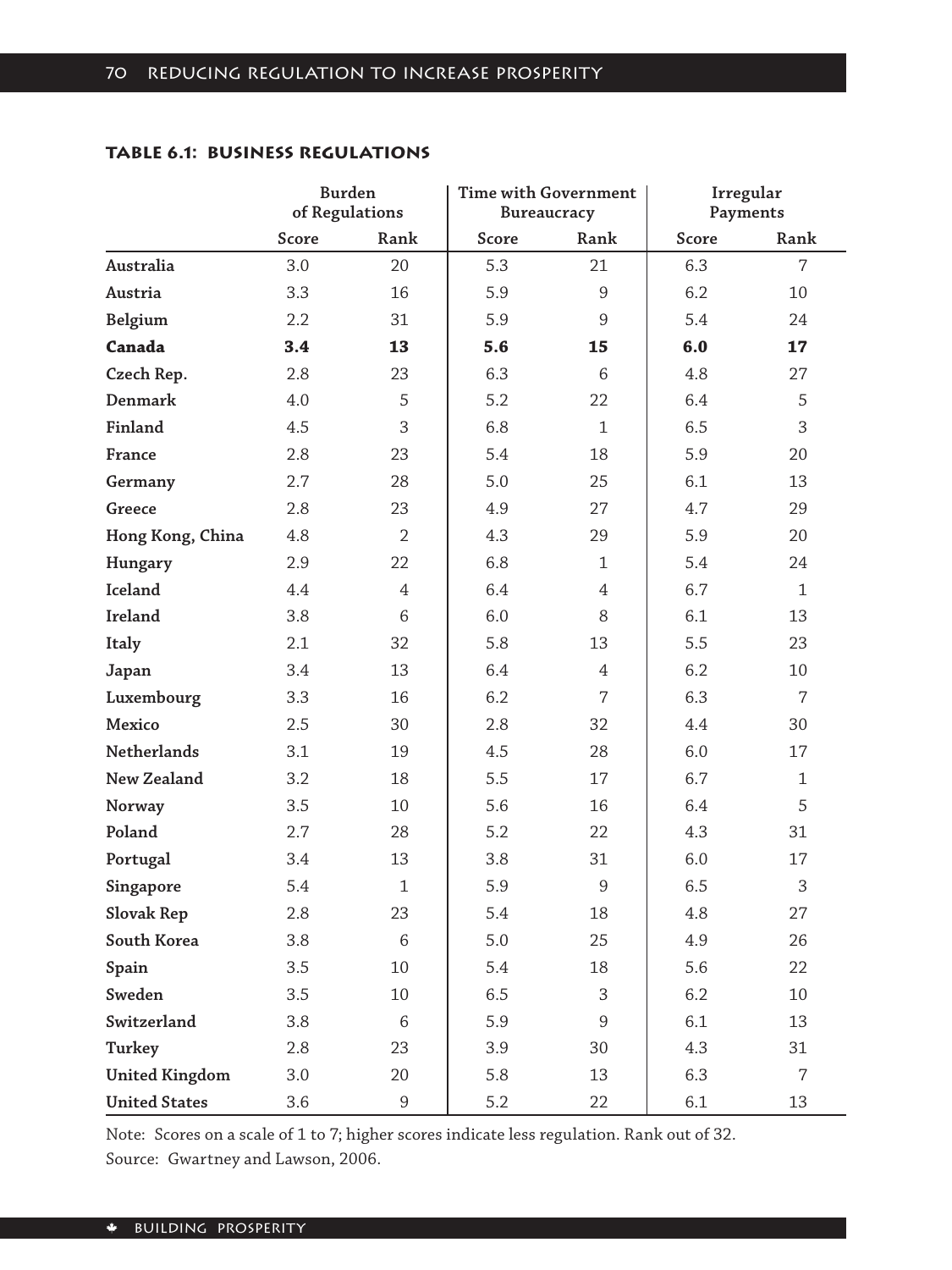The "starting a business" area measures the general requirements to start a business in each country: the number of procedures, their cost, the time needed to complete them, and minimal capital required. Canada ranks first, implying that Canada, of all OECD countries, is the easiest place to start a business. It takes only three days to complete the two principal procedures required and costs less than 1% of average per-capita income to start a business in Canada.

The "closing a business" area measures both the cost and time required to terminate a business, and the recovery rate once a business fails. Here, Canada ranks fourth out of 31 countries (OECD plus Hong Kong and Singapore). Only Japan (first), Singapore (second), and Norway (third) do relatively better. These data show that it takes almost ten months and 4% of the value of the business to close a business in Canada. By comparison, it takes just over seven months and 4% of the estate to close a business in Japan. It takes somewhat longer to close a business in Singapore (ten months) and Norway (11 months) but costs less (1% of the estate). The OECD countries where closing a business is most difficult are the Czech Republic and Turkey, where it takes nine and six years, respectively.

Canada scores poorly, however, on "licensing requirements." Compared on the time and expense of acquiring all the licences and permits needed to build a warehouse, Canada ranks twelfth out of 31 countries (OECD plus Hong Kong and Singapore). It should be noted that the test case for Canada was Toronto, where it was determined to take 87 days on average to complete the 15 necessary procedures, at a cost of 123% of percapita income—that is, the average income of each person in the nation. Experience may be different elsewhere in Canada.

# **when less is more: the benefits of lighter regulation**

Both the direct and indirect costs of regulation make firms less efficient and thus less competitive. Regulations that are too restrictive make it difficult to reallocate capital and labour in a timely way to respond with agility to market changes. Either way these costs are ultimately paid by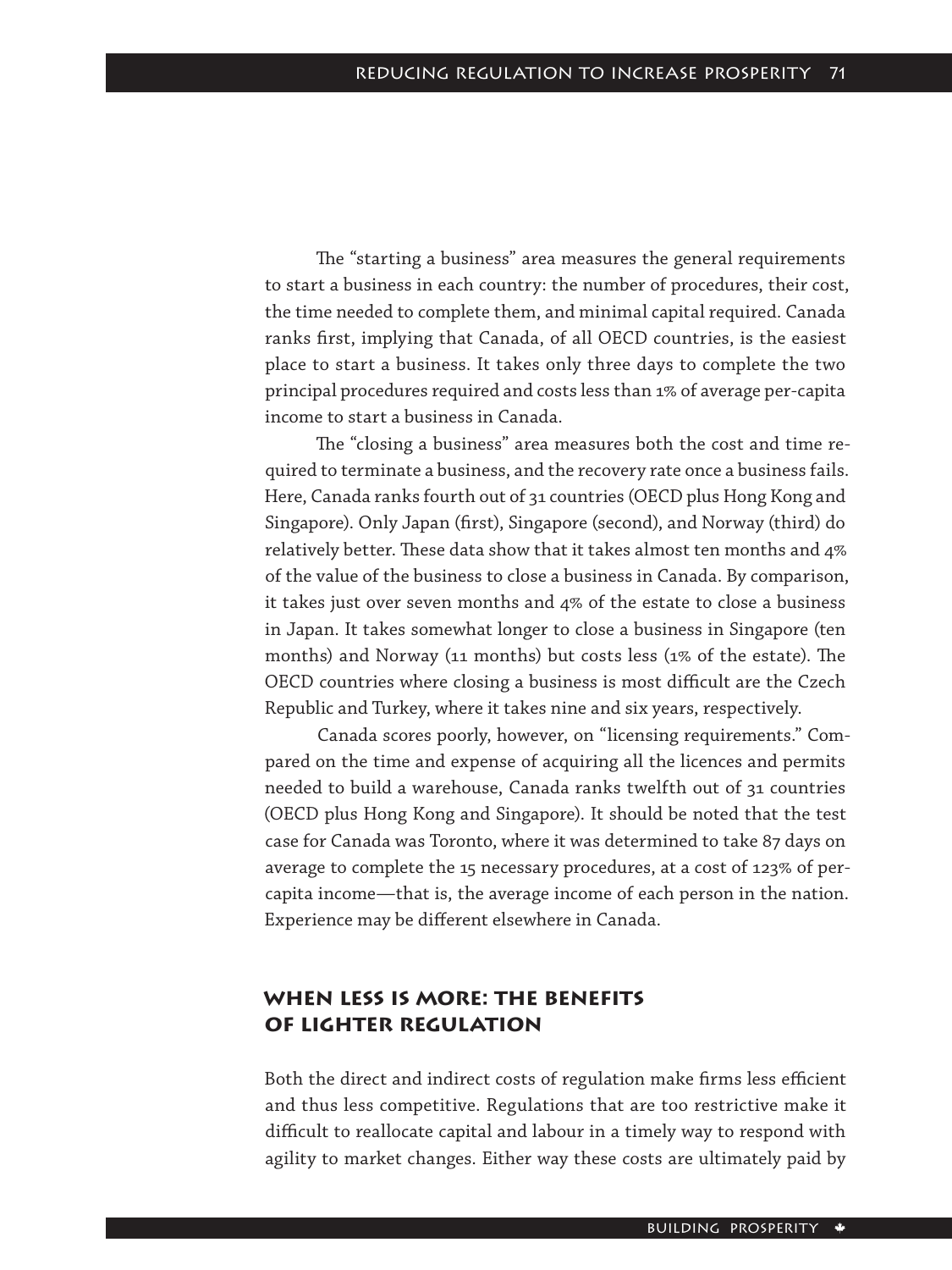|                       |                        |                | <b>Starting a Business</b>          |                                             |                     |
|-----------------------|------------------------|----------------|-------------------------------------|---------------------------------------------|---------------------|
|                       | Procedures<br>(number) | Time<br>(days) | Cost<br>(% of income<br>per capita) | Min. capital<br>(% of income<br>per capita) | Rank<br>(out of 31) |
| Australia             | $\overline{2}$         | $\overline{2}$ | 1.9                                 | 0.0                                         | $\overline{2}$      |
| Austria               | 9                      | 29             | 5.7                                 | 61.5                                        | 22                  |
| Belgium               | 4                      | 34             | 11.1                                | 13.5                                        | 16                  |
| Canada                | $\mathbf{2}$           | ${\bf 3}$      | 0.9                                 | 0.0                                         | $\mathbf{1}$        |
| Czech Republic        | 10                     | $40\,$         | 9.5                                 | 39.0                                        | 24                  |
| Denmark               | 3                      | 5              | 0.0                                 | 47.0                                        | 11                  |
| Finland               | 3                      | 14             | 1.2                                 | 28.0                                        | 12                  |
| France                | $\overline{7}$         | $\,8\,$        | 1.2                                 | 0.0                                         | $\,9$               |
| Germany               | 9                      | 24             | 4.7                                 | 47.6                                        | $20\,$              |
| Greece                | 15                     | 38             | 24.6                                | 121.4                                       | 31                  |
| Hong Kong, China      | 5                      | 11             | 3.4                                 | 0.0                                         | 6                   |
| Hungary               | 6                      | 38             | 22.4                                | 79.6                                        | 23                  |
| $\rm I$ celand        | 5                      | $\overline{5}$ | 2.9                                 | 17.1                                        | $10\,$              |
| Ireland               | $\overline{4}$         | 24             | 5.3                                 | 0.0                                         | 8                   |
| Italy                 | 9                      | 13             | 15.7                                | 10.8                                        | 18                  |
| Japan                 | 11                     | 31             | 10.7                                | 75.3                                        | 25                  |
| Korea                 | 12                     | 22             | 15.2                                | 308.8                                       | 29                  |
| Mexico                | 9                      | 58             | 15.6                                | 13.9                                        | 26                  |
| Netherlands           | $\overline{7}$         | 11             | 13.0                                | 64.6                                        | $17\,$              |
| New Zealand           | $\overline{2}$         | 12             | 0.2                                 | 0.0                                         | $\overline{4}$      |
| Norway                | $\overline{4}$         | 13             | 2.7                                 | 27.0                                        | 13                  |
| Poland                | 10                     | 31             | 22.2                                | 220.1                                       | 28                  |
| Portugal              | 11                     | 54             | 13.4                                | 39.4                                        | $30\,$              |
| Singapore             | 6                      | $\,6\,$        | 1.1                                 | 0.0                                         | $5\phantom{.0}$     |
| Slovak Republic       | 9                      | 25             | 5.1                                 | 41.0                                        | 21                  |
| Spain                 | 10                     | 47             | 16.5                                | 15.7                                        | 27                  |
| Sweden                | $\mathbf{3}$           | 16             | 0.7                                 | 35.0                                        | 14                  |
| Switzerland           | 6                      | 20             | 8.7                                 | 31.3                                        | 15                  |
| Turkey                | 8                      | 9              | 27.7                                | 20.9                                        | 19                  |
| <b>United Kingdom</b> | $\,6\,$                | 18             | 0.7                                 | 0.0                                         | $\overline{7}$      |
| <b>United States</b>  | 5                      | 5              | 0.5                                 | $0.0\,$                                     | $\mathbf{3}$        |

## **table 6.2: starting and closing a business and dealing with licences**

Note 1: Luxembourg has been excluded.

Note 2: For details on how ranks are computed, see "Ease of Doing Business: An Appendix" at Source: World Bank, 2005.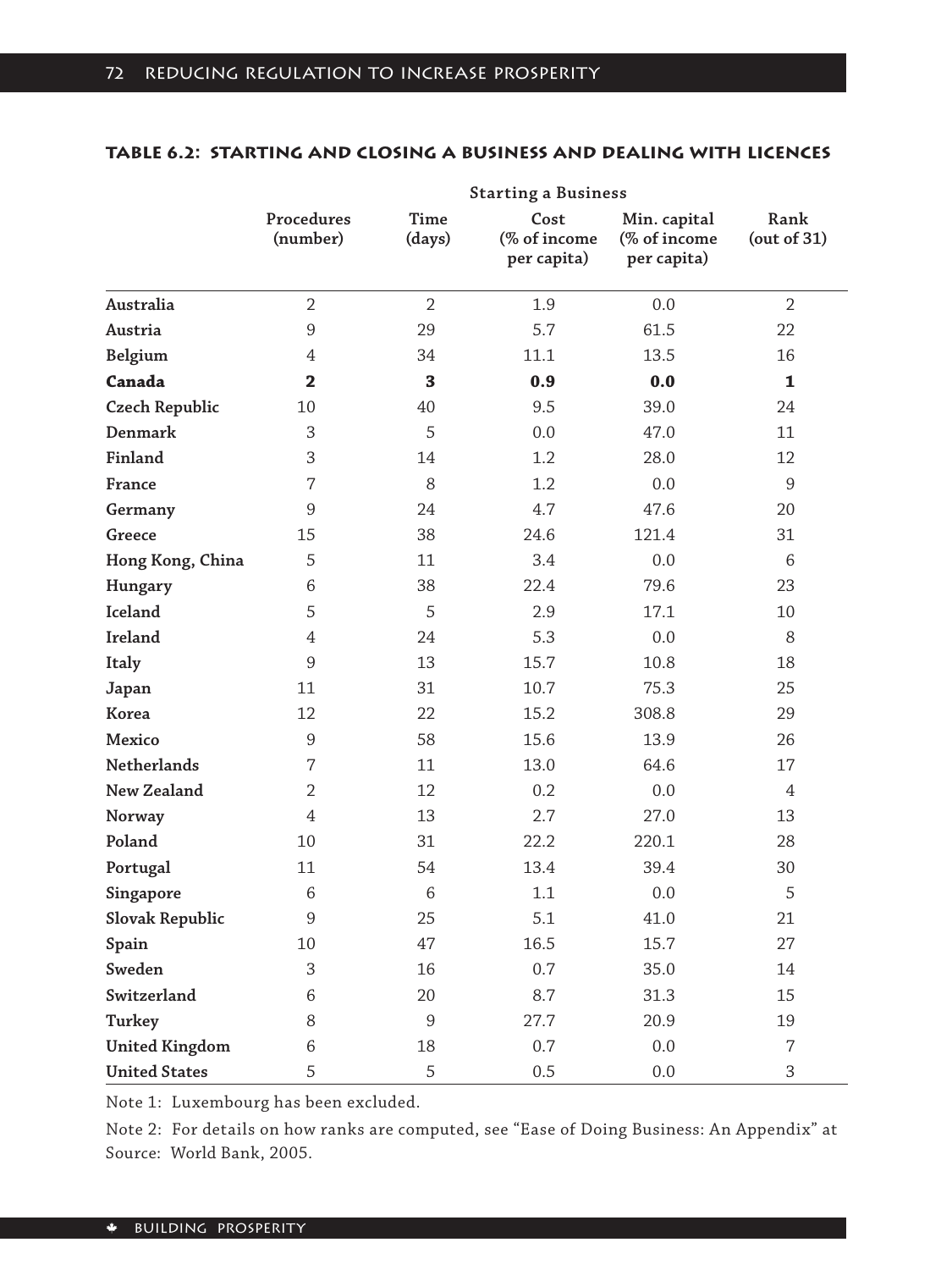|                       | <b>Closing a Business</b>              |                                              |                     | Dealing with Licences  |                      |                                           |                     |  |
|-----------------------|----------------------------------------|----------------------------------------------|---------------------|------------------------|----------------------|-------------------------------------------|---------------------|--|
| $\rm Time$<br>(years) | $\mathsf{Cost}$<br>$($ % of<br>estate) | Recovery<br>rate<br>(cents on<br>the dollar) | Rank<br>(out of 31) | Procedures<br>(number) | $\rm Time$<br>(days) | Cost<br>$($ % of<br>income per<br>capita) | Rank<br>(out of 31) |  |
| $1.0\,$               | $8.0\,$                                | $80.0\,$                                     | 13                  | 16                     | 121                  | 12.3                                      | $6\phantom{.}6$     |  |
| 1.1                   | 18.0                                   | 73.4                                         | 18                  | 14                     | 195                  | 81.6                                      | $20\,$              |  |
| 0.9                   | 4.0                                    | 86.7                                         | $\,8\,$             | 15                     | 184                  | 64.1                                      | 18                  |  |
| $0.8\,$               | $\bf 4.0$                              | 90.1                                         | $\boldsymbol{4}$    | 15                     | 87                   | 123.0                                     | ${\bf 12}$          |  |
| 9.2                   | 14.0                                   | 17.9                                         | $30\,$              | 31                     | 245                  | 16.1                                      | 26                  |  |
| 3.3                   | 9.0                                    | 63.0                                         | 22                  | $\overline{7}$         | 70                   | 71.3                                      | $\mathbf{3}$        |  |
| 0.9                   | 4.0                                    | 89.1                                         | $\sqrt{5}$          | 17                     | 56                   | 76.2                                      | $10\,$              |  |
| 1.9                   | 9.0                                    | 47.7                                         | 24                  | 10                     | 185                  | 78.3                                      | 13                  |  |
| $1.2\,$               | $8.0\,$                                | 53.0                                         | 23                  | 11                     | 165                  | 82.8                                      | 11                  |  |
| 2.0                   | 9.0                                    | 46.0                                         | 26                  | 17                     | 176                  | 71.9                                      | 21                  |  |
| 1.1                   | 9.0                                    | 81.2                                         | 12                  | 22                     | 230                  | 38.5                                      | 25                  |  |
| 2.0                   | 14.0                                   | 35.8                                         | 29                  | 25                     | 213                  | 279.1                                     | 29                  |  |
| 1.0                   | 4.0                                    | 81.7                                         | 10                  | 20                     | 124                  | 16.8                                      | 16                  |  |
| $0.4\,$               | $9.0\,$                                | 88.0                                         | $6\,$               | $10\,$                 | 181                  | 23.6                                      | $\,8\,$             |  |
| $1.2\,$               | 22.0                                   | 40.0                                         | 27                  | 17                     | 284                  | 147.3                                     | 27                  |  |
| 0.6                   | 4.0                                    | 92.7                                         | $\mathbf{1}$        | 11                     | 87                   | 19.7                                      | $\overline{2}$      |  |
| 1.5                   | $4.0\,$                                | 81.7                                         | 11                  | 14                     | 60                   | 232.6                                     | 14                  |  |
| $1.8\,$               | 18.0                                   | 64.1                                         | $20\,$              | 12                     | 222                  | 159.0                                     | $22\,$              |  |
| 1.7                   | 1.0                                    | 86.7                                         | $\overline{7}$      | 18                     | 184                  | 142.7                                     | 24                  |  |
| 2.0                   | 4.0                                    | 71.0                                         | 19                  | $\overline{7}$         | 65                   | 29.3                                      | $\mathbf{1}$        |  |
| 0.9                   | 1.0                                    | 91.1                                         | 3                   | 13                     | 97                   | 53.9                                      | $\overline{5}$      |  |
| $1.4\,$               | 22.0                                   | 64.0                                         | 21                  | 25                     | 322                  | 83.1                                      | $30\,$              |  |
| 2.0                   | 9.0                                    | 74.7                                         | 17                  | 20                     | 327                  | 57.7                                      | 28                  |  |
| $0.8\,$               | $1.0\,$                                | 91.4                                         | $\overline{2}$      | 11                     | 129                  | 24.0                                      | $\overline{4}$      |  |
| 4.8                   | 18.0                                   | 38.6                                         | 28                  | 13                     | 272                  | 18.0                                      | 19                  |  |
| $1.0\,$               | 14.0                                   | 77.9                                         | 14                  | 12                     | 277                  | 77.1                                      | 23                  |  |
| $2.0\,$               | 9.0                                    | 74.9                                         | 16                  | $\,8\,$                | 116                  | 119.6                                     | $\overline{7}$      |  |
| $3.0\,$               | 4.0                                    | 46.9                                         | 25                  | 15                     | 152                  | 59.2                                      | 15                  |  |
| 5.9                   | 7.0                                    | 7.2                                          | 31                  | 32                     | 232                  | 368.7                                     | 31                  |  |
| $1.0$                 | $6.0\,$                                | 85.3                                         | $\boldsymbol{9}$    | 19                     | 115                  | 70.2                                      | 17                  |  |
| 2.0                   | $7.0\,$                                | 76.3                                         | 15                  | 19                     | 70                   | 16.9                                      | $\boldsymbol{9}$    |  |

<http://www.doingbusiness.org/Documents/C.%20Appendix\_ease%20of%20doing%20business.pdf>.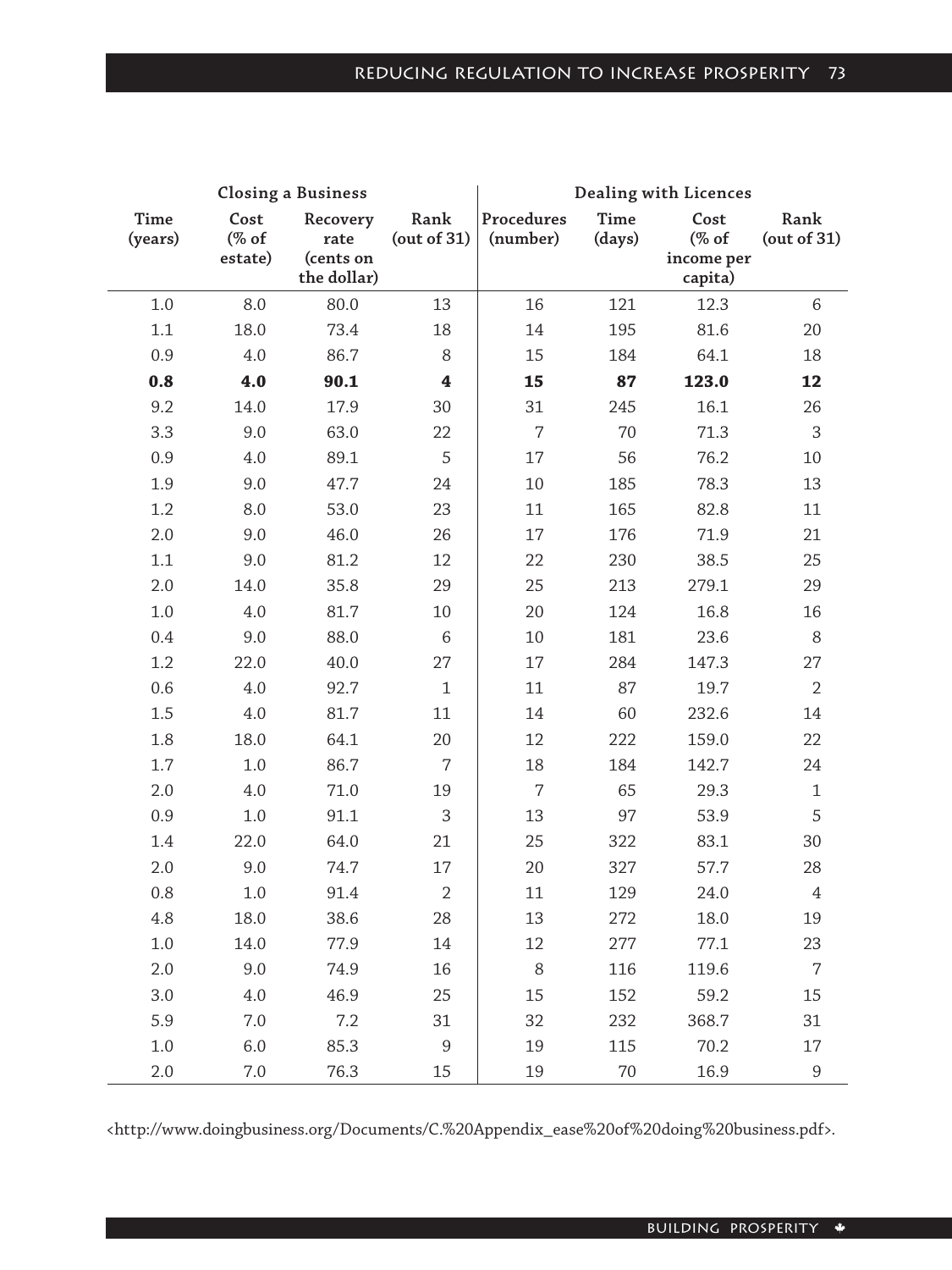consumers, through higher prices, or by employees whose jobs are lost when their employers are forced out of business.

On the other hand, empirical research demonstrates that reducing business regulation leads to more business investment and higher productivity overall. Nicoletti and Scarpetta (2003), for example, looked at the effect of regulation on both manufacturing and service industries in 18 OECD countries over the last two decades. They found that lowering barriers to entry—such as restrictive licensing, limits on foreign firms, administrative burdens, and tariff and non-tariff barriers—resulted in productivity gains. Indeed, they found that if some European countries reduced their elevated barriers to entry in service industries to the OECD average over a ten-year period, they could expect to see total factor productivity in that service sector increase by 0.1 to 0.2 percentage points.

Alesina et al. (2005) studied barriers to entry in seven utility, transportation, and telecommunications industries in 21 OECD countries from 1975 to 1998. They found that reductions in barriers to entry lead to higher levels of investment in the long run.

Bassanini and Ernst (2002) investigated the impact of regulation and non-tariff trade barriers on innovation in 18 manufacturing industries, using data from 18 OECD countries. They found that non-tariff barriers and inward-oriented regulation both had an unambiguous negative relationship with research and development. On the other hand, "stronger protection of intellectual property rights [was] positively associated with higher R&D intensity" (2002: 6).

At the extreme, the cost of complying with excessive regulation may reach a point at which a firm is better off bribing officials in order to avoid their obligations or operating in a black market. Djankov et al. (2002) found exactly this when they examined the regulation of start-up firms in 85 countries in 1999. After looking at the number of procedures and forms, time, and cost required to operate legally, they found that countries with heavier regulatory burdens also had higher levels of corruption and larger unofficial economies.

They also found that a higher level of regulation of entry is not associated with higher-quality products, lower levels of pollution, or better health outcomes.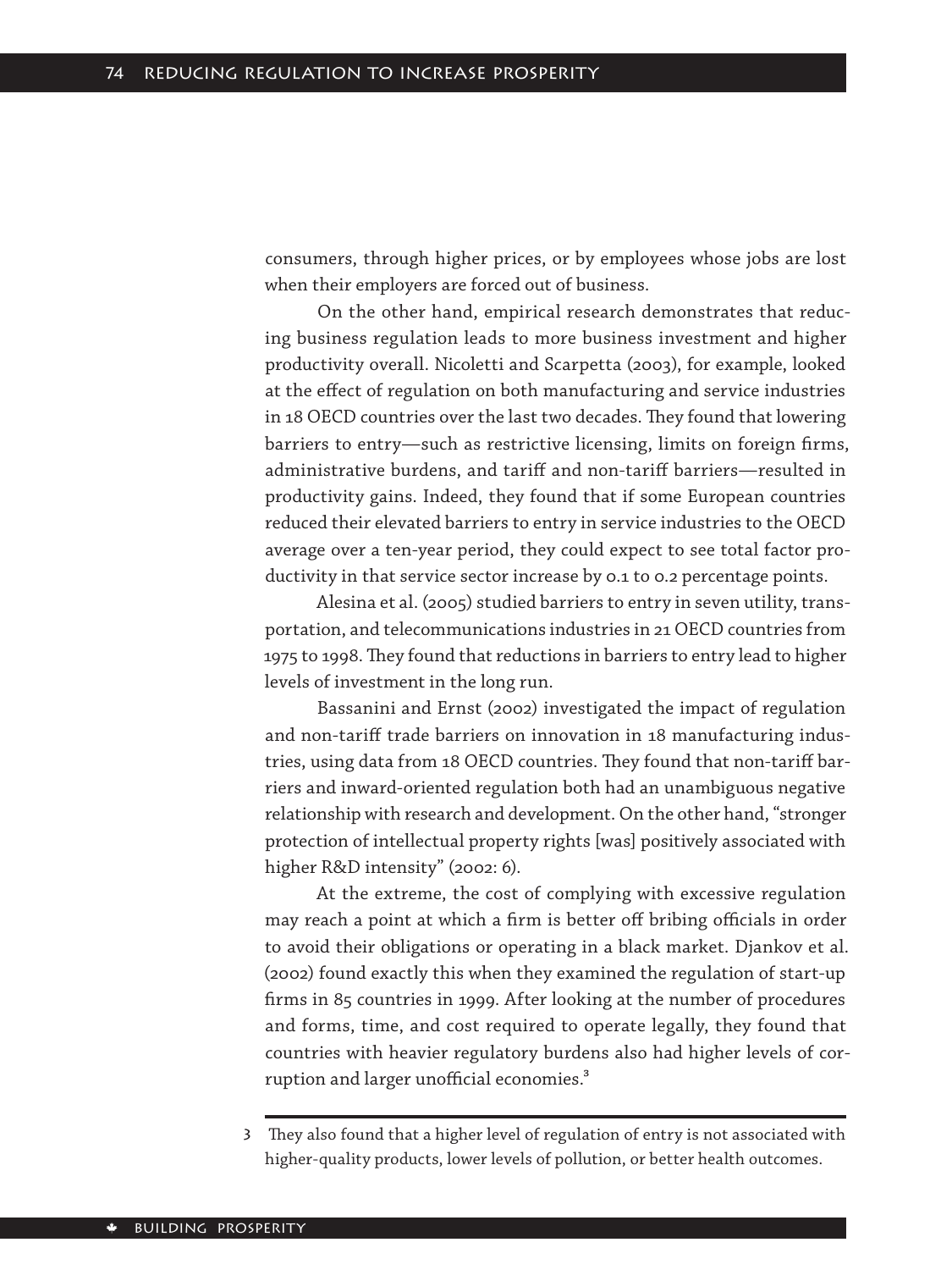Based on these studies and Canada's rank relative to its OECD competitors according to World Economic Forum and the World Bank, we must conclude the following.

- $\bullet$  In comparison with its industrialized peers, there are only two areas of business regulation in which Canada is a top performer: the requirements for starting and closing a business.
- $\bullet$  If Canada places thirteenth on burden of regulation, fifteenth in the amount of time consumed with bureaucrats, and seventeenth on demands for irregular payments, there is obviously both scope and an urgent need for significant reform in each of these areas.
- $\bullet\quad$  Reducing regulation is essential to putting Canadian business enterprises in a better position to compete with those in other industrialized countries.

# **recommendations**

Canada needs to clear away the regulatory jungle that currently hampers our ability to innovate, adapt, seek out new markets for our products, and attain the achievable goal of leading the world in prosperity and quality of life. We therefore urge a fundamental change in how Canada introduces, manages, and retires business regulation and recommend the following measures.

### **1** *Follow up on the Smart Regulation Initiative*

In March 2005, the Government of Canada launched the Smart Regulation Initiative (Canada, Privy Council Office, 2006). "Smart" stands for Specific, Measurable, Attainable, Realistic, and Timely. This initiative's goals are to improve the effectiveness and efficiency of regulation at all levels of government by eliminating overlaps among agencies and jurisdictions, and to update old rules to reflect new realities. A key principle was to identify "best practices" in regulation both within Canada and around the world and to encourage their general adoption. The Smart Regulation Initiative should be acted on and continued.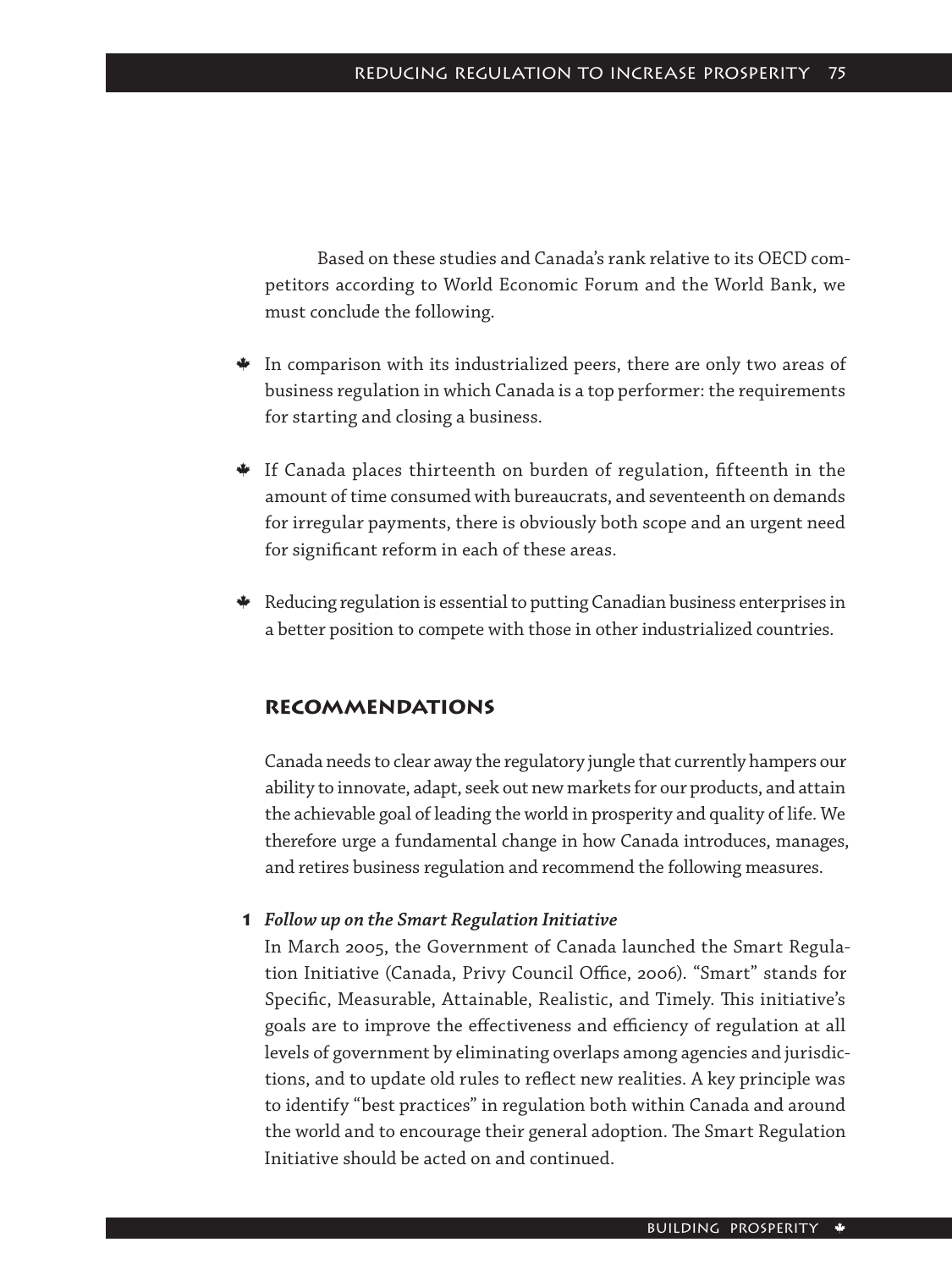- **2** *Require government officials and interest groups proposing new regulations to submit detailed benefit/cost estimates, including estimates of compliance as well as administrative costs.*
- **3** *Require Parliament and legislatures, or their appropriate committees, to hold regular "delegislation/deregulation" sessions where the only item of business is to strike obsolete, unnecessary, and overly restrictive laws and regulations from the books.*
- **4** *Enact compulsory "sunset" provisions with every new regulation.*  All new or renewed regulations should automatically expire in five years unless specifically extended for a similar term. This will oblige government to regularly re-examine its regulatory structure and determine whether individual rules still serve a useful purpose. Every level of government, as well as any public agency charged with regulatory oversight, should adopt this requirement.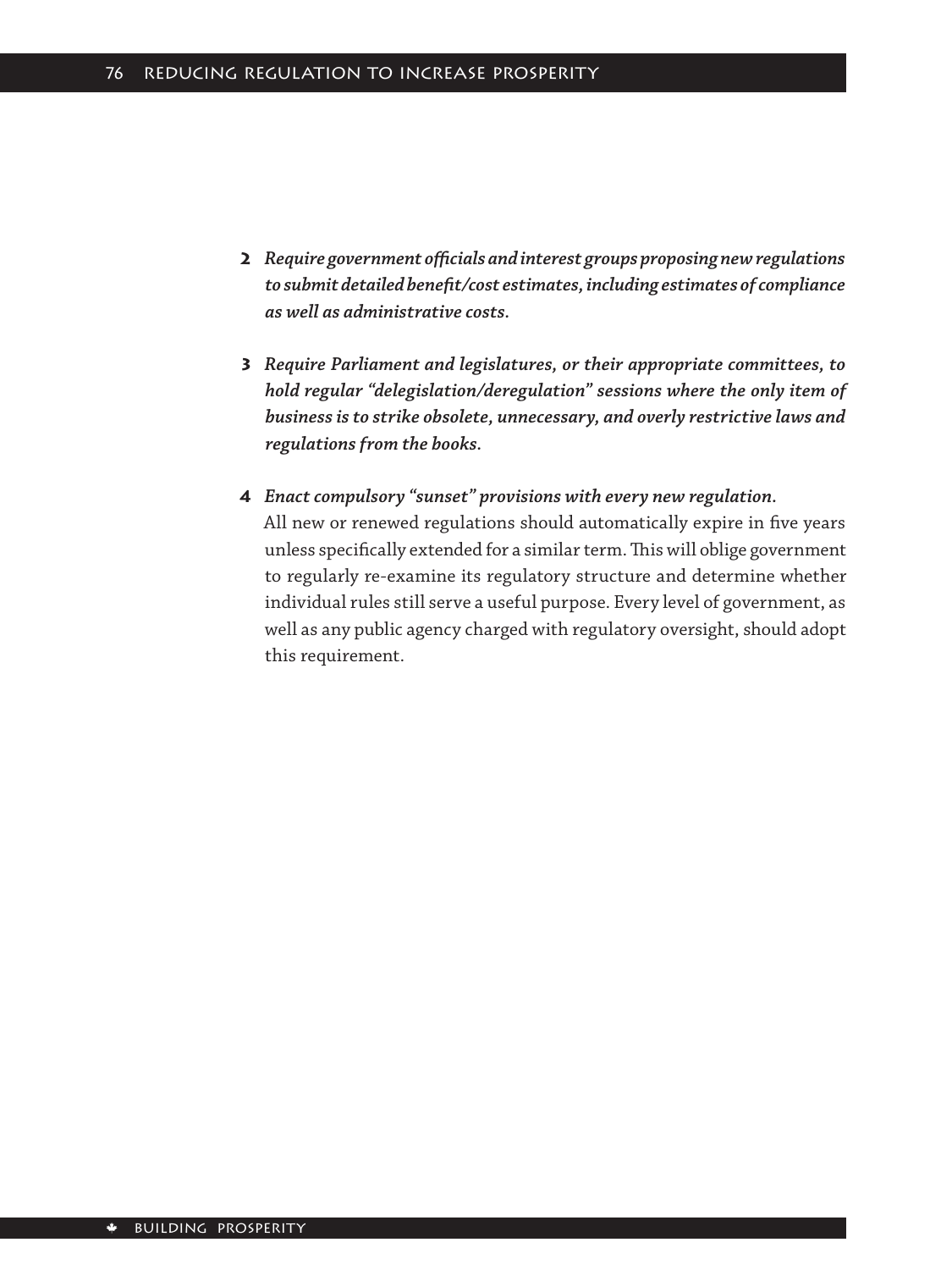# **7 conclusion**

# **economic freedom benefits all canadians**

Some readers may have concluded that the foregoing pages are aimed only at those who are already "haves": high income earners, business owners, those with capital wealth or property. We hope the remaining pages in this volume of the Canada Strong and Free series will persuade them otherwise. The economy, after all, belongs to all of us. Canada is strongest when all Canadians prosper. As the evidence below shows, that happens when we all enjoy the greatest degree of economic, as well as civic and political, freedom.

Balance is a core Canadian value. What balance between our public and private sectors will induce the best performance from Canada's economy, on which all of our jobs, incomes, and living standards depend? What division of effort and resources among our three levels of government will deliver the peace, order, and public services essential to our quality of life at the least cost and greatest responsiveness to our desires? What balance between "perfect" freedom and the constraints necessary to a complex society will generate the highest levels of wealth- and jobcreating economic performance?

Depending on your own values and perspective, your answers to these questions may differ from ours. Your prescriptions for achieving better balances may differ from ours as well. But let us all join in a serious national conversation about these questions because all will agree, we hope, that the potential payoffs for getting the answers "right" are so enormous that we should make the effort to determine and implement whatever policies will realize them.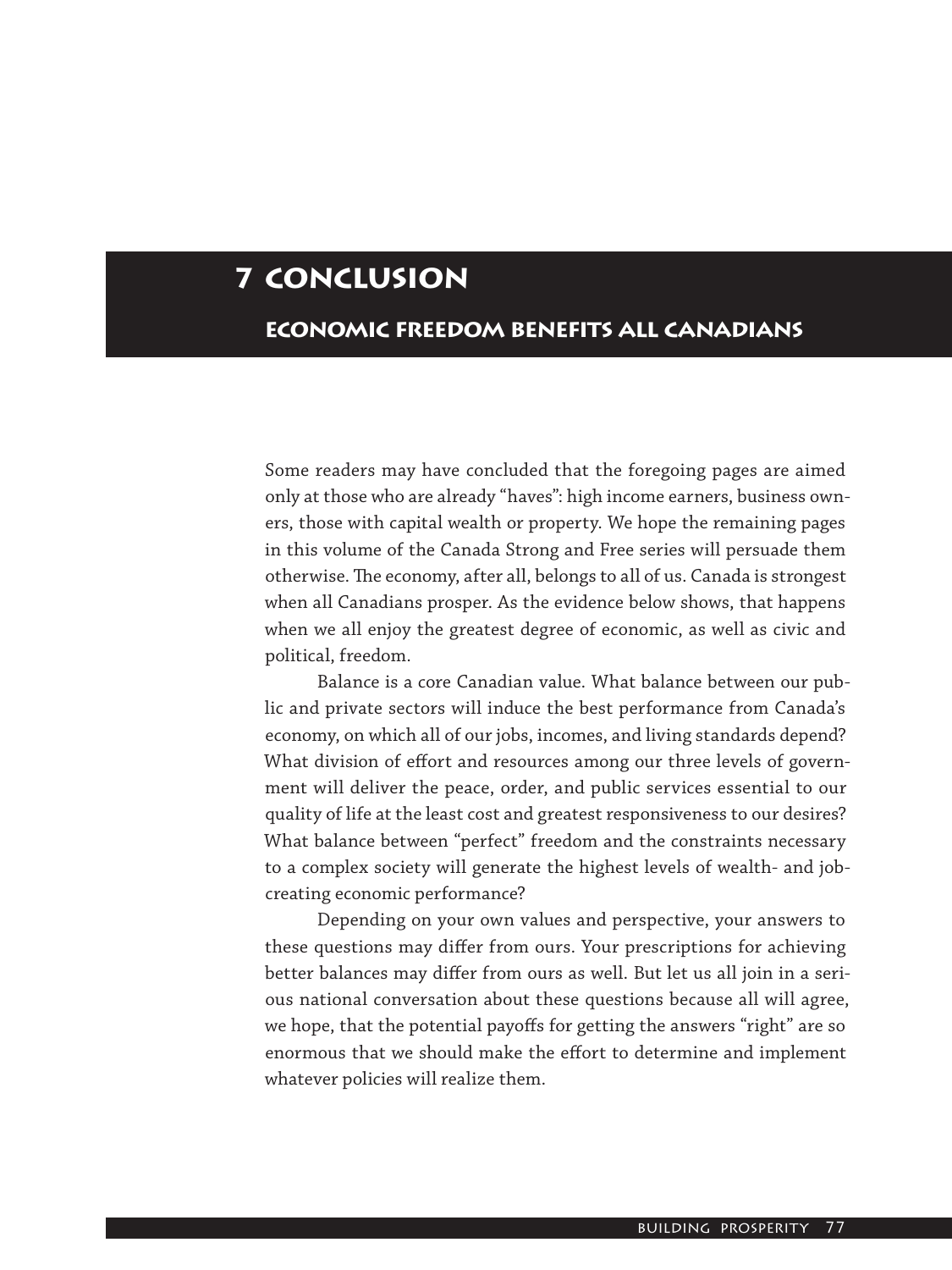We have argued here that finding the "optimal" balance between Canada's public and private sectors will not only generate more "bang" for our tax dollars, in terms of improved services at lower cost, but also greater economic growth with more and better employment. Removing the barriers that continue to impede our trade with other Canadians, strengthening the rule of law and property rights, reducing needless regulation and time spent fighting bureaucratic red tape are measures that will increase our ability to prosper in an increasingly competitive global economy.

But we agree that these gains will be of little value to the great majority of Canadians if they accrue to only a few. For this reason, we conclude this volume with a special emphasis on the powerful evidence that greater economic freedom leads to substantive improvement in the well-being of every citizen in a variety of ways.

# **the benefits of economic freedom**

Research on economic freedom may be modern but its practice is as ancient as human history and as common as the village market. The mechanics of economic freedom are easy to understand. It should be equally easy to understand why we should all aspire to the highest level of economic freedom for Canadians.

Any transaction freely entered into must benefit both parties. Any transaction that does not would surely be rejected by the party whom it disadvantages. This simple truth has consequences throughout the economy. Consumers who are free to choose will be strongly attracted by superior quality and price. A producer in a competitive market must constantly improve on both counts or innovate new products. A producer who does not will simply send business to competitors who do. Billions of mutually beneficial transactions occur every day on this basis,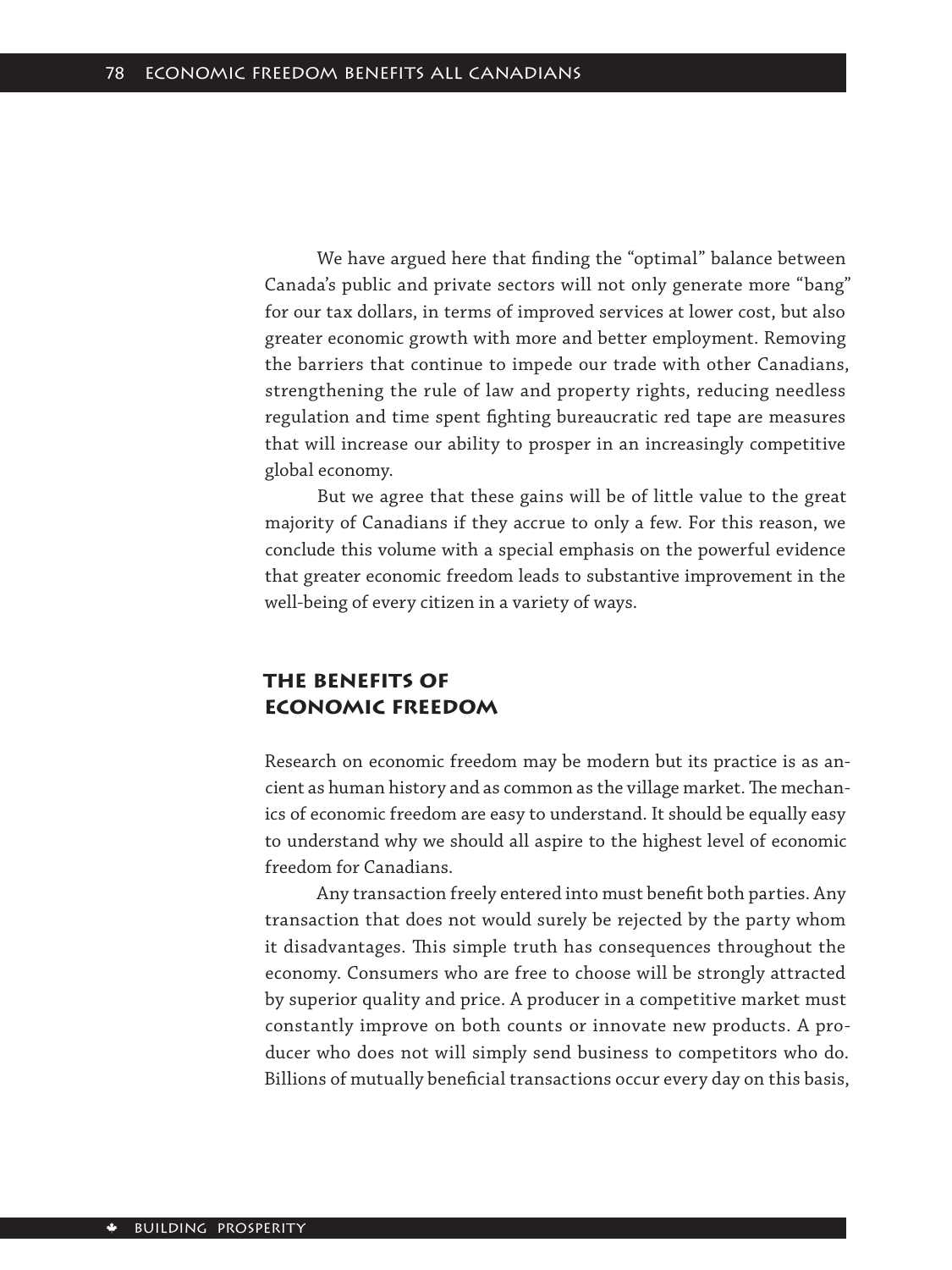powering the dynamic that spurs increased productivity, creativity, and wealth around the world.

Conversely, any restraint—from confiscatory taxation to coercive limits on choice—that prevents people from freely making mutually beneficial transactions, stunts all three of those desirable outcomes.

Not surprisingly, numerous fact-based articles in top-rated peerreviewed journals have confirmed that economic freedom promotes economic growth and prosperity, whether the study examined jurisdictions around the world or states and provinces in North America (e.g., Easton and Walker, 1997; Karabegović and McMahon, 2005).

It is important to recognize, however, that the rewards of economic freedom are not solely material. Economic freedom cannot be separated from the exercise of other liberties. When a government may determine the capacity of individual citizens to feed, clothe, house, or educate their families and themselves, whether they hold a job or start a business, with whom they may enter into a transaction or sign a contract, that government has all the power it needs to suppress other freedoms as well. When economic freedom is absent or deficient, people must depend on the favour of the state for security and advancement, even for subsistence. Economic freedom conveys independence of livelihood, empowering citizens to insist on other freedoms.

This organic connection between economic freedom, democracy, and the exercise of other freedoms has also been confirmed by empirical research (Griswold, 2004; Dawson, 1998). The following charts and commentary—based on the Economic Freedom Index published in *Economic Freedom of the World: 2006 Annual Report* (Gwartney and Lawson, 2006) document the powerful contribution that economic freedom makes to prosperity, the reduction of poverty and inequality, and the exercise of other freedoms.

These rewards are of such enormous value to Canadians and others around the world that we should do everything in our power to identify and act upon the public policy choices that unlock them.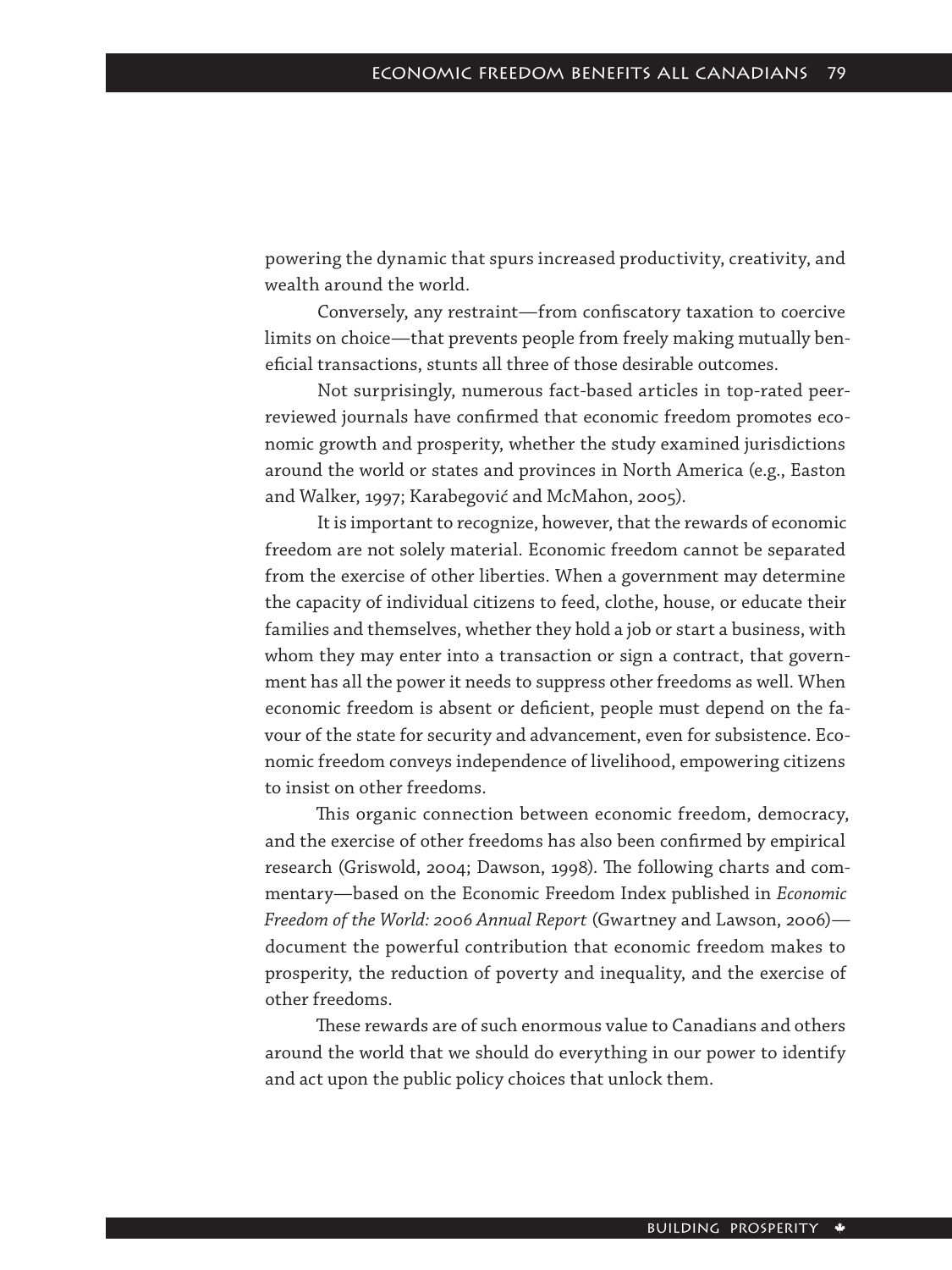# **economic freedom promotes prosperity and economic growth**

In Figure 7.1, the 130 nations included in *Economic Freedom of the World: 2006 Annual Report* have been sorted into four groups (quartiles), based on their levels of economic freedom. As can be seen, nations with the most economic freedom have by far the highest GDP per capita as well as the highest GDP growth rates. Those with the least economic freedom suffer the least prosperity and lowest economic growth.

But does economic freedom really promote economic growth? Or were some nations already rich for historical reasons and economic freedom followed prosperity rather than the other way around? Is it possible that central economic planning—with its state-imposed restrictions on economic freedom—is more conducive to growth than economic freedom?



**figure 7.1: economic freedom and prosperity**

Note: Figures are in constant 2000 dollars adjusted for purchasing power parity. Source: *Economic Freedom of the World: 2006 Annual Report*.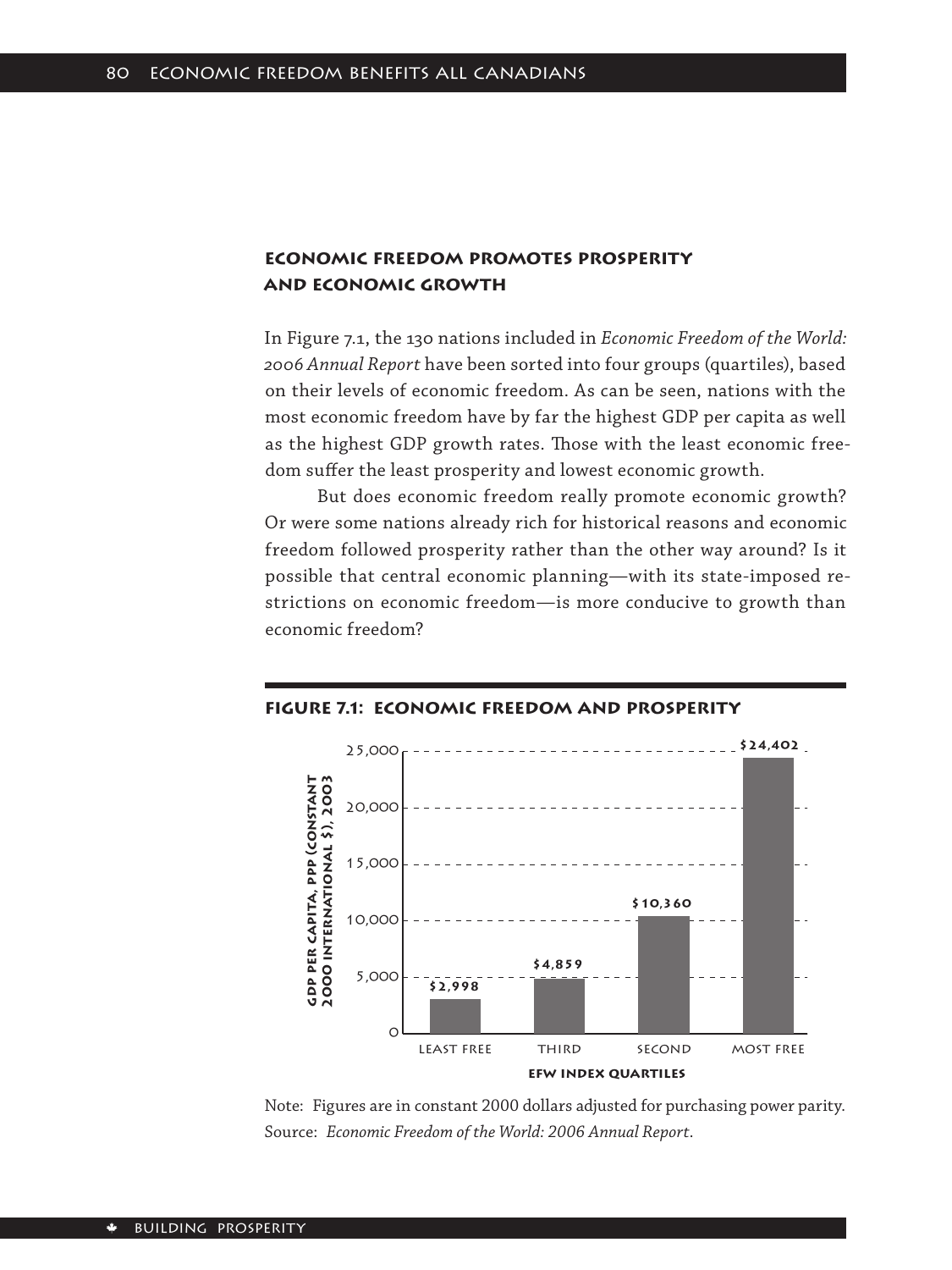Figure 7.2 tells the story. It is especially striking that the least free nations (in the fourth quartile), whether their economies are centrally directed or not, are regressing—becoming poorer. At the same time, today's freest nations, regardless of their economic inheritance, continue to enjoy strong economic growth. Some jurisdictions experiencing high levels of prosperity today, for example South Korea and Ireland, were very poor until they adopted policies that significantly increased the economic freedom of their people.

### **economic freedom reduces poverty**

Those opposed to freer markets and freedom of enterprise often argue that these create wealth for the few and poverty and repression for most. To test this thesis, we first examined the United Nations Human Poverty Index (HPI) for developing nations. This index establishes a poverty ranking for each nation based on: 1. probability at birth of not surviving to age 40;



**figure 7.2: economic freedom and economic growth**

Source: *Economic Freedom of the World: 2006 Annual Report*.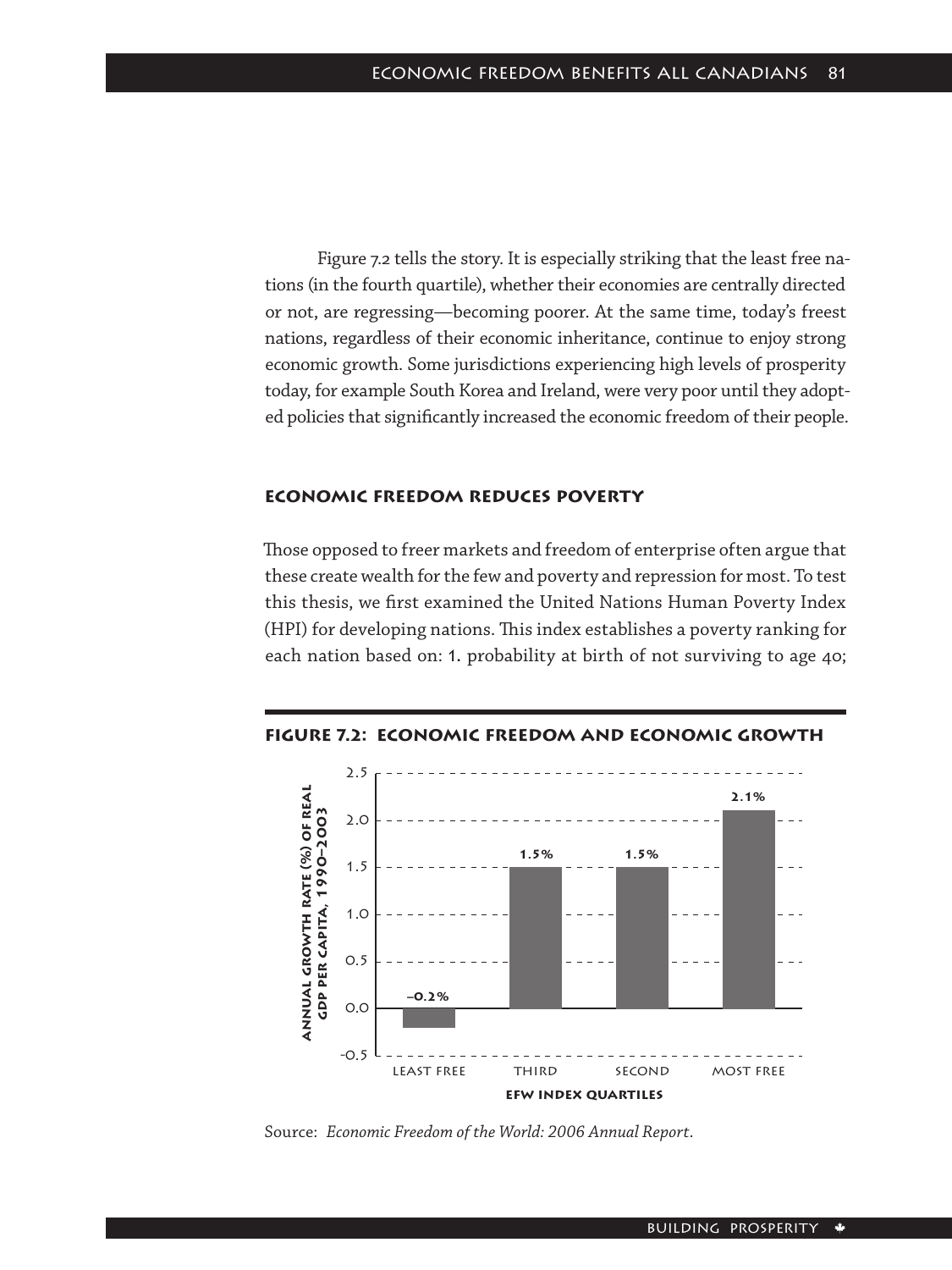2. adult literacy; 3. portion of the population without access to improved water; and 4. percentage of children underweight for their age. It is important to bear in mind that, in this formula, a low score represents less poverty; that is, more prosperity.

We then compared these poverty scores with the same nations' rankings on the Economic Freedom Index. What do we find? Those nations that have the least economic freedom also score the worst on the Human Poverty Index (see Figure 7.3).

### **economic freedom and unemployment**

Another indicator of poverty is the ability (or inability) to find work. Figure 7.4 compares the degree of economic freedom in the world's nations to the extent of unemployment. The link is clear: the more economic





Source: *Economic Freedom of the World: 2006 Annual Report*.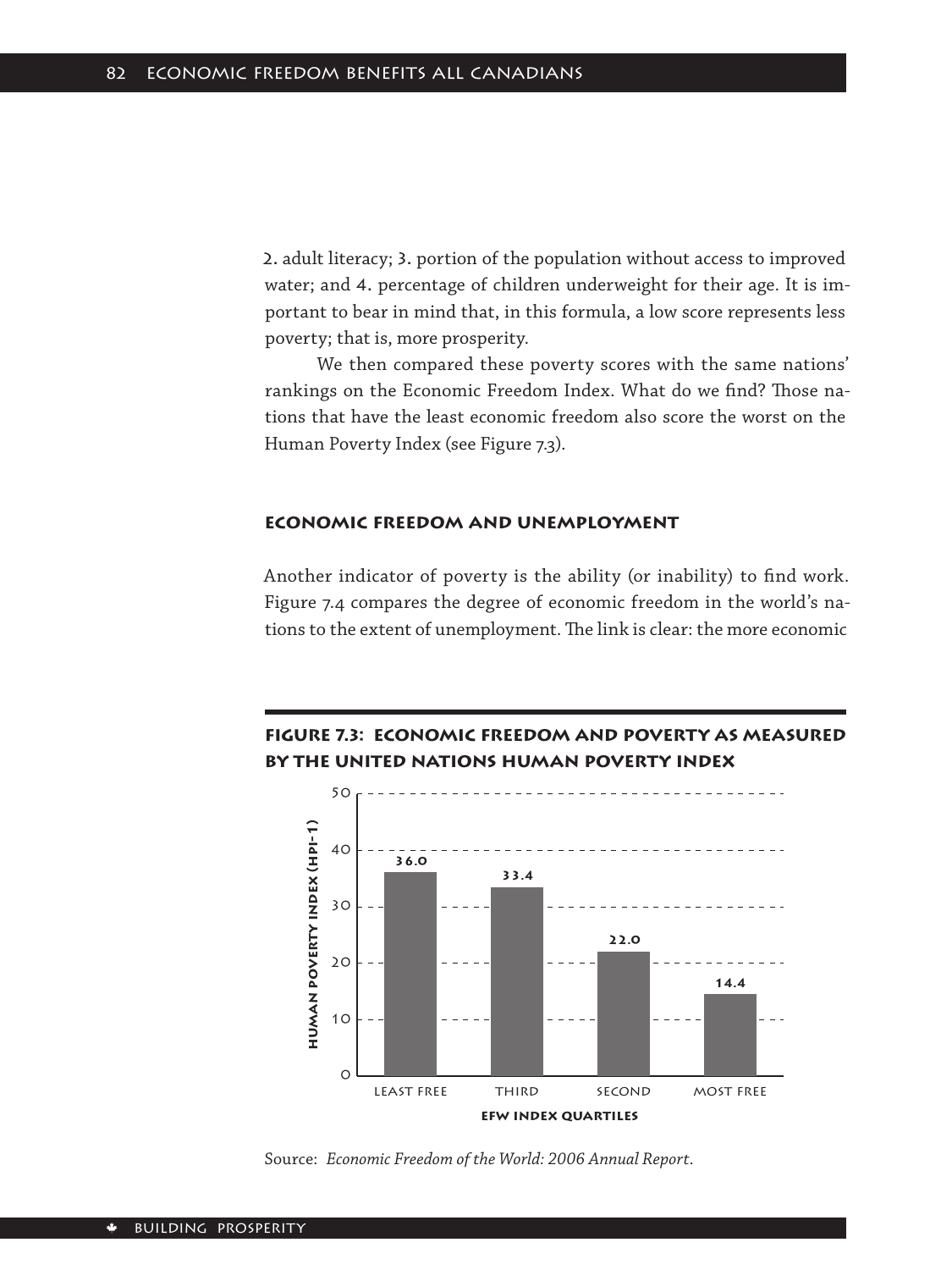freedom, the fewer jobless. This is because, where citizens enjoy economic freedom, governments do not stand in the way of agreements, including work contracts, that are freely entered into and economic freedom unleashes job-creation energy and ingenuity.

### **economic freedom and inequality**

Even if a rising tide lifts all boats, it may be argued that it lifts the richest more than the poorest, increasing inequality. But, in fact, the share of national income received by the poorest appears to be largely unaffected by economic freedom and open markets and, indeed, is slightly higher in the "most free" nations than in the "least free" (Sala-i-Martin, 2002). However, the much greater prosperity in nations with more economic freedom means that the same share of the economic pie in those countries produces much greater real incomes for the poor (Figure 7.5).



**figure 7.4: economic freedom and unemployment**

Source: *Economic Freedom of the World: 2006 Annual Report*.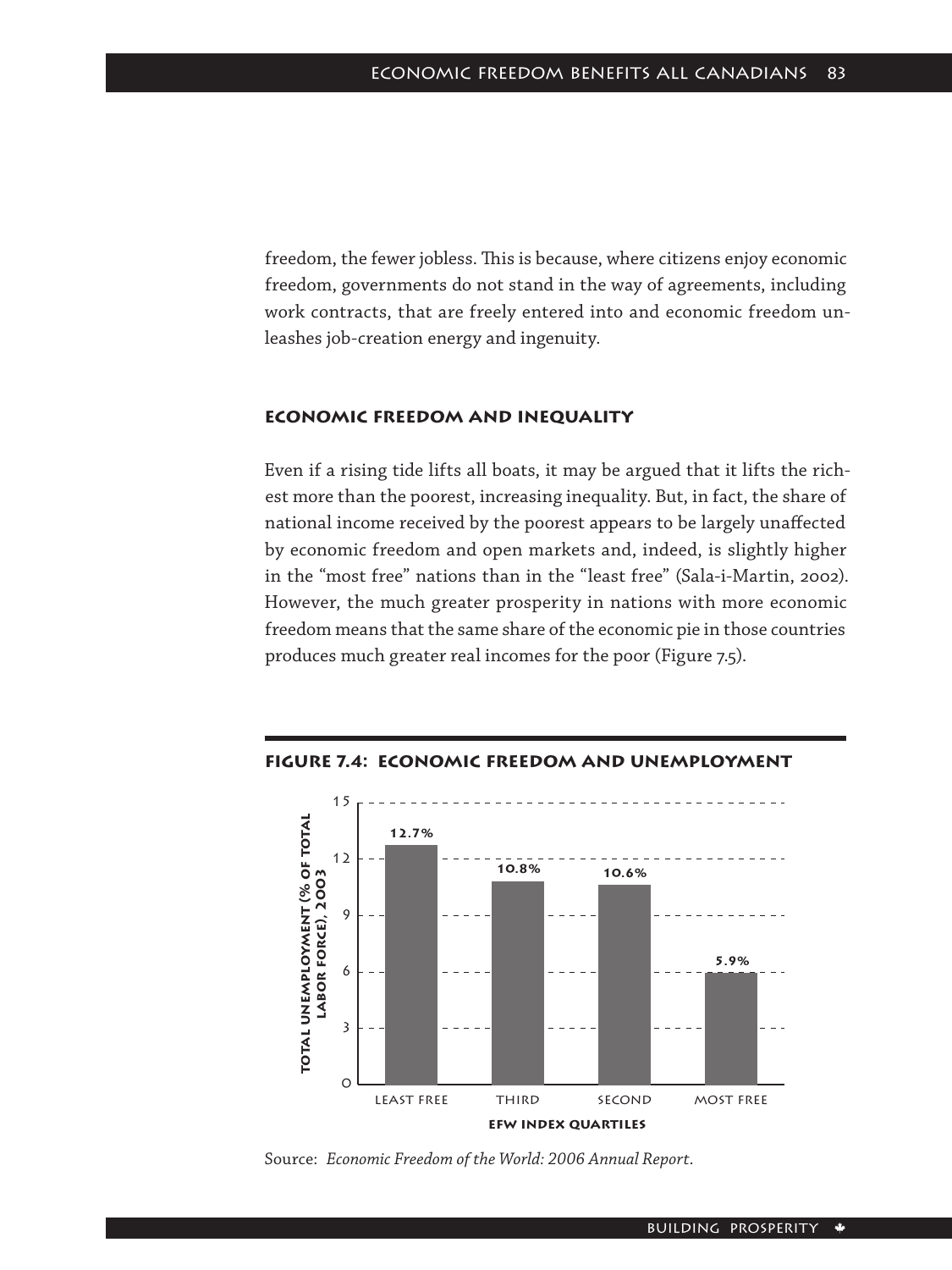



Source: *Economic Freedom of the World: 2006 Annual Report*.

## **economic freedom increases other freedoms**

Other empirical evidence confirms the connection between economic freedom and other rights and liberties important to our democratic values. To demonstrate, we compared nations' economic freedom by quartile, this time with two indexes developed by Freedom House, an independent nongovernmental organization that has studied and supported democratic freedoms for more than half a century (Figure 7.6). The first Freedom House Index ranks political rights, the second, civil liberties. Both indexes use a scale of 1 to 7 and higher scores mean fewer rights and liberties.

Again, greater economic freedom is undeniably associated with higher ratings on both political rights and civil liberties. Indeed, no nation that lacks economic freedom has ever supported stable political and civil freedoms. It can also be argued that no jurisdiction that has ever adopted economic freedom has failed to evolve toward political freedom, with the exceptions of Singapore and Hong Kong; and the jury is still out on them.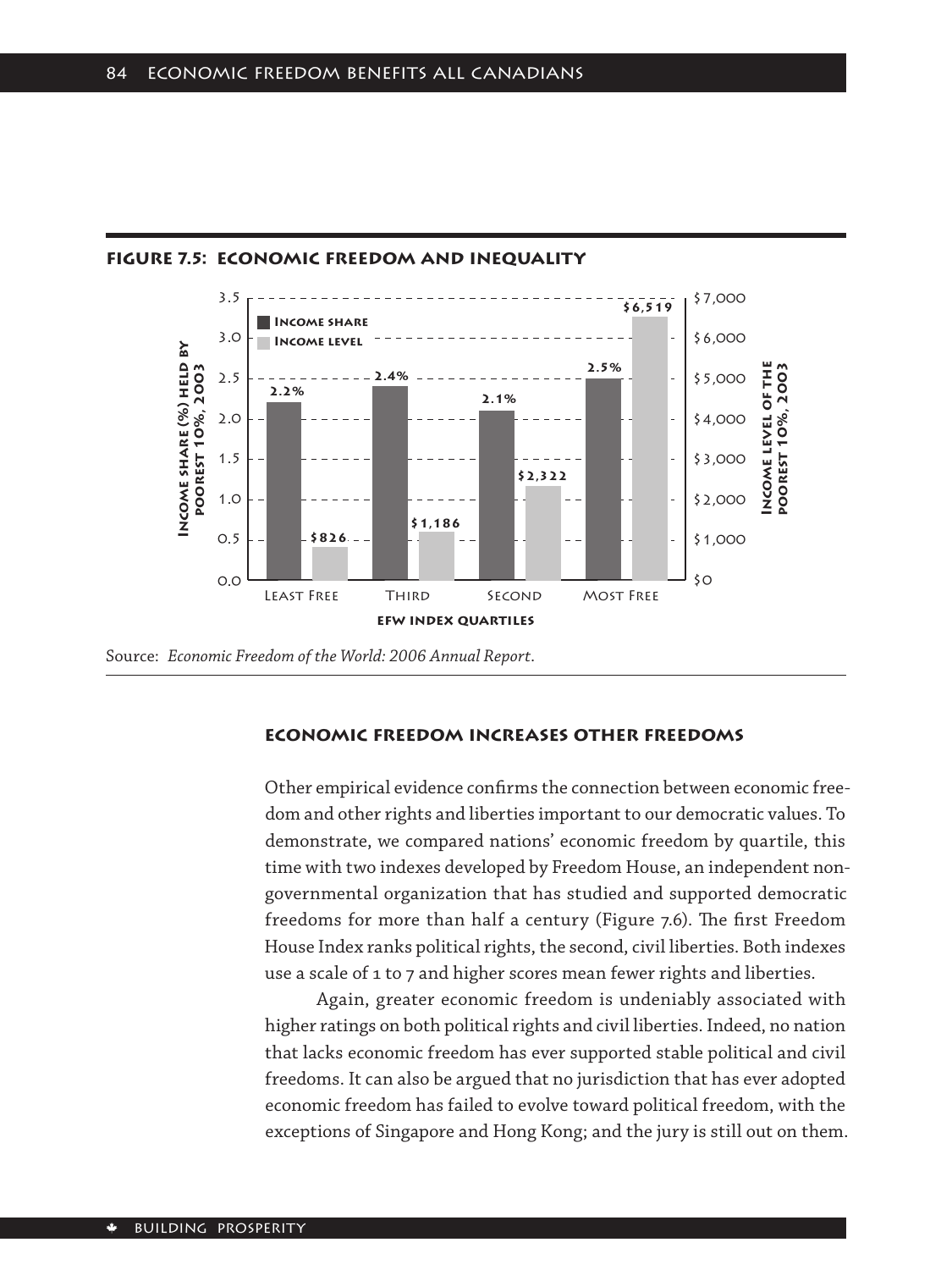

**figure 7.6: economic freedom and other freedoms**



When a government has the power to determine individuals' ability to feed, clothe, house, and educate their families or to hold a job and get a promotion, and power to restrict their ability to move ahead in other ways, it has all the tools it needs to suppress democracy and other freedoms, at least until life becomes unbearable and recourse is had to violence.

Economic freedom liberates individuals from dependence on government by producing other power centres such as independent individuals, businesses, and unions. Empirical studies support the connection between economic freedom, other freedoms, and democracy.

A further comparison in many ways sums up the benefits of economic freedom. The United Nations every year releases its Human Development Index (HDI) as a global measure of a range of indicators of freedom, economic well-being, and social progress. How does that ranking compare with the index of economic freedom? Figure 7.7 tells the tale.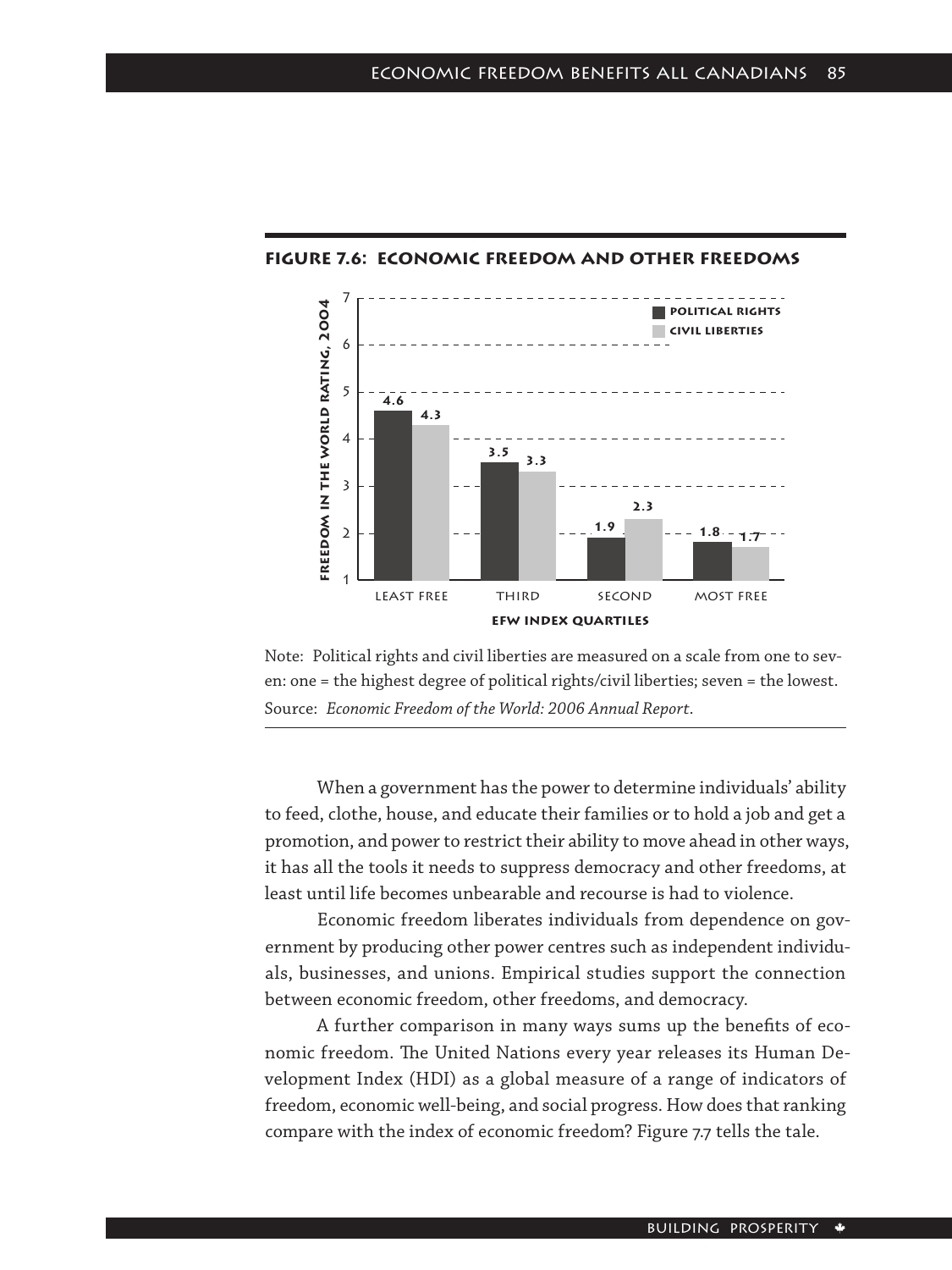

# **figure 7.7: economic freedom and the united nations human development index**

Note: The United Nations' Human Development Index (HDI) is measured on a scale from zero to one: zero = least developed; one = most developed. Source: *Economic Freedom of the World: 2006 Annual Report*.

### **conclusion**

Can more be said and done to give Canada the best economic performance in the world as a foundation for achieving the highest quality of life in the world? Of course! We recognize that "improving economic performance" must mean more than simply increasing Canada's per-capita production of goods and services. If environmental conservation is a fundamental dimension of quality of life—as we believe it is—then economic performance must be improved in environmentally compatible ways, not at the expense of the environment for future generations. How to accomplish this—the marrying of a genuine commitment to environmental conservation with free-market approaches to economic development—is a huge challenge, but one that must be met in the days ahead. A key part of the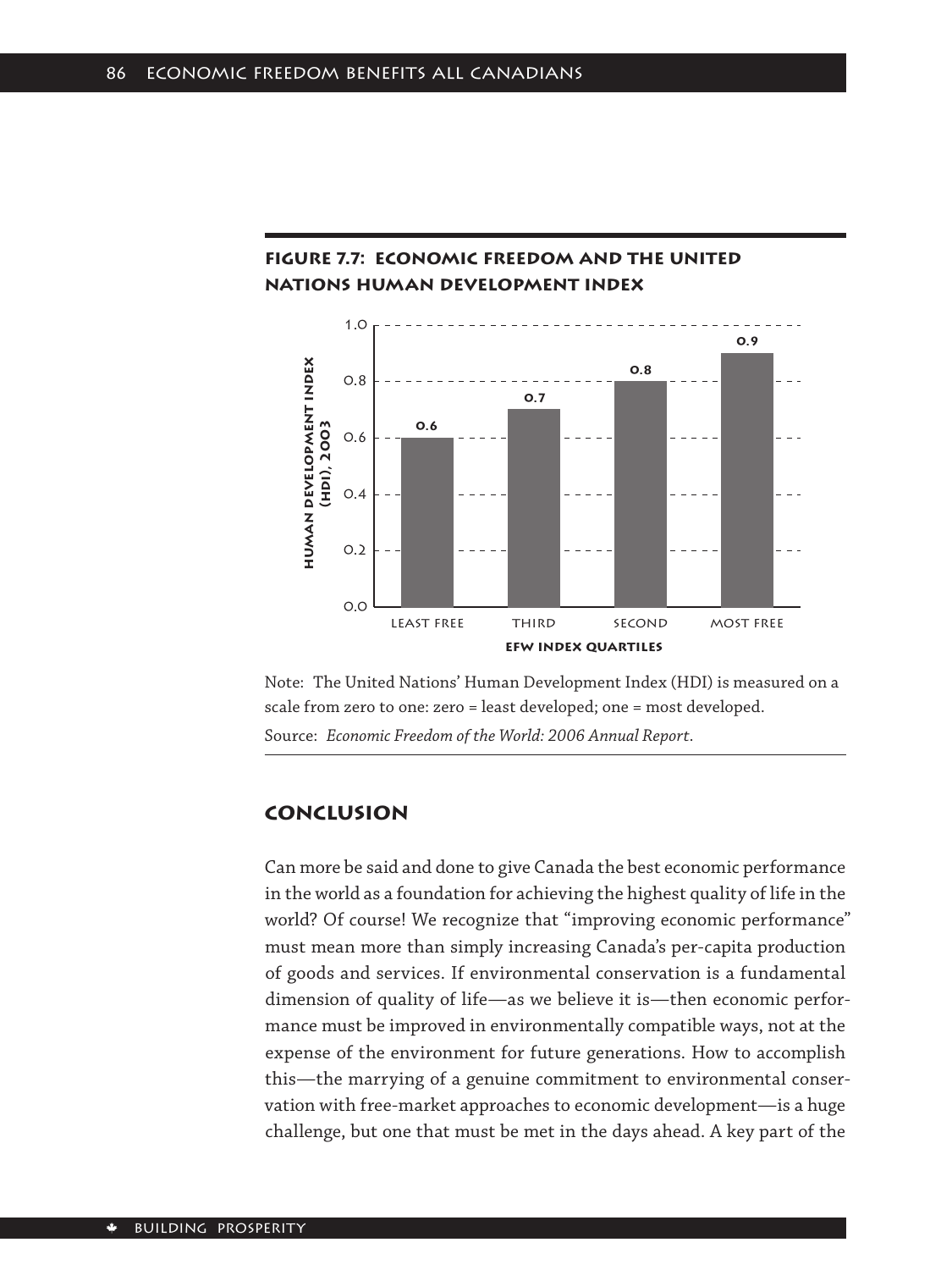effort will be the harnessing of market mechanisms themselves to meet demands for environmental conservation.

We further recognize the critical importance of freeing labour markets in order to optimize Canada's economic performance. This is especially necessary to meet the challenges of acute labour shortages in key sectors of our economy and to replace jobs in the old manufacturing economy with new jobs in the knowledge economy of the future. How to accomplish this is another huge challenge but, again, one that must be met in the days ahead.

While this volume has focused on supporting and strengthening freedom of economic activity, we also recognize the importance of supporting freedom of scientific inquiry and the application of its results to the improvement of our economy and social services. How to accomplish this—the development of a 21st-century public-policy framework and market incentives for the support and application of science, technology, and innovation—is again a huge challenge to be met in the days ahead.

We also recognize (as pointed out in volume 1 of this series) that economic freedom is one side of a two-sided coin. The other side of the coin is the acceptance of the responsibilities and obligations that attend the exercise of that freedom. How to ensure this—the balancing of an expansion of freedom of enterprise, trade, labour, and scientific inquiry with the exercise of responsibility—is another huge challenge to be met in the days ahead.

In this volume, however, our primary focus has been on enhancing economic freedom as the single most important thing we can do to provide to Canadians the world's highest standard of living and quality of life, and to provide a solid foundation for the pursuit of all other goals and dreams.

We especially urge our fellow Canadians to recognize that this freedom of which we speak is indivisible. Economic freedom cannot be severed from freedom of conscience and religion, freedom of speech and cultural

 <sup>1</sup> Considerable research has been undertaken in this area by The Fraser Institute's Centre for Labour Market Studies. Its most recent publication was *An Empirical Comparison of Labour Relations Laws in Canada and the United States* (Godin et al., 2006).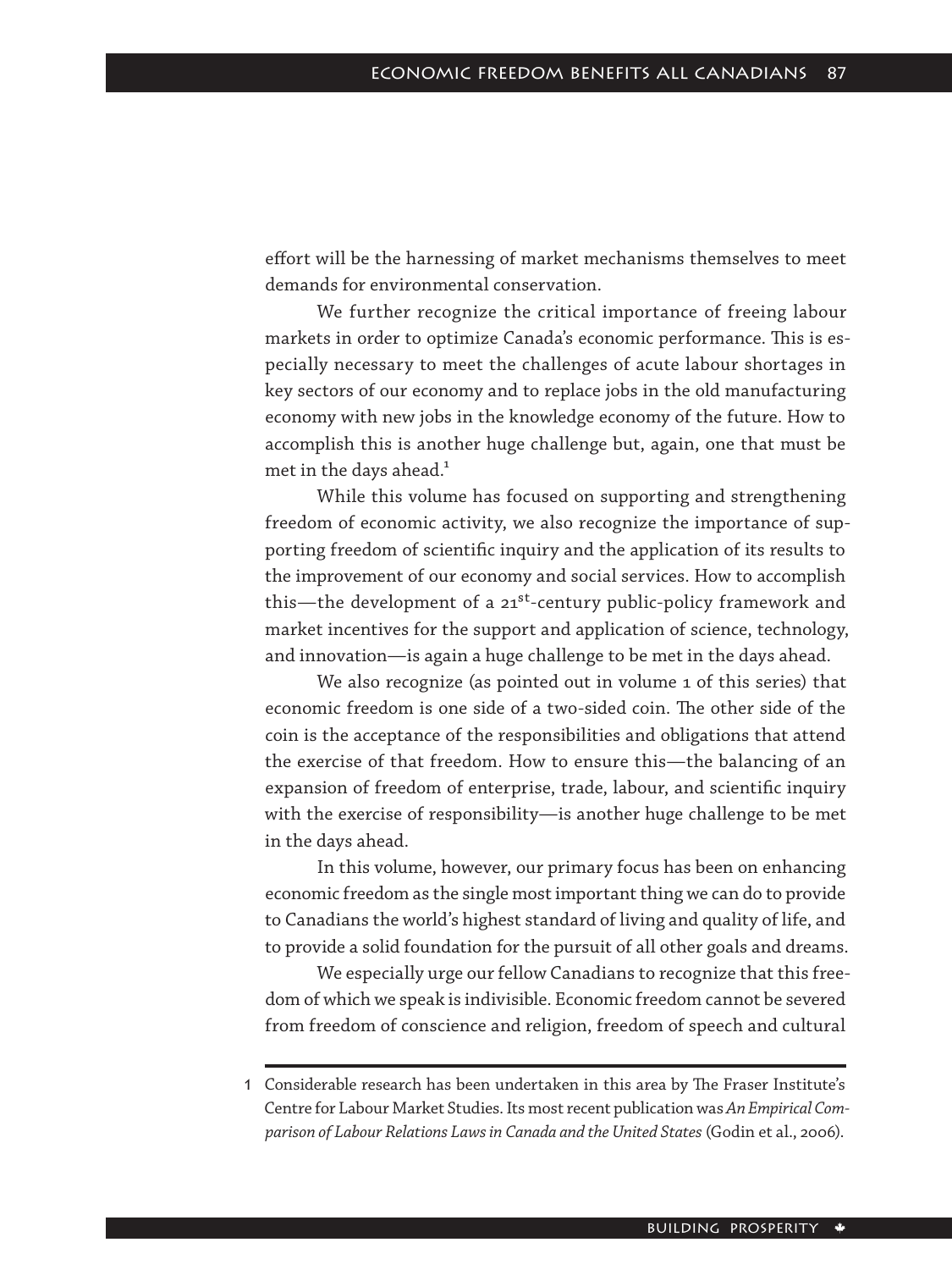expression, a free press, unfettered scientific inquiry, freedom of association, and political liberty. Those who are indifferent to a loss of freedom in one dimension may soon discover losses in other dimensions that concern them more. And those who are indifferent to their neighbour's loss of freedom may in turn find their own freedom threatened. It has rightly been said that the fight for freedom is never won and liberty only maintained by constant vigilance.

Events daily drive home to Canadians the degree to which our own freedoms—including our economic freedom—are related to those enjoyed by, or denied to, peoples elsewhere in an increasingly interdependent world. In turn, Canada has an important role to play in defending and expanding freedom internationally. We shall have more to say on this in the next volume of the Canada Strong and Free series.

Can more be done to ensure that the rewards of economic freedom are more effectively enjoyed by all, that the expansion of economic freedom internationally through liberalized trade contributes more meaningfully to the reduction of poverty and inequality in developing nations? Yes, indeed! But this cannot be accomplished by increasing foreign "aid" as it is currently conceived or by any other attempt to redistribute the output of freer economies to the less free. It can only come about through a better distribution of the means of creating wealth in the first place, by extending economic freedom itself. This means wider access to the building blocks of economic freedom: property rights, access to capital (including intellectual capital), and access to markets. More on this as well in our next volume.

Here, we conclude by returning to our starting point. Our simple goal is to make our own country, Canada, the very best place on the planet in which to live. The measures we recommend to expand our economic freedom are the most certain steps we can take toward this goal. Acted on, they will surely enrich and sustain a Canada that is truly strong and free.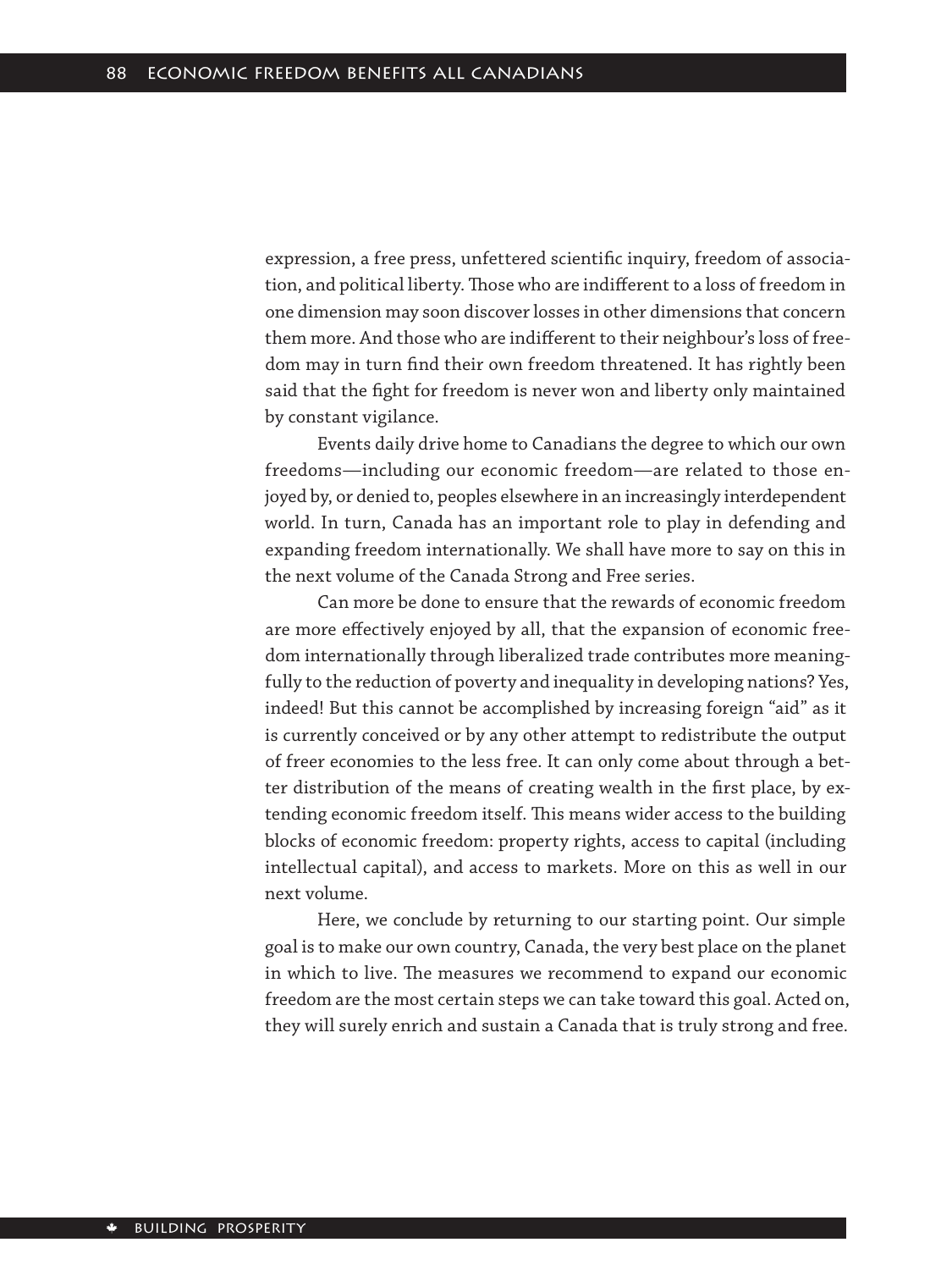# **references**

Afonso, Antonio, Ledger Schuknecht, and Vito Tanzi (2005). "Public Sector Efficiency: An International Comparison." *Public Choice* 123: 321–47.

Alesina, Alberto, Silvia Ardagna, Roberto Perotti, and Fabio Schiantarelli (2002). "Fiscal Policy, Profits, and Investment." *American Economic Review*  92, 3 (June): 571–89.

Alesina, Alberto, Giuseppe Nicoletti, Silvia Ardagna, and Fabio Schiantarelli (2005). "Regulation and Investment." *Journal of the European Economic Association* 3, 4 (June): 791–825.

Auerbach, Alan J. (1983). "Taxation, Corporate Financial Policy and the Cost of Capital." *Journal of Economic Literature* 21: 905–40.

Auerbach, Alan J. (1996). "Tax Reform, Capital Allocation, Efficiency, and Growth." In Henry Aaron and William Gale, edd., *Economic Effects of Fundamental Tax Reform* (Brookings Institution Press).

Barro, Robert (1990). "Government Spending in a Simple Model of Endogenous Growth." *Journal of Political Economy* 98, 5: S103–S125.

Barro, Robert (1991). "Economic Growth in a Cross Section of Countries." *Quarterly Journal of Economics* 106, 2 (May): 407–43.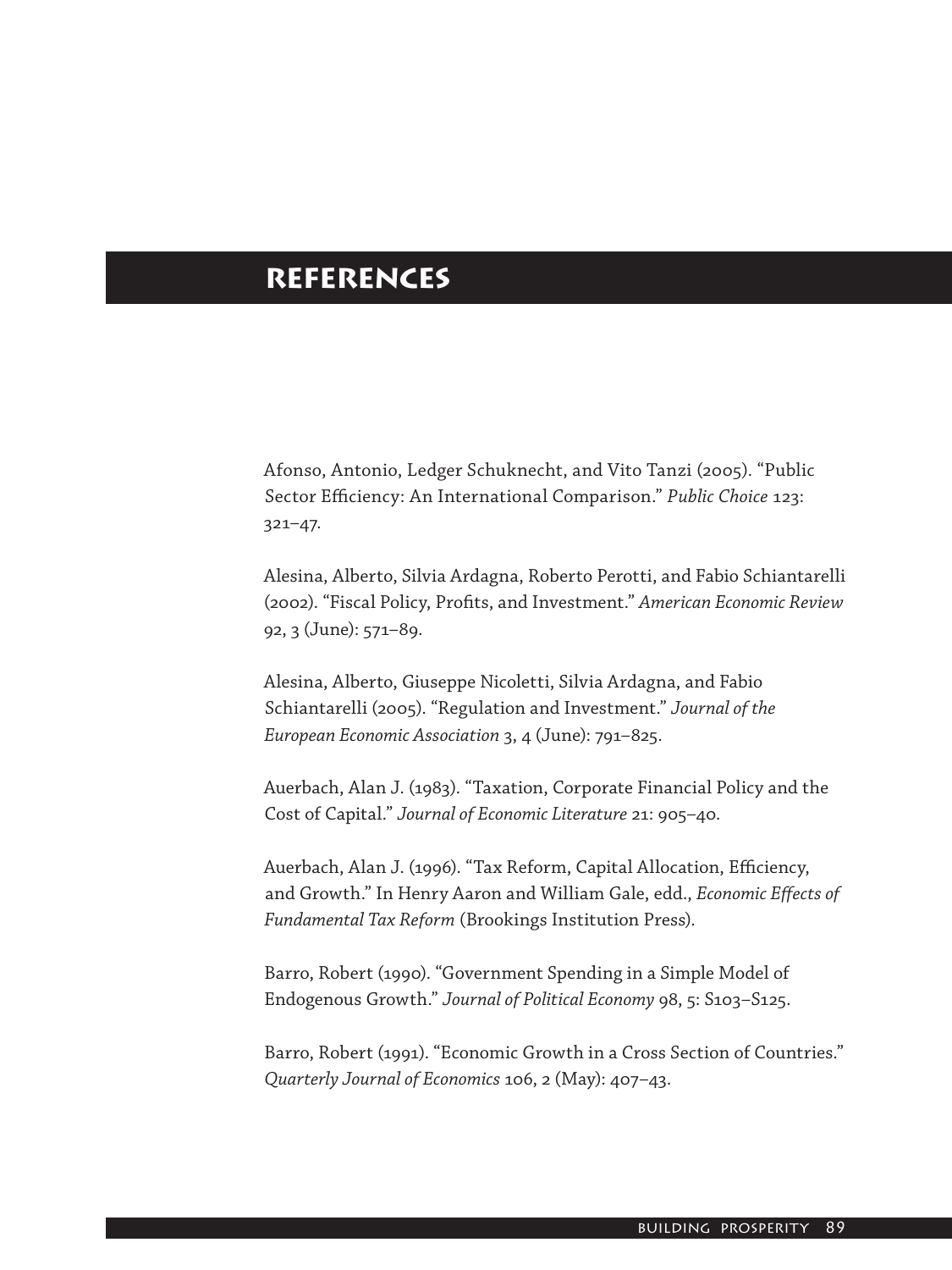Bassanini, Andrea, and Ekkehard Ernst (2002). *Labour Market Institutions, Product Market Regulations and Innovation: Cross-Country Evidence*. Economics Department Working Paper 316. Organisation for Economic Co-operation and Development.

Baylor, Maximilian, and Louis Beausejour (2004). *Taxation and Economic Efficiency: Results from a Canadian CGE Model*. Department of Finance Working Paper. [Canada] Department of Finance.

Beaulieu, Eugene, Jim Gaisford, and Jim Higginson (2003). *Interprovincial Trade Barriers In Canada: How Far Have We Come? Where Should We Go?* The Van Horne Institute.

Beaulieu, Eugene, Kenneth J. McKenzie, Jimmy Stephane Vu, and Jean-Francois Wen (2004). *Effective Tax Rates and the Formation of Manufacturing Enterprises in Canada*. Fraser Institute Digital Publication (January). <http://www.fraserinstitute.ca/shared/readmore.asp?sNav=pb&id=638>.

Becsi, Zsolt (1996). "Do State and Local Taxes Affect Relative State Growth?" *Economic Review* 81, 2 (March/April): 18–36.

Benson, Bruce, and Ronald Johnson (1986). "The Lagged Impact of State and Local Taxes on Economic Activity and Political Behaviour." *Economic Inquiry* 24 (July): 389–401.

Berggren, Niclas (1999). "Economic Freedom and Equality: Friends or Foes?" *Public Choice* 100, 3/4 (September): 203–23.

British Columbia, Department of Finance (2005a). *Budget and Fiscal Plan 2005/06*. Government of British Columbia.

British Columbia, Department of Finance (2005b). *September Update: Budget and Fiscal Plan 2005/06*. Government of British Columbia.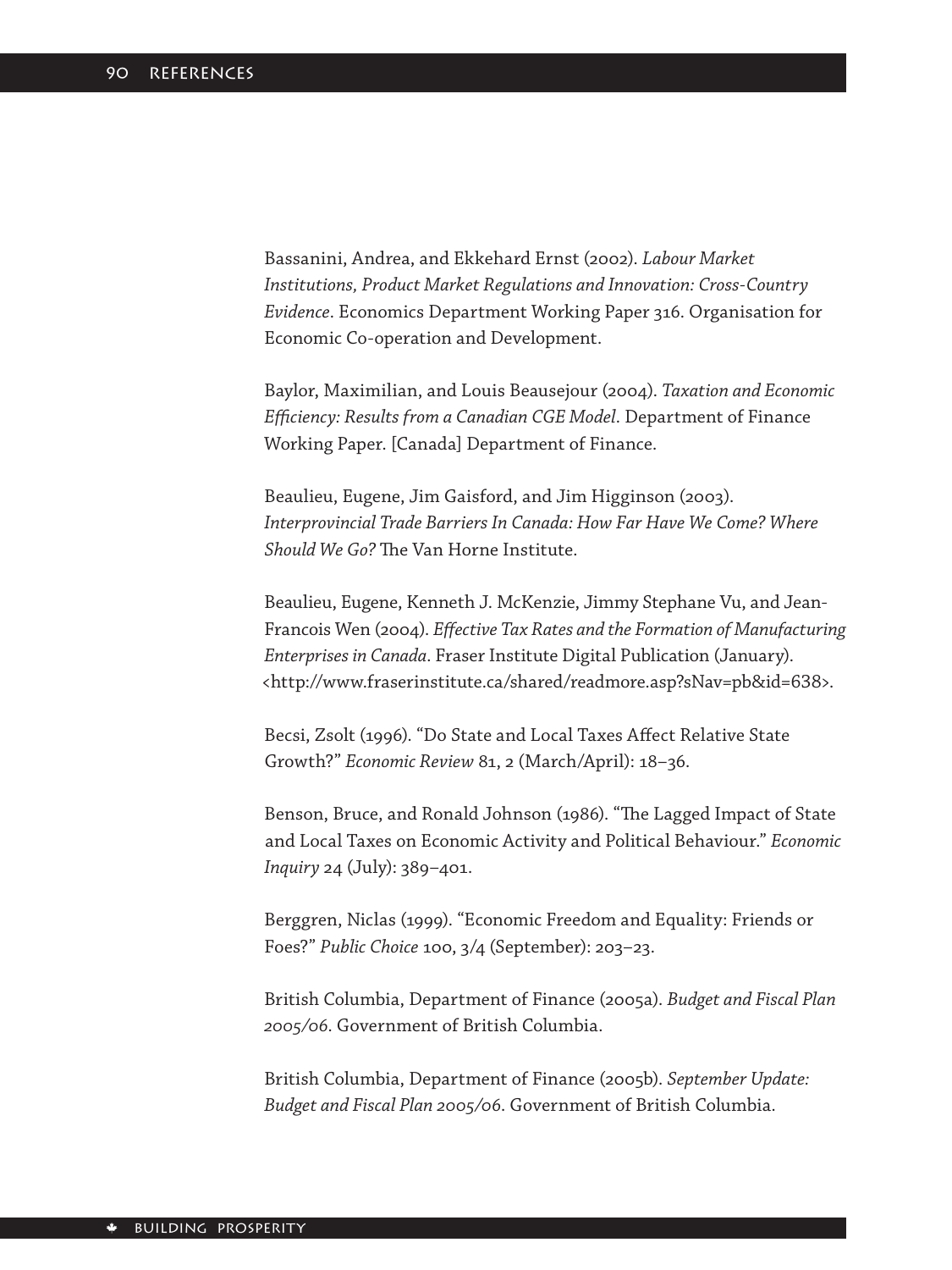British Columbia, Ministry of Economic Development (2006). *Trade, Investment and Labour Mobility Agreement between British Columbia and Alberta*. <http://www.gov.bc.ca/ecdev/down/BC-AB\_TILMA\_Agreement-signed.pdf>.

Cai, Jinyong, and Jagadeesh Gokhale (1997). "The Welfare Loss from a Capital Income Tax." *Federal Reserve Bank of Cleveland Economic Review* 33, 1: 2–10.

Canada, Department of Finance (2004a). *Budget 2004*. Government of Canada.

Canada, Department of Finance (2004b). *Tax Expenditures and Evaluations 2004*. <http://www.fin.gc.ca/toce/2004/taxexp04\_e.html>.

Canada, Department of Finance (2005a). *Budget 2005*. Government of Canada.

Canada, Department of Finance (2005b). *The Economic and Fiscal Update*. Government of Canada.

Canada, Department of Finance (2006). *The Budget Plan 2006*. Government of Canada.

Canada, Intergovernmental Affairs, Privy Council Office (2001). *The Charlottetown Accord (1992) (Unofficial Text), Summary*. <http://www.pcobcp.gc.ca/aia/default.asp?Language=E&page=consfile&sub=TheHistory ofConstitution&Doc=charlottetown\_e.htm>.

Canada, Privy Council Office (2006). *Government Directive on Regulating*. <http://www.regulation.gc.ca/default.asp?Page=report&Language= E&doc=report\_e.htm>

Canada, Royal Commission on Dominion-Provincial Relations (1940). *Report of the Royal Commission on Dominion-Provincial Relations*. "Rowell-Sirois Report." King's Printer.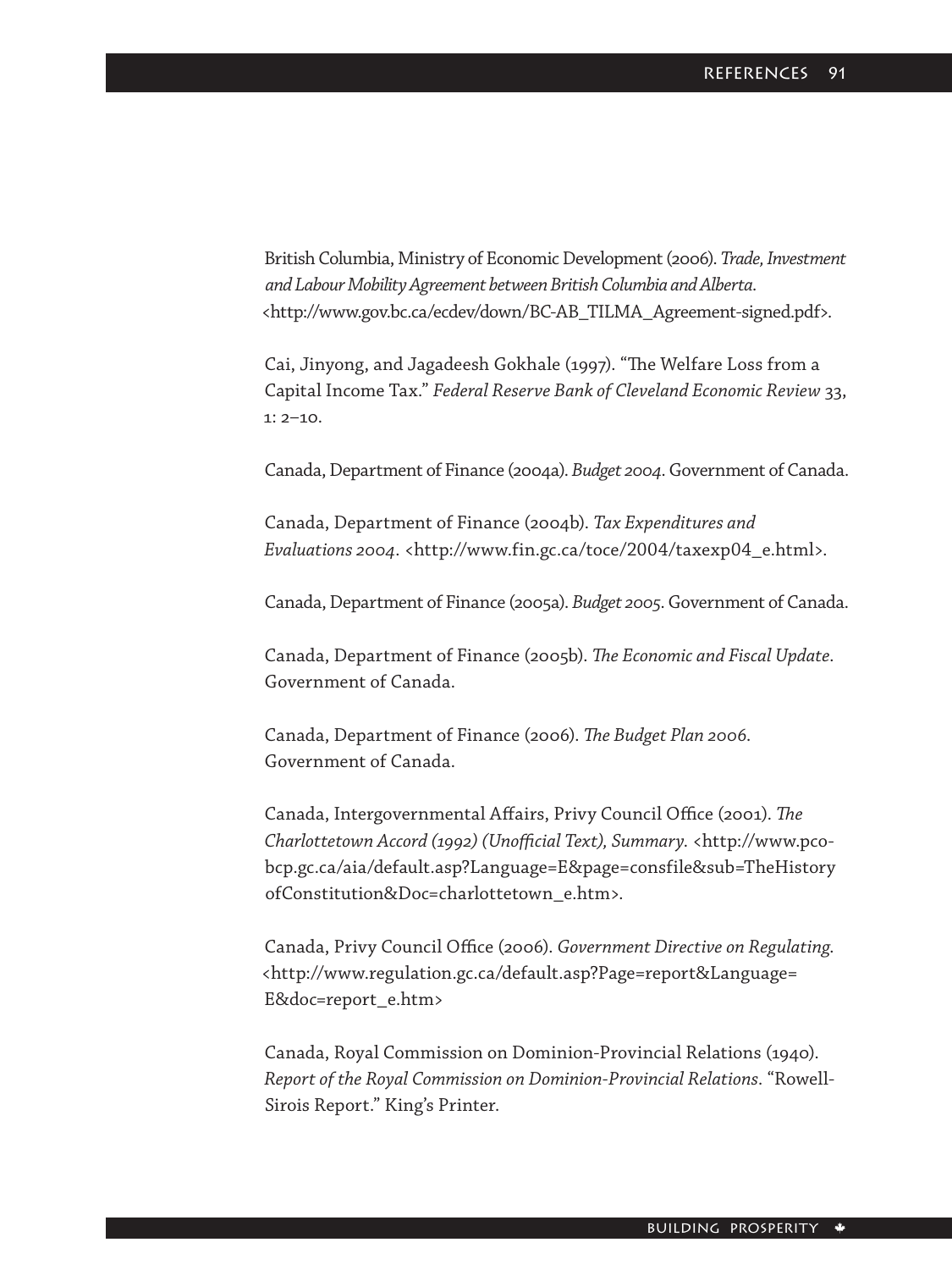Canada, Royal Commission on the Economic Union and Development Prospects for Canada [Macdonald Commission] (1985). *Report on the Economic Union and Development Prospects for Canada*. Supply and Services.

Canada Revenue Agency (2006). *Your Canada Child Tax Benefit*. T4114. <http://www.cra-arc.gc.ca/E/pub/tg/t4114/README.html>.

Canadian Chamber of Commerce (2004). *Obstacles to Free Trade in Canada: A Study on Internal Trade Barriers* (November).

Certified General Accountants Association of Canada (2006). *Making Trade Dispute Resolution in Canada Work: Certified General Accountants' Experience with Canada's Agreement on Internal Trade* (April). <www.cgaonline.org/servlet/portal/serve/Library/News+and+Media/\_Product/ ca\_rep\_2006-05\_ait.pdf>.

Chao, Johnny C.P., and Herbert Grubel (1998). "Optimal Level of Spending and Taxation in Canada." In Herbert Grubel, ed., *How to Use the Fiscal Surplus: What is the Optimal Size of Government?* (The Fraser Institute): 53–68.

Chirinko, Robert, Steven M. Fazzari, and Andrew P. Meyer (1999). "How Responsive Is Business Capital Formation to Its User Cost? An Exploration with Micro Data." *Journal of Public Economics* 74: 53–80.

Chirinko, Robert, and Andrew Meyer (1997). "The User Cost of Capital and Investment Spending: Implications for Canadian Firms." In Paul J. N. Halpern, ed., *Financing Growth in Canada* (University of Calgary Press): 17–69.

Clemens, Jason, Joel Emes, and Rodger Scott (2002). *The Corporate Capital Tax: Canada's Most Damaging Tax*. Public Policy Sources 56 (April). The Fraser Institute.

Clemens, Jason, and Niels Veldhuis (2005). *Growing Small Businesses in Canada: Removing the Tax Barrier*. Studies in Entrepreneurship & Markets 1 (December). The Fraser Institute.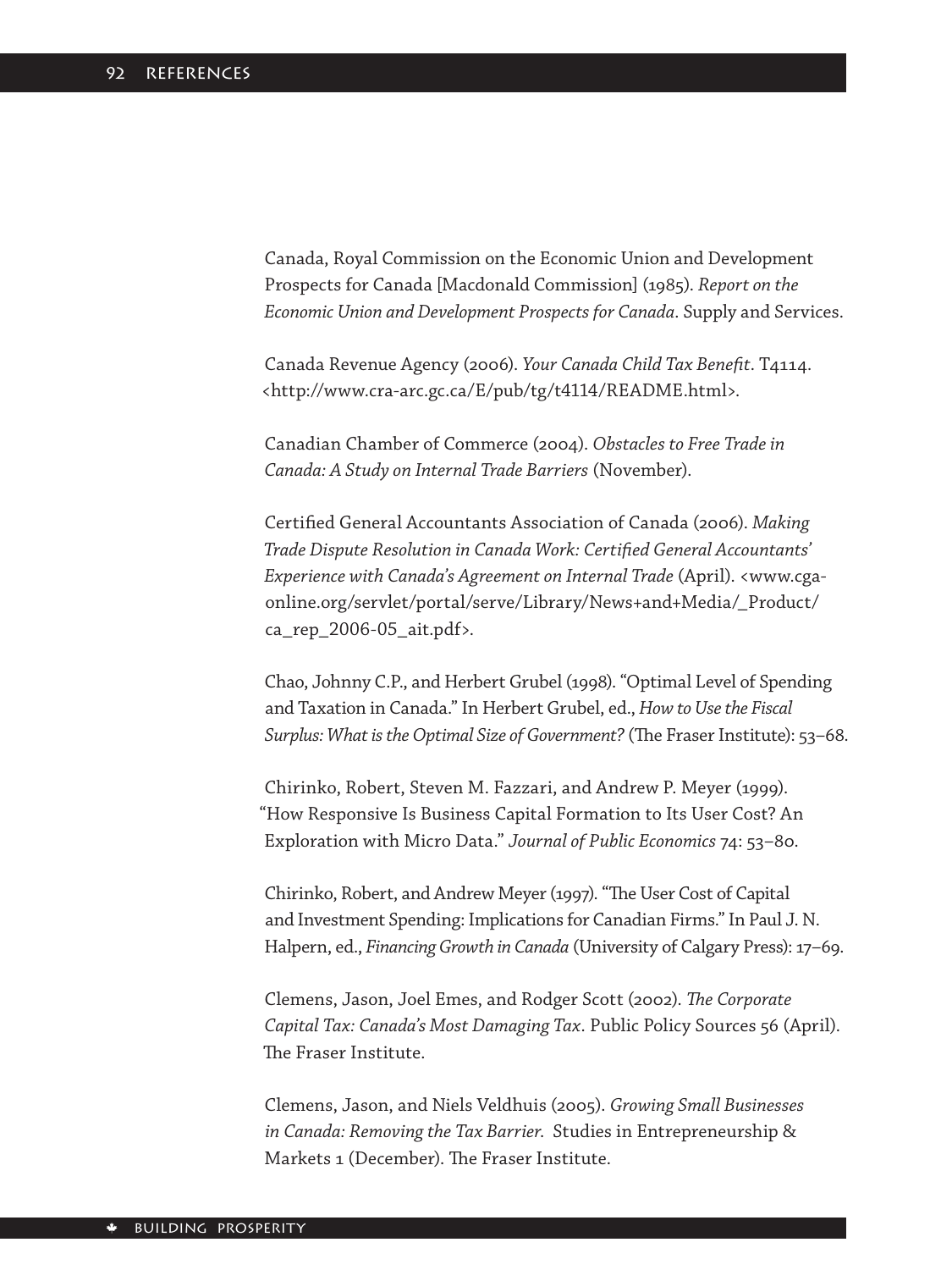[Committee on Internal Trade] (1995). *Agreement on Internal Trade*. <http://www.ait-aci.ca/index\_en/ait.htm>.

COMPAS (2004). *Inter-Provincial Trade Barriers: Seriously Damaging to the Economy and Standard of Living and Almost as Harmful as Canada-U.S. Trade Barriers*. BDO Dunwoody/Chamber Weekly CEO/Business Leader Poll in the *Financial Post,* for Publication September 13, 2004. COMPAS Inc.

Cummins, Jason, Kevin Hassett, and Glen Hubbard (1996). "Tax Reforms and Investment: A Cross-country Comparison." *Journal of Public Economics* 62, 1-2: 237–73.

Darby, Paul, Kip Beckman, Yves St-Maurice, and Dan Lemaire (2006). *Death by a Thousand Paper Cuts: The Effect of Barriers to Competition on Canadian Productivity*. The Conference Board of Canada.

Dawson, John W. (1998). "Institutions, Investment, and Growth: New Cross-Country and Panel Data Evidence." *Economic Inquiry* 36 (October): 603–19.

Djankov, Simeon, Rafael La Porta, Florencio Lepez-de-Silanes, and Andrei Shleifer (2002). "The Regulation of Entry." *Quarterly Journal of Economics* 117, 1 (February): 1–37.

Dodge, David (2006). "Global Economic Forces and the Need for Adjustment." Remarks by David Dodge, Governor of the Bank of Canada, to the Chambre de commerce du Montréal métropolitain and the Fédération des chambres de commerce du Québec, Montréal, QC (June 21).

Doucouliagos, Chris, and Mehmet Ali Ulubasoglu (2006). "Economic Freedom and Economic Growth: Does Specification Make a Difference?" *European Journal of Political Economy* 22, 1: 60–81.

Easton, Steven T., and Michael A. Walker (1997). "Income, Growth, and Economic Freedom." *American Economic Review* 87, 2 (May): 328–32.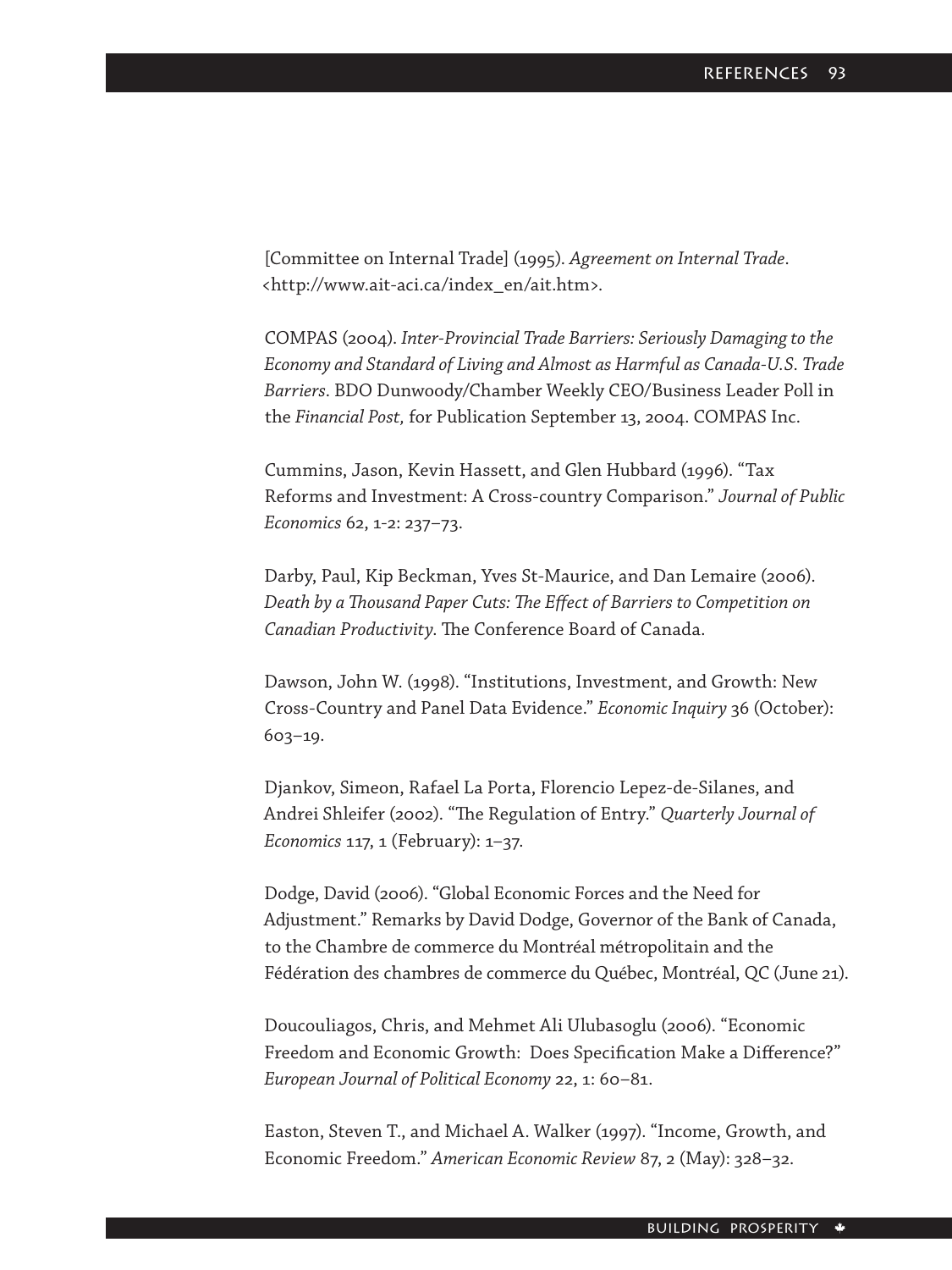Emes, Joel, and Jason Clemens (2001). *Flat Tax: Principles and Issues*. Critical Issues Bulletins (April). The Fraser Institute.

Emes, Joel, and Dexter Samida (1997). "Canada's Tax on Economic Growth." Unpublished manuscript, The Fraser Institute.

Farr, W. Ken, Richard A. Lord, and J. Larry Wolfenbarger (1998). "Economic Freedom, Political Freedom and Economic Well-Being: A Causality Analysis." *Cato Journal* 18, 2 (Fall): 247–62.

Fazzari, Steven, R. Glenn Hubbard, and Bruce Petersen (1988). "Investment, Financing Decisions, and Tax Policy." *American Economic Review* 78, 2: 200–05.

Feldstein, Martin (1999). "Tax Avoidance and the Deadweight Loss of the Income Tax." *Review of Economics and Statistics* 81, 4: 674–80.

Folster, Stefan, and Magnus Henrekson (2001). "Growth Effects of Government Expenditure and Taxation in Rich Countries." *European Economic Review* 45: 1501–20.

Gartzke, Eric (2005). "Economic Freedom and Peace." In James Gwartney and Robert Lawson, *Economic Freedom of the World: 2005 Annual Report* (The Fraser Institute): 29–44.

Godin, Keith, Milagros Palacios, Jason Clemens, Niels Veldhuis, and Amela Karabegović (2006). *An Empirical Comparison of Labour Relations Laws in Canada and the United States*. Studies in Labour Markets 2. The Fraser Institute.

Goolsbee, Austan (1998). "Investment Tax Incentives, Prices, and the Supply of Capital Goods." *Quarterly Journal of Economics* 93, 1: 121–48.

Goolsbee, Austan (2004a). "Taxes and the Quality of Capital." *Journal of Public Economics* 88: 519–43.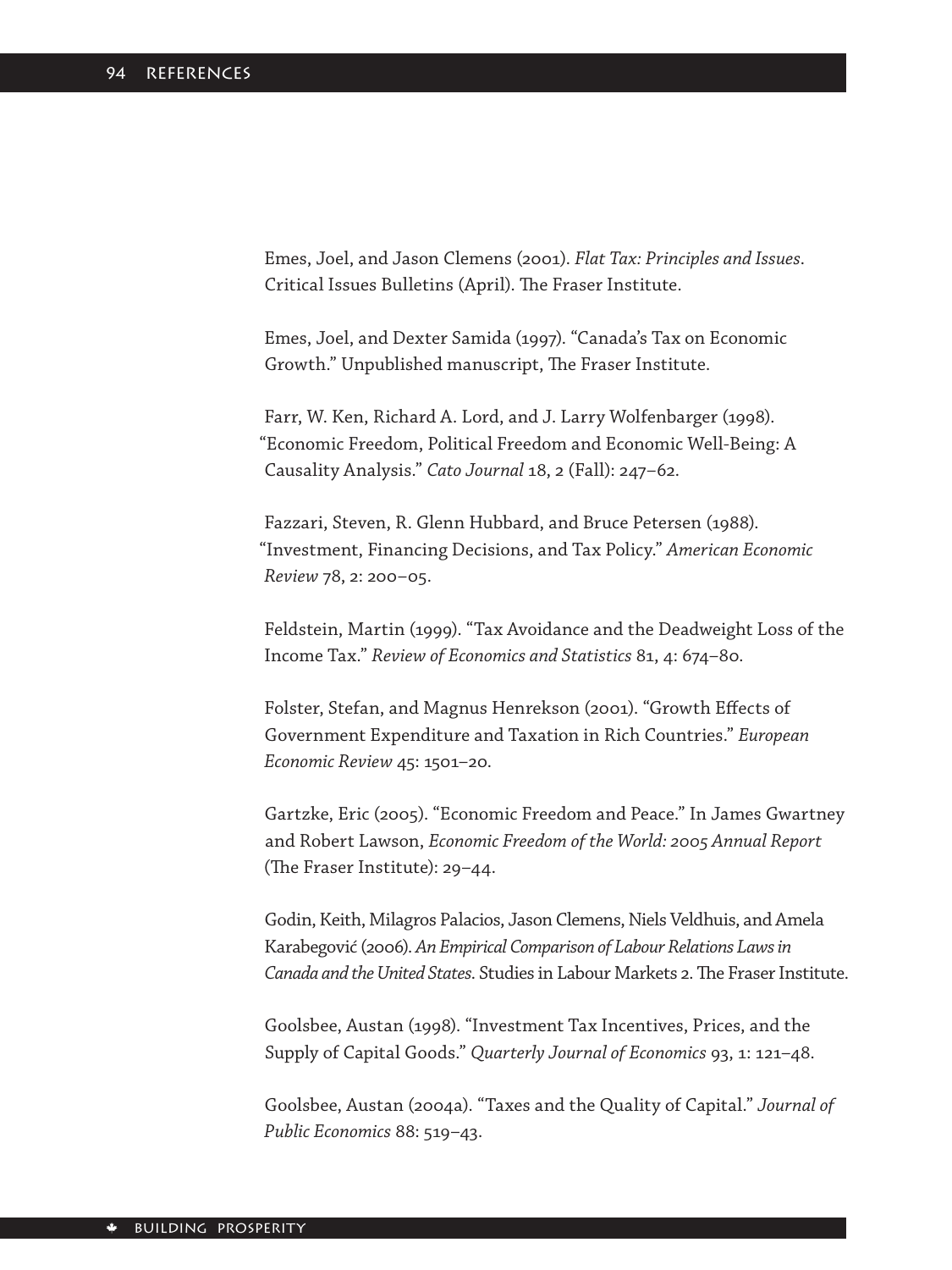Goolsbee, Austan (2004b). "The Impact of the Corporate Income Tax: Evidence from State Organizational Form Data." *Journal of Public Economics* 88: 2283–99.

Grady, Patrick, and Kathleen Macmillan (1998). "Why Is Interprovincial Trade Down and International Trade Up?" *Canadian Business Economics* (November): 26–35.

Gravelle, Jane (1989). "Differential Taxation of Capital Income: Another Look at the 1986 Tax Reform Act." *National Tax Journal* 42, 4: 441–63.

Gravelle, Jane (2004). "The Corporate Tax: Where Has It Been and Where Is It Going?" *National Tax Journal* 57, 4: 903–23.

Gravelle, Jane, and Laurence Kotlikoff (1993). "Corporate Tax Incidence and Inefficiency when Corporate and Noncorporate Goods Are Close Substitutes." *Economic Inquiry* 31, 4: 501–16.

Grier, Kevin, and Gordon Tullock (1989). "An Empirical Analysis of Crossnational Economic Growth, 1951–80." *Journal of Monetary Economics* 24: 259–76.

Griswold, Daniel T. (2004). *Trading Tyranny for Freedom: How Open Markets Till the Soil for Democracy*. Trade Policy Analysis 26 (January). Cato Institute.

Grossman, Philip (1988). "Government and Economic Growth: A Non-Linear Relationship." *Public Choice* 56: 193–200.

Grubel, Herbert G. (1998). "Economic Freedom and Human Welfare: Some Empirical Findings." *Cato Journal* 18, 2 (Fall): 287–304.

Grubel, Herbert G. (2000). *Unlocking Canadian Capital: The Case for Capital Gains Tax Reform*. The Fraser Institute.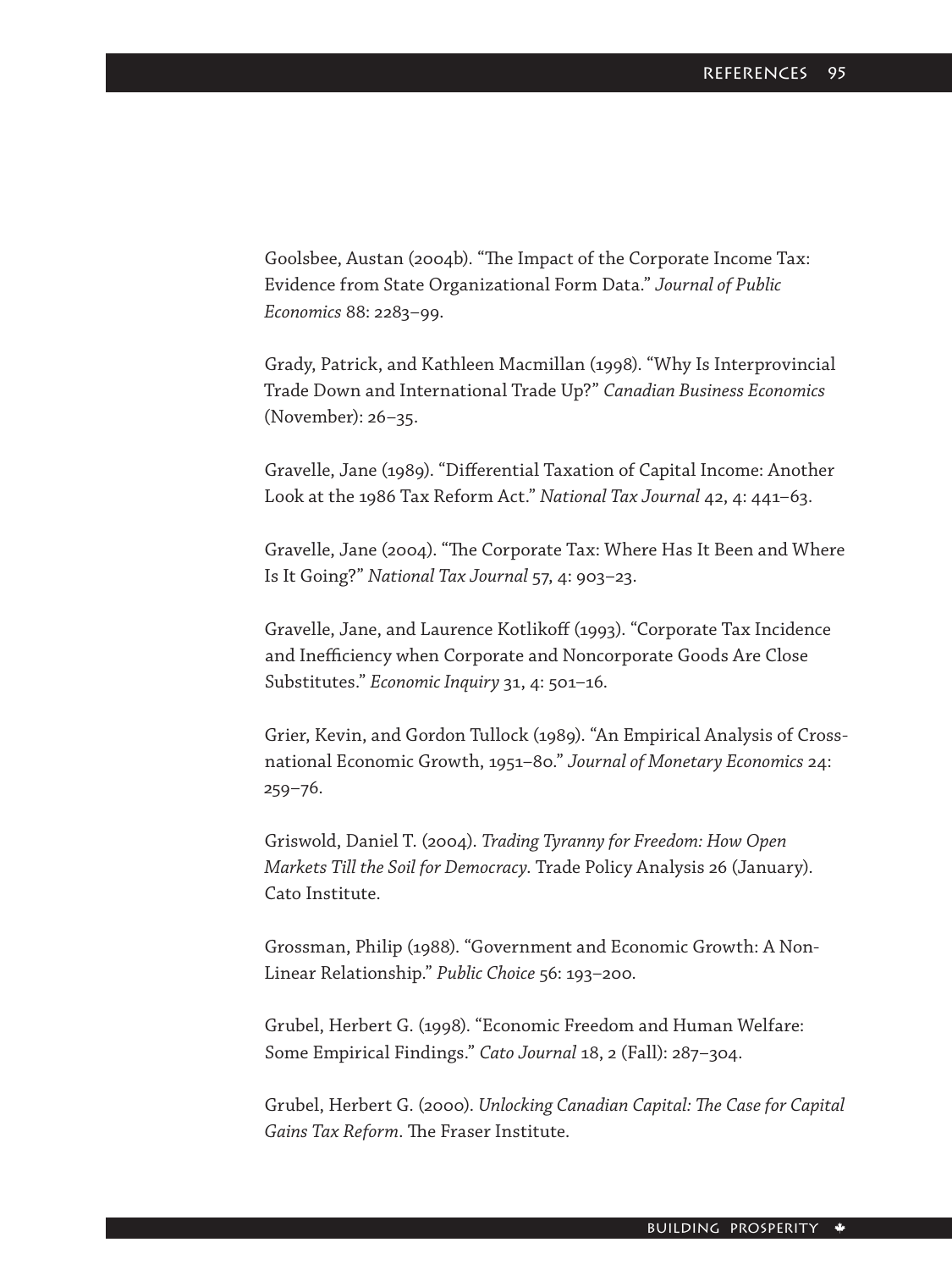Grubel, Herbert G., ed. (2001). *International Evidence on the Effects of Having No Capital Gains Taxes*. Vancouver, BC: The Fraser Institute.

Grubel, Herbert G., ed. (2003). *Tax Reform in Canada: Our Path to Greater Prosperity*. Vancouver, BC: The Fraser Institute.

Gwartney, James, Randall Holcombe, and Robert Lawson (1998). "The Scope of Government and the Wealth of Nations." *Cato Journal* 18, 2 (Fall): 163–90.

Gwartney, James, and Robert Lawson (2006). *Economic Freedom of the World: 2006 Annual Report*. The Fraser Institute. <http://www. freetheworld.com>.

Gwartney, James, Robert Lawson, and Walter Block (1996). *Economic Freedom of the World: 1975–1995*. The Fraser Institute. <http://www. freetheworld.com>.

Hall, Robert E., and Alvin Rabushka (1995). *The Flat Tax*. Hoover Institution Press.

Harris, Mike, and Preston Manning (2005). *A Canada Strong and Free*. The Fraser Institute and Montreal Economic Institute.

Hart, Michael (2004). "Lessons from Canada's History as a Trading Nation." *Fraser Forum* (June): 6–8.

Helliwell, John F. (2002). *Globalization and Well-Being*. UBC Press.

Helliwell, John F., and John McCallum (1995). "National Borders Still Matter for Trade." *Policy Options* 16: 44–48.

Helms, L. Jay (1985). "The Effect of State and Local Taxes on Economic Growth: A Time Series-Cross Section Approach." *Review of Economics and Statistics* 67, 4: 574–82.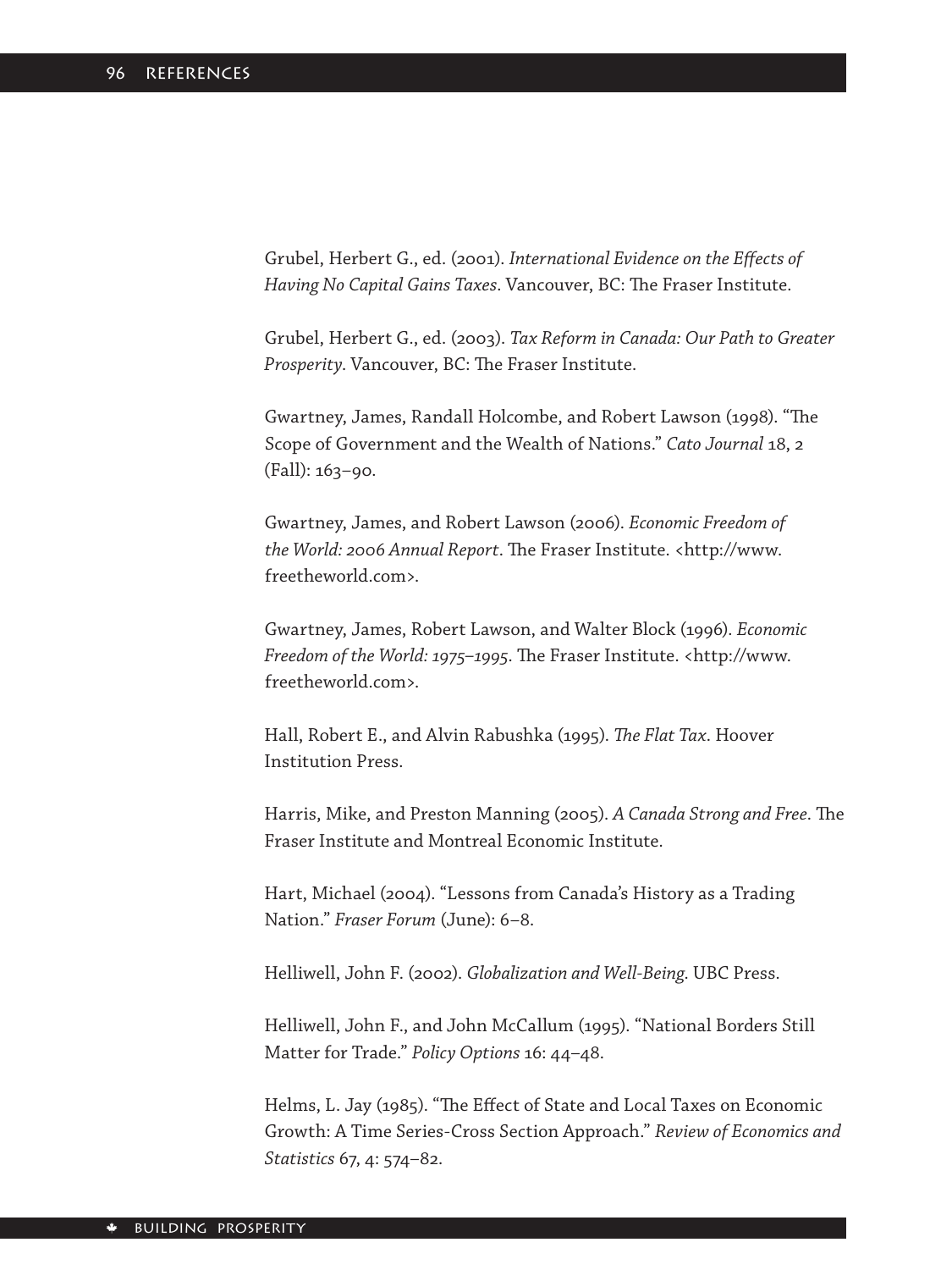Hendricks, Kenneth, Raphael Amit, and Diana Whistler (1997). *Business Taxation of Small and Medium-sized Enterprises in Canada*. Working Paper 97-11. Prepared for the Technical Committee on Business Taxation. [Canada] Department of Finance.

Holtz-Eakin, Douglas, and Donald Marples (2001a). *Distortion Costs of Taxing Wealth Accumulation: Income versus Estate Taxes*. Working paper 8261. National Bureau of Economic Research (NBER).

Holtz-Eakin, Douglas and Donald Marples (2001b). *Estate Taxes, Labour Supply, and Economic Efficiency*. Center for Policy Research Special Report. American Council for Capital Formation.

International Monetary Fund (2005). *World Economic Outlook: Building Institutions* (September). <http://www.imf.org/external/pubs/ft/ weo/2005/02/index.htm>

Jones, Laura (2002). "Measuring the Regulatory Burden: The First Step Towards Accountability." *Fraser Forum* (January): 9, 15.

Jones, Laura, and Stephen Graf (2001). *Canada's Regulatory Burden. How Many Regulations? At What Cost?* Fraser Forum Special Issue (August).

Jorgensen, Dale W., and Kun-Young Yun (1991). "The Excess Burden of Taxation in the United States." *Journal of Accounting and Finance* 6: 487–508.

Karabegović, Amela, and Jason Clemens (2005). "Ending Child Labour— Bans Aren't the Solution." *Fraser Forum* (March): 25–26.

Karabegović, Amela, and Fred McMahon (2005). *Economic Freedom of North America: 2005 Annual Report*. The Fraser Institute.

Kesselman, Jonathan, and Finn Poschmann (2001). *A New Option for Retirement Savings: Tax-Prepaid Savings Plans*. CD Howe Institute.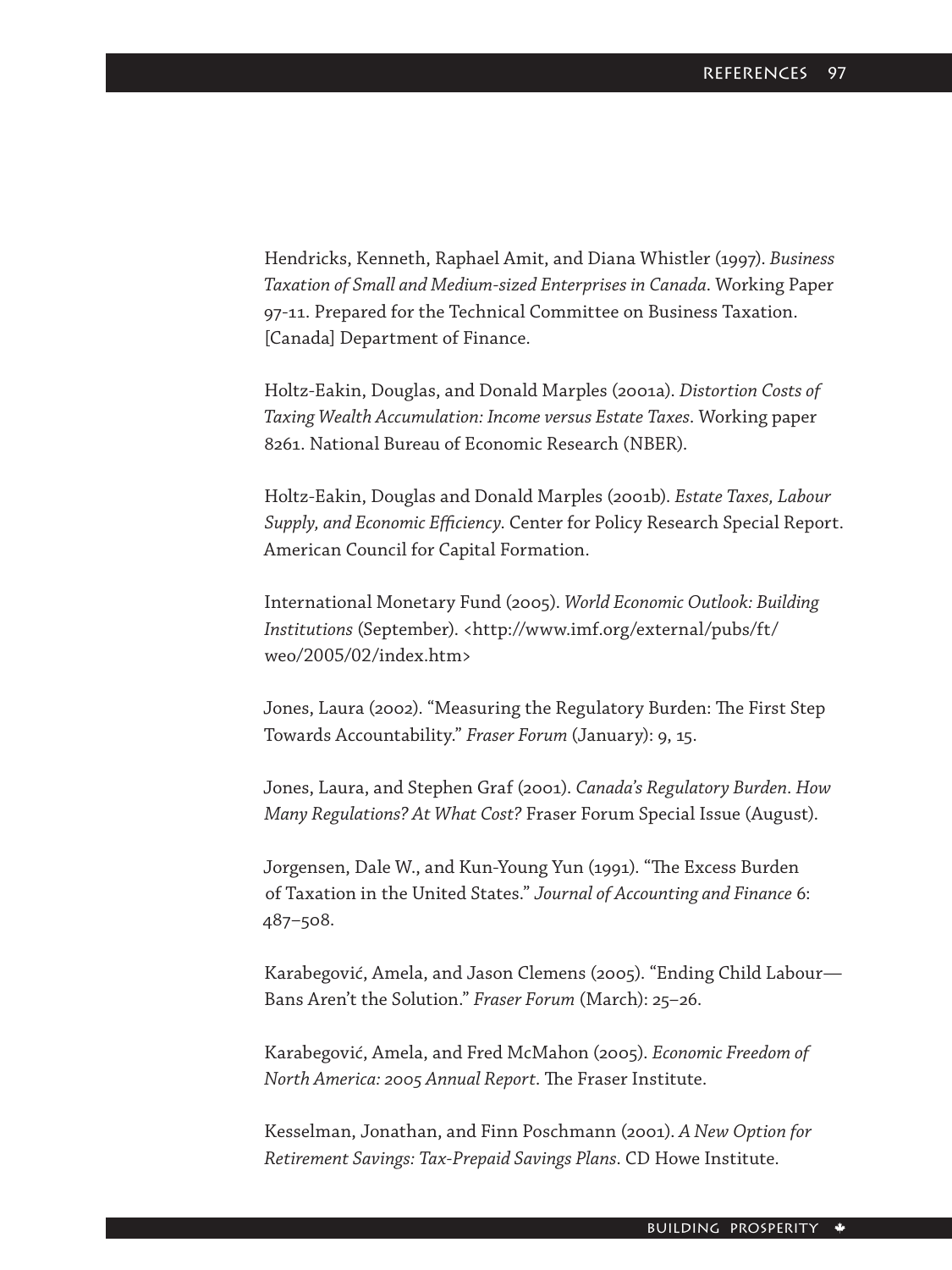King, R.G., and S. Rebelo (1990). "Public Policy and Economic Growth: Developing Neoclassical Implications." *Journal of Political Economy* 98, 5: 126–50.

Knox, Robert (1998). "Economic Integration in Canada through the Agreement on Internal Trade" In Harvey Lazar, ed., *Canada: The State of the Federation 1997; Non-constitutional Renewal* (Institute of Intergovernmental Relations, Queen's University, Kingston; McGill-Queen's University Press): 137–67.

Liu, Liqun, and Andrew Rettenmaier (2004). "The Excess Burden of the Social Security Tax." *Public Finance Review* 32, 6: 631–50.

Mackness, William (1999). *Canadian Public Spending: The Case for Smaller More Efficient Government*. Public Policy Source 13. The Fraser Institute.

Mbaku, John Mukum, ed. (1999). *Preparing Africa for the Twenty-First Century: Strategies for Peaceful Co-existence and Sustainable Development*. Ashgage.

McCallum, John. 1995. "National Borders Matter: Canada-US Regional Trade Patterns." *American Economic Review* 3: 615–23.

Mintz, Jack M., Duanjie Chen, Yvan Guillemette, and Finn Poschmann (2005). *The 2005 Tax Competitiveness Report: Unleashing the Canadian Tiger*. The CD Howe Institute.

Nicoletti, Giuseppe, and Stefano Scarpetta (2003). "Regulation, Productivity and Growth: OECD Evidence." *Economic Policy* 18, 36 (April): 9–72.

Organisation for Economic Co-operation and Development [OECD] (1997). *OECD Economic Survey: Canada*. OECD.

Organisation for Economic Co-operation and Development [OECD] (2005). *Revenue Statistics 1965–2004*. OECD.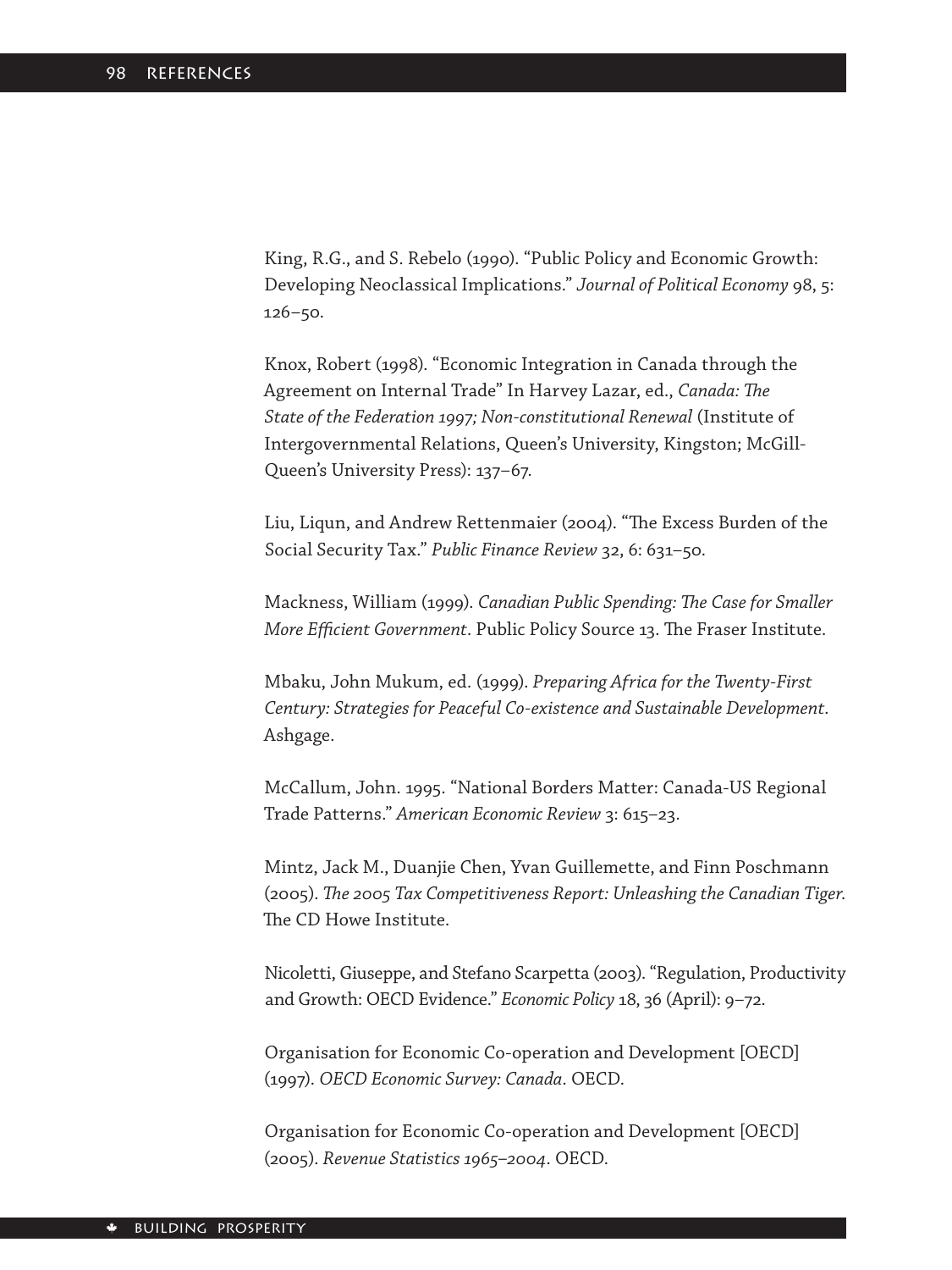Organisation for Economic Co-operation and Development [OECD] (2006). *OECD Economic Outlook 79* (May). OECD.

Parsons, Graham (1994). *Internal Trade and Economic Cooperation: Down to the Wire on an Internal Trade Agreement*. Canada West Foundation.

Peden, Edgar (1991). "Productivity in the United States and Its Relationship to Government Activity: An Analysis of 57 Years, 1929– 1986." *Public Choice* 69: 153–73.

Peden, Edgar, and Michael Bradley (1989). "Government Size, Productivity, and Economic Growth: The Post-War Experience." *Public Choice* 61: 229–45.

Porter, E. Michael, Klaus Schwab, Xavier Sala-i-Martin, and Augusto Lopez-Claros (2004). *Global Competitiveness Report 2004–2005*. World Economic Forum. <http://www.palgrave.com/products/Catalogue. aspx?is=1403949131>.

Razin, Assaf, and Chin-Wa Yuen (1996). "Capital Income Taxation and Long-Run Growth: New Perspectives." *Journal of Public Economics* 59: 239–63.

Sala-i-Martin, Xavier. 2002. The Disturbing "Rise" of Global Income Inequality. NBER Working Paper No. 8904 (April). <http://papers.nber. org/papers/w8904>.

Schuknecht, Ludger, and Vito Tanzi (2005). *Reforming Public Expenditure in Industrialised Countries: Are There Trade-Offs?* Working paper 435 (February). European Central Bank.

Scully, Gerald W. (1989). "The Size of the State, Economic Growth and the Efficient Utilization of National Resources." *Public Choice* 63: 149–64.

Scully, Gerald W. (1991). *Tax Rates, Tax Revenues and Economic Growth*. Policy Report 98. National Center for Policy Analysis.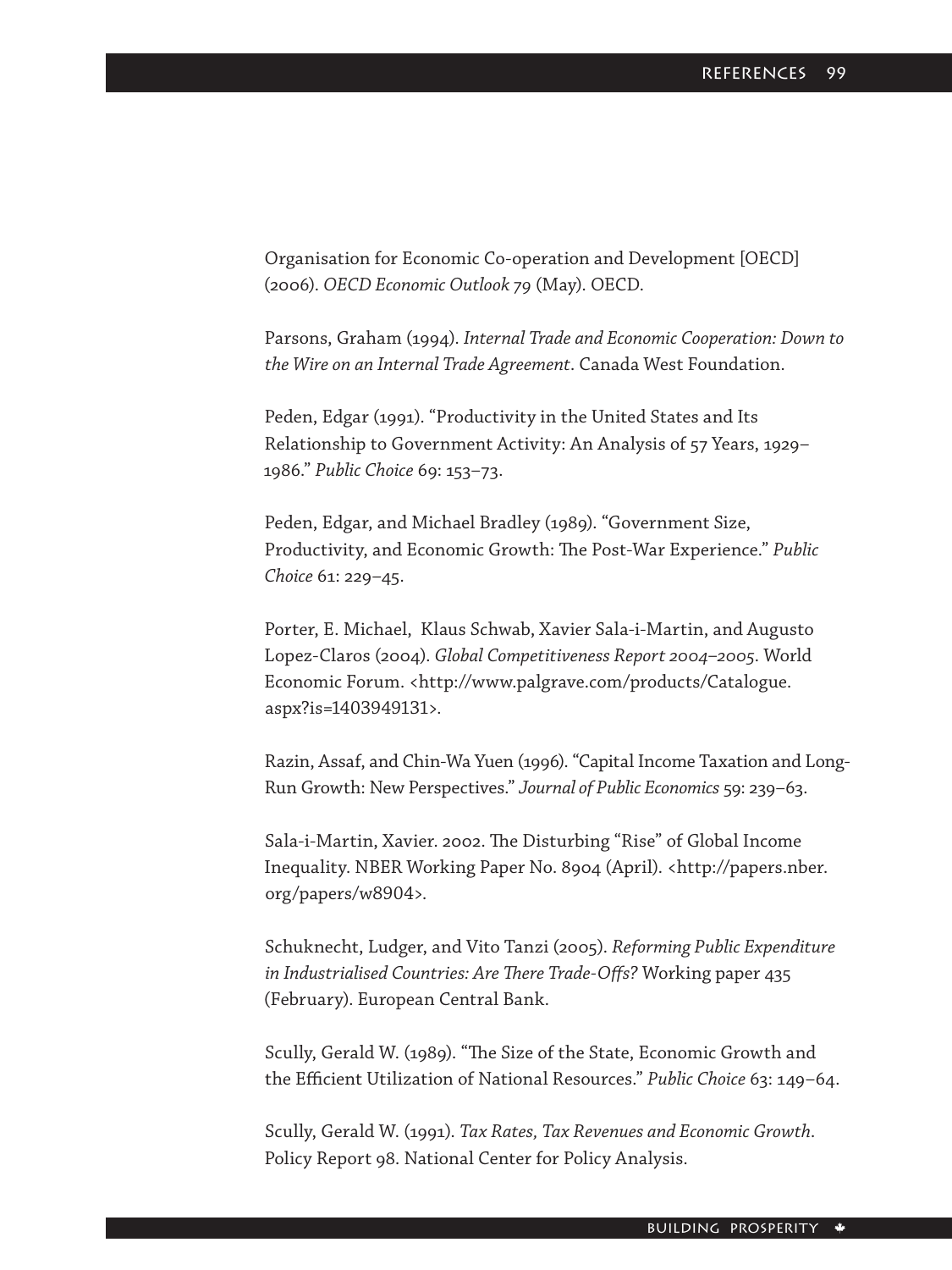Scully, Gerald W. (1994). *What Is the Optimal Size of Government in the United States?* Policy Report 188. National Center for Policy Analysis.

Scully, Gerald W. (1995). "The 'Growth Tax' in the United States." *Public Choice* 85: 71–80.

Scully, Gerald W. (1998). *Measuring the Burden of High Taxes*. Policy Report 215. National Center for Policy Analysis.

Scully, Gerald W. (2000). *Public Spending and Social Progress*. Policy Report 232. National Center for Policy Analysis.

Social Development Canada (2006). *Social Security Statistics Canada and the Provinces, 1978-79 to 2002-03*. <http://www.sdc.gc.ca/en/cs/sp/sdc/ socpol/tables/page00.shtml>. Updated by special request.

Statistics Canada (1998). *Interprovincial Trade in Canada, 1984–1996*. Statistics Canada.

Statistics Canada (2000). *Interprovincial and International Trade in Canada, 1992–1998* (June). Statistics Canada.

Statistics Canada (2002). *Provincial Trade Patterns*. Statistics Canada.

Statistics Canada (2004). *The Performance of Interprovincial and International Exports by Province and Territory since 1992* (March). Statistics Canada.

Statistics Canada (2006). Provincial Economic Accounts. Statistics Canada.

Statistics Canada, Public Institutions Division (2003). Financial Management System. Statistics Canada.

Statistics Canada, Public Institutions Division (2004). Financial Management System. Statistics Canada.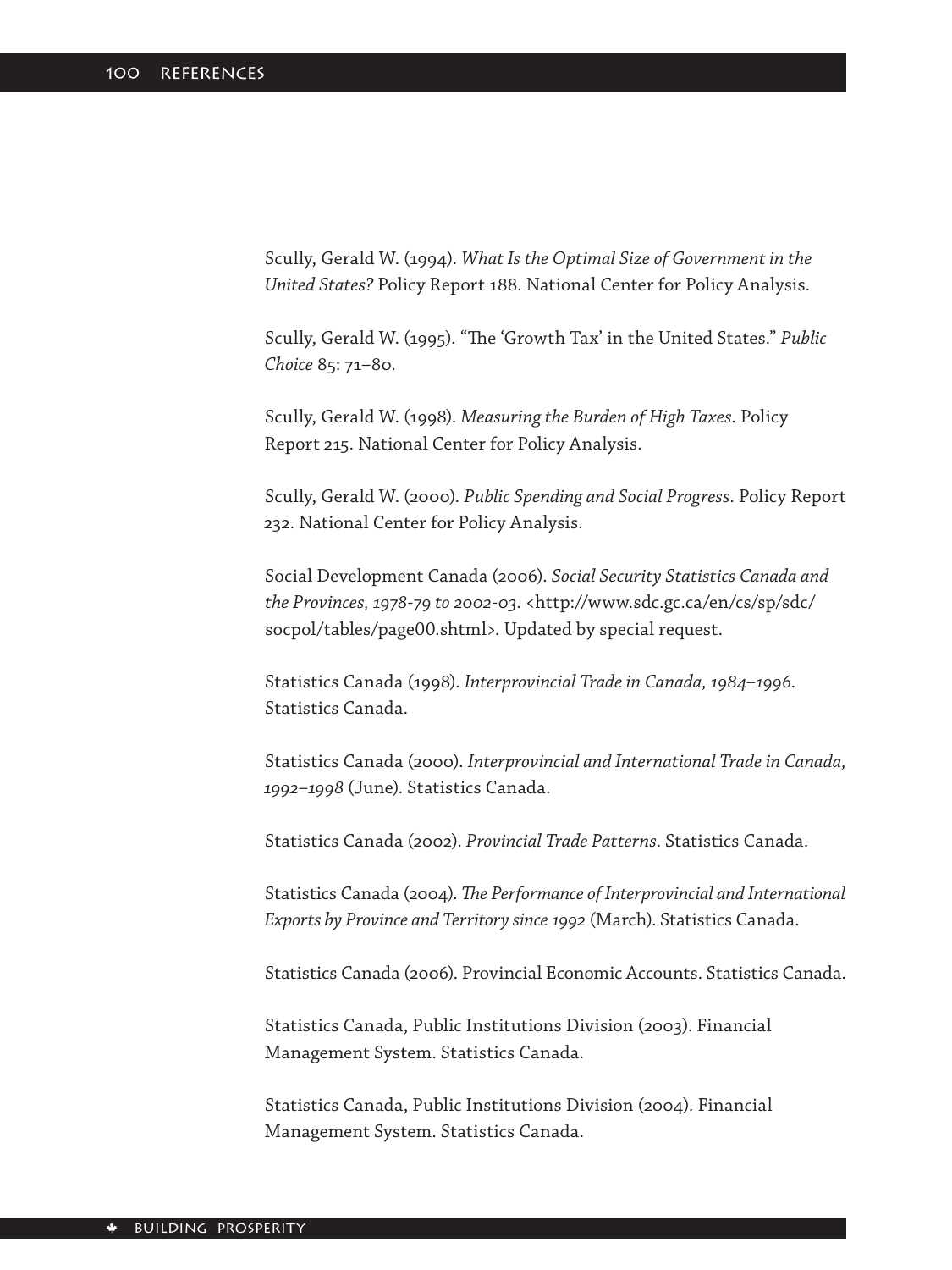Statistics Canada, Public Institutions Division (2005). Financial Management System. Statistics Canada.

Statistics Canada, Public Institutions Division (2006). Financial Management System. Statistics Canada.

Tanzi, Vito (1995). *Government Role and the Efficiency of Policy Instruments*. IMF Working Paper. International Monetary Fund.

Tanzi, Vito (2005). "The Economic Role of the State in the 21<sup>st</sup> Century." *Cato Journal* 25, 3 (Fall): 617–38.

Tanzi, Vito, and Ludger Schuknecht (1997a). "Reconsidering the Fiscal Role of Government: The International Perspective." *American Economic Review* 87: 164–68.

Tanzi, Vito, and Ludger Schuknecht (1997b). "Reforming Government: An Overview of the Recent Experience." *European Journal of Political Economy* 13: 395–417.

Tanzi, Vito, and Ludger Schuknecht (1998a). "Can Small Governments Secure Economic and Social Well-Being?" In Herbert Grubel, ed., *How to Use the Fiscal Surplus: What is the Optimal Size of Government?* (The Fraser Institute): 69–92.

Tanzi, Vito, and Ludger Schuknecht (1998b). "The Growth of Government and the Reform of the State in Industrial Countries." In Andres Solimano, ed., *Social Inequality* (Michigan University Press).

Treff, Karin, and David B. Perry (2001). *Finances of the Nation, 2000*. Canadian Tax Foundation.

Treff, Karin, and David B. Perry (2002). *Finances of the Nation, 2001*. Canadian Tax Foundation.